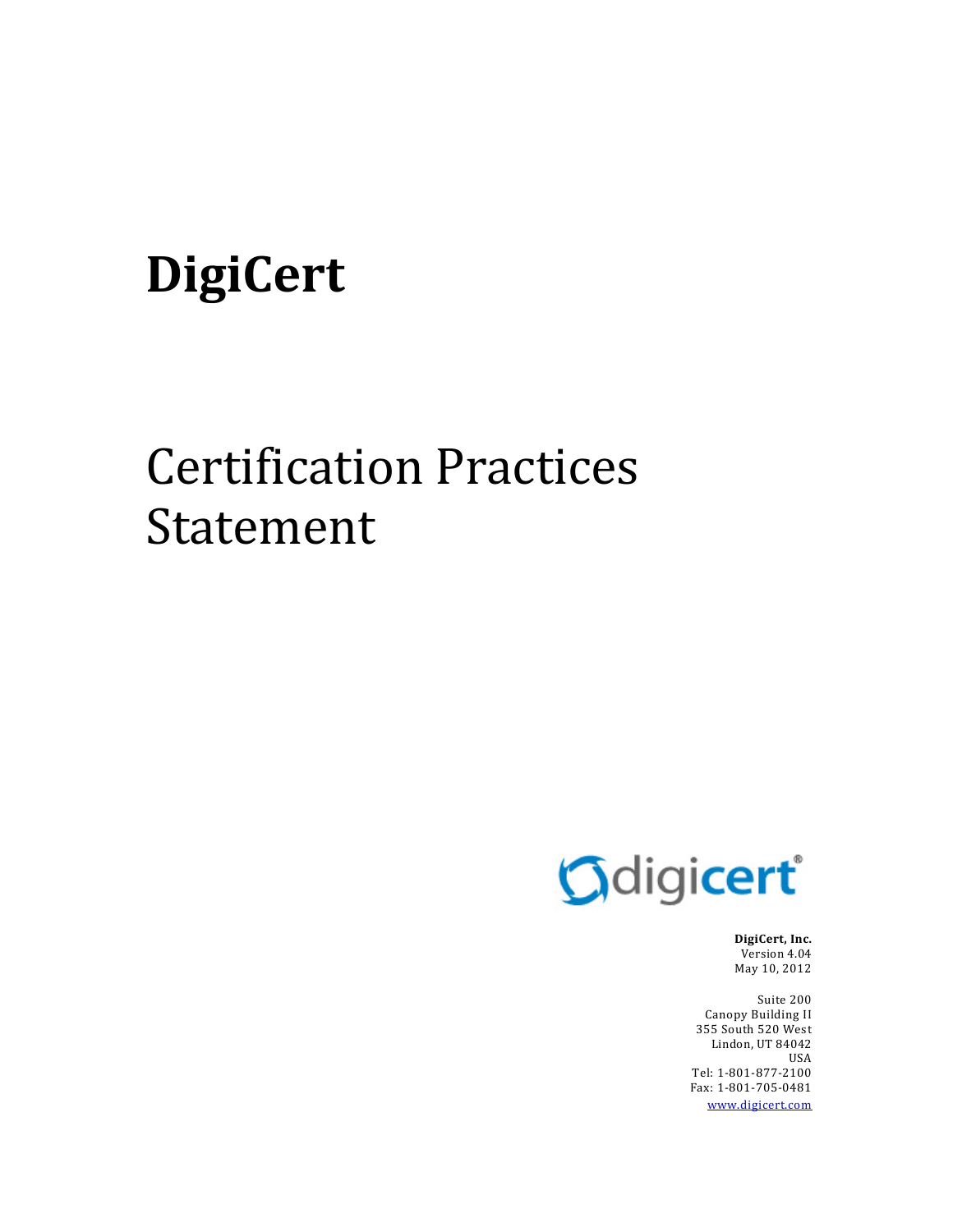#### **TABLE OF CONTENTS**

| 1 <sub>1</sub> |        |  |
|----------------|--------|--|
|                | 1.1.   |  |
|                | 1.2.   |  |
|                | 1.3.   |  |
|                | 1.3.1. |  |
|                | 1.3.2. |  |
|                | 1.3.3. |  |
|                | 1.3.4. |  |
|                | 1.3.5. |  |
|                | 1.4.   |  |
|                | 1.4.1. |  |
|                | 1.4.2. |  |
|                | 1.5.   |  |
|                | 1.5.1. |  |
|                | 1.5.2. |  |
|                | 1.5.3. |  |
|                | 1.5.4. |  |
|                | 1.6.   |  |
| 2.             |        |  |
|                | 2.1.   |  |
|                |        |  |
|                | 2.2.   |  |
|                | 2.3.   |  |
|                | 2.4.   |  |
| 3.             |        |  |
|                | 3.1.   |  |
|                | 3.1.1. |  |
|                | 3.1.2. |  |
|                | 3.1.3. |  |
|                | 3.1.4. |  |
|                | 3.1.5. |  |
|                | 3.1.6. |  |
|                | 3.2.   |  |
|                | 3.2.1. |  |
|                | 3.2.2. |  |
|                | 3.2.3. |  |
|                | 3.2.4. |  |
|                | 3.2.5. |  |
|                | 3.3.   |  |
|                | 3.3.1. |  |
|                | 3.3.2. |  |
|                | 3.4.   |  |
| 4.             |        |  |
|                | 4.1.   |  |
|                |        |  |
|                | 4.1.2. |  |
|                | 4.2.   |  |
|                | 4.2.1. |  |
|                | 4.2.2. |  |
|                | 4.2.3. |  |
|                | 4.3.   |  |
|                | 4.3.1. |  |
|                | 4.3.2. |  |
|                | 4.4.   |  |
|                | 4.4.1. |  |
|                | 4.4.2. |  |
|                | 4.4.3. |  |
|                | 4.5.   |  |
|                | 4.5.1. |  |
|                |        |  |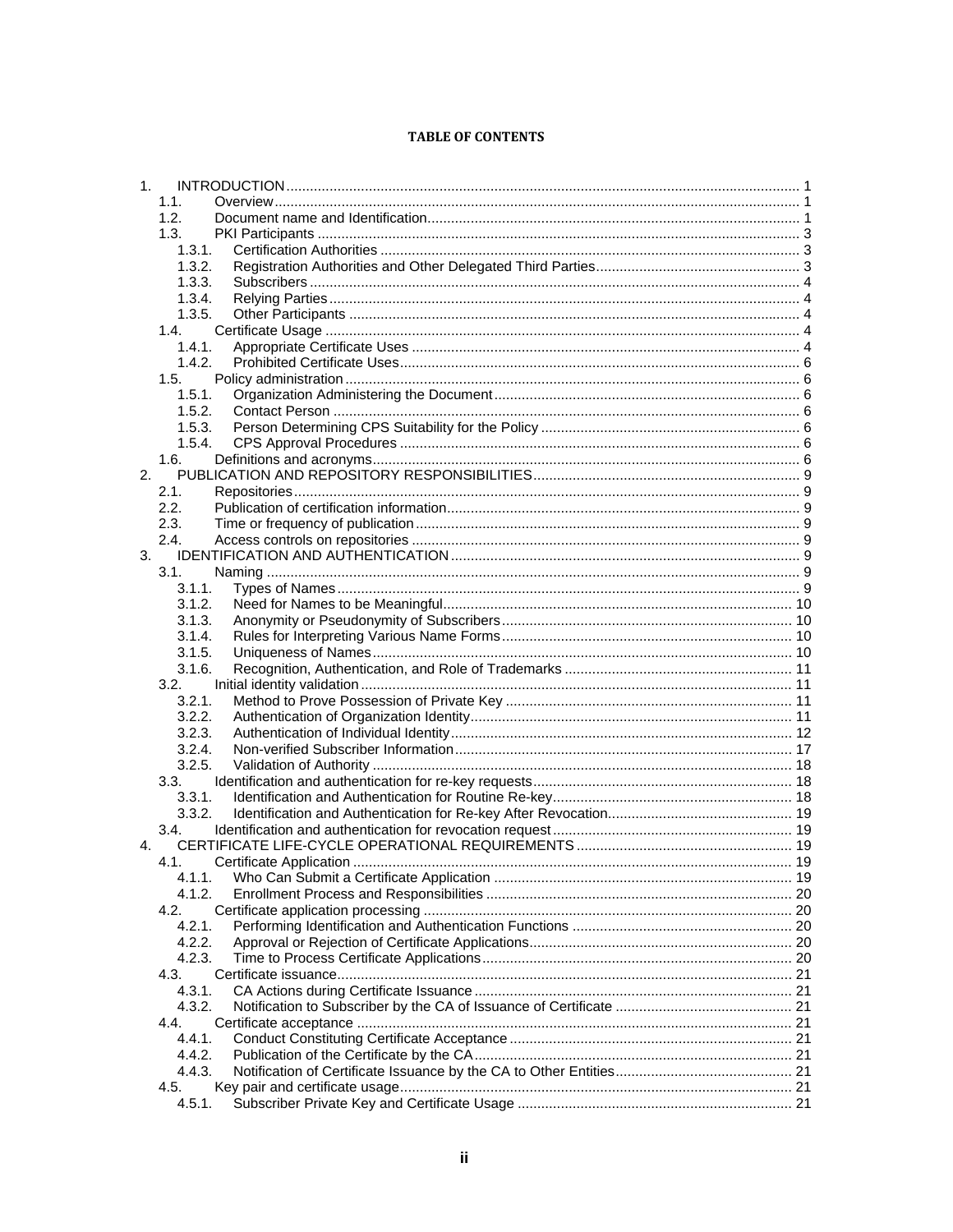|    | 4.5.2.             |  |
|----|--------------------|--|
|    | 4.6.               |  |
|    | 4.6.1.             |  |
|    | 4.6.2.             |  |
|    | 4.6.3.             |  |
|    | 4.6.4.             |  |
|    | 4.6.5.             |  |
|    | 4.6.6.             |  |
|    | 4.6.7.             |  |
|    | 4.7.               |  |
|    | 4.7.1.<br>4.7.2.   |  |
|    | 4.7.3.             |  |
|    | 4.7.4.             |  |
|    | 4.7.5.             |  |
|    | 4.7.6.             |  |
|    | 4.7.7.             |  |
|    | 4.8.               |  |
|    | 4.8.1.             |  |
|    | 4.8.2.             |  |
|    | 4.8.3.             |  |
|    | 4.8.4.             |  |
|    | 4.8.5.             |  |
|    | 4.8.6.             |  |
|    | 4.9.               |  |
|    | 4.9.1.             |  |
|    | 4.9.2.             |  |
|    | 4.9.3.             |  |
|    | 4.9.4.             |  |
|    | 4.9.5.             |  |
|    | 4.9.6.             |  |
|    | 4.9.7.             |  |
|    | 4.9.8.             |  |
|    | 4.9.9.             |  |
|    | 4.9.10.            |  |
|    | 4.9.11.            |  |
|    | 4.9.12.            |  |
|    | 4.9.13.            |  |
|    | 4.9.14.            |  |
|    | 4.9.15.            |  |
|    | 4.9.16.            |  |
|    | 4.10.              |  |
|    | 4.10.1.<br>4.10.2. |  |
|    | 4.10.3.            |  |
|    | 4.11.              |  |
|    | 4.12.              |  |
|    | 4.12.1.            |  |
|    | 4.12.2.            |  |
| 5. |                    |  |
|    | 5.1.               |  |
|    | 5.1.1.             |  |
|    | 5.1.2.             |  |
|    | 5.1.3.             |  |
|    | 5.1.4.             |  |
|    | 5.1.5.             |  |
|    | 5.1.6.             |  |
|    | 5.1.7.             |  |
|    | 5.1.8.             |  |
|    | 5.1.9.             |  |
|    | 5.2.               |  |
|    | 5.2.1.             |  |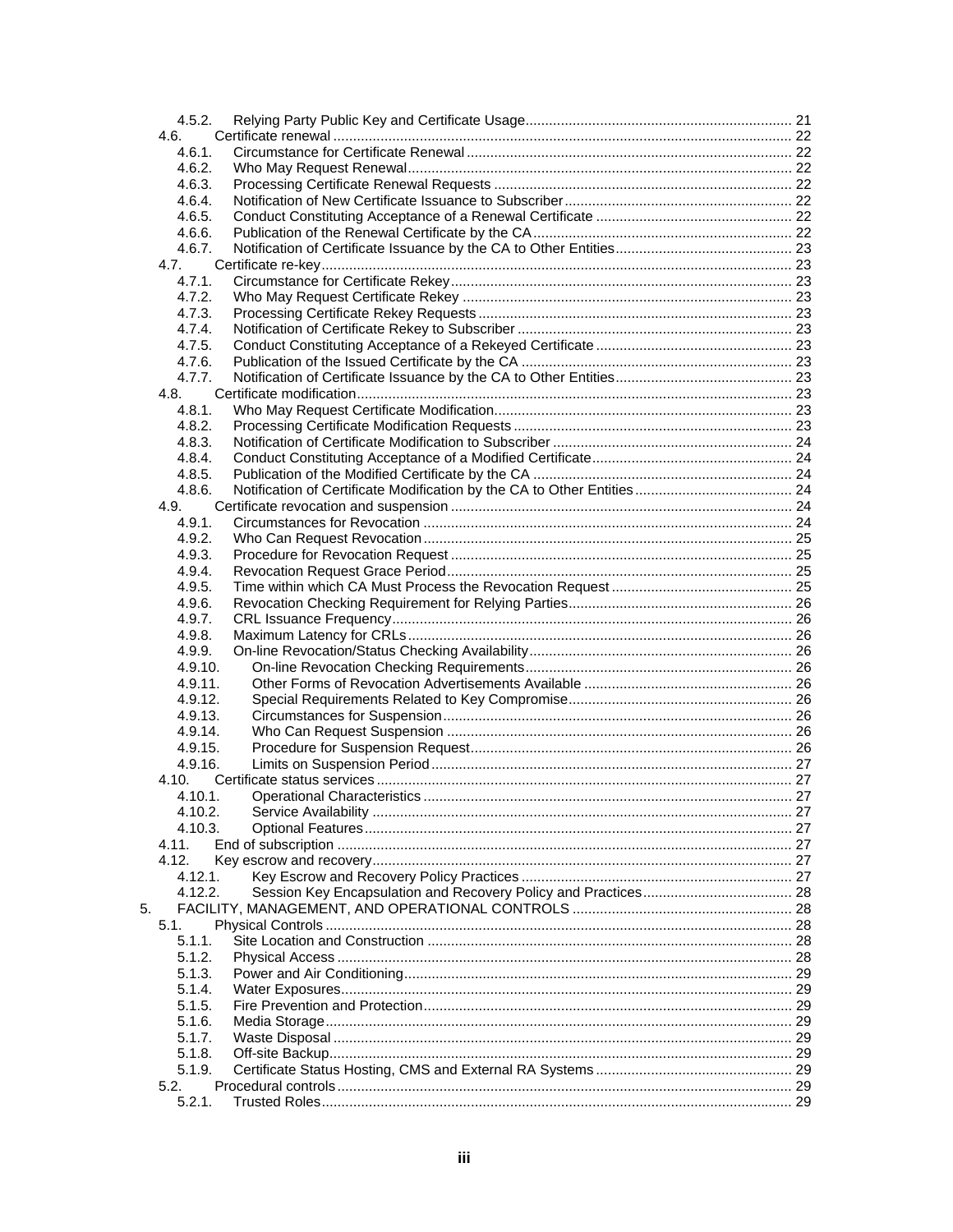|    | 5.2.2.  |                                                                          |  |
|----|---------|--------------------------------------------------------------------------|--|
|    | 5.2.3.  |                                                                          |  |
|    | 5.2.4.  |                                                                          |  |
|    |         |                                                                          |  |
|    | 5.3.    |                                                                          |  |
|    | 5.3.1.  |                                                                          |  |
|    | 5.3.2.  |                                                                          |  |
|    | 5.3.3.  |                                                                          |  |
|    | 5.3.4.  |                                                                          |  |
|    | 5.3.5.  |                                                                          |  |
|    | 5.3.6.  |                                                                          |  |
|    | 5.3.7.  |                                                                          |  |
|    | 5.3.8.  |                                                                          |  |
|    | 5.4.    |                                                                          |  |
|    | 5.4.1.  |                                                                          |  |
|    | 5.4.2.  |                                                                          |  |
|    |         |                                                                          |  |
|    | 5.4.3.  |                                                                          |  |
|    | 5.4.4.  |                                                                          |  |
|    | 5.4.5.  |                                                                          |  |
|    | 5.4.6.  |                                                                          |  |
|    | 5.4.7.  |                                                                          |  |
|    | 5.4.8.  |                                                                          |  |
|    | 5.5.    |                                                                          |  |
|    | 5.5.1.  |                                                                          |  |
|    | 5.5.2.  |                                                                          |  |
|    | 5.5.3.  |                                                                          |  |
|    | 5.5.4.  |                                                                          |  |
|    | 5.5.5.  |                                                                          |  |
|    | 5.5.6.  |                                                                          |  |
|    | 5.5.7.  |                                                                          |  |
|    |         |                                                                          |  |
|    | 5.6.    |                                                                          |  |
|    | 5.7.    |                                                                          |  |
|    | 5.7.1.  |                                                                          |  |
|    | 5.7.2.  |                                                                          |  |
|    | 5.7.3.  |                                                                          |  |
|    | 5.7.4.  |                                                                          |  |
|    | 5.8.    |                                                                          |  |
| 6. |         |                                                                          |  |
|    | 6.1.    |                                                                          |  |
|    | 6.1.1.  |                                                                          |  |
|    | 6.1.2.  |                                                                          |  |
|    | 6.1.3.  |                                                                          |  |
|    | 6.1.4.  |                                                                          |  |
|    | 6.1.5.  |                                                                          |  |
|    |         |                                                                          |  |
|    | 6.1.6.  |                                                                          |  |
|    | 6.1.7.  |                                                                          |  |
|    | 6.2.    | Private Key Protection and Cryptographic Module Engineering Controls  40 |  |
|    | 6.2.1.  |                                                                          |  |
|    | 6.2.2.  |                                                                          |  |
|    | 6.2.3.  |                                                                          |  |
|    | 6.2.4.  |                                                                          |  |
|    | 6.2.5.  |                                                                          |  |
|    | 6.2.6.  |                                                                          |  |
|    | 6.2.7.  |                                                                          |  |
|    | 6.2.8.  |                                                                          |  |
|    | 6.2.9.  |                                                                          |  |
|    | 6.2.10. |                                                                          |  |
|    | 6.2.11. |                                                                          |  |
|    |         |                                                                          |  |
|    | 6.3.    |                                                                          |  |
|    | 6.3.1.  |                                                                          |  |
|    | 6.3.2.  |                                                                          |  |
|    | 6.4.    |                                                                          |  |
|    | 6.4.1.  |                                                                          |  |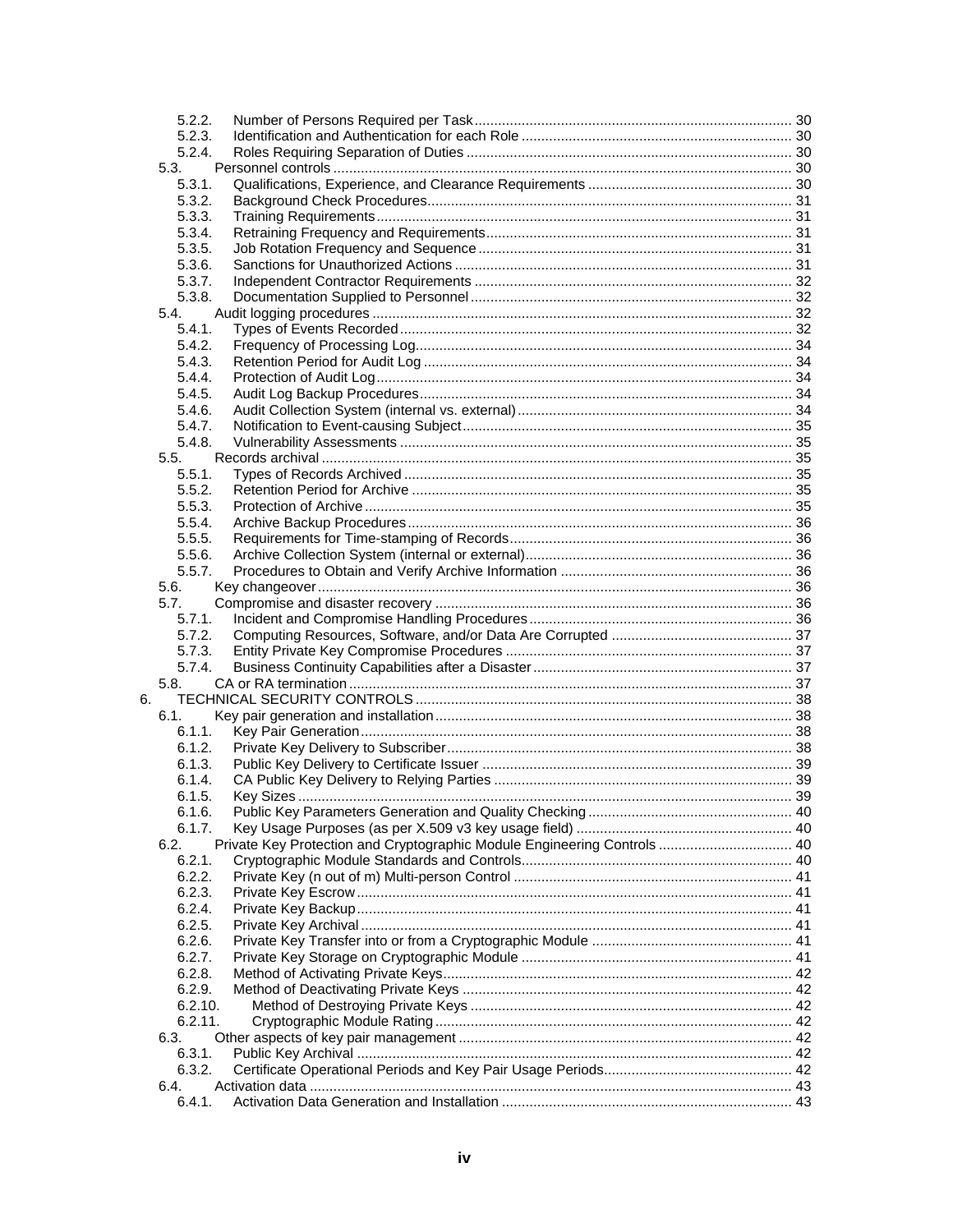|    | 6.4.2.         |  |
|----|----------------|--|
|    | 6.4.3.         |  |
|    | 6.5.           |  |
|    | 6.5.1.         |  |
|    | 6.5.2.         |  |
|    | 6.6.           |  |
|    | 6.6.1.         |  |
|    | 6.6.2.         |  |
|    | 6.6.3.         |  |
|    | 6.7.           |  |
|    | 6.8.<br>6.9.   |  |
| 7. |                |  |
|    | 7.1.           |  |
|    | 7.1.1.         |  |
|    | 7.1.2.         |  |
|    | 7.1.3.         |  |
|    | 7.1.4.         |  |
|    | 7.1.5.         |  |
|    | 7.1.6.         |  |
|    | 7.1.7.         |  |
|    | 7.1.8.         |  |
|    | 7.1.9.         |  |
|    | 7.2.           |  |
|    | 7.2.1.         |  |
|    | 7.2.2.         |  |
|    | 7.3.           |  |
|    | 7.3.1.         |  |
|    | 7.3.2.         |  |
| 8. |                |  |
|    | 8.1.<br>8.2.   |  |
|    | 8.3.           |  |
|    | 8.4.           |  |
|    | 8.5.           |  |
|    | 8.6.           |  |
|    | 8.7.           |  |
| 9. |                |  |
|    | 9.1.           |  |
|    | 9.1.1.         |  |
|    | 9.1.2.         |  |
|    | 9.1.3.         |  |
|    | 9.1.4.         |  |
|    | 9.1.5.         |  |
|    | 9.2.<br>9.2.1. |  |
|    | 9.2.2.         |  |
|    | 9.2.3.         |  |
|    | 9.3.           |  |
|    | 9.3.1.         |  |
|    | 9.3.2.         |  |
|    | 9.3.3.         |  |
|    | 9.4.           |  |
|    | 9.4.1.         |  |
|    | 9.4.2.         |  |
|    | 9.4.3.         |  |
|    | 9.4.4.         |  |
|    | 9.4.5.         |  |
|    | 9.4.6.         |  |
|    | 9.4.7.<br>9.5. |  |
|    | 9.6.           |  |
|    |                |  |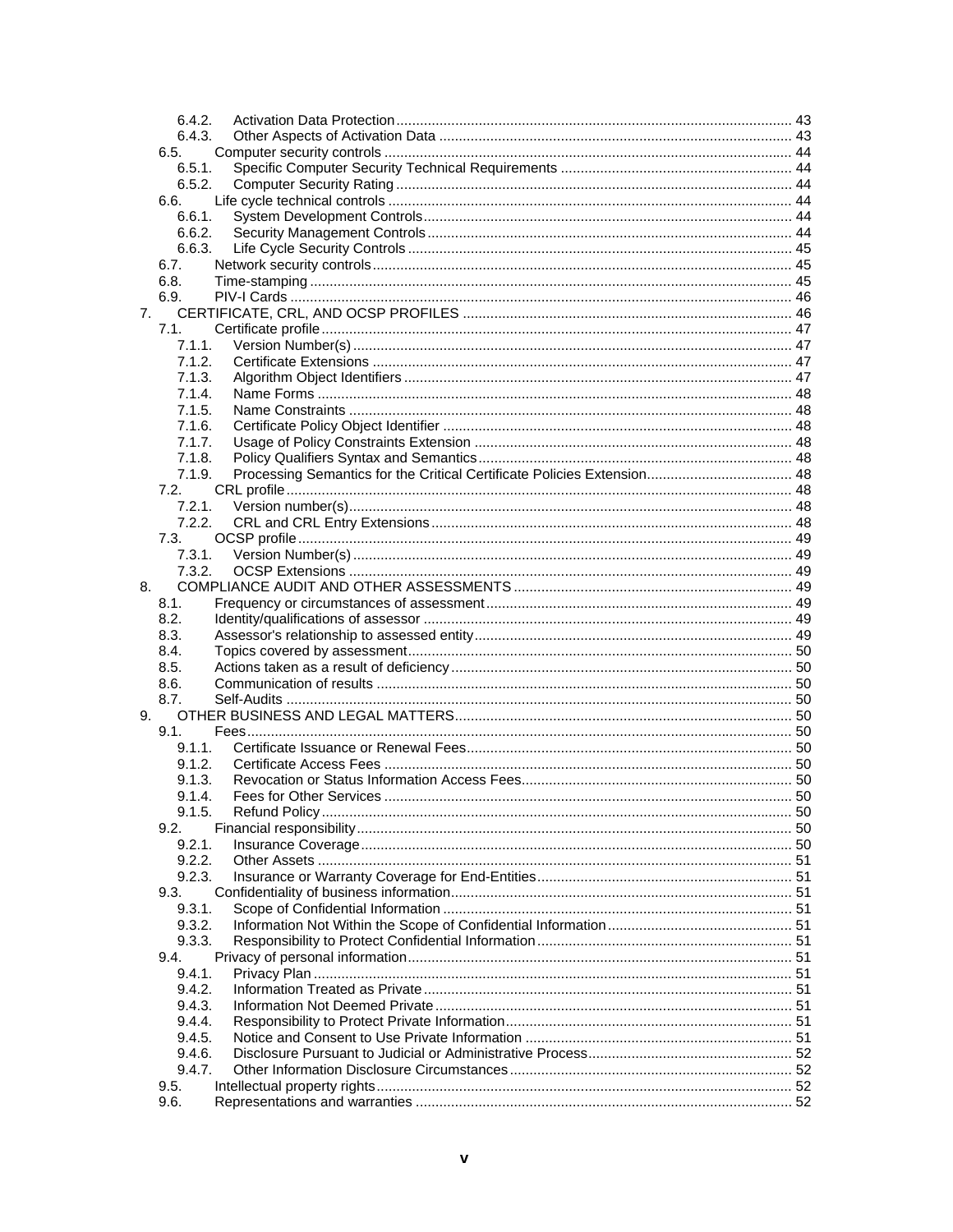| 9.6.1.     |  |
|------------|--|
| 9.6.2.     |  |
| 9.6.3.     |  |
| 9.6.4.     |  |
| 9.6.5.     |  |
| 9.7.       |  |
| 9.8.       |  |
| 9.9.       |  |
| 9.9.1      |  |
| 9.9.2.     |  |
| 9.9.3.     |  |
| 9.10.      |  |
| 9.10.1     |  |
| 9.10.2     |  |
| 9.10.3.    |  |
| 9.11.      |  |
| 912        |  |
| 9.12.1     |  |
| 9.12.2     |  |
| 9.12.3.    |  |
| 9.13.      |  |
| 9.14.      |  |
| 9.15.      |  |
| 9.16.      |  |
| $9.16.1$ . |  |
| 9.16.2.    |  |
| 9.16.3.    |  |
| 9.16.4.    |  |
| 9.16.5.    |  |
| 9.17.      |  |
|            |  |
|            |  |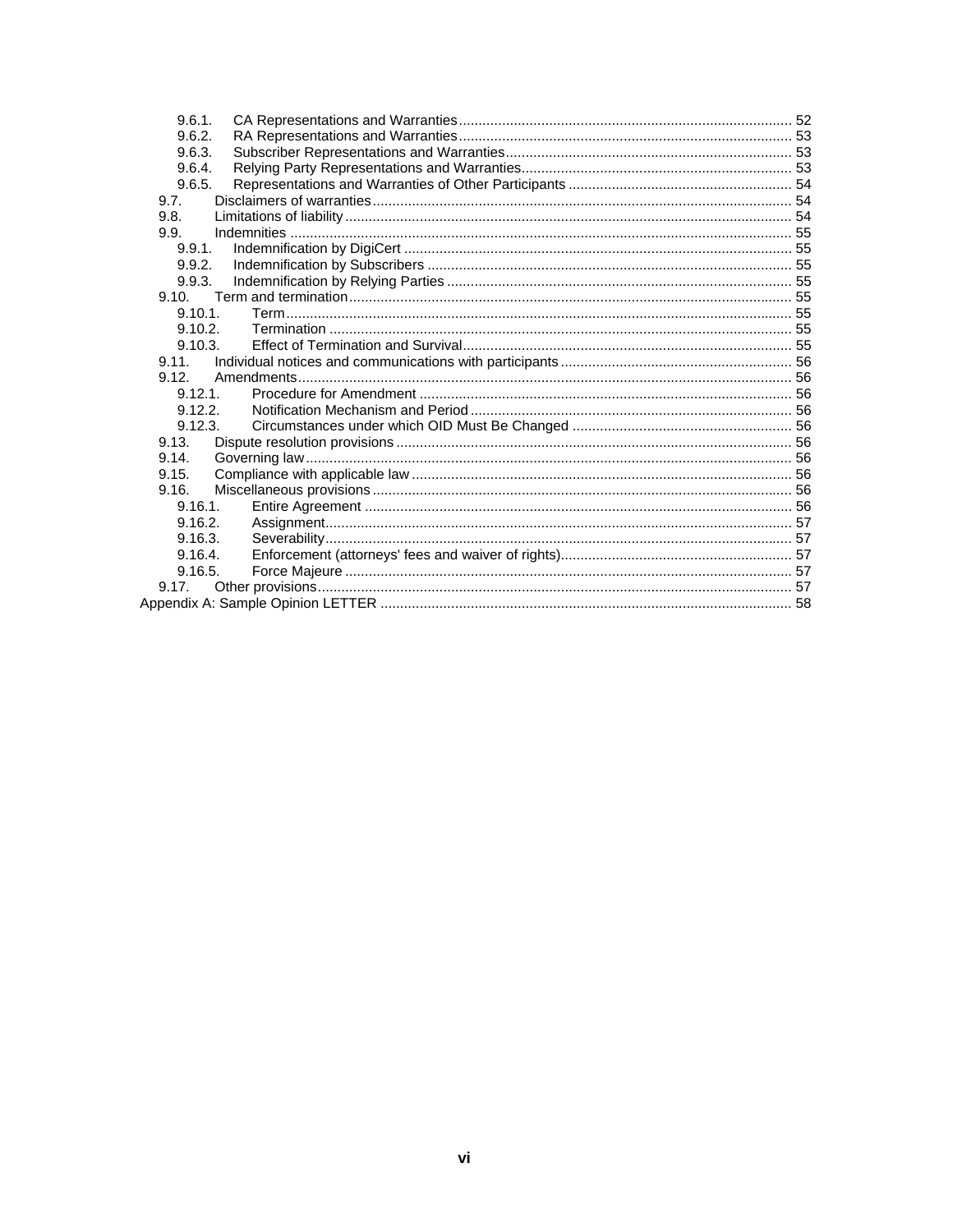## **1. INTRODUCTION**

## *1.1. OVERVIEW*

This document is the DigiCert, Inc. ("DigiCert") Certification Practices Statement (CPS) that outlines the legal, commercial, and technical principles and practices related to DigiCert's certification and time‐stamping services. This CPS applies to all entities participating in or using DigiCert's certificate and time‐stamping services, including subsidiary Certificate Authorities (CAs), Registration Authorities (RAs), Subscribers, and Relying Parties.

This CPS describes the practices that DigiCert follows in issuing digital certificates and time‐stamp tokens in accordance with the DigiCert Certificate Policy (the "CP") as well as requirements found in other applicable policies, including the CDS Certificate Policy of Adobe Systems Incorporated ("Adobe"), the X.509 Certificate Policy for the Federal Bridge Certification Authority ("FBCA"), and the current versions of guidelines adopted by the Certification Authority / Browser Forum ("CAB Forum"). DigiCert conforms to the current version of the CAB Forum Guidelines when issuing publicly trusted certificates, including the Baseline Requirements for the Issuance and Management of Publicly‐Trusted Certificates ("Baseline Requirements") and the Guidelines for Extended Validation Certificates ("EV Guidelines") both of which are published at http://www.cabforum.org. If any inconsistency exists between this CPS and the Baseline Requirements or the EV Guidelines, then the EV Guidelines and Baseline Requirements take precedence. Time‐stamping services are provided according to IETF RFC 3161 and other technical standards.

This CPS is only one of several documents that control DigiCert's certification services. Other important documents include both private and public documents, such as the CP, DigiCert's agreements with its customers, Relying Party agreements, its privacy policy, and its Certificate Profiles documents. DigiCert may publish additional certificate policies or certification practice statements as necessary to describe other product or service offerings. These supplemental policies and statements are available to applicable users or relying parties.

Pursuant to the IETF PKIX RFC 3647 CP/CPS framework, this CPS is divided into nine parts that cover the security controls and practices and procedures for certificate and time-stamping services within the DigiCert PKI. To preserve the outline specified by RFC 3647, section headings that do not apply have the statement "Not applicable" or "No stipulation."

## *1.2. DOCUMENT NAME AND IDENTIFICATION*

This document is the DigiCert Certification Practices Statement and was approved for publication on 9 August 2010 by the DigiCert Policy Authority (DCPA). The following revisions were made to the original document:

| Date            | Changes                                                            | Version |
|-----------------|--------------------------------------------------------------------|---------|
| 10-May-2012     | Updated to include practices set forth in the Baseline             | 4.04    |
|                 | Requirements, the current Mozilla CA Policy, EV Code Signing, the  |         |
|                 | IGTF, and other policy bodies.                                     |         |
| 3-May-2011      | IGTF Certificates added and minor updates made to several          | 4.03    |
|                 | sections.                                                          |         |
| 29-October-2010 | Changes made in response to comments from the FPKI CPWG            | 4.02    |
|                 | regarding certificate status services, trusted roles, and off-site |         |
|                 | backup of archive.                                                 |         |
| 26-August-2010  | Updated the process used to authenticate the certificate           | 4.01    |
|                 | requester's authority under section 3.2.5 for code signing         |         |
|                 | certificates issued to organizations                               |         |
| 9-August-2010   | This version 4.0 replaces the DigiCert Certificate Policy and      | 4.0     |
|                 | Certification Practices Statement, Version 3.08, dated             |         |
|                 | May 29, 2009, and the DigiCert Certification Practice Statement    |         |
|                 | for Extended Validation Certificates, Version 1.0.4, May 29, 2009. |         |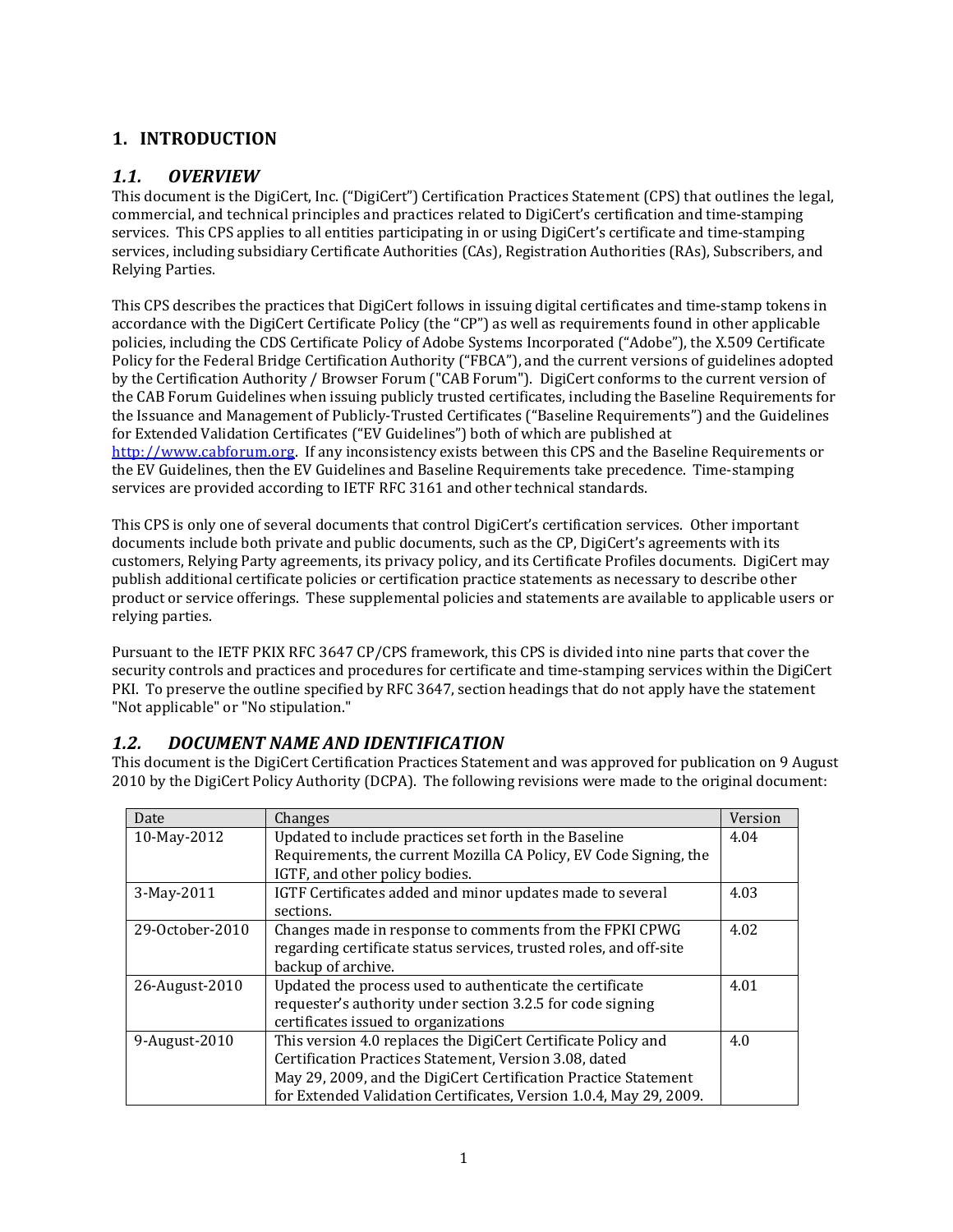The OID for DigiCert is joint‐iso‐ccitt (2) country (16) USA (840) US‐company (1) DigiCert (114412). The OID‐arc for this version 4 of the CPS is 2.16.840.1.114412.0.2.4. Subsequent revisions to this CPS might have new OID assignments. DigiCert issues certificates and time‐stamp tokens containing the following OIDs / OID arcs:

| <b>Digitally Signed Object</b>                  | <b>Object Identifier (OID)</b>            |  |
|-------------------------------------------------|-------------------------------------------|--|
| Domain Vetted SSL Certificates and              | 2.16.840.1.114412.1.2 and/or              |  |
| per the Baseline Requirements                   | 2.23.140.1.2.1 (CAB Forum Baseline Reqs.) |  |
| Organization Vetted SSL Certificates and        | 2.16.840.1.114412.1.1 and/or              |  |
| per the Baseline Requirements                   | 2.23.140.1.2.2 (CAB Forum Baseline Reqs.) |  |
| <b>Extended Validation SSL Certificates</b>     | 2.16.840.1.114412.2 and/or                |  |
|                                                 | 2.23.140.1.1.X (CAB Forum EV Guidelines)  |  |
| <b>Object Signing Certificates</b>              | 2.16.840.1.114412.3                       |  |
| <b>Code Signing Certificates</b>                | 2.16.840.1.114412.3.1                     |  |
| <b>Extended Validation Code Signing</b>         | 2.16.840.1.114412.3.2                     |  |
| Windows Kernel Driver Signing                   | 2.16.840.1.114412.3.11                    |  |
| Certified Document Signing (CDS)                | 2.16.840.1.114412.3.21 and/or             |  |
|                                                 | 1.2.840.113583.1.2.1 (Adobe)              |  |
| Client Certificate OID Arc                      | 2.16.840.1.114412.4                       |  |
| Level 1 Certificates - Personal                 | 2.16.840.1.114412.4.1.1                   |  |
| Level 1 Certificates - Enterprise               | 2.16.840.1.114412.4.1.2                   |  |
| Level 2 Certificates                            | 2.16.840.1.114412.4.2                     |  |
| Level 3 Certificates - US                       | 2.16.840.1.114412.4.3.1                   |  |
| Level 3 Certificates - CBP                      | 2.16.840.1.114412.4.3.2                   |  |
| Level 4 Certificates - US                       | 2.16.840.1.114412.4.4.1                   |  |
| Level 4 Certificates - CBP                      | 2.16.840.1.114412.4.4.2                   |  |
| PIV-I OID Arc                                   | 2.16.840.1.114412.4.5                     |  |
| PIV-I Hardware - keys require activation by the | 2.16.840.1.114412.4.5.1                   |  |
| PIV-I Cardholder (PIV Auth, Dig Sig and Key     |                                           |  |
| Management)                                     |                                           |  |
| PIV-I Card Authentication - keys do not require | 2.16.840.1.114412.4.5.2                   |  |
| PIV-I Cardholder activation                     |                                           |  |
| PIV-I Content Signing - use by PIV-I-compliant  | 2.16.840.1.114412.4.5.3                   |  |
| CMS                                             |                                           |  |
| Grid Certificate OID Arcs                       | 2.16.840.1.114412.4.31 or                 |  |
|                                                 | 2.16.840.1.114412.31 (Grid-only arc)      |  |
| IGTF Classic X.509 Authorities with secured     | 2.16.840.1.114412.4.31.1 and/or           |  |
| infrastructure                                  | 1.2.840.113612.5.2.2.1.x (IGTF)           |  |
| IGTF Member Integrated X.509 Credential         | 2.16.840.1.114412.4.31.5 and/or           |  |
| Services with Secured Infrastructure            | 1.2.840.113612.5.2.2.5.x (IGTF)           |  |
| Certificates                                    |                                           |  |
| IGTF Grid-Only Host Certificate                 | 2.16.840.1.114412.31.4.31.1,              |  |
|                                                 | 1.2.840.113612.5.2.2.1.x (IGTF), and/or   |  |
|                                                 | 1.2.840.113612.5.2.2.5.x (IGTF)           |  |
| Authentication-Only Certificates                | 2.16.840.1.114412.6                       |  |
| <b>Trusted Timestamping</b>                     | 2.16.840.1.114412.7.1                     |  |
| Legacy arc                                      | 2.16.840.1.114412.81                      |  |
| Test arc                                        | 2.16.840.1.114412.99                      |  |
| EU OIDs                                         |                                           |  |
| <b>EU Qualified Certificates</b>                | 0.4.0.1456.1.2                            |  |
| ETSI TS 101 456                                 |                                           |  |
| EU QC on Secure Signature Creation Device       | 0.4.0.1456.1.1                            |  |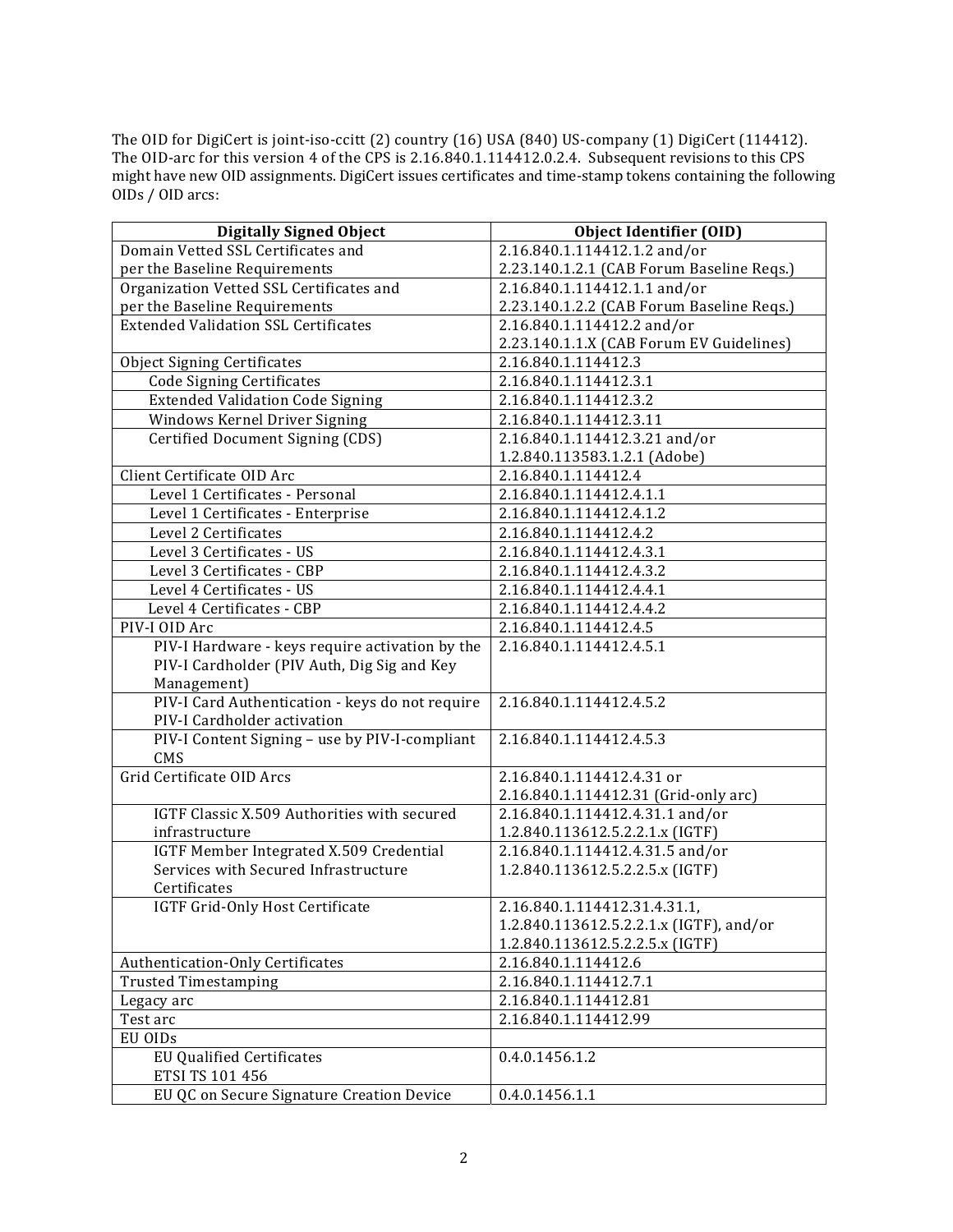| ETSI TS 101 456                         |                          |
|-----------------------------------------|--------------------------|
| ETSI TS 101 862 - Qualified Certificate | $0.4.0.1862.1 \text{ x}$ |
| Statements                              |                          |
| EU Qualified Timestamping               | $0.4.0.2023.1 \text{ x}$ |
| ETSI TS 102 023                         |                          |

All OIDs mentioned above belong to their respective owners. The specific OIDs used when objects are signed pursuant to this CPS are indicated in the applicable Certificate Profiles document. Commercial Best Practices ("CBP") differs from "US" in that there are no trusted role citizenship requirements for an Issuer CA issuing under a CBP policy, whereas policies designated "US" must follow the citizenship practices set forth in Section 5.3.1.

The Legacy arc exists to identify certificates issued for purpose of achieving compatibility with legacy systems that are incapable of processing newer algorithms that might be required by comparable industry best practices, e.g., to identify certificates signed using the SHA‐1 algorithm when SHA‐256 would be required under a CP that DigiCert has cross‐certified.

## *1.3. PKI PARTICIPANTS*

## **1.3.1. Certification Authorities**

DigiCert is a certification authority (CA) that issues digital certificates. As a CA, DigiCert performs functions associated with Public Key operations, including receiving certificate requests, issuing, revoking and renewing a digital certificate, and maintaining, issuing, and publishing CRLs and OCSP responses. General information about DigiCert's products and services are available at www.digicert.com.

DigiCert's offline self‐signed Root CAs issue CA certificates to subordinate CAs and cross certificates to other Root CAs in accordance with this CPS, applicable cross-certification / federation policies, and DigiCert's memoranda of agreement with those externally operated CAs. An "external subordinate CA" is an unaffiliated third party that is issued a CA Certificate by DigiCert where the Private Key associated with that CA Certificate is not maintained under the physical control of DigiCert. In accordance with EU Directive 99/93, DigiCert does not allow external subordinate CAs to issue EU Qualified Certificates. In accordance with requirements of the U.S. Federal PKI Policy Authority (FPKIPA), DigiCert notifies the FPKIPA prior to issuing a CA certificate chaining to the Federal Bridge CA to an external subordinate CA. All external subordinate CAs are prohibited, either technically or contractually, from issuing certificates to domain names or IP addresses that a Subscriber does not legitimately own or control (i.e. issuance for purposes of "traffic management" is prohibited), and external subordinate CAs are required to implement procedures that are at least as restrictive as those found herein.

DigiCert is also a time stamping authority (TSA) and provides proof-of-existence for data at an instant in time as described herein.

## **1.3.2. Registration Authorities and Other Delegated Third Parties**

DigiCert may delegate the performance of certain functions to Registration Authorities (RA) and other third parties to request certificates and/or perform identification and authentication for end‐user certificates. The specific role of an RA or Delegated Third Party varies greatly between entities, ranging from simple translation services to actual assistance in gathering and verifying Applicant information. Some RAs operate identity management systems (IdMs) and may manage the certificate lifecycle for end-users. For IGTF certificates, designated RAs are responsible for vetting the identity of each certificate applicant. DigiCert contractually obligates each Delegated Third Party to abide by the policies and industry standards that are applicable to that Delegated Third Party's role in certificate issuance, management, revocation or other related task that the Delegated Third Party performs.

RA personnel involved in the issuance of publicly-trusted SSL Certificates must undergo the skills and training required under Section 5.3. An RA or identity management (IdM) system supporting a particular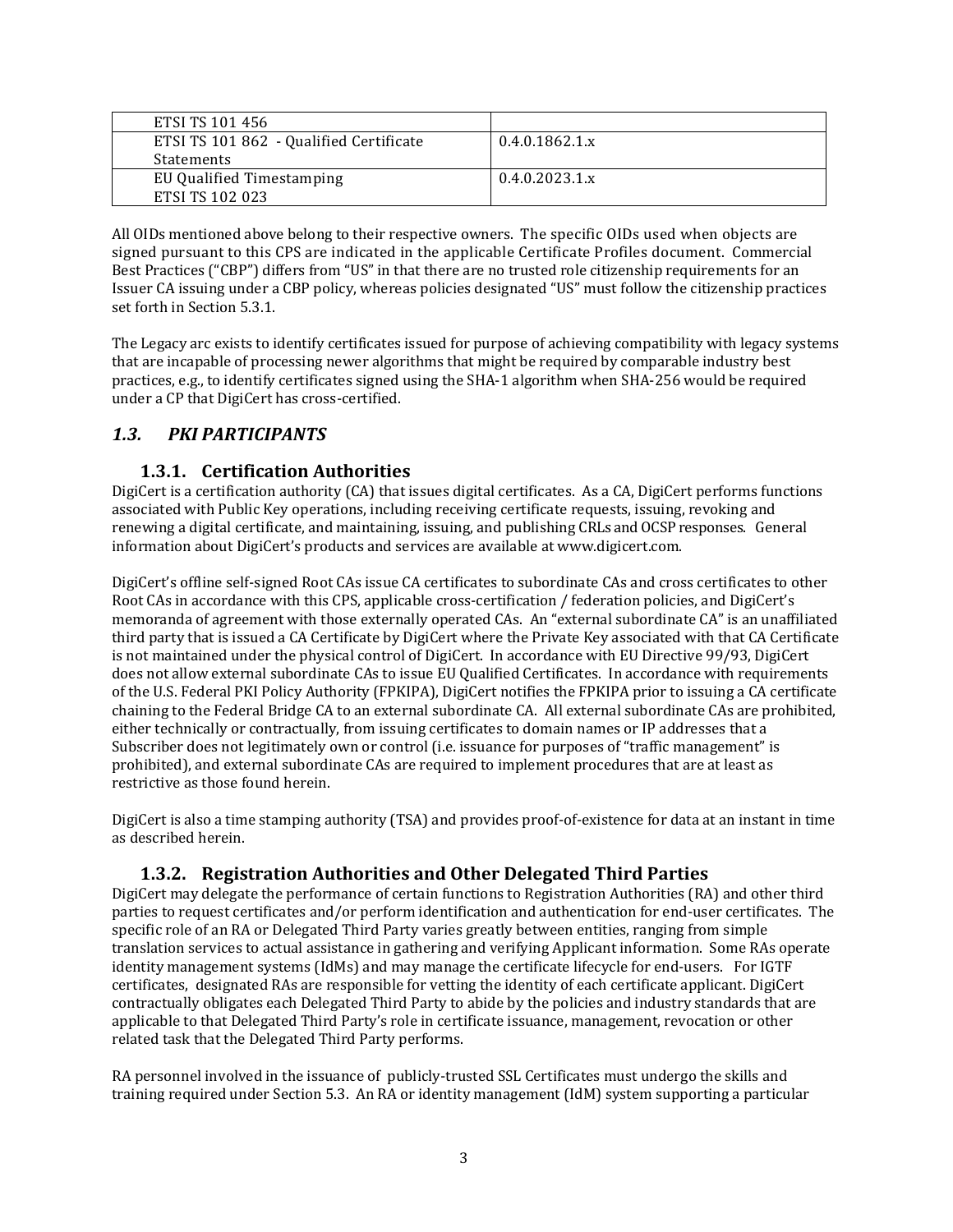community of interest with custom identity-vetting practices that differ from those found herein may submit documentation to the DCPA for review and approval. The documentation must contain sufficient detail to ensure that all tasks required by the CP will be performed.

## **1.3.3. Subscribers**

Subscribers use DigiCert's services and PKI to support transactions and communications. Subscribers are not always the party identified in a certificate, such as when certificates are issued to an organization's employees. The *Subject* of a certificate is the party named in the certificate. A *Subscriber*, as used herein, refers to both the Subject of the certificate and the entity that contracted with DigiCert for the certificate's issuance. Prior to verification of identity and issuance of a certificate, a Subscriber is an *Applicant*.

## **1.3.4. Relying Parties**

Relying Parties are entities that act in reliance on a certificate and/or digital signature issued by DigiCert. Relying parties must check the appropriate CRL or OCSP response prior to relying on information featured in a certificate. The location of the CRL distribution point is detailed within the certificate.

Adobe makes the Certified Document Services (CDS) platform available in Acrobat® 6.0 and above in order to provide document recipients with improved assurances that certified PDF documents are authentic. Document recipients are Relying Parties who use Adobe products on supported platforms to verify the Subscriber's signature on a certified document.

## **1.3.5. Other Participants**

Other participants include Accreditation Authorities (such as Policy Management Authoritites, Federation Operators, Application Software Vendors, and applicable Community‐of‐Interest sponsors); Bridge CAs and CAs that cross‐certify DigiCert CAs as trust anchors in other PKI communities; Card Management Systems and integrators (CMSs) that ensure proper operation and provisioning of PIV‐I cards; and Time Source Entities, Time Stamp Token Requesters, and Time Stamp Verifiers involved in trusted timestamping. Accreditation Authorities are granted an unlimited right to re‐distribute DigiCert's root certificates and related information in connection with the accreditation.

When issuing PIV-I cards, DigiCert uses a Card Management Systems (CMS) that meets the requirements herein responsible for managing smart card token content. DigiCert does not issue certificates to a CMS that include a PIV‐I Hardware or PIV‐I Card Authentication policy OID.

DigiCert has cross‐certified with the Federal Bridge Certification Authority (FBCA) and has been issued cross certificates by Entrust and Cybertrust.

## *1.4. CERTIFICATE USAGE*

A *digital certificate* (or *certificate*) is formatted data that cryptographically binds an identified subscriber with a Public Key. A digital certificate allows an entity taking part in an electronic transaction to prove its identity to other participants in such transaction. Digital certificates are used in commercial environments as a digital equivalent of an identification card. A *timestamp token* (*TST*) cryptographically binds a representation of data to a particular time stamp, thus establishing evidence that the data existed at a certain point in time.

## **1.4.1. Appropriate Certificate Uses**

Certificates issued pursuant to this CPS may be used for all legal authentication, encryption, access control, and digital signature purposes, as designated by the key usage and extended key usage fields found within the certificate. However, the sensitivity of the information processed or protected by a certificate varies greatly, and each Relying Party must evaluate the application environment and associated risks before deciding on whether to use a certificate issued under this CPS.

This CPS covers several different types of end entity certificates/tokens with varying levels of assurance. The following table provides a brief description of the appropriate uses of each. The descriptions are for guidance only and are not binding.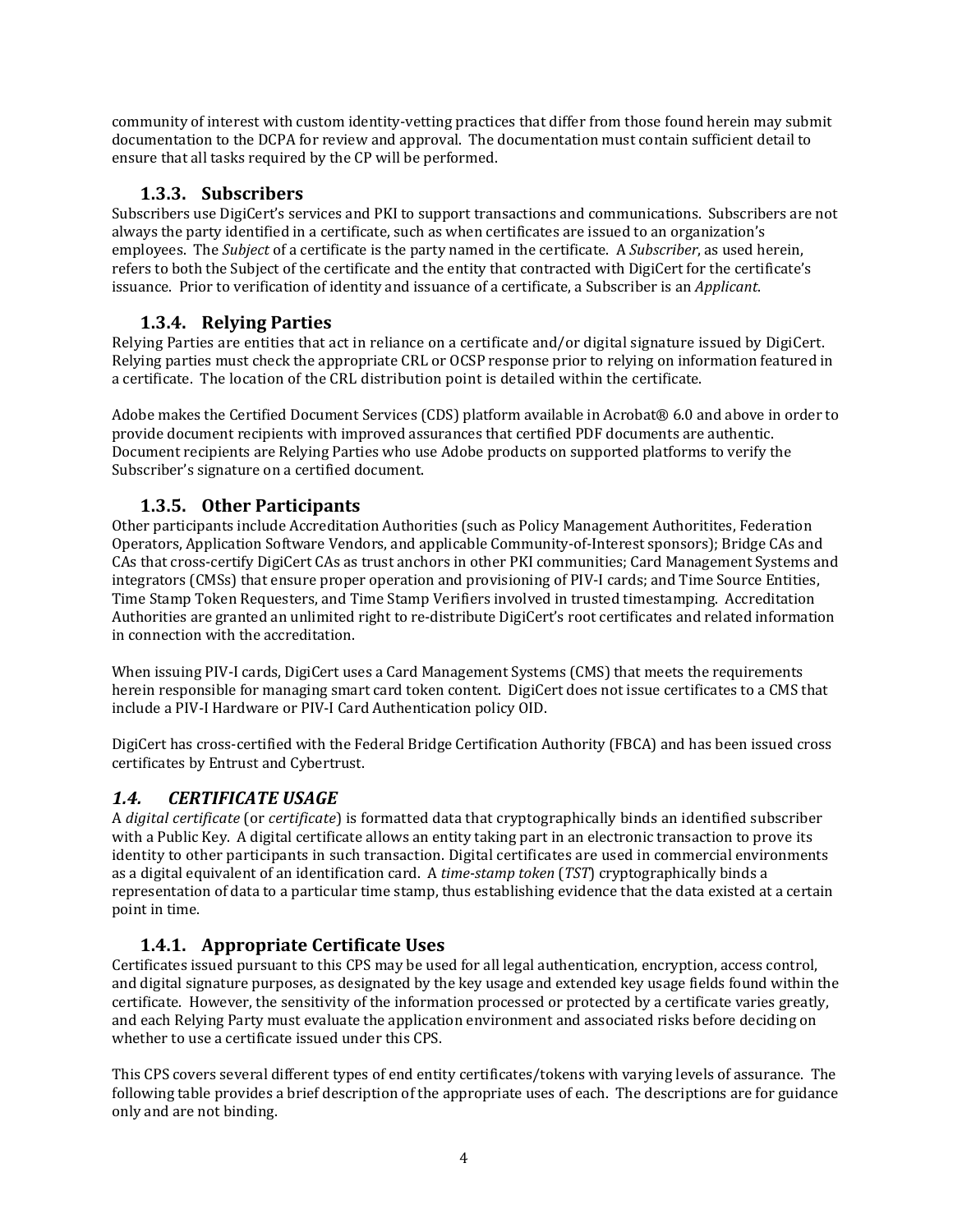| Certificate                                             | <b>Appropriate Use</b>                                                                                                                   |
|---------------------------------------------------------|------------------------------------------------------------------------------------------------------------------------------------------|
| DV SSL Certificates                                     | Used to secure online communication where the risks and                                                                                  |
|                                                         | consequences of data compromise are low, including non-monetary                                                                          |
|                                                         | transactions or transactions with little risk of fraud or malicious                                                                      |
|                                                         | access.                                                                                                                                  |
| <b>OV SSL Certificates</b>                              | Used to secure online communication where the risks and                                                                                  |
|                                                         | consequences of data compromise are moderate, including                                                                                  |
|                                                         | transactions having substantial monetary value or risk of fraud or                                                                       |
|                                                         | involving access to private information where the likelihood of                                                                          |
|                                                         | malicious access is substantial.                                                                                                         |
| <b>EV SSL Certificates</b>                              | Used to secure online communication where risks and consequences                                                                         |
|                                                         | of data compromise are high, including transactions having high                                                                          |
|                                                         | monetary value, risk of fraud, or where involving access to private                                                                      |
|                                                         | information where the likelihood of malicious access is high.<br>Establishes the identity of the Subscriber named in the certificate and |
| Code Signing Certificates,<br>including EV Code Signing | that the signed code has not been modified since signing.                                                                                |
| Level 1 Client Certificates -                           | Provides the lowest degree of assurance concerning identity of the                                                                       |
| Personal                                                | individual and is generally used only to provide data integrity to the                                                                   |
| (email certificates)                                    | information being signed. These certificates should only be used                                                                         |
|                                                         | where the risk of malicious activity is low and if an authenticated                                                                      |
|                                                         | transaction is not required.                                                                                                             |
| Level 1 Client Certificates -                           | Used in environments where there are risks and consequences of data                                                                      |
| Enterprise                                              | compromise, but such risks are not of major significance. Users are                                                                      |
| (C4 certificates)                                       | assumed not likely to be malicious.                                                                                                      |
| Level 2 Client Certificates                             | Used in environments where there are risks and consequences of data                                                                      |
| (Corporate certificates)                                | compromise, but such risks are not of major significance. Users are                                                                      |
|                                                         | assumed not likely to be malicious.                                                                                                      |
| Level 3 Client Certificates                             | Used in environments where risks and consequences of data                                                                                |
| (High assurance and FBCA                                | compromise are moderate, including transactions having substantial                                                                       |
| Medium)                                                 | monetary value or risk of fraud or involving access to private                                                                           |
|                                                         | information where the likelihood of malicious access is substantial.                                                                     |
| Level 4 Client Certificates                             | Used in environments where risks and consequences of data                                                                                |
| (Highest assurance and                                  | compromise are high, including transactions having high monetary                                                                         |
| FBCA Medium Hardware)                                   | value or risk of fraud or involving access to private information where                                                                  |
|                                                         | the likelihood of malicious access is high.<br>Used where the identity of the certificate holder is irrelevant and                       |
| <b>Authentication Only</b>                              | where the risk of unauthorized access to a secure site is low.                                                                           |
| IGTF and Grid-only                                      | Support identity assertions and system authentication amongst                                                                            |
| Certificates                                            | participants in the International Grid Trust Federation. IGTF                                                                            |
|                                                         | Certificates include those issued as publicly-trusted client certificates                                                                |
|                                                         | and those issued under the Grid-only arc.                                                                                                |
| PIV-I Hardware                                          | This level is relevant to environments where risks and consequences                                                                      |
| PIV-I Card Authentication                               | of data compromise are moderate. This may include contactless smart                                                                      |
| PIV-I Content Signing                                   | card readers where use of an activation PIN is not practical.                                                                            |
| PIV-I Digital Signature                                 |                                                                                                                                          |
| PIV-I Key Management                                    | Personal Identity Verification - Interoperable (PIV-I) cards are                                                                         |
|                                                         | intended to technically interoperate with Federal PIV Card readers                                                                       |
|                                                         | and applications. The requirements associated with PIV-I Hardware                                                                        |
|                                                         | and PIV-I Content Signing are identical to Level 4 Certificates except                                                                   |
|                                                         | where specifically noted herein. PIV-I Content Signing policy is                                                                         |
|                                                         | reserved for certificates used by the Card Management System (CMS)                                                                       |
|                                                         | to sign the PIV-I card security objects                                                                                                  |
| EU Qualified Certificate                                | EU Qualified Certificates may only be used for signing                                                                                   |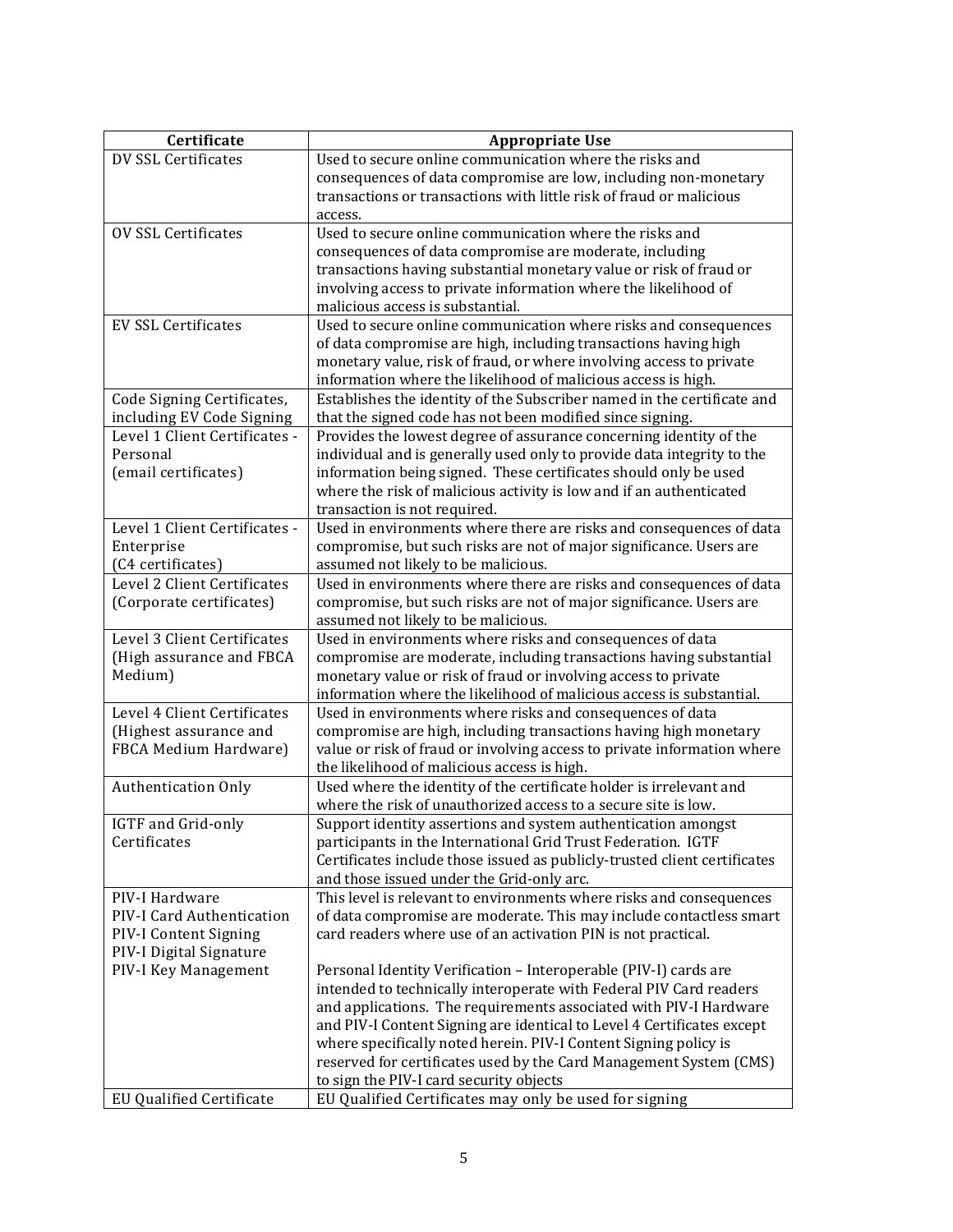| and EU QC on Secure<br><b>Signature Creation Device</b> | (ETSI TS 101 456)                                                                                                                                                                                                                                                                          |
|---------------------------------------------------------|--------------------------------------------------------------------------------------------------------------------------------------------------------------------------------------------------------------------------------------------------------------------------------------------|
| <b>CDS</b> Certificates                                 | Used to show that the signed document originated from the stated<br>author and that the portion of the document signed by the author has<br>not been modified since signing. Subscribers may only use CDS<br>signing certificates to digitally sign and verify Adobe Acrobat<br>documents. |
| Time Stamp Token                                        | Used to identify the existence of data at a set period of time.                                                                                                                                                                                                                            |

#### **1.4.2. Prohibited Certificate Uses**

Certificates do not guarantee that the Subject is trustworthy, honest, reputable in its business dealings, compliant with any laws, or safe to do business with. A certificate only establishes that the information in the certificate was verified as reasonably correct when the certificate issued. Code signing certificates do not indicate that the signed code is safe to install or free from malware, bugs, or vulnerabilities.

Certificates issued under this CPS may not be used (i) for any application requiring fail‐safe performance such as (a) the operation of nuclear power facilities, (b) air traffic control systems, (c) aircraft navigation systems, (d) weapons control systems, or (e) any other system whose failure could lead to injury, death or environmental damage; or (ii) where prohibited by law. Certificates issued under the Grid‐only arc cannot be used to establish trust outside of the relevant grid network.

## *1.5. POLICY ADMINISTRATION*

#### **1.5.1. Organization Administering the Document**

This CPS and the documents referenced herein are maintained by the DCPA, which can be contacted at:

DigiCert Policy Authority Suite 200 ‐ Canopy Building II 355 South 520 West Lindon, UT 84042 USA Tel: 1‐801‐877‐2100 Fax: 1‐801‐705‐0481

## **1.5.2. Contact Person**

Attn: Legal Counsel DigiCert Policy Authority Suite 200 ‐ Canopy Building II 355 South 520 West Lindon, UT 84042 USA

## **1.5.3. Person Determining CPS Suitability for the Policy**

The DCPA determines the suitability and applicability of this CPS based on the results and recommendations received from an independent auditor (see Section 8). The DCPA is also responsible for evaluating and acting upon the results of compliance audits.

## **1.5.4. CPS Approval Procedures**

The DCPA approves the CPS and any amendments. Amendments are made by either updating the entire CPS or by publishing an addendum. The DCPA determines whether an amendment to this CPS requires notice or an OID change. *See also* Section 9.10 and Section 9.12 below.

## *1.6. DEFINITIONS AND ACRONYMS*

**"Affiliated Organization"** means an organization that has an organizational affiliation with a Subscriber and that approves or otherwise allows such affiliation to be represented in a certificate.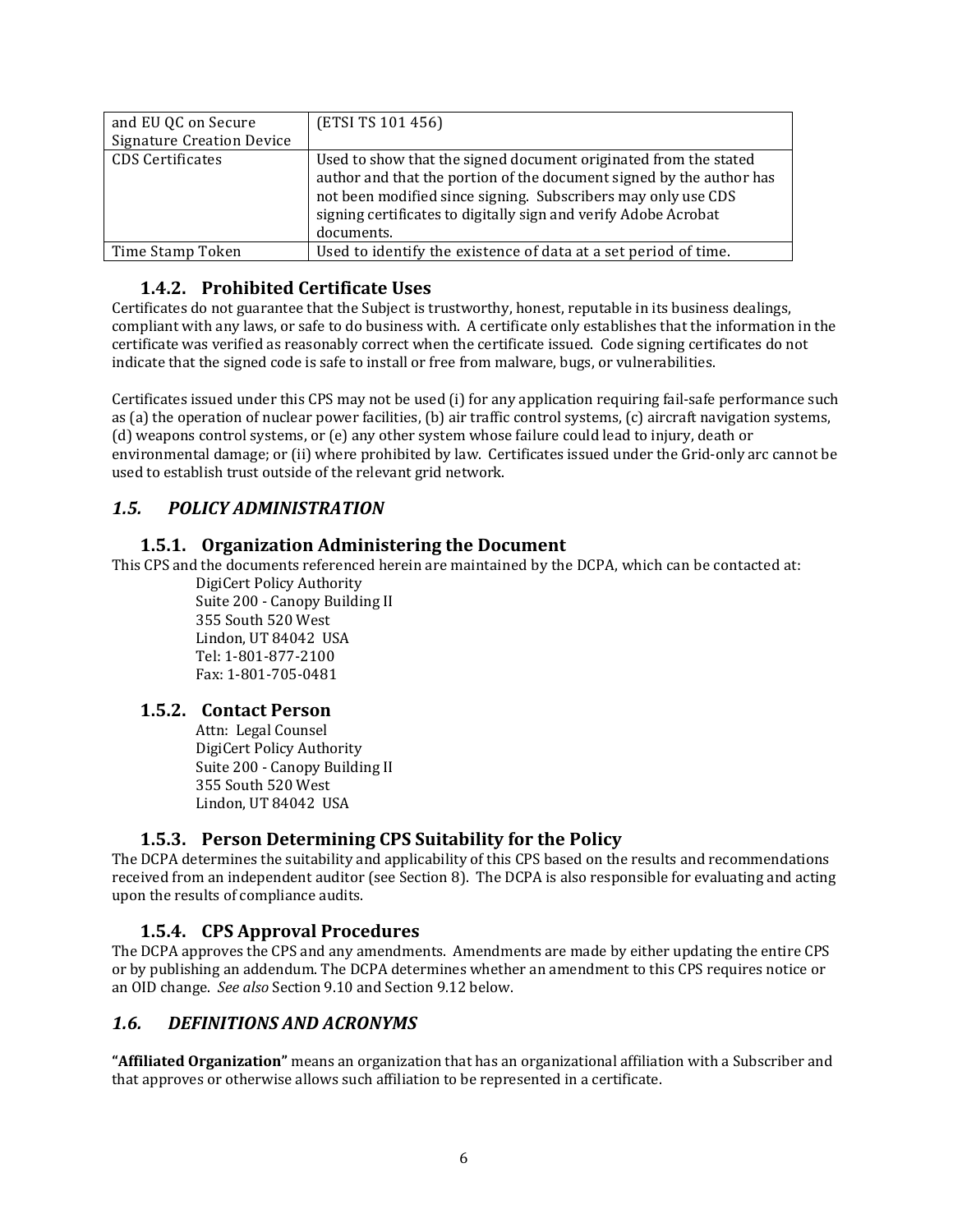**"Applicant"** means an entity applying for a certificate.

**"Application Software Vendor"** means a software developer whose software displays or uses DigiCert certificates and distributes DigiCert's root certificates.

**"CAB Forum"** is defined in section 1.1.

**"Certificate Approver"** is defined in the EV Guidelines.

**"Certificate Requester"** is defined in the EV Guidelines.

**"Contract Signer"** is defined in the EV Guidelines.

**"EU Directive 99/93"** means the EU Council Directive 1999/93/EC of the European Parliament and of the Council of 13 December 1999 on a Community framework for Electronic Signatures, OJ L 13, 19.01.2000, pp. 12‐20.

**"EV Guidelines"** is defined in section 1.1.

**"Key Pair"** means a Private Key and associated Public Key.

**"OCSP Responder"** means an online software application operated under the authority of DigiCert and connected to its repository for processing certificate status requests.

"**PIVI Profile**" means the X.509 Certificate and Certificate Revocation List (CRL) Extensions Profile for Personal Identity Verification Interoperable (PIV‐I) Cards, Ver. 1.0, Date: April 23 2010.

**"Private Key**" means the key of a key pair that is kept secret by the holder of the key pair, and that is used to create digital signatures and/or to decrypt electronic records or files that were encrypted with the corresponding Public Key.

**"Public Key**" means the key of a key pair that may be publicly disclosed by the holder of the corresponding Private Key and that is used by a Relying Party to verify digital signatures created with the holder's corresponding Private Key and/or to encrypt messages so that they can be decrypted only with the holder's corresponding Private Key.

**"Qualified Certificate"** means a certificate that meets the requirements in Annex I of EU Directive 99/93 and is provided by an Issuer CA meeting the requirements of Annex II of the Directive.

**"Relying Party"** means an entity that relies upon either the information contained within a certificate or a time‐stamp token.

**"Relying Party Agreement"** means an agreement which must be read and accepted by the Relying Party prior to validating, relying on or using a Certificate or accessing or using DigiCert's Repository. The Relying Party Agreement is available for reference through a DigiCert online repository.

**"Secure Signature Creation Device"** means a signature‐creation device that meets the requirements laid down in Annex III of EU Directive 99/93.

**"Subscriber"** means either entity identified as the subject in the certificate or the entity that is receiving DigiCert's time‐stamping services.

**"Subscriber Agreement"** means an agreement that governs the issuance and use of a certificate that the Applicant must read and accept before receiving a certificate.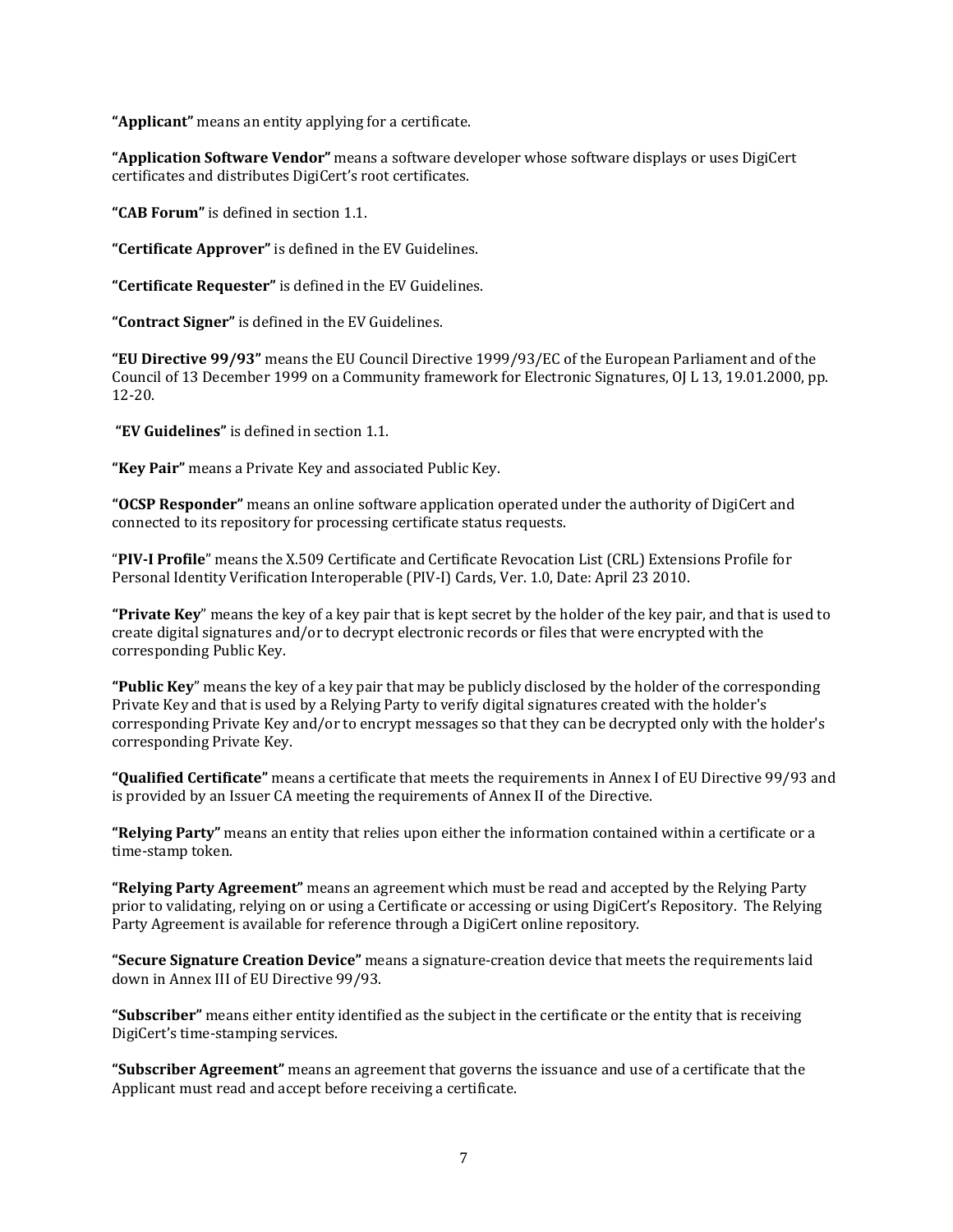**"WebTrust"** means the current version of the AICPA/CICA WebTrust Program for Certification Authorities.

**"WebTrust EV Program**" means the additional audit procedures specified for CAs that issue EV Certificates by the AICPA/CICA to be used in conjunction with its WebTrust Program for Certification Authorities.

| Acronyms:    |                                                                            |
|--------------|----------------------------------------------------------------------------|
| CA           | Certificate Authority or Certification Authority                           |
| CDS          | <b>Certified Document Services</b>                                         |
| CMS          | <b>Card Management System</b>                                              |
| CP           | <b>Certificate Policy</b>                                                  |
| <b>CPS</b>   | <b>Certification Practice Statement</b>                                    |
| CRL          | <b>Certificate Revocation List</b>                                         |
| <b>CSR</b>   | Certificate Signing Request                                                |
| DBA          | Doing Business As (also known as "Trading As")                             |
| <b>DCPA</b>  | DigiCert Policy Authority                                                  |
| <b>ETSI</b>  | European Telecommunications Standards Institute                            |
| EU           | European Union                                                             |
| EV           | <b>Extended Validation</b>                                                 |
| <b>FIPS</b>  | (US Government) Federal Information Processing Standard                    |
| FQDN         | <b>Fully Qualified Domain Name</b>                                         |
| <b>FTP</b>   | <b>File Transfer Protocol</b>                                              |
| HSM          | Hardware Security Module                                                   |
| <b>HTTP</b>  | <b>Hypertext Transfer Protocol</b>                                         |
| <b>IANA</b>  | <b>Internet Assigned Numbers Authority</b>                                 |
| <b>ICANN</b> | <b>Internet Corporation for Assigned Names and Numbers</b>                 |
| IdM          | <b>Identity Management System</b>                                          |
| <b>IETF</b>  | <b>Internet Engineering Task Force</b>                                     |
| IGTF         | International Grid Trust Federation                                        |
| ITU          | International Telecommunication Union                                      |
| <b>ITU-T</b> | <b>ITU Telecommunication Standardization Sector</b>                        |
| <b>MICS</b>  | Member-Integrated Credential Service (IGTF)                                |
| <b>OCSP</b>  | Online Certificate Status Protocol                                         |
| 0ID          | Object Identifier                                                          |
| PIN          | Personal Identification Number (e.g. a secret access code)                 |
| PIV-I        | Personal Identity Verification-Interoperable                               |
| PKI          | Public Key Infrastructure                                                  |
| <b>PKIX</b>  | IETF Working Group on Public Key Infrastructure                            |
| <b>PKCS</b>  | Public Key Cryptography Standard                                           |
| RA           | <b>Registration Authority</b>                                              |
| RFC          | Request for Comments (at IETF.org)                                         |
| SHA          | Secure Hashing Algorithm                                                   |
| SSCD         | <b>Secure Signature Creation Device</b>                                    |
| SSL          | Secure Sockets Layer                                                       |
| TLD          | Top-Level Domain                                                           |
| <b>TLS</b>   | <b>Transport Layer Security</b>                                            |
| TSA          | Time Stamping Authority                                                    |
| <b>TST</b>   | Time-Stamp Token                                                           |
| URL          | <b>Uniform Resource Locator</b>                                            |
| <b>UTC</b>   | <b>Coordinated Universal Time</b>                                          |
| X.509        | The ITU-T standard for Certificates and their corresponding authentication |
|              | framework                                                                  |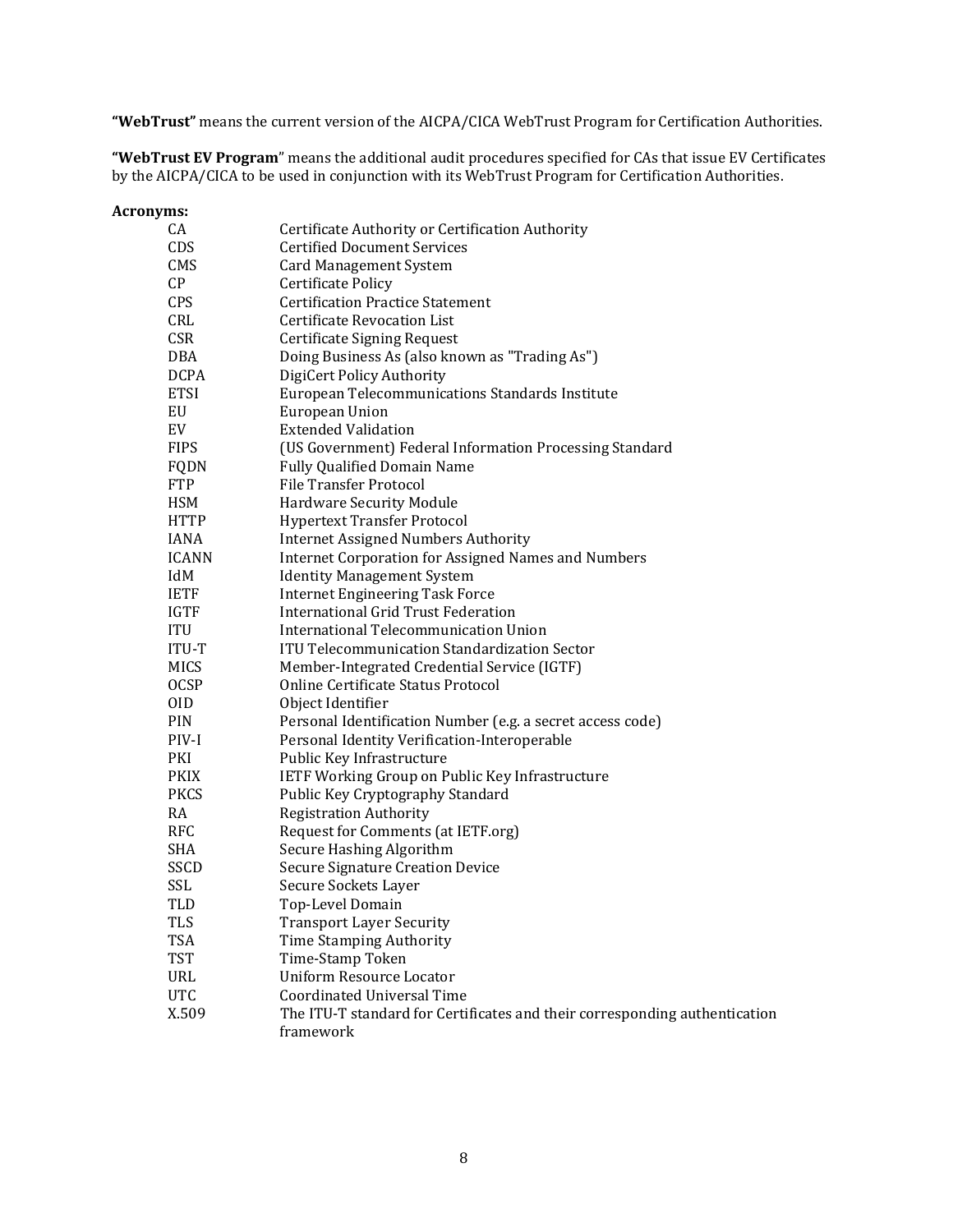## **2. PUBLICATION AND REPOSITORY RESPONSIBILITIES**

## *2.1. REPOSITORIES*

DigiCert publishes its root certificates, revocation data for issued digital certificates, CPs, CPSs, Relying Party Agreements, and standard Subscriber Agreements in repositories that are publicly available from DigiCert's website.

DigiCert's publicly trusted root certificates and its CRLs and OCSP responses are available through online resources 24 hours a day, 7 days a week, with a minimum of 99% availability overall per year with a scheduled down-time that does not exceed 0.5% annually.

## *2.2. PUBLICATION OF CERTIFICATION INFORMATION*

The DigiCert certificate services and the repository are accessible through several means of communication:

- 1. On the web: www.digicert.com (and via URIs included in the certificates themselves)
- 2. By email to admin@digicert.com
- 3. By mail addressed to: DigiCert, Inc., 355 South 520 West, Lindon, Utah 84042
- 4. By telephone Tel: 1‐801‐877‐2100
- 5. By fax: 1‐801‐705‐0481

## *2.3. TIME OR FREQUENCY OF PUBLICATION*

CA certificates are published in a repository as soon as possible after issuance. CRLs for end‐user certificates are issued at least once per day. CRLs for CA certificates are issued at least every 6 months (every 31 days for offline CAs chaining to the Federal Bridge CA), and also within 18 hours if a CA certificate is revoked. Each CRL includes a monotonically increasing sequence number for each CRL issued. Under special circumstances, DigiCert may publish new CRLs prior to the expiration of the current CRL. (See Section 4.9 for additional details.)

New or modified versions of the CP, this CPS, Subscriber Agreements, or Relying Party Warranties are typically published within seven days after their approval.

## *2.4. ACCESS CONTROLS ON REPOSITORIES*

Read-only access to the repository is unrestricted. Logical and physical controls prevent unauthorized write access to repositories.

## **3. IDENTIFICATION AND AUTHENTICATION**

## *3.1. NAMING*

#### **3.1.1. Types of Names**

Certificates are issued with a non‐null subject Distinguished Name (DN) that complies with ITU X.500 standards. When DNs are used, common names must respect namespace uniqueness requirements and must not be misleading. This does not preclude the use of pseudonymous certificates where allowed by Section 3.1.3. Some SSL/TLS certificates, including certificates for intranet use and Unified Communications Certificates, may contain entries in the subject alternative name extension that are not intended to be relied upon by the general public (e.g., they contain non‐standard top level domains like .local or they are addressed to an IP number space that has been allocated as private by RFC1918). The issuance of publicly-trusted SSL certificates with local IP addresses or with non‐FQDN (DNS‐addressable) server names has been deprecated. Unless otherwise modified by the CA/Browser Forum in its Baseline Requirements, as of July 1, 2012, DigiCert will not issue a publicly trusted SSL certificate with an Expiry Date later than November 1, 2015 if it has a subjectAlternativeName extension or Subject commonName field containing a Reserved IP Address or Internal Server Name, and on October 1, 2016, DigiCert will revoke any unexpired certificate containing an internal server name or reserved IP address.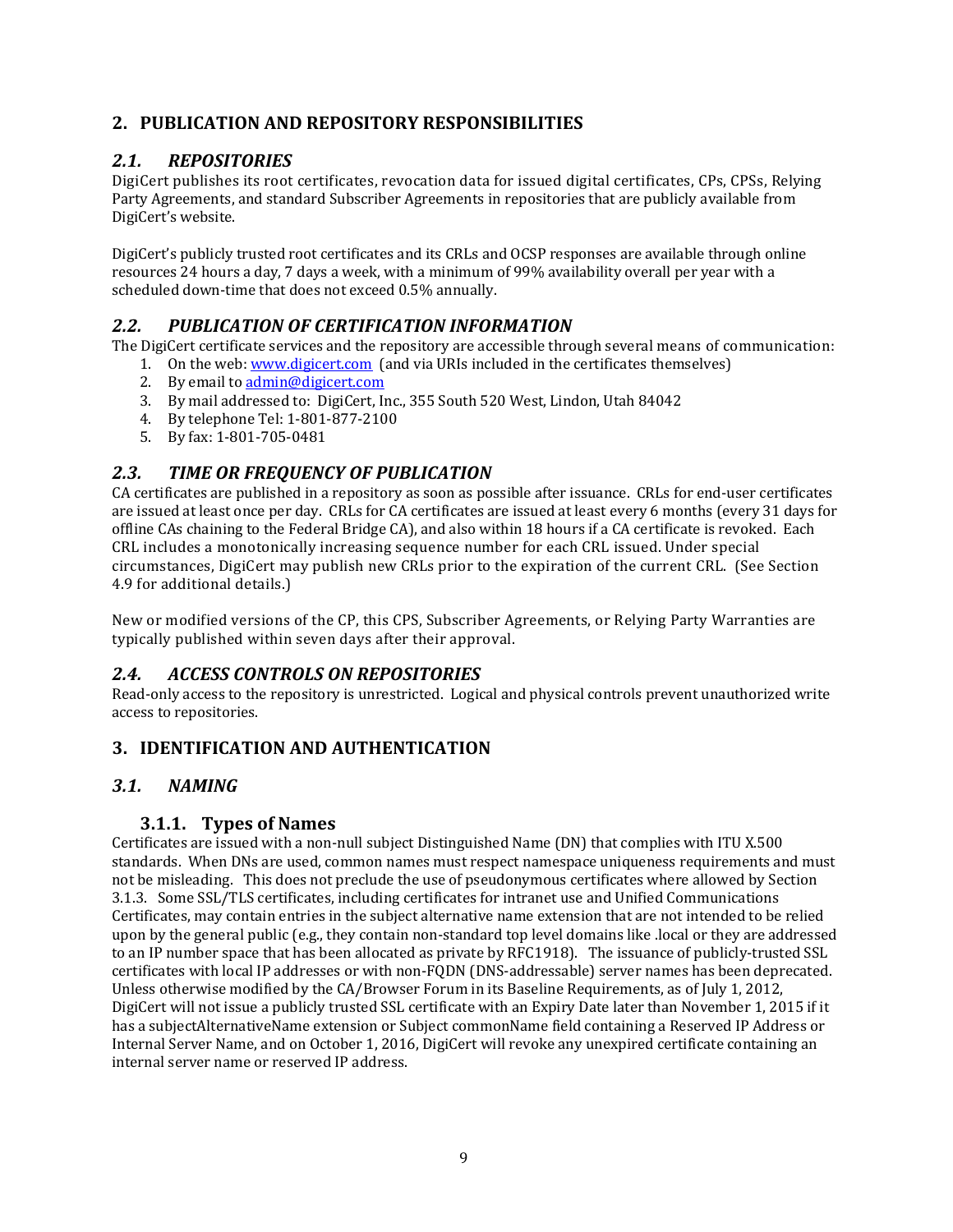Certificates for PIV‐I cards include both a non‐null subject name and subject alternative name.

Each PIV‐I Hardware certificate indicates whether or not the Subscriber is associated with an Affiliated Organization by taking one of the following forms:

For certificates with an Affiliated Organization: cn=*Subscriber's full name*, ou=*Affiliated Organization Name*,{*Base DN*} For certificates with no Affiliated Organization: cn=*Subscriber's full name*, ou=Unaffiliated, ou=*Entity CA's Name*,{*Base DN*}

Each PIV‐I Content Signing certificate also clearly indicates the organization administering the CMS. PIV‐I Card Authentication subscriber certificate do not include a Subscriber common name.

Each PIV‐I Card Authentication certificate indicates whether or not the Subscriber is associated with an Affiliated Organization by taking one of the following forms:

For certificates with an Affiliated Organization: serialNumber=*UUID*, ou=*Affiliated Organization Name*,{*Base DN*} For certificates with no Affiliated Organization: serialNumber=*UUID*, ou=Unaffiliated, ou=*Entity CA's Name*,{*Base DN*}

The UUID is encoded within the serialNumber attribute using the UUID string representation defined in Section 3 of RFC 4122 (e.g., "f81d4fae‐7dec‐11d0‐a765‐00a0c91e6bf6").

The subject name in each EU Qualified Certificate complies with section 3.1.2 of RFC 3739

#### **3.1.2. Need for Names to be Meaningful**

DigiCert uses distinguished names that identify both the subject and issuer of the certificate. DigiCert only allows directory information trees that accurately reflect organization structures.

#### **3.1.3. Anonymity or Pseudonymity of Subscribers**

Generally, DigiCert does not issue anonymous or pseudonymous certificates; however, for IDNs, DigiCert may include the Punycode version of the IDN as the subject name. DigiCert may issue other pseudonymous end‐ entity certificates provided that they are approved for the same assurance level within cross-certified PKI domains and in conjunction with privacy enhancing technologies that allow identity and attributes to be communicated to authorized relying parties who have a legitimate need for identity or other attribute information.

#### **3.1.4. Rules for Interpreting Various Name Forms**

Distinguished Names in certificates are interpreted using X.500 standards and ASN.1 syntax. *See* RFC 2253 and RFC 2616 for further information on how X.500 distinguished names in certificates are interpreted as Uniform Resource Identifiers and HTTP references.

#### **3.1.5. Uniqueness of Names**

The uniqueness of each subject name in a certificate is enforced as follows:

| 1 no aniquences et caen susject hume in a certineate is emercia as fono no |                                                                     |  |
|----------------------------------------------------------------------------|---------------------------------------------------------------------|--|
| <b>SSL Server Certificates</b>                                             | Entering the domain name in the Common Name attribute of the        |  |
|                                                                            | subject field. Domain name uniqueness is controlled by the Internet |  |
|                                                                            | Corporation for Assigned Names and Numbers (ICANN).                 |  |
| <b>Client Certificates</b>                                                 | Requiring a unique email address or a unique organization name      |  |
|                                                                            | combined/associated with a unique serial integer.                   |  |
| IGTF and Grid-only Device                                                  | For device certificates, an FQDN is included in the DN fields. For  |  |
| Certificates                                                               | other certificates, DigiCert may append a unique ID to the name     |  |
|                                                                            | listed in the CN field if necessary.                                |  |
| Code Signing Certificates                                                  | Requiring a unique organization name and address or a unique        |  |
| (including CDS Certificates)                                               | organization name combined/associated with a unique serial          |  |
|                                                                            | integer.                                                            |  |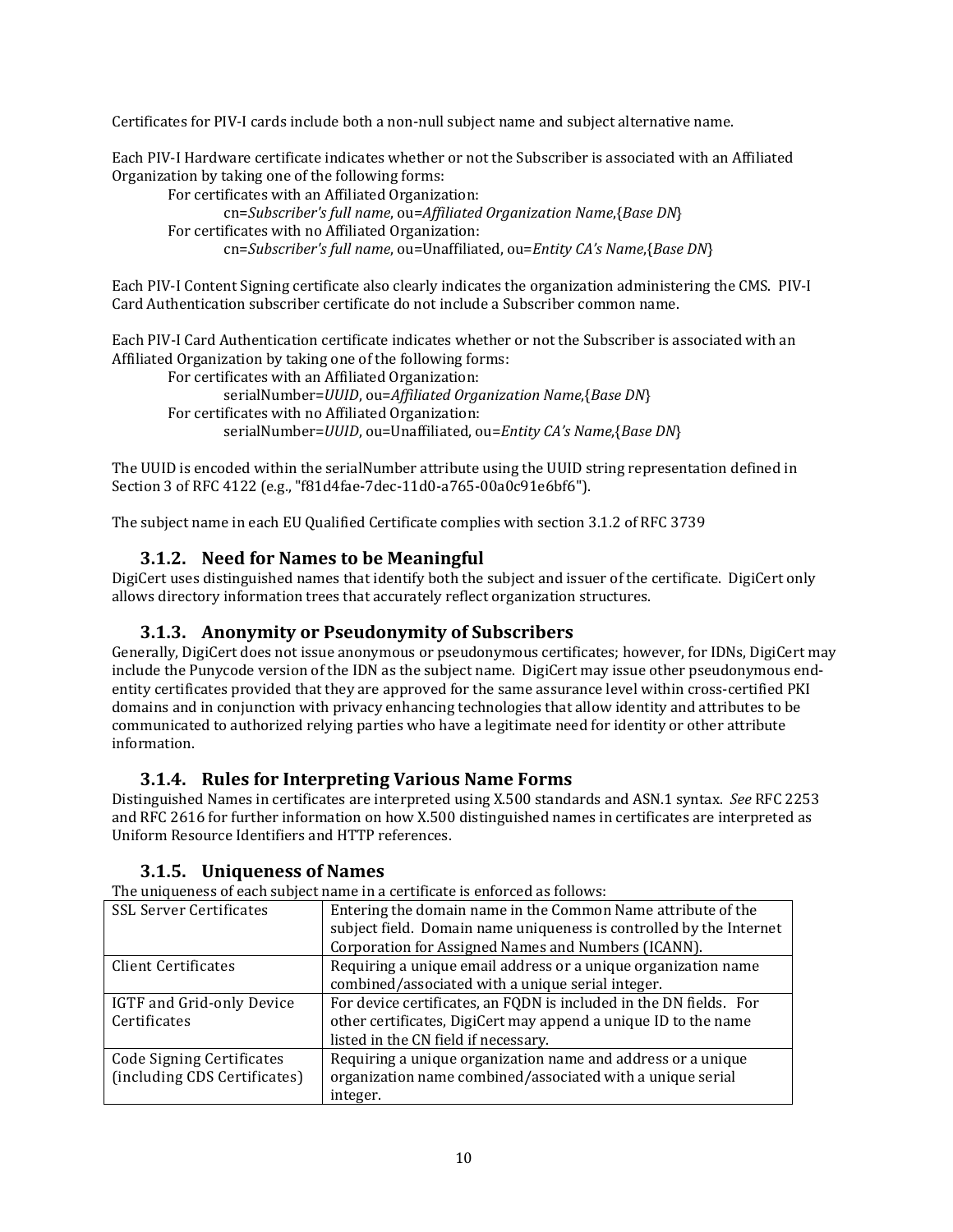| Time Stamping | Requiring a unique hash and time or unique serial integer assigned |
|---------------|--------------------------------------------------------------------|
|               | to the time stamp                                                  |

## **3.1.6. Recognition, Authentication, and Role of Trademarks**

Subscribers may not request certificates with content that infringes on the intellectual property rights of another entity. Unless otherwise specifically stated in this CPS, DigiCert does not verify an Applicant's right to use a trademark and does not resolve trademark disputes. DigiCert may reject any application or require revocation of any certificate that is part of a trademark dispute.

## *3.2. INITIAL IDENTITY VALIDATION*

DigiCert may use any legal means of communication or investigation to ascertain the identity of an organizational or individual Applicant. DigiCert may refuse to issue a Certificate in its sole discretion.

#### **3.2.1. Method to Prove Possession of Private Key**

The Applicant must submit a CSR, generally a PKCS#10 format or Signed Public Key and Challenge (SPKAC), to establish that it holds the Private Key corresponding to the Public Key in the certificate request.

| DV SSL Server Certificates                                                       | DigiCert validates the Applicant's right to use the domain names that<br>will be listed in the certificate using one or more of the following<br>procedures:                                                                                                                                                                                                                                                                                                                                                                         |  |
|----------------------------------------------------------------------------------|--------------------------------------------------------------------------------------------------------------------------------------------------------------------------------------------------------------------------------------------------------------------------------------------------------------------------------------------------------------------------------------------------------------------------------------------------------------------------------------------------------------------------------------|--|
|                                                                                  | Relying on publicly available records from the Domain Name<br>1.<br>Registrar;                                                                                                                                                                                                                                                                                                                                                                                                                                                       |  |
|                                                                                  | Communicating with one of the following email addresses:<br>2.<br>webmaster@domain.com, administrator@domain.com,<br>admin@domain.com, hostmaster@domain,<br>postmaster@domain, or any address listed in the technical,<br>registrant, or administrative contact field of the domain's<br>Domain Name Registrar record;                                                                                                                                                                                                              |  |
|                                                                                  | 3.<br>Requiring a practical demonstration of domain control (e.g.,<br>requiring the Applicant to make a specified change to a live<br>page on the given domain); and/or                                                                                                                                                                                                                                                                                                                                                              |  |
|                                                                                  | A domain authorization letter, provided the letter contains<br>4.<br>the certificate requester's letterhead, the signature of an<br>authorized entity, a date that is on or after the certificate<br>request, a list of the approved fully-qualified domain name(s),<br>and a statement granting the Applicant the right to use the<br>domain names in the certificate. DigiCert also contacts the<br>domain name holder using a reliable third-party data source<br>to confirm the authenticity of the domain authorization letter. |  |
|                                                                                  | DigiCert verifies any included country code using (a) the IP Address<br>range assignment by country for either (i) the web site's IP address, as<br>indicated by the DNS record for the web site or (ii) the Applicant's IP<br>address; (b) the ccTLD of the requested Domain Name; or (c)<br>information provided by the Domain Name Registrar.                                                                                                                                                                                     |  |
| OV SSL Server, Object<br>Signing, and Device<br>Certificates<br>excluding device | DigiCert first validates the Applicant's control over the domain names<br>that will be listed in the certificate using the DV SSL Server Certificate<br>validation procedures above.                                                                                                                                                                                                                                                                                                                                                 |  |

#### **3.2.2. Authentication of Organization Identity**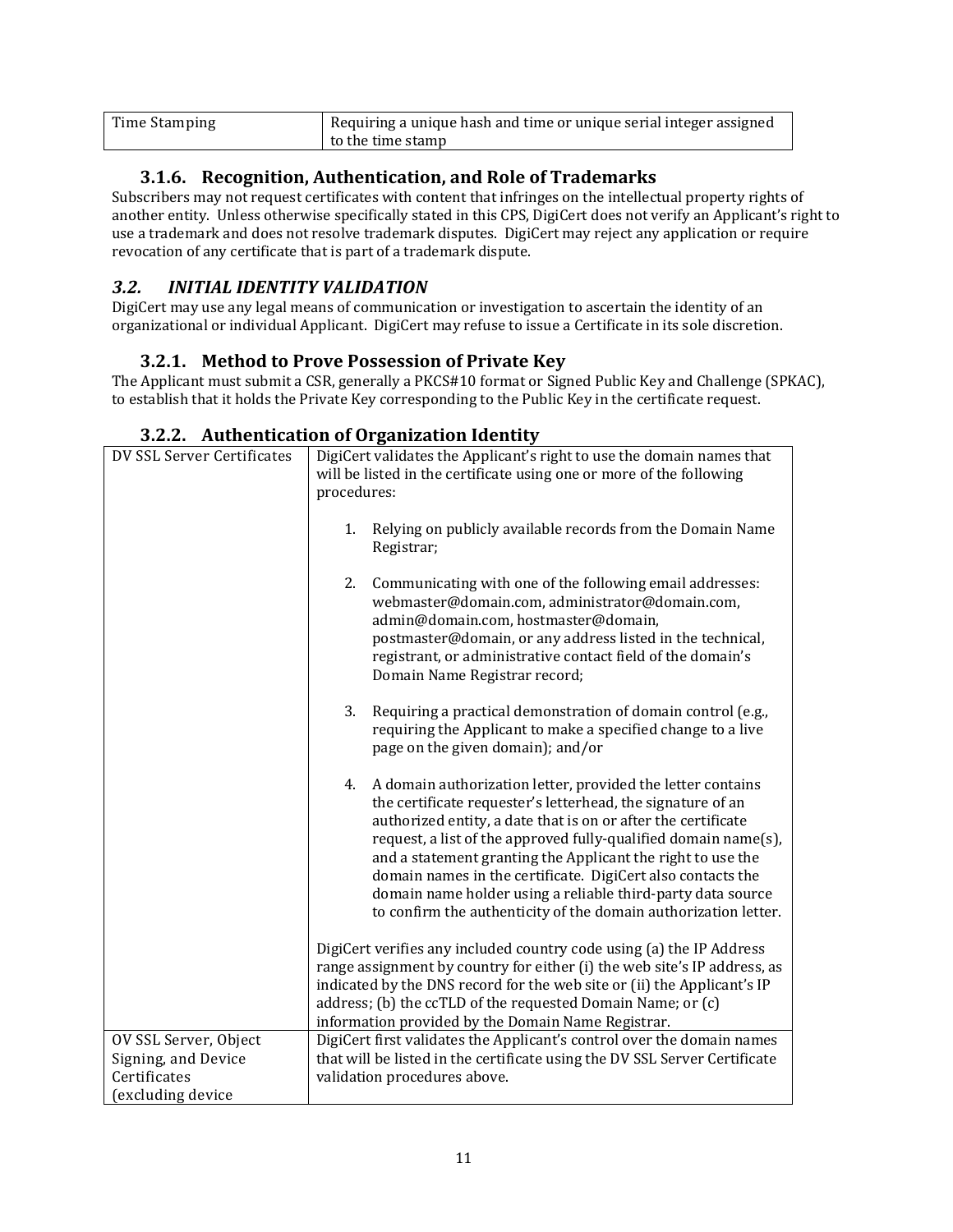| certificates issued under<br>the Grid-only arc)       | DigiCert then verifies the identity and address of the Applicant using<br>reliable third party/government databases or through other direct<br>means of communication with the entity or jurisdiction governing the<br>organization's legal creation, existence, or recognition. DigiCert may<br>also verify the identity of the Applicant using a site visit or an<br>attestation letter that is signed by an accountant, lawyer,<br>government official, or other reliable third party. DigiCert may<br>verify the address of the Applicant using a utility bill, bank<br>statement, credit card statement, tax document, or other reliable<br>form of identification. |
|-------------------------------------------------------|--------------------------------------------------------------------------------------------------------------------------------------------------------------------------------------------------------------------------------------------------------------------------------------------------------------------------------------------------------------------------------------------------------------------------------------------------------------------------------------------------------------------------------------------------------------------------------------------------------------------------------------------------------------------------|
|                                                       | DigiCert verifies any DBA included in a certificate using a third party<br>or government source, an attestation letter, or a reliable form of<br>identification.                                                                                                                                                                                                                                                                                                                                                                                                                                                                                                         |
| Device certificates issued<br>under the Grid-only arc | An RA or Trusted Agent validates the applicant's information in<br>accordance with an RPS (or similar document) applicable to the<br>community of interest.                                                                                                                                                                                                                                                                                                                                                                                                                                                                                                              |
| EV SSL and EV Code<br><b>Signing Certificates</b>     | Information concerning organization identity related to the issuance<br>of EV Certificates is validated in accordance with the EV Guidelines.                                                                                                                                                                                                                                                                                                                                                                                                                                                                                                                            |
| Level 1 Client Certificates -<br>Enterprise           | DigiCert verifies organizational control over the email domain using<br>authentication procedures similar to those used by DigiCert when<br>establishing domain ownership by an organization before issuance of<br>a DV or OV SSL Server Certificate.                                                                                                                                                                                                                                                                                                                                                                                                                    |
| Level 2, 3, and 4 Client<br>Certificates              | If the certificate contains organization information, DigiCert obtains<br>documentation from the organization sufficient to confirm that the<br>individual has an affiliation with the organization named in the<br>certificate.                                                                                                                                                                                                                                                                                                                                                                                                                                         |
| PIV-I                                                 | For certificates that assert an organizational affiliation between a<br>human subscriber and an organization, DigiCert verifies the<br>organization's identity and legal existence and the organization is<br>required to enter into an agreement authorizing or recognizing that<br>affiliation and requiring that the organization request revocation of<br>the certificate when that affiliation ends.                                                                                                                                                                                                                                                                |

DigiCert maintains and utilizes a scoring system to flag certificate requests that potentially present a higher risk of fraud. Those certificate requests that are flagged "high risk" receive additional scrutiny or verification prior to issuance, which may include obtaining additional documentation from or additional communication with the Applicant.

Before issuing an SSL certificate with a domain name that has not been previously verified as within the scope of an RA's or other Delegated Third Party's allowed domain names, DigiCert confirms the certificate request using an out‐of‐band mechanism involving at least one human.

## **3.2.3. Authentication of Individual Identity**

If a certificate will contain the identity of an individual, then DigiCert or an RA validates the identity of the individual using the following procedures:

| <b>Certificate</b>                 | Validation                                                       |
|------------------------------------|------------------------------------------------------------------|
| DV and OV SSL Server               | 1. DigiCert or the RA obtains a legible copy of at least one     |
| Certificates and                   | currently valid government-issued photo ID (passport, drivers    |
| <b>Object Signing Certificates</b> | license, military ID, national ID, or equivalent document type). |
| (issued to an individual)          |                                                                  |
|                                    | 2. The Applicant's name and address are reviewed for             |
|                                    | consistency with other provided sources.                         |
|                                    |                                                                  |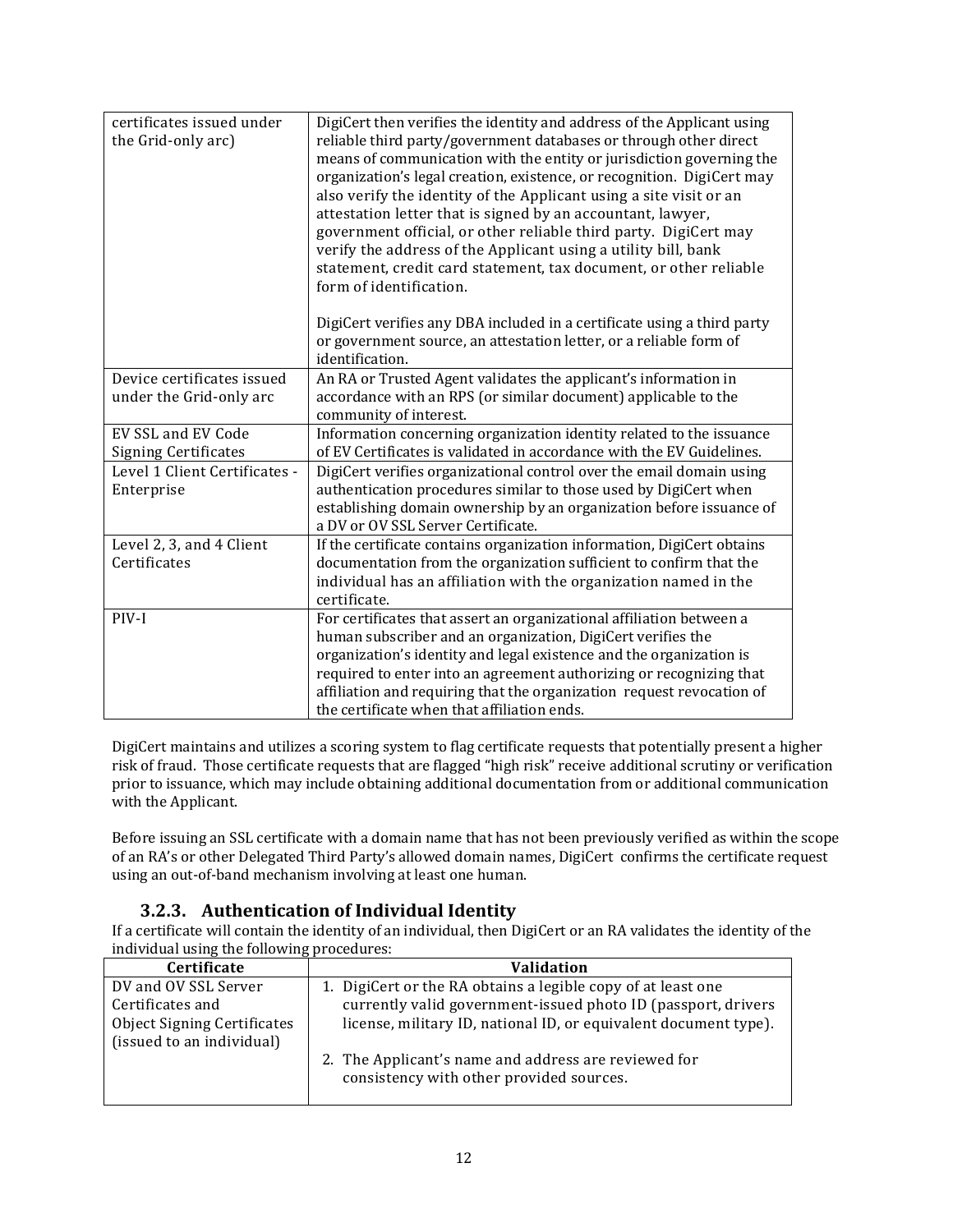|                                                                                                                                                                                          | 3. If further assurance is required, then the Applicant must<br>provide an additional form of identification, such as recent<br>utility bills, financial account statements, credit card, an<br>additional ID credential, or equivalent document type.                                                                                                                                                                                                                                                                                                                                                                                                                                                                                               |
|------------------------------------------------------------------------------------------------------------------------------------------------------------------------------------------|------------------------------------------------------------------------------------------------------------------------------------------------------------------------------------------------------------------------------------------------------------------------------------------------------------------------------------------------------------------------------------------------------------------------------------------------------------------------------------------------------------------------------------------------------------------------------------------------------------------------------------------------------------------------------------------------------------------------------------------------------|
|                                                                                                                                                                                          | 4. DigiCert or the RA confirms that the Applicant is able to<br>receive communication by telephone, postal mail/courier, or<br>fax.                                                                                                                                                                                                                                                                                                                                                                                                                                                                                                                                                                                                                  |
|                                                                                                                                                                                          | If DigiCert cannot verify the Applicant's identity using the<br>procedures described above, then the Applicant must submit a<br>Declaration of Identity that is witnessed and signed by a<br>Registration Authority, Trusted Agent, notary, lawyer, accountant,<br>postal carrier, or any entity certified by a State or National<br>Government as authorized to confirm identities.                                                                                                                                                                                                                                                                                                                                                                 |
| Device Certificate<br>Sponsors                                                                                                                                                           | See section 3.2.3.3                                                                                                                                                                                                                                                                                                                                                                                                                                                                                                                                                                                                                                                                                                                                  |
| <b>EV Certificates</b>                                                                                                                                                                   | As specified in the EV Guidelines                                                                                                                                                                                                                                                                                                                                                                                                                                                                                                                                                                                                                                                                                                                    |
| issued to a sole proprietor                                                                                                                                                              |                                                                                                                                                                                                                                                                                                                                                                                                                                                                                                                                                                                                                                                                                                                                                      |
| Grid-only Certificates                                                                                                                                                                   | Either the RA responsible for the grid community or a Trusted<br>Agent obtains a copy of the Applicant's photo ID or a similar<br>identity document during a face-to-face meeting with the Applicant<br>or a Trusted Agent attests that the Applicant is personally known<br>to the Trusted Agent. The RA must retain sufficient information<br>about the applicant's identity to prove upon DigiCert's request that<br>the applicant was properly identified.                                                                                                                                                                                                                                                                                       |
| <b>Authentication Certificates</b>                                                                                                                                                       | The entity controlling the secure location must represent that the<br>certificate holder is authorized to access the location.                                                                                                                                                                                                                                                                                                                                                                                                                                                                                                                                                                                                                       |
| Level 1 Client Certificates<br>- Personal                                                                                                                                                | Applicant's control of the email address or website listed in the<br>certificate.                                                                                                                                                                                                                                                                                                                                                                                                                                                                                                                                                                                                                                                                    |
| (email certificates)                                                                                                                                                                     |                                                                                                                                                                                                                                                                                                                                                                                                                                                                                                                                                                                                                                                                                                                                                      |
| (Equivalent to NIST 800-<br>63/Kantara Level 1 and<br>FBCA CP Rudimentary)<br>Level 1 Client Certificates -                                                                              |                                                                                                                                                                                                                                                                                                                                                                                                                                                                                                                                                                                                                                                                                                                                                      |
| Enterprise<br>(Equivalent to NIST 800-<br>63/Kantara Level 1, FBCA<br>CP Rudimentary and<br>Citizen & Commerce Class<br>Common CP (C4)<br>Assurance Level-<br>2.16.840.1.101.3.2.1.14.2) | Any one of the following:<br>1.<br>In-person appearance before a Registration Authority or Trusted<br>Agent with presentment of an identity credential (e.g., driver's<br>license or birth certificate).<br>2.<br>Using procedures similar to those used when applying for<br>consumer credit and authenticated through information in<br>consumer credit databases or government records, such as:<br>a. the ability to place or receive calls from a given number; or<br>b. the ability to obtain mail sent to a known physical address.<br>3.<br>Through information derived from an ongoing business<br>relationship with the credential provider or a partner company<br>(e.g., a financial institution, airline, employer, or retail company). |
|                                                                                                                                                                                          | Acceptable information includes:<br>the ability to obtain mail at the billing address used in the<br>a.<br>business relationship;<br>verification of information established in previous<br>b.<br>transactions (e.g., previous order number); or<br>the ability to place calls from or receive phone calls at a<br>c.                                                                                                                                                                                                                                                                                                                                                                                                                                |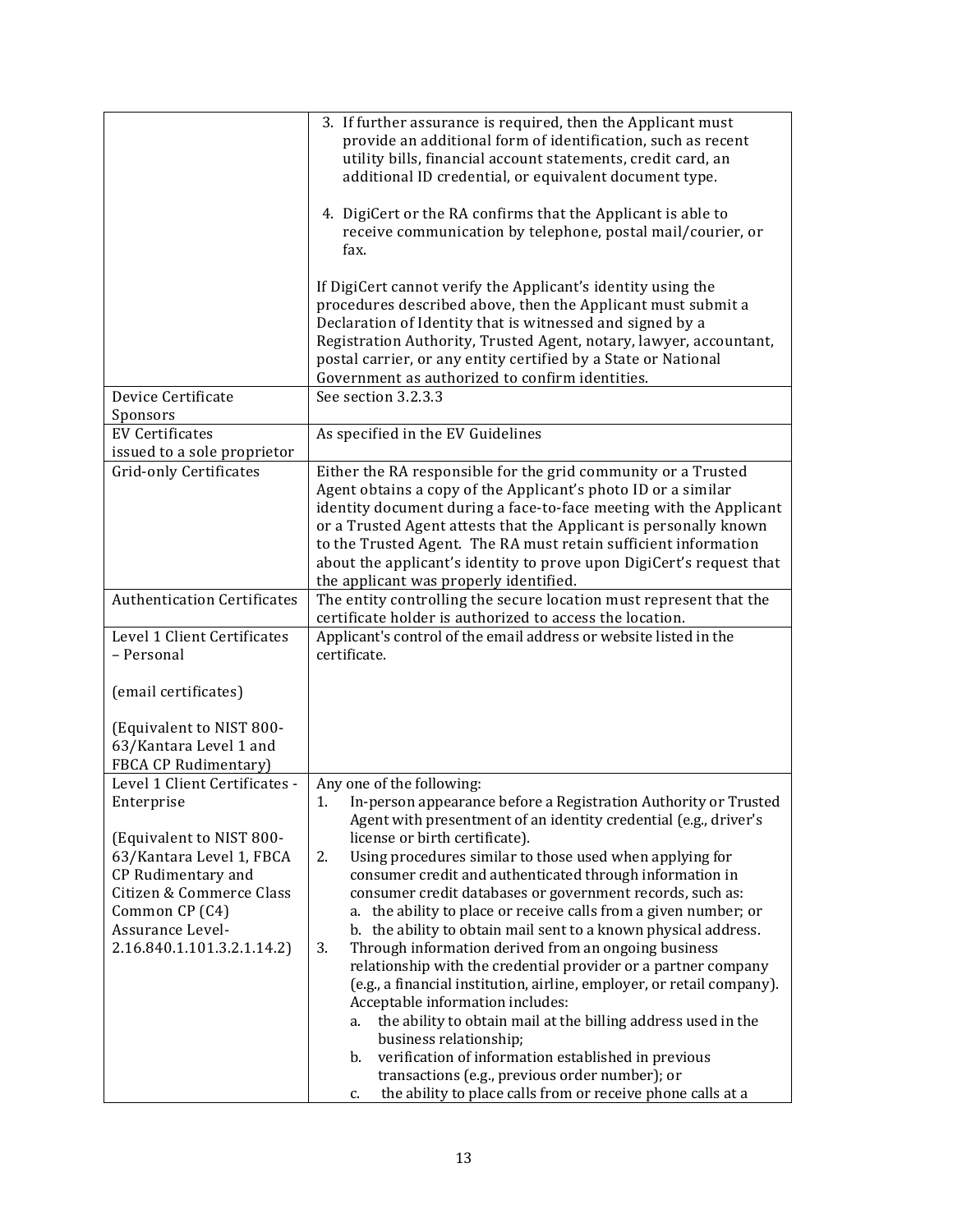|                                                                                         | 4. | phone number used in previous business transactions.<br>Any method used to validate a Level 2, 3, or 4 Client Certificate.                                                                                                                                                                                                                                                                                                                                                                                                                                                                    |
|-----------------------------------------------------------------------------------------|----|-----------------------------------------------------------------------------------------------------------------------------------------------------------------------------------------------------------------------------------------------------------------------------------------------------------------------------------------------------------------------------------------------------------------------------------------------------------------------------------------------------------------------------------------------------------------------------------------------|
| Level 2 Client Certificates<br>and IGTF Classic/MICS<br>Certificates                    | 1. | In-person proofing before a Registration Authority or Trusted<br>Agent with presentment of a government-issued photo ID,<br>examined for authenticity and validity.                                                                                                                                                                                                                                                                                                                                                                                                                           |
| (Equivalent to NIST 800-<br>63 Level 3/Kantara Levels<br>2 and 3, and FBCA CP<br>Basic) |    | An entity certified by a state, federal, or national entity as<br>authorized to confirm identities may also perform in-person<br>authentication on behalf of the RA, provided that the certified<br>entity forwards the information collected from the applicant<br>directly to the RA in a secure manner.                                                                                                                                                                                                                                                                                    |
|                                                                                         |    | Packages secured in a tamper-evident manner by the certified<br>entity satisfy this requirement; other secure methods are also<br>acceptable. Such authentication does not relieve the RA of its<br>responsibility to verify the presented data.                                                                                                                                                                                                                                                                                                                                              |
|                                                                                         | 2. | Remotely verifying information provided by applicant (including<br>name, date of birth, and current address or telephone number)<br>using (i) a government-issued photo ID and (ii) one additional<br>form of ID such as another government-issued ID, an employee<br>or student ID card number, a financial account number (e.g.,<br>checking account, savings account, loan or credit card), or a<br>utility service account number (e.g., electricity, gas, or water) for<br>an address matching the applicant's residence.                                                                |
|                                                                                         |    | The CA or an RA confirms that the following are consistent with<br>the application and sufficient to identify a unique individual:<br>(a) the name on the referenced photo-ID;<br>(b) date of birth; and                                                                                                                                                                                                                                                                                                                                                                                      |
|                                                                                         |    | (c) current address or personal telephone number.<br>DigiCert or an RA may confirm an address by issuing credentials<br>in a manner that confirms the address of record and may confirm<br>a telephone number by recording the applicant's voice during a<br>communication after associating the telephone number with the<br>applicant in records available to DigiCert or the RA.                                                                                                                                                                                                           |
|                                                                                         |    | DigiCert or an RA may request additional information if<br>necessary to ensure a unique identity and may use alternative<br>information if it leads to at least the same degree of certitude<br>when verified.                                                                                                                                                                                                                                                                                                                                                                                |
|                                                                                         | 3. | Where DigiCert or an RA has a current and ongoing relationship<br>with the Applicant, identity may be verified through the<br>exchange of a previously exchanged shared secret (e.g., a PIN or<br>password) that meets or exceeds NIST SP 800-63 Level 2<br>entropy requirements, provided that: (a) identity was originally<br>established with the degree of rigor equivalent to that required<br>in 1 or 2 above using a government-issued photo-ID, and (b) an<br>ongoing relationship exists sufficient to ensure the Applicant's<br>continued personal possession of the shared secret. |
|                                                                                         | 4. | Any of the methods used to verify the identity of an applicant for<br>a DigiCert Level 3 or 4 Client Certificate.                                                                                                                                                                                                                                                                                                                                                                                                                                                                             |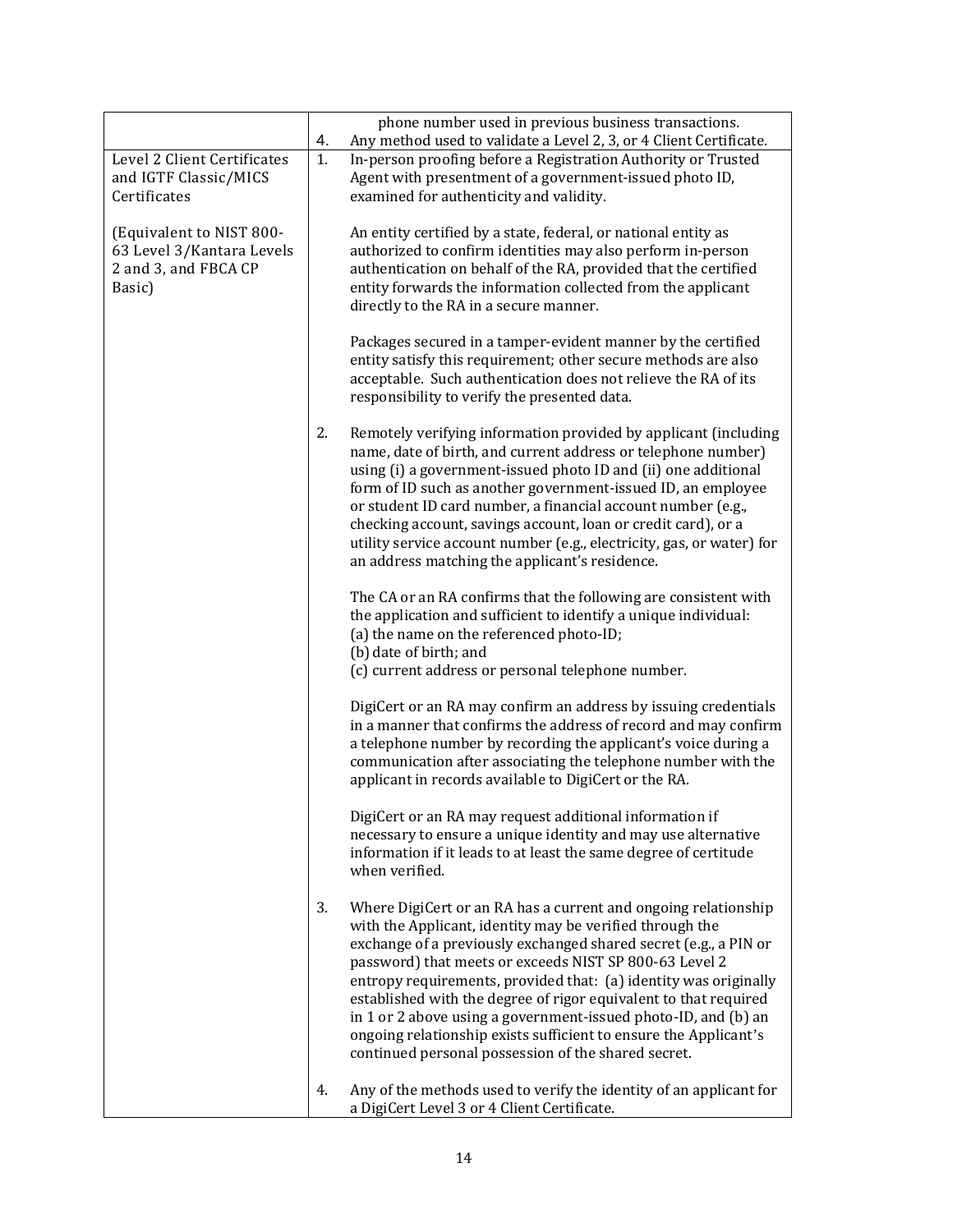| Level 3 Client Certificates<br>(Equivalent to NIST 800-<br>63/Kantara Level 3 and<br>FBCA CP Medium and<br>Medium Hardware)                     | In-person proofing before an RA, Trusted Agent, or an entity certified<br>by a state, federal, or national entity that is authorized to confirm<br>identities. A certified entity must forward the collected information<br>directly to DigiCert or an RA in a secure manner. The Applicant must<br>supply one unexpired Federal/National Government-issued Picture<br>I.D. (e.g. a passport), a REAL ID, or two unexpired Non-Federal<br>Government I.D.s, one of which must be a photo I.D. (e.g., driver's<br>license).<br>DigiCert or an RA examines the credentials for authenticity and<br>validity. For each Level 3 Client Certificate issued, DigiCert or the RA<br>reviews and records a Declaration of Identity that is signed by both<br>the Applicant and the person performing the in-person<br>identification.<br>DigiCert or an RA may request additional information if necessary and<br>perform database record checks to corroborate an Applicant's name,<br>date of birth, current address of record, and other personal<br>information sufficient to ensure a unique identity.<br>A trust relationship between an RA or Trusted Agent and the<br>applicant that is based on an in-person antecedent (as defined in<br>FBCA Supplementary Antecedent, In-Person Definition) suffices as<br>meeting the in-person identity proofing requirement provided that<br>(1) it meets the thoroughness and rigor of in-person proofing<br>described above, (2) supporting ID proofing artifacts exist to<br>substantiate the antecedent relationship, and (3) mechanisms are in<br>place that bind the individual to the asserted identity. |
|-------------------------------------------------------------------------------------------------------------------------------------------------|--------------------------------------------------------------------------------------------------------------------------------------------------------------------------------------------------------------------------------------------------------------------------------------------------------------------------------------------------------------------------------------------------------------------------------------------------------------------------------------------------------------------------------------------------------------------------------------------------------------------------------------------------------------------------------------------------------------------------------------------------------------------------------------------------------------------------------------------------------------------------------------------------------------------------------------------------------------------------------------------------------------------------------------------------------------------------------------------------------------------------------------------------------------------------------------------------------------------------------------------------------------------------------------------------------------------------------------------------------------------------------------------------------------------------------------------------------------------------------------------------------------------------------------------------------------------------------------------------------------------------------------------------------|
|                                                                                                                                                 | For all Level 3 Client Certificates, the identity of the Applicant must be<br>established no earlier than 30 days prior to initial certificate issuance.                                                                                                                                                                                                                                                                                                                                                                                                                                                                                                                                                                                                                                                                                                                                                                                                                                                                                                                                                                                                                                                                                                                                                                                                                                                                                                                                                                                                                                                                                               |
| Level 4 Client Certificates<br>(Biometric ID certificates)<br>(Equivalent to NIST 800-<br>63/Kantara Level 4 and<br>FBCA CP Medium<br>Hardware) | In-person proofing before an RA, Trusted Agent, or an entity certified<br>by a state, federal, or national entity that is authorized to confirm<br>identities. A certified entity must forward the collected information<br>directly to an RA in a secure manner. The Applicant must supply one<br>unexpired Federal/National Government-issued Picture I.D. (e.g. a<br>passport), a REAL ID, or two unexpired Non-Federal Government<br>I.D.s, one of which must be a photo I.D. (e.g., driver's license). The<br>entity collecting the credentials must also obtain at least one form of<br>biometric data (e.g. photograph or fingerprints) to ensure that the<br>Applicant cannot repudiate the application.                                                                                                                                                                                                                                                                                                                                                                                                                                                                                                                                                                                                                                                                                                                                                                                                                                                                                                                                       |
|                                                                                                                                                 | DigiCert or an RA examines the credentials for authenticity and<br>validity. For each Level 4 Client Certificate issued, DigiCert or the RA<br>reviews and records a Declaration of Identity which shall be signed by<br>the applicant and the person performing the in-person identification.                                                                                                                                                                                                                                                                                                                                                                                                                                                                                                                                                                                                                                                                                                                                                                                                                                                                                                                                                                                                                                                                                                                                                                                                                                                                                                                                                         |
|                                                                                                                                                 | For all Level 4 Client Certificates, the use of an in-person antecedent is<br>not applicable, and DigiCert establishes the identity no more than 30<br>days prior to initial certificate issuance. Level 4 Client Certificates are<br>issued in a manner that confirms the Applicant's address of record.                                                                                                                                                                                                                                                                                                                                                                                                                                                                                                                                                                                                                                                                                                                                                                                                                                                                                                                                                                                                                                                                                                                                                                                                                                                                                                                                              |
| PIV-I Certificates                                                                                                                              | PIV-I Hardware certificates are only issued to human subscribers.                                                                                                                                                                                                                                                                                                                                                                                                                                                                                                                                                                                                                                                                                                                                                                                                                                                                                                                                                                                                                                                                                                                                                                                                                                                                                                                                                                                                                                                                                                                                                                                      |
|                                                                                                                                                 | The following biometric data is collected by DigiCert, an RA, or a<br>Trusted Agent during the identity proofing and registration process:                                                                                                                                                                                                                                                                                                                                                                                                                                                                                                                                                                                                                                                                                                                                                                                                                                                                                                                                                                                                                                                                                                                                                                                                                                                                                                                                                                                                                                                                                                             |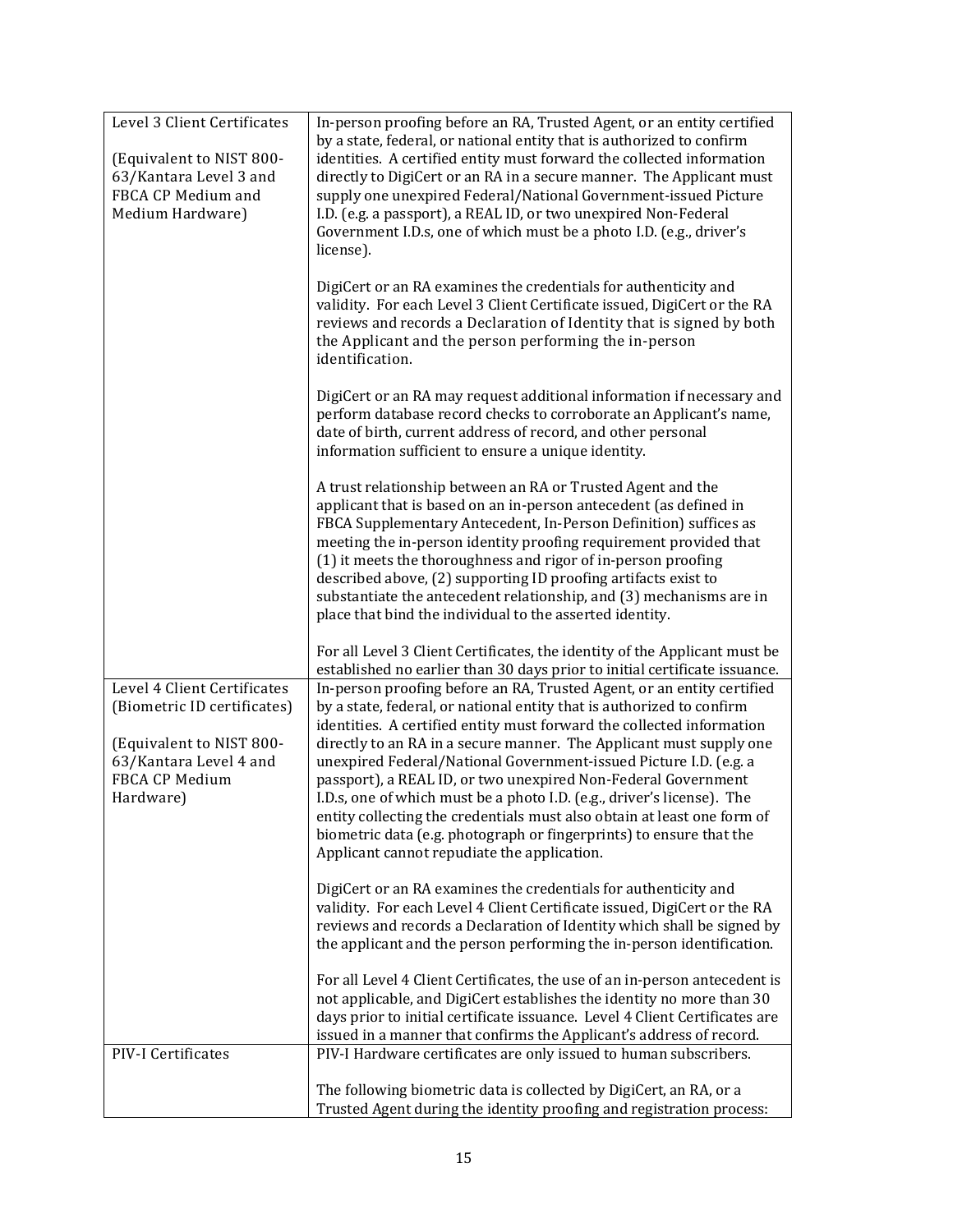|                                  | An electronic facial image used for printing facial image on the<br>1.<br>card and for visual authentication during card usage. A new<br>facial image is collected each time a card is issued; and<br>Two electronic fingerprints are stored on the card for automated<br>2.<br>authentication during card usage.                                                                                                                                                                                                                            |
|----------------------------------|----------------------------------------------------------------------------------------------------------------------------------------------------------------------------------------------------------------------------------------------------------------------------------------------------------------------------------------------------------------------------------------------------------------------------------------------------------------------------------------------------------------------------------------------|
|                                  | The Subscriber must also present two identity source documents in<br>original form that come from the list of acceptable documents<br>included in Form I-9, OMB No. 1115-0136, Employment Eligibility<br>Verification. At least one document must be a valid State or Federal<br>Government-issued picture identification (ID). For PIV-I, the use of an<br>in-person antecedent is not applicable. Identity is established no<br>more than 30 days prior to initial certificate issuance.                                                   |
| <b>EU Qualified Certificates</b> | Using identity and attribute validation procedures in accordance with<br>national law. Evidence of identity is checked directly against a<br>physical person or indirectly using means which provides equivalent<br>assurance to physical presence. Acceptable evidence consists of a<br>government-issued ID. Collected information includes the<br>Subscriber's full name; date and place of birth; and a nationally<br>recognized identity number (or another attribute that distinguishes<br>the person from others with the same name). |

Acceptable forms of government ID include, a driver's license, state‐issued photo ID card, passport, national identity card, permanent resident card, trusted traveler card, tribal ID, or military ID.

Acceptable forms of non‐government ID include a:

- 1. voided check from a current checking account,
- 2. recent utility bill showing Applicant's name, address, and utility account number, or
- 3. social security card.

DigiCert may allow other forms of comparable identification.

A Declaration of Identity consists of the following:

- 1. the identity of the person performing the verification,
- 2. a signed declaration by the verifying person stating that they verified the identity of the Subscriber as required using the format set forth at 28 U.S.C. 1746 (declaration under penalty of perjury) or comparable procedure under local law,
- 3. a unique identifying number from the verifier's identification,
- 4. a unique identifying number from the Applicant's identification,
- 5. the date and time of the verification, and
- 6. a declaration of identity by the Applicant that is signed (in handwriting or using a digital signature) in the presence of the person performing the verification using the format set forth at 28 U.S.C. 1746 (declaration under penalty of perjury) or comparable procedure under local law.

If an Applicant cannot participate in face‐to‐face registration, a trusted person who already has a certificate of the same type applied for by the Applicant may represent the Applicant during the validation process. The trusted person must present their certificate and the Applicant's information to the person performing the face‐to‐face registration.

#### *3.2.3.1. Authentication for Role‐based Client Certificates*

DigiCert may issue certificates that identify a specific role that the Subscriber holds, provided that the role identifies a specific individual within an organization (e.g., *Chief Information Officer* is a unique individual whereas *Program Analyst* is not). These role-based certificates are used when non-repudiation is desired. DigiCert only issues role‐based certificates to Subscribers who first obtain an individual Subscriber certificate that is at the same or higher assurance level as the requested role‐based certificate. DigiCert may issue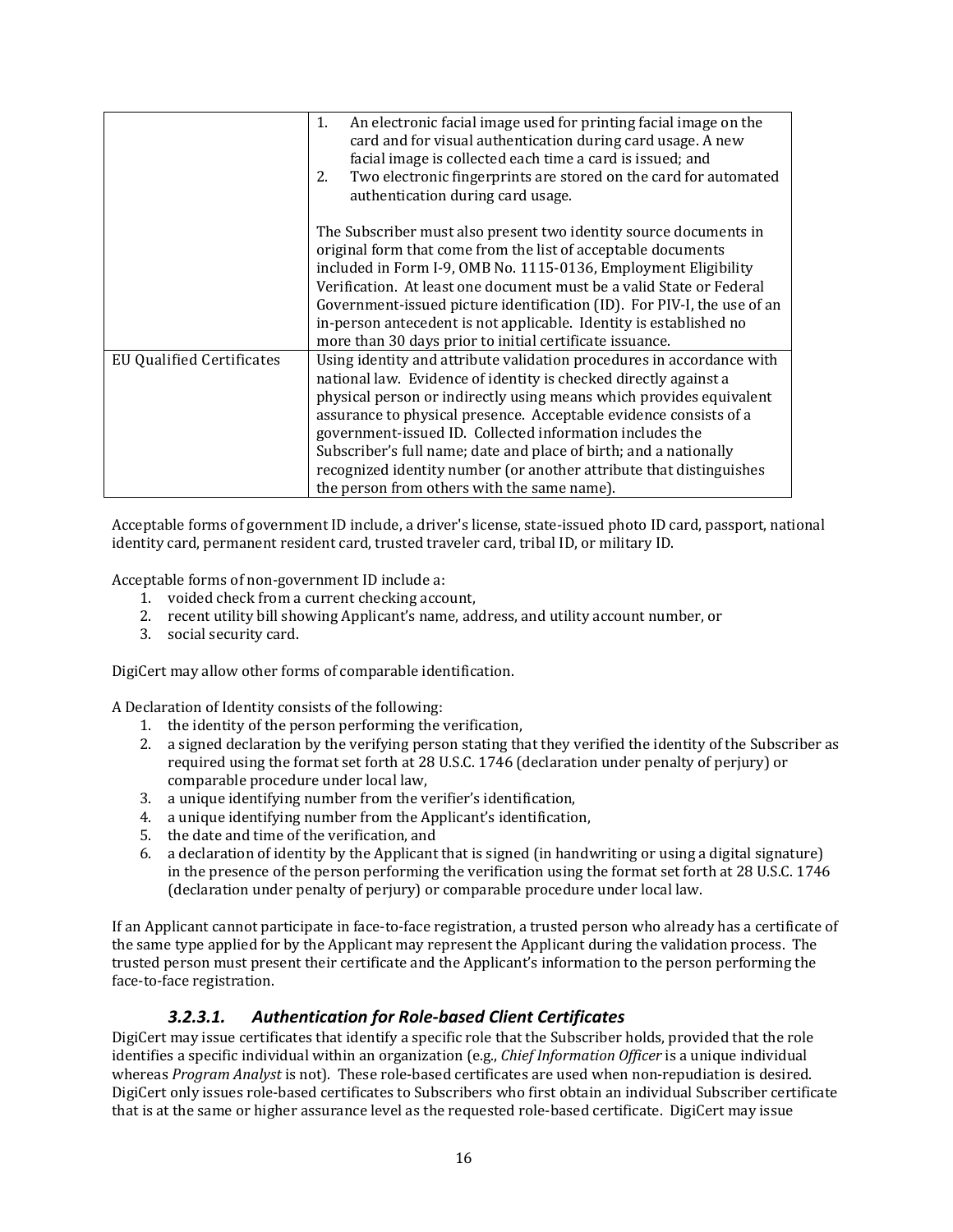certificates with the same role to multiple Subscribers. However, DigiCert requires that each certificate have a unique key pair. Individuals may not share their issued role‐based certificates and are required to protect the role‐based certificate in the same manner as individual certificates.

DigiCert verifies the identity of the individual requesting a role‐based certificate (the sponsor) in accordance with Section 3.2.3 before issuing a role-based certificate. The sponsor must hold a DigiCert-issued client individual certificate at the same or higher assurance level as the role‐based certificate. If the certificate is a pseudonymous certificate cross‐certified with the FBCA that identifies subjects by their organizational roles, then DigiCert or an RA validates that the individual either holds that role or has the authority to sign on behalf of the role.

IGTF and EU Qualified Certificates are not issued as role‐based certificates.

#### *3.2.3.2. Authentication for Group Client Certificates*

DigiCert may issue a group certificate (a certificate that corresponds to a Private Key that is shared by multiple Subscribers) if several entities are acting in one capacity and if non-repudiation is not required. DigiCert or the RA records the information identified in Section 3.2.3 for a sponsor before issuing a group certificate. The sponsor must be at least an Information Systems Security Officer or of the equivalent rank or greater within the organization.

The sponsor is responsible for ensuring control of the private key. The sponsor must maintain and continuously update a list of Subscribers with access to the private key and account for the time period during which each Subscriber had control of the key. Group certificates do not include a subjectName DN in the certificate that could imply that the subject is a single individual.

IGTF and EU Qualified Certificates are not issued as group certificates.

#### *3.2.3.3. Authentication of Devices with Human Sponsors*

DigiCert issues Level 1, 2, 3 or 4 Client and Federated Device Certificates for use on computing or network devices, provided that the entity owning the device is listed as the subject. In all cases, the device has a human sponsor who provides:

- 1. Equipment identification (e.g., serial number) or service name (e.g., DNS name),
- 2. Equipment public keys,
- 3. Equipment authorizations and attributes (if any are to be included in the certificate), and
- 4. Contact information.

If the certificate's sponsor changes, the new sponsor is required to review the status of each device to ensure it is still authorized to receive certificates. Each sponsor is contacted annually using previously verified information to ensure that the device is still under the sponsor's control or responsibility. Sponsors are contractually obligated to notify DigiCert if the equipment is no longer in use or no longer requires a certificate. All registration is verified in accordance with the requested certificate type.

## **3.2.4. Nonverified Subscriber Information**

Level 1 - Personal Client Certificates are verified by email, and the common name is not verified as the legal name of the Subscriber. DV SSL Server Certificates do not include a verified organizational identity. Both of these certificate types include a notice advising potential relying parties that the certificate holder's identity was not verified.

Subject to the deprecation date listed in Section 3.1.1, OV SSL Certificates may contain a pseudo‐domain for use within the Subscriber's internal, non-public-DNS networks. DigiCert does not issue SSL certificates to domain names or IP addresses that a Subscriber does not legitimately own or control. DigiCert may rely on the Subscriber's indication of the host or server name that forms the fully qualified domain name. Any other non‐verified information included in a certificate is designated as such in the certificate. Unverified information is never included in a Level 2, Level, 3, Level 4, PIV‐I, Object Signing, EV SSL, Federated Device, or EU Qualified Certificate. ,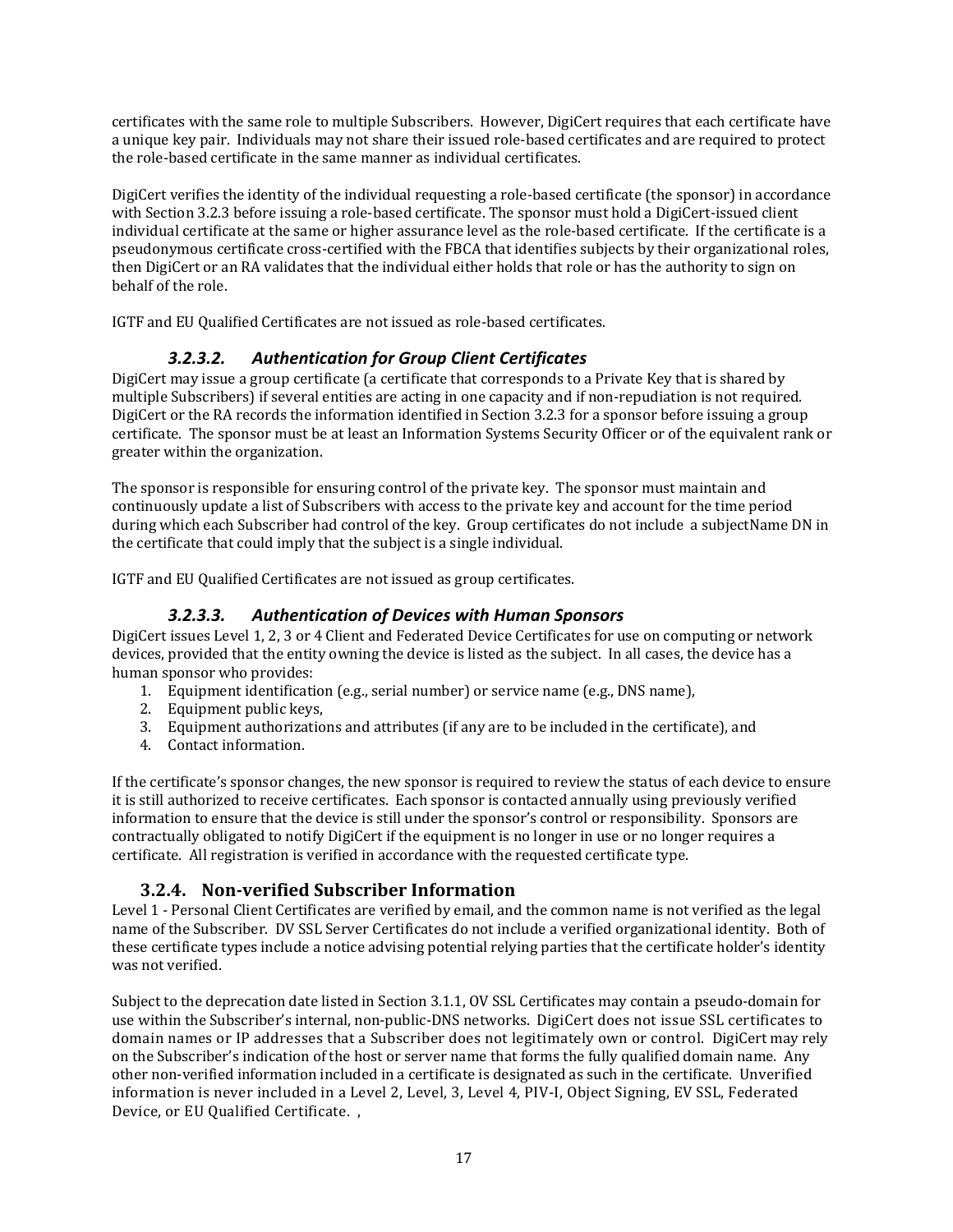## **3.2.5. Validation of Authority**

| The authorization of a certificate request is verified as follows: |  |  |
|--------------------------------------------------------------------|--|--|

|                                    | The authorization of a certificate request is verified as follows:      |
|------------------------------------|-------------------------------------------------------------------------|
| Certificate                        | Verification                                                            |
| DV SSL Server Certificate          | The request is verified with an authorized contact listed with the      |
|                                    | Domain Name Registrar, through a person with control over the           |
|                                    | domain, or though an out-of-band confirmation with the applicant.       |
|                                    | A person with access to one more of the following email addresses is    |
|                                    | considered to have control over the domain:                             |
|                                    | webmaster@domain.com, administrator@domain.com,                         |
|                                    | admin@domain.com, hostmaster@domain, postmaster@domain, or              |
|                                    | any address listed as a contact field of the domain's Domain Name       |
|                                    | Registrar record.                                                       |
| OV SSL Server and                  | In addition to the process stated for DV SSL Server Certificates above, |
| <b>Federated Device</b>            | the request is verified in accordance with Section 11.2.3 of the        |
| Certificates                       | Baseline Requirements using a reliable method of communication.         |
| <b>EV Certificates</b>             | The request is verified in accordance with the EV Guidelines.           |
| <b>Object Signing Certificates</b> | The requester's contact information is verified with an authoritative   |
| and CDS Certificates               | source within the applicant's organization (e.g. corporate, legal, IT,  |
|                                    | HR, or other appropriate organizational sources) using a reliable       |
|                                    | method of communication. The contact information is then used to        |
|                                    | confirm the authenticity of the certificate request.                    |
| Level 1 Client Certificates -      | The request is verified through the email address listed in the         |
| Personal                           | certificate.                                                            |
| (email certificates)               |                                                                         |
| Level 1 Client Certificates -      | The request is verified with a person who has technical or              |
| Enterprise                         | administrative control over the domain and the email address to be      |
| (email certificates)               | listed in the certificate.                                              |
| Client Certificates Levels 2,      | The organization named in the certificate confirms to DigiCert or       |
| 3 and 4 and PIV-I                  | an RA that the individual is authorized to obtain the certificate.      |
| Certificates                       | The organization is required to request revocation of the certificate   |
|                                    | when that affiliation ends.                                             |
| <b>IGTF</b> Certificates           | An authorized individual approves the certificate request. For device   |
|                                    | certificates, the RA retains contact information for each device's      |
|                                    | registered owner. The device owner is required to notify the RA and     |
|                                    | request revocation if the device sponsor is no longer authorized to use |
|                                    | the device or the FQDN in the certificate.                              |
| <b>EU Qualified Certificates</b>   | DigiCert verifies that the individual is associated with the            |
|                                    | organization listed in the certificate (if any) and that the            |
|                                    | organization consented to the issuance of the certificate.              |

An organization may limit who is authorized to request certificates by sending a request to DigiCert. A request to limit authorized individuals is not effective until approved by DigiCert. DigiCert will respond to an organization's verified request for DigiCert's list of its authorized requesters.

## *3.3. IDENTIFICATION AND AUTHENTICATION FOR REKEY REQUESTS*

#### **3.3.1. Identification and Authentication for Routine Rekey**

Subscribers may request re‐key of a certificate prior to a certificate's expiration. After receiving a request for re‐key, DigiCert creates a new certificate with the same certificate contents except for a new Public Key and, optionally, an extended validity period. If the certificate has an extended validity period, DigiCert may perform some revalidation of the Applicant but may also rely on information previously provided or obtained.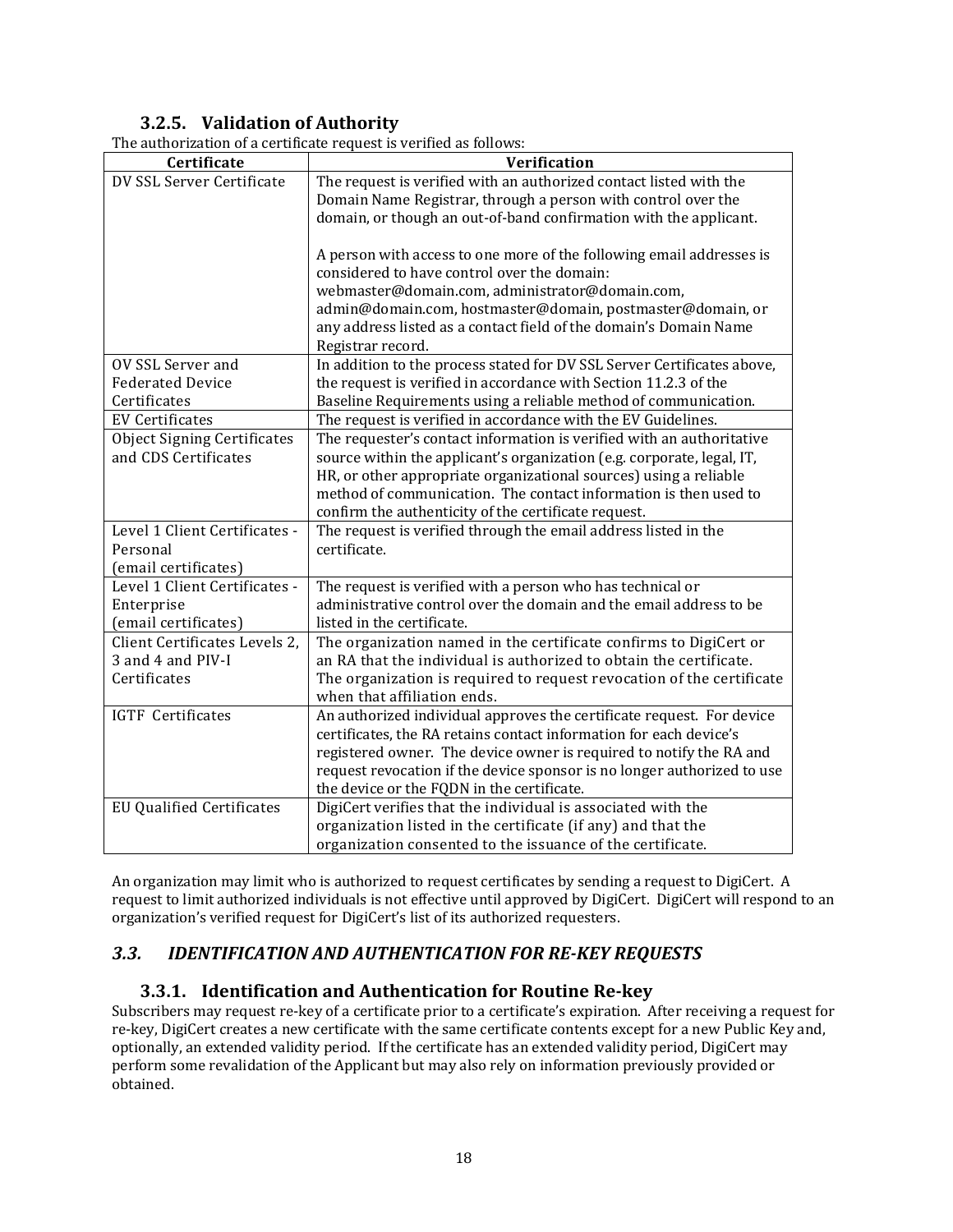| <b>Certificate</b>                 | <b>Routine Re-Key Authentication</b> | <b>Re-Verification Required</b>        |
|------------------------------------|--------------------------------------|----------------------------------------|
|                                    |                                      |                                        |
| DV and OV SSL Server and           | Username and password                | At least every 39 months               |
| Device Certificates                |                                      |                                        |
| <b>EV SSL Certificates</b>         | Username and password                | According to the EV Guidelines         |
| Subscriber EV Code Signing         | Username and password                | At least every 39 months               |
| Certificates                       |                                      |                                        |
| <b>Signing Authority EV Code</b>   | Username and password                | At least every 123 months              |
| <b>Signing Certificates</b>        |                                      |                                        |
| Timestamp EV Code Signing          | Username and password                | At least every 123 months              |
| Certificates                       |                                      |                                        |
|                                    |                                      |                                        |
| <b>Object Signing Certificates</b> | Username and password                | At least every six years               |
| (including CDS Certificates)       |                                      |                                        |
| Level 1 Client Certificates        | Username and password                | At least every nine years              |
| Level 2 Client Certificates        | Shared secret (PIN/password)         | At least every nine years              |
|                                    | meeting NIST 800-63 Level 2          |                                        |
|                                    | entropy requirements (Table A.2)     |                                        |
| Level 3 and 4 Client               | Current signature key                | At least every nine years              |
| Certificates and PIV-I             |                                      |                                        |
| Certificates                       |                                      |                                        |
| <b>IGTF Certificates</b>           | Username and password, RA            | At least every 13 months. However,     |
|                                    | attestation after comparison of      | certificates associated with a private |
|                                    | identity documents, re-authenticate  | key restricted solely to a hardware    |
|                                    |                                      |                                        |
|                                    | through an approved IdM, or          | token may be rekeyed or renewed        |
|                                    | through associated private key       | for a period of up to 5 years          |
| <b>Authentication Certificates</b> | Username and password or with        | None                                   |
|                                    | associated private key               |                                        |

Subscribers re‐establish their identity as follows:

DigiCert does not re‐key a certificate without additional authentication if doing so would allow the Subscriber to use the certificate beyond the limits described above.

#### **3.3.2. Identification and Authentication for Rekey After Revocation**

If a certificate was revoked for any reason other than a renewal, update, or modification action, then the Subscriber must undergo the initial registration process prior to rekeying the certificate.

#### *3.4. IDENTIFICATION AND AUTHENTICATION FOR REVOCATION REQUEST*

DigiCert or an RA authenticates all revocation requests. DigiCert may authenticate revocation requests by referencing the Certificate's Public Key, regardless of whether the associated Private Key is compromised.

## **4. CERTIFICATE LIFECYCLE OPERATIONAL REQUIREMENTS**

## *4.1. CERTIFICATE APPLICATION*

#### **4.1.1. Who Can Submit a Certificate Application**

Either the Applicant or an individual authorized to request certificates on behalf of the Applicant may submit certificate requests. Applicants are responsible for any data that the Applicant or an agent of the Applicant supplies to DigiCert.

EV Certificate requests must be submitted by an authorized Certificate Requester and approved by a Certificate Approver. The certificate request must be accompanied by a signed (in writing or electronically) Subscriber Agreement from a Contract Signer.

DigiCert does not issue certificates to any entity that is on a government denied list maintained by the United States or that is located in a country with which the laws of the United States prohibit doing business.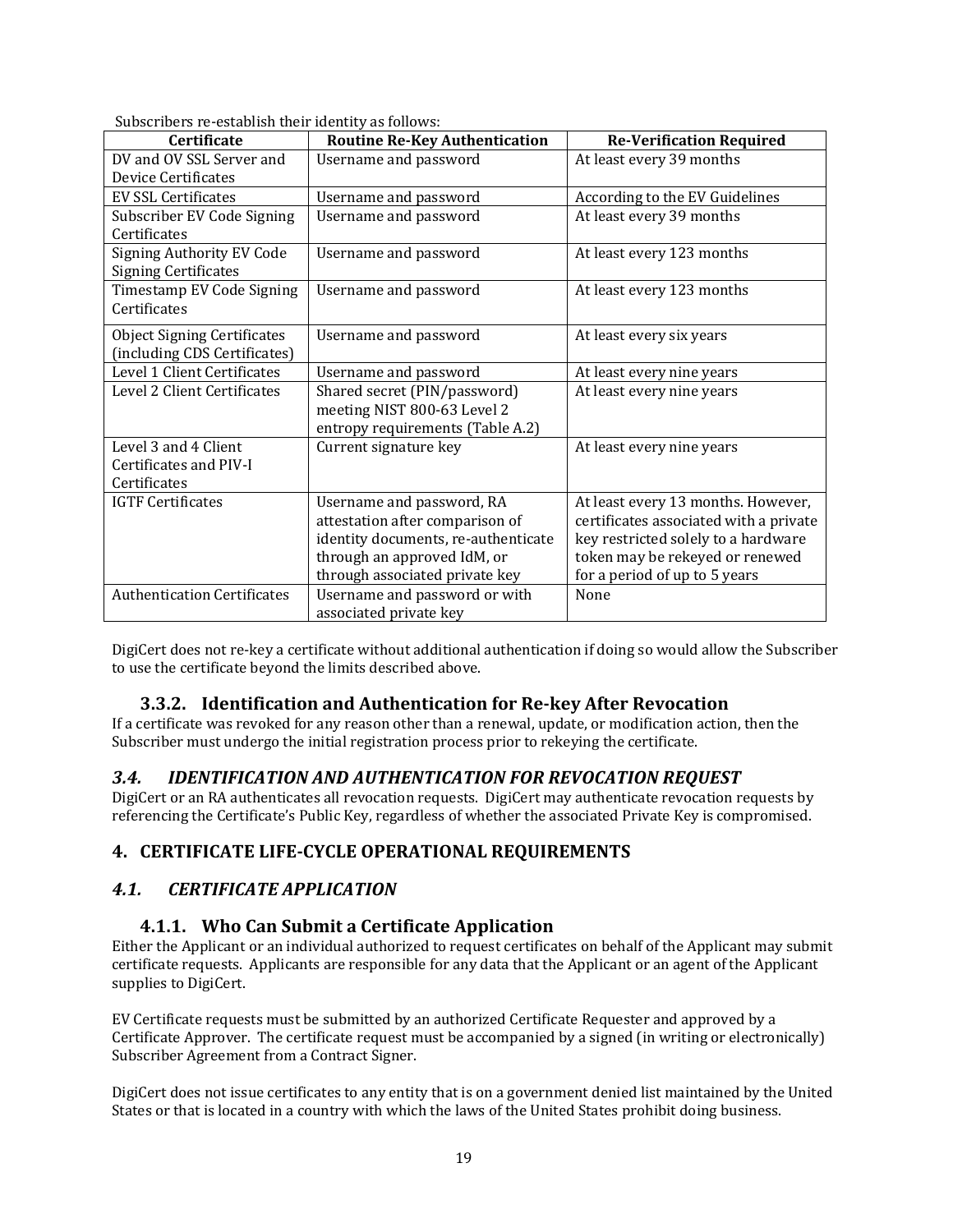#### **4.1.2. Enrollment Process and Responsibilities**

Before issuing a Certificate, DigiCert requires that the Applicant submit a certificate request and execute a Subscriber Agreement. Certificate requests are usually completed and submitted online. DigiCert may also accept certificate requests submitted by fax, email, or postal mail.

The enrollment process includes:

- 1. Submitting a certificate application,
- 2. Generating a key pair,
- 3. Delivering the public key of the key pair to DigiCert,
- 4. Agreeing to the applicable Subscriber Agreement, and
- 5. Paying any applicable fees.

## *4.2. CERTIFICATE APPLICATION PROCESSING*

#### **4.2.1. Performing Identification and Authentication Functions**

After receiving a certificate application, DigiCert or an RA verifies the application information and other information in accordance with Section 3.2. If an RA assists in the verification, the RA must indicate its completion of the verification process using a secure and auditable communication. After verification is complete, DigiCert evaluates the corpus of information and decides whether or not to issue the certificate. If some or all of the documentation used to support an application is in a language other than English, a DigiCert employee, RA, or agent skilled in the language performs the final cross-correlation and due diligence.

DigiCert considers a source's availability, purpose, and reputation when determining whether a third party source is reasonably reliable. DigiCert does not consider a database, source, or form of identification reasonably reliable if DigiCert or the RA is the sole source of the information.

## **4.2.2. Approval or Rejection of Certificate Applications**

DigiCert rejects any certificate application that DigiCert or an RA cannot verify. DigiCert may also reject a certificate application if DigiCert believes that issuing the certificate could damage or diminish DigiCert's reputation or business.

Except for Enterprise EV Certificates, EV Certificate issuance approval requires two separate DigiCert validation specialists. The second validation specialist cannot be the same individual who collected the documentation and originally approved the EV Certificate. The second validation specialist reviews the collected information and documents any discrepancies or details that require further explanation. The second validation specialist may require additional explanations and documents prior to authorizing the certificate's issuance. Enterprise RAs may perform the final cross-correlation and due diligence described herein using a single person representing the Enterprise RA. If satisfactory explanations and/or additional documents are not received within a reasonable time, DigiCert will reject the EV Certificate request and notify the Applicant accordingly.

If the certificate application is not rejected and is successfully validated in accordance with this CPS, DigiCert will approve the certificate application and issue the certificate. DigiCert is not liable for any rejected certificate and is not obligated to disclose the reasons for a rejection. Rejected Applicants may re‐apply. Subscribers are required to check the certificate's contents for accuracy prior to using the certificate.

## **4.2.3. Time to Process Certificate Applications**

Under normal circumstances, DigiCert verifies an Applicant's information and issues a digital certificate within a reasonable time frame. Issuance time frames are greatly dependent on when the Applicant provides the details and documentation necessary to complete validation. For non‐EV SSL certificates, DigiCert will usually complete the validation process and issue or reject a certificate application within two working days after receiving all of the necessary details and documentation from the Applicant. For Level 3, Level 4, and PIV‐I Certificates DigiCert ensures that the Applicant's identity has been established no more than 30 days before initial issuance.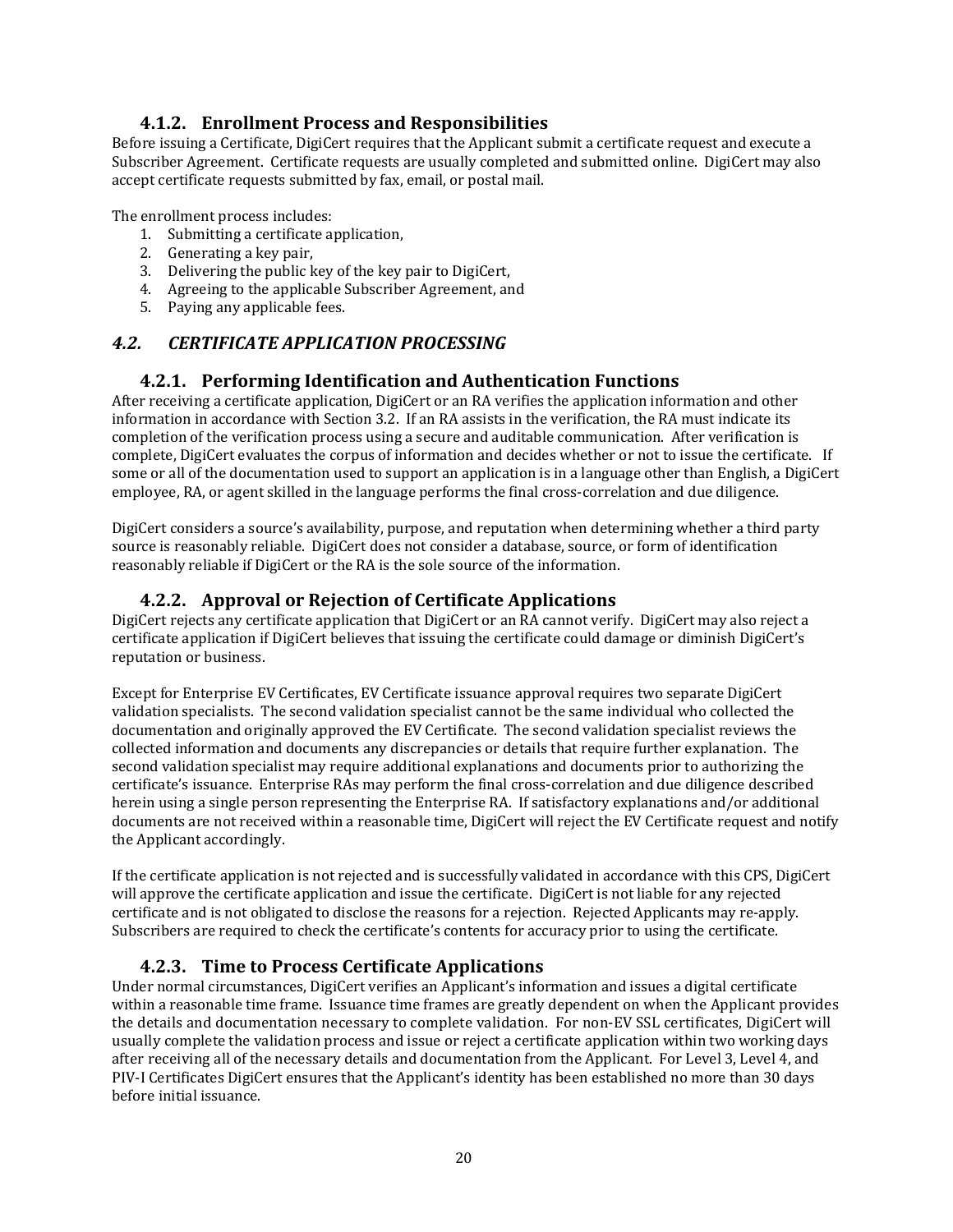Occasionally, events outside of the control of DigiCert might delay the issuance process.

## *4.3. CERTIFICATE ISSUANCE*

#### **4.3.1. CA Actions during Certificate Issuance**

Databases and CA processes occurring during certificate issuance are protected from unauthorized modification. After issuance is complete, the certificate is stored in a database and sent to the Subscriber.

#### **4.3.2. Notification to Subscriber by the CA of Issuance of Certificate**

DigiCert may deliver certificates in any secure manner within a reasonable time after issuance. Generally, DigiCert delivers certificates via email to the email address designated by the Subscriber during the application process.

#### *4.4. CERTIFICATE ACCEPTANCE*

#### **4.4.1. Conduct Constituting Certificate Acceptance**

Subscribers are solely responsible for installing the issued certificate on the Subscriber's computer or hardware security module. Certificates are considered accepted on the earlier of (i) the Subscriber's use of the certificate or (ii) 30 days after the certificate's issuance.

#### **4.4.2. Publication of the Certificate by the CA**

DigiCert publishes all CA certificates in its repository. DigiCert publishes end‐entity certificates by delivering them to the Subscriber.

#### **4.4.3. Notification of Certificate Issuance by the CA to Other Entities**

RAs may receive notification of a certificate's issuance if the RA was involved in the issuance process.

## *4.5. KEY PAIR AND CERTIFICATE USAGE*

#### **4.5.1. Subscriber Private Key and Certificate Usage**

Subscribers are contractually obligated to protect their Private Keys from unauthorized use or disclosure, discontinue using a Private Key after expiration or revocation of the associated certificate, and use Private Keys only as specified in the key usage extension.

#### **4.5.2. Relying Party Public Key and Certificate Usage**

Relying Parties may only use software that is compliant with X.509, IETF RFCs, and other applicable standards. DigiCert does not warrant that any third party software will support or enforce the controls and requirements found herein.

A Relying Party should use discretion when relying on a certificate and should consider the totality of the circumstances and risk of loss prior to relying on a certificate. If the circumstances indicate that additional assurances are required, the Relying Party must obtain such assurances before using the certificate. Any warranties provided by DigiCert are only valid if a Relying Party's reliance was reasonable and if the Relying Party adhered to the Relying Party Agreement set forth in the DigiCert repository.

A Relying Party should rely on a digital signature or SSL/TLS handshake only if:

- 1. the digital signature or SSL/TLS session was created during the operational period of a valid certificate and can be verified by referencing a valid certificate,
- 2. the certificate is not revoked and the Relying Party checked the revocation status of the certificate prior to the certificate's use by referring to the relevant CRLs or OCSP responses, and
- 3. the certificate is being used for its intended purpose and in accordance with this CPS.

Before relying on a time‐stamp token, a Relying Party must: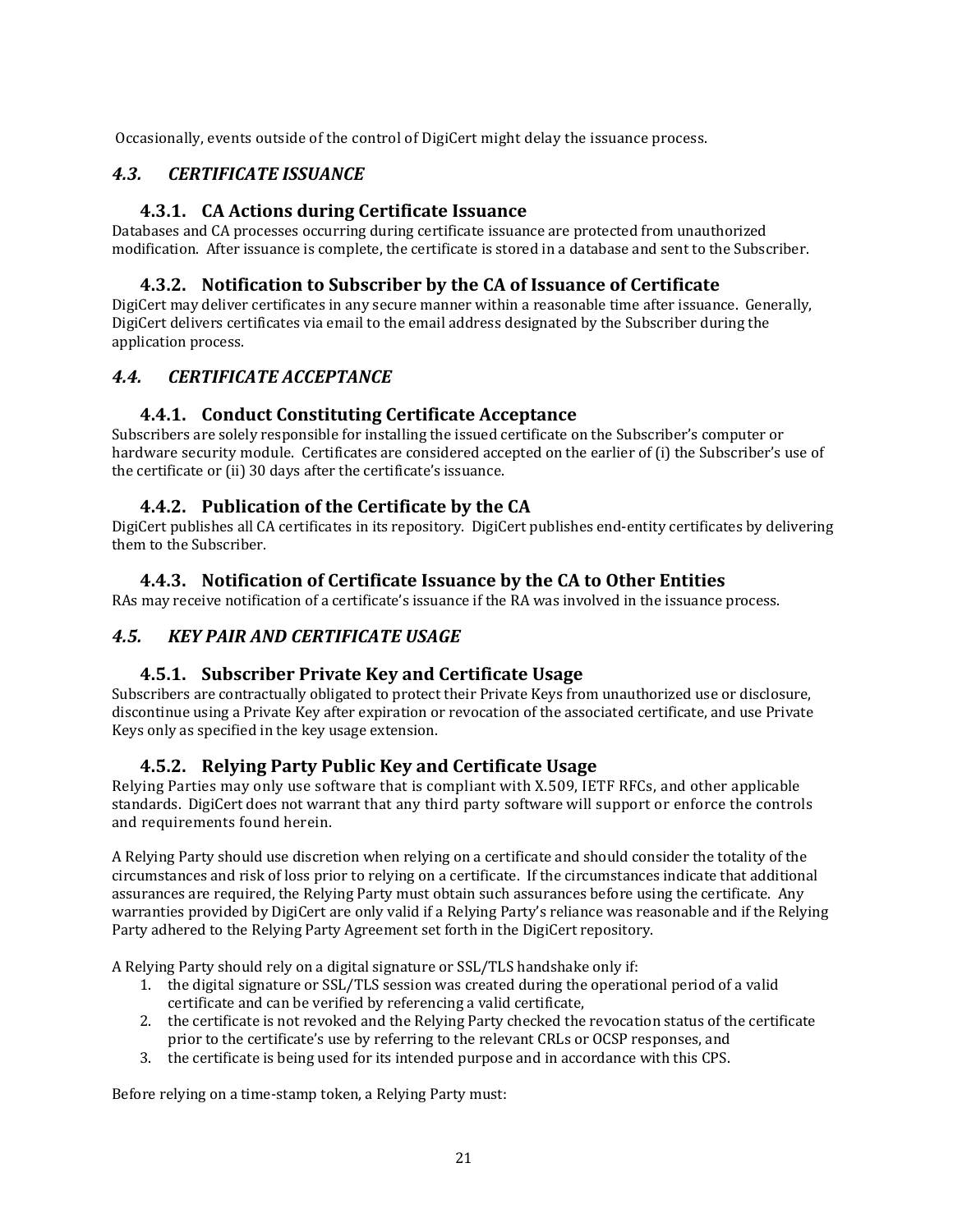- 1. verify that the time‐stamp token has been correctly signed and that the Private Key used to sign the time‐stamp token has not been compromised prior to the time of the verification,
- 2. take into account any limitations on the usage of the time‐stamp token indicated by the time‐stamp policy, and
- 3. take into account any other precautions prescribed in this CPS or elsewhere.

#### *4.6. CERTIFICATE RENEWAL*

#### **4.6.1. Circumstance for Certificate Renewal**

DigiCert may renew a certificate if:

- 1. the associated public key has not reached the end of its validity period,
- 2. the Subscriber name and attributes are unchanged,
- 3. the associated private key remains un compromised, and
- 4. re-verification of the Subscriber's identity is not required under Section 3.3.1.

DigiCert may also renew a certificate if a CA certificate is re‐keyed.

DigiCert makes reasonable efforts to notify Subscribers via email of the imminent expiration of a digital certificate and may begin providing notice of pending expiration 60 days prior to the expiration date. Certificate renewal requires payment of additional fees which are disclosed on DigiCert's website and to Subscribers approaching their certificate expiration date.

#### **4.6.2. Who May Request Renewal**

Only an authorized representative of a Subscriber may request renewal of the Subscriber's certificates. DigiCert may renew a certificate without a corresponding request if the signing certificate is re‐keyed.

#### **4.6.3. Processing Certificate Renewal Requests**

Renewal application requirements and procedures are generally the same as those used during the certificate's original issuance. However, DigiCert may elect to reuse previously verified information in its sole discretion. DigiCert validation personnel may reconfirm domain name ownership using current Domain Name Registrar information and may check state or other jurisdictional records to confirm geographic location, company control and good standing the jurisdiction of organization. DigiCert may refuse to renew a certificate if it cannot verify any rechecked information. If an individual is renewing a client certificate and the individual's location and Domain Name Registrar information have not changed, then DigiCert does not require any additional identity vetting.

DigiCert does not reuse EV Certificate validation information if the age of the data exceeds the time specified in the EV Guidelines.

Some device platforms, e.g. Apache, allow renewed use of the Private Key. If the Private Key, domain information, and identity information in an SSL certificate have not changed, the Subscriber may renew the SSL certificate using a previously provided CSR.

#### **4.6.4. Notification of New Certificate Issuance to Subscriber**

DigiCert may deliver the certificate in any secure fashion, typically by email or by providing the Subscriber a hypertext link to a user id/password-protected location where the subscriber may log in and download the certificate.

## **4.6.5. Conduct Constituting Acceptance of a Renewal Certificate**

Renewed certificates are considered accepted on the earlier of (i) the Subscriber's use of the certificate or (ii) 30 days after the certificate's renewal.

#### **4.6.6. Publication of the Renewal Certificate by the CA**

DigiCert publishes a renewed certificate by delivering it to the Subscriber. Renewed CA certificates are published in DigiCert's repository.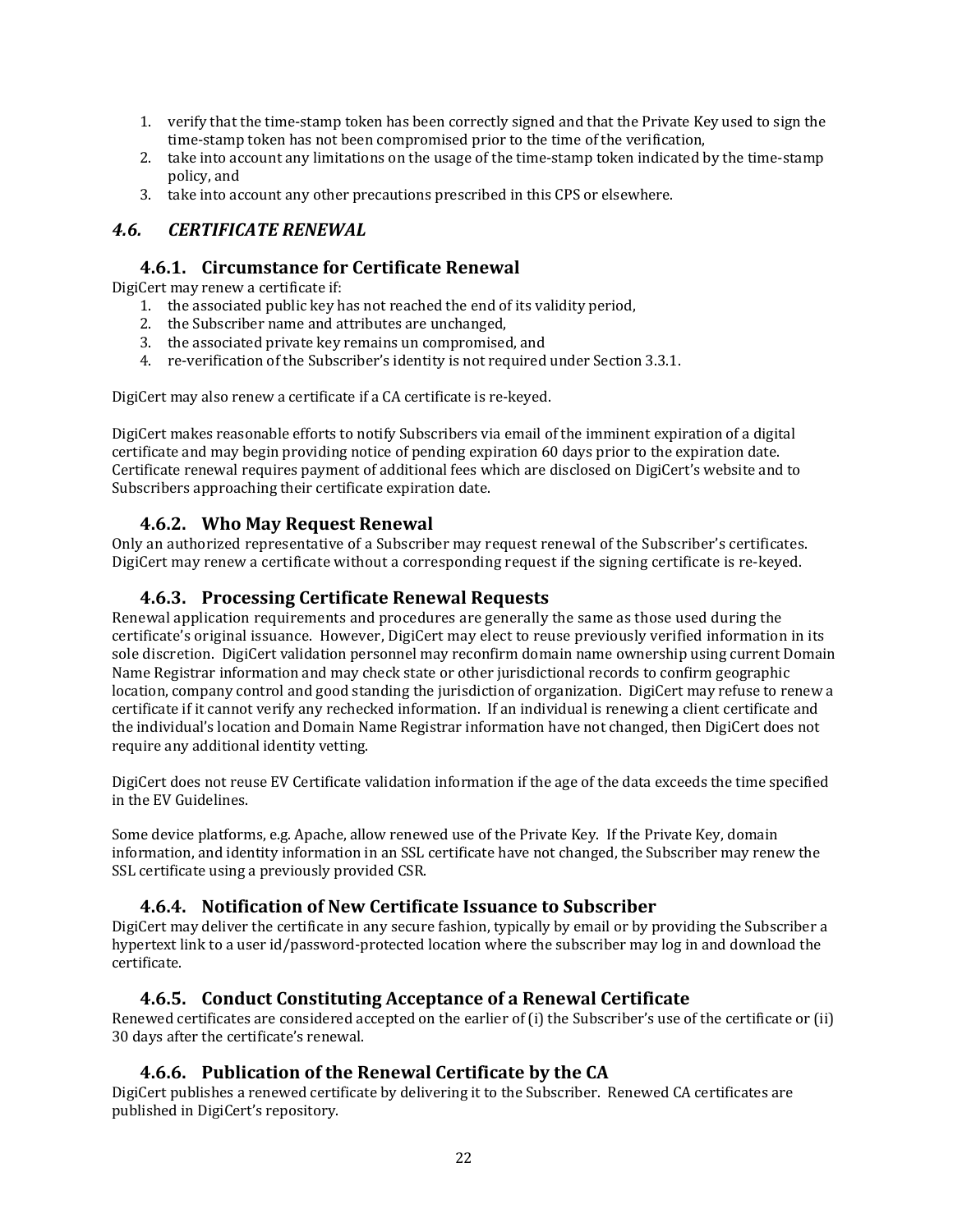## **4.6.7. Notification of Certificate Issuance by the CA to Other Entities**

RAs may receive notification of a certificate's renewal if the RA was involved in the issuance process.

## *4.7. CERTIFICATE REKEY*

#### **4.7.1. Circumstance for Certificate Rekey**

Re-keying a certificate consists of creating a new certificate with a new public key and serial number while keeping the subject information the same. The new certificate may have a different validity date, key identifiers, CRL and OCSP distribution points, and signing key. After re-keying a certificate, DigiCert may revoke the old certificate but may not further re‐key, renew, or modify the old certificate.

## **4.7.2. Who May Request Certificate Rekey**

DigiCert may initiate a certificate re‐key at the request of the certificate subject or in DigiCert's own discretion.

## **4.7.3. Processing Certificate Rekey Requests**

If the Private Key and any identity and domain information in a certificate have not changed, then DigiCert can issue a replacement certificate using the previously provided CSR. Otherwise, the Subscriber must submit a new CSR. DigiCert re-uses existing verification information unless reverification is required under section 3.3.1 or if DigiCert believes that the information has become inaccurate.

## **4.7.4. Notification of Certificate Rekey to Subscriber**

DigiCert notifies the Subscriber within a reasonable time after the certificate issues.

## **4.7.5. Conduct Constituting Acceptance of a Rekeyed Certificate**

Issued certificates are considered accepted on the earlier of (i) the Subscriber's use of the certificate or (ii) 30 days after the certificate is rekeyed.

## **4.7.6. Publication of the Issued Certificate by the CA**

DigiCert publishes rekeyed certificates by delivering them to Subscribers.

## **4.7.7. Notification of Certificate Issuance by the CA to Other Entities**

RAs may receive notification of a certificate's rekey if the RA was involved in the issuance process.

#### *4.8. CERTIFICATE MODIFICATION*

Modifying a certificate means creating a new certificate for the same subject with authenticated information that differs slightly from the old certificate (e.g., changes to email address or non‐essential parts of names or attributes) provided that the modification otherwise complies with this CPS. The new certificate may have the same or a different subject public key.

After modifying a certificate, DigiCert can revoke the old certificate but will not further re‐key, renew, or modify the old certificate.

## **4.8.1. Who May Request Certificate Modification**

DigiCert modifies certificates at the request of certain certificate subjects or in its own discretion. DigiCert does not make certificate modification services available to all Subscribers.

## **4.8.2. Processing Certificate Modification Requests**

After receiving a request for modification, DigiCert verifies any information that will change in the modified certificate. DigiCert will only issue the modified certificate after completing the verification process on all modified information. DigiCert will not issue a modified certificate that has a validity period that exceeds the applicable time limits found in section 3.3.1 or 6.3.2.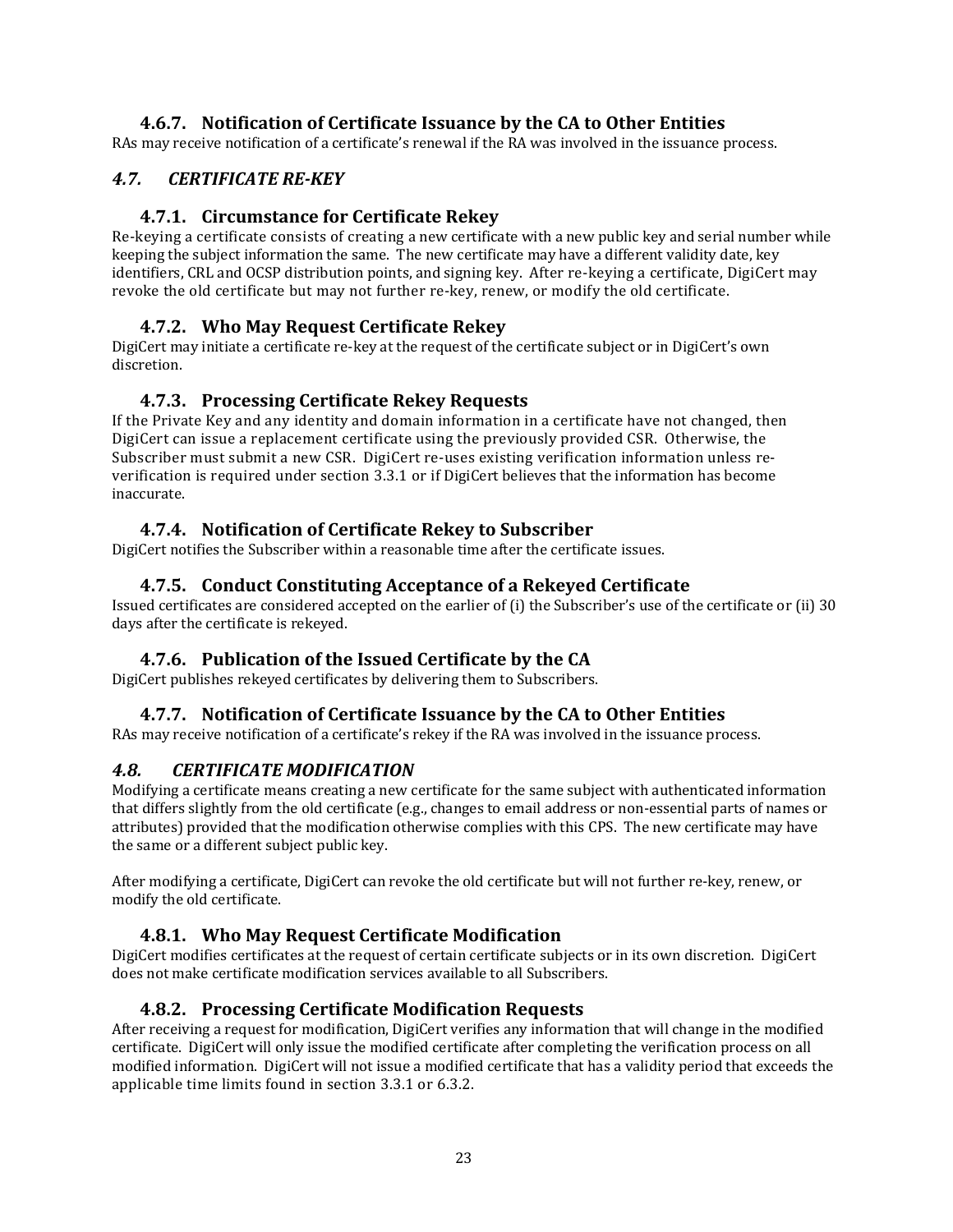#### **4.8.3. Notification of Certificate Modification to Subscriber**

DigiCert notifies the Subscriber within a reasonable time after the certificate issues.

#### **4.8.4. Conduct Constituting Acceptance of a Modified Certificate**

Issued certificates are considered accepted on the earlier of (i) the Subscriber's use of the certificate or (ii) 30 days after the certificate is rekeyed.

#### **4.8.5. Publication of the Modified Certificate by the CA**

DigiCert publishes modified certificates by delivering them to Subscribers.

#### **4.8.6. Notification of Certificate Modification by the CA to Other Entities**

RAs may receive notification of a certificate's modification if the RA was involved in the issuance process.

#### *4.9. CERTIFICATE REVOCATION AND SUSPENSION*

#### **4.9.1. Circumstances for Revocation**

Revocation of a certificate permanently ends the operational period of the certificate prior to the certificate reaching the end of its stated validity period. Prior to revoking a certificate, DigiCert verifies the identity and authority of the entity requesting revocation. DigiCert may revoke any certificate in its sole discretion. DigiCert will revoke a certificate if DigiCert is aware that:

- 1. The Subscriber requested revocation of its certificate;
- 2. The Subscriber did not authorize the original certificate request and did not retroactively grant authorization;
- 3. Either the Private Key associated with the certificate or the Private Key used to sign the certificate was compromised or misused;
- 4. The Subscriber breached a material obligation under the CP, the CPS, or the relevant Subscriber Agreement;
- 5. Either the Subscriber's or DigiCert's obligations under the CP or CPS are delayed or prevented by circumstances beyond the party's reasonable control, including computer or communication failure, and, as a result, another entity's information is materially threatened or compromised;
- 6. The Subscriber, sponsor, or other entity that was issued the certificate has lost its rights to a name, trademark, device, IP address, domain name, or other attribute that was associated with the certificate;
- 7. A wildcard certificate was used to authenticate a fraudulently misleading subordinate domain name;
- 8. The certificate was not issued in accordance with the CP, CPS, or applicable industry standards;
- 9. DigiCert received a lawful and binding order from a government or regulatory body to revoke the certificate;
- 10. DigiCert ceased operations and did not arrange for another certificate authority to provide revocation support for the certificates;
- 11. DigiCert's right to manage certificates under applicable industry standards was terminated (unless arrangements have been made to continue revocation services and maintain the CRL/OCSP Repository);
- 12. Any information appearing in the Certificate was or became inaccurate or misleading;
- 13. The technical content or format of the Certificate presents an unacceptable risk to application software vendors, Relying Parties, or others;
- 14. The Subscriber was added as a denied party or prohibited person to a blacklist or is operating from a destination prohibited under the laws of the United States;
- 15. For CDS Certificates, Adobe has requested revocation; or
- 16. For code‐signing certificates, the certificate was used to sign, publish, or distribute malware, code that is downloaded without user consent, or other harmful content.

DigiCert always revokes a certificate if the binding between the subject and the subject's public key in the certificate is no longer valid or if an associated Private Key is compromised.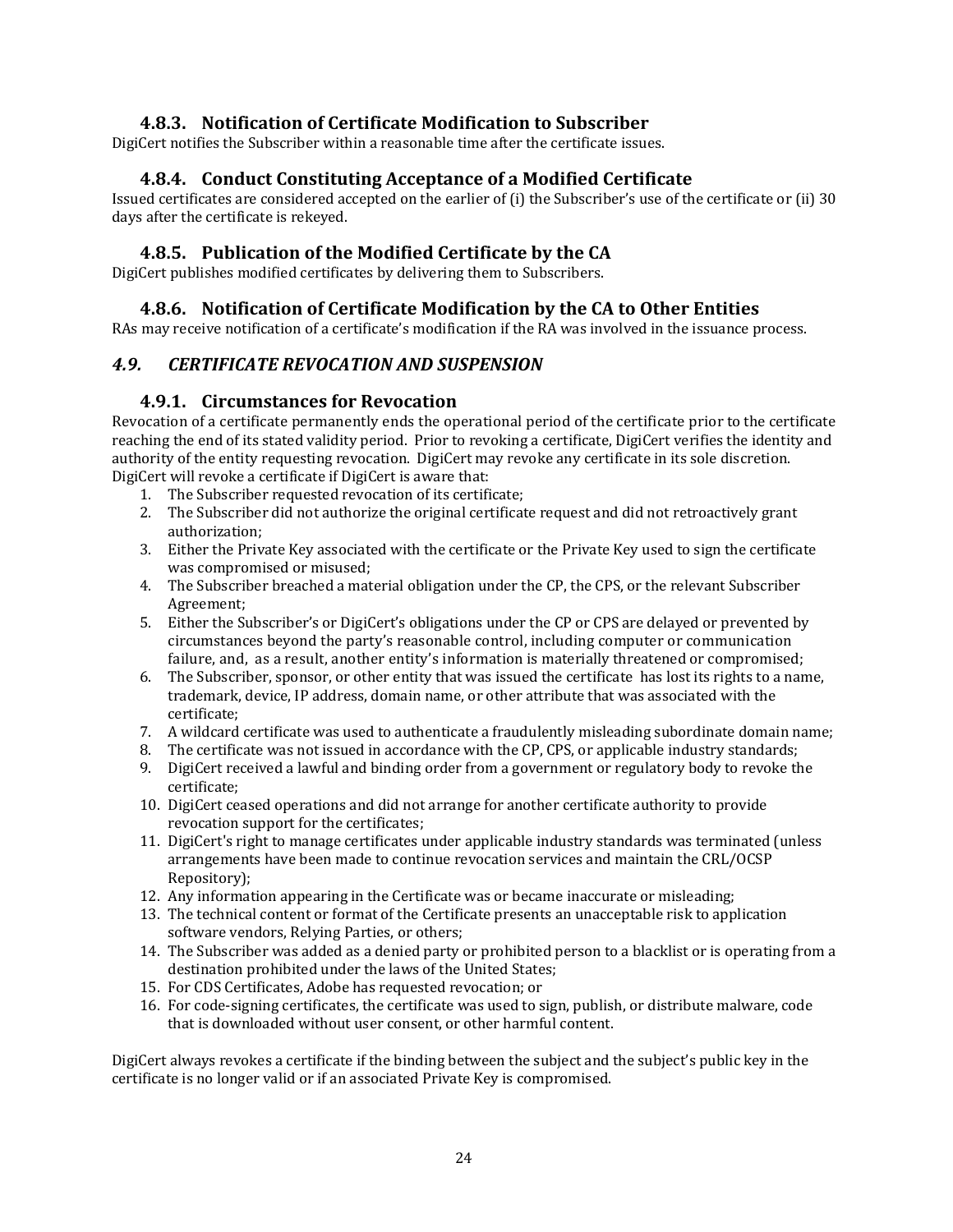DigiCert will revoke a cross‐certificate if the cross‐certified entity (including DigiCert) no longer meets the stipulations of the corresponding policies, as indicated by policy OIDs listed in the policy mapping extension of the cross‐certificate.

## **4.9.2. Who Can Request Revocation**

Any appropriately authorized party may request revocation of a certificate. Subscribers may request revocation through their account. DigiCert may require that a specific person make the revocation request. A legally recognized representative of either party to a cross‐signed CA certificate may request revocation.

DigiCert will revoke a certificate if there is sufficient evidence of compromise or loss of the private key. DigiCert may revoke a certificate without receiving a request and without reason. Third parties may request certificate revocation for problems related to fraud, misuse, or compromise. Certificate revocation requests must identify the entity requesting revocation and specify the reason for revocation.

## **4.9.3. Procedure for Revocation Request**

DigiCert processes a revocation request as follows:

- 1. DigiCert personnel log the identity of entity making the request or problem report and the reason for requesting revocation. DigiCert may also include its own reasons for revocation in the log.
- 2. DigiCert requests confirmation of the revocation from a known administrator, where applicable, via out‐of‐band communication (e.g., telephone, fax, etc.).
- 3. If the request is authenticated as originating from the Subscriber, DigiCert will always revoke a certificate.
- 4. For requests from third parties, DigiCert personnel begin investigating the request within 24 hours after receipt and decide whether revocation is appropriate based on the following criteria:
	- a. the nature of the alleged problem,
	- b. the number of reports received about a particular certificate or website,
	- c. the identity of the complainants (for example, complaints from a law enforcement official that a web site is engaged in illegal activities have more weight than a complaint from a consumer alleging they never received the goods they ordered), and
	- d. relevant legislation.
- 5. If revocation is appropriate, DigiCert personnel revoke the certificate and update the CRL.

DigiCert maintains a continuous 24/7 ability to internally respond to any high priority revocation requests. If appropriate, DigiCert forwards complaints to law enforcement.

Whenever a PIV‐I Card is no longer valid, the RA responsible for its issuance or maintenance is required to collect the PIV‐I Card from the Subscriber as soon as possible and destroy the PIV‐I Card. The RA must log the collection and physical destruction of each PIV‐I Card.

## **4.9.4. Revocation Request Grace Period**

Subscribers are required to request revocation as soon as possible (within one day after detection of loss or compromise) if the Private Key corresponding to the Certificate is lost or compromised or if the data in the certificate is no longer valid. DigiCert may extend revocation grace periods on a case‐by‐case basis. DigiCert reports the suspected compromise of its CA private key and requests revocation to both the policy authority and operating authority of the superior issuing CA within one hour of discovery.

## **4.9.5. Time within which CA Must Process the Revocation Request**

DigiCert will revoke a CA certificate within one hour after receiving clear instructions from the DCPA. Other certificates are revoked as quickly as practical after validating the revocation request, generally within the following time frames:

- 1. Certificate revocation requests for publicly‐trusted certificates are processed within 18 hours after their receipt,
- 2. Revocation requests received two or more hours before CRL issuance are processed before the next CRL is published, and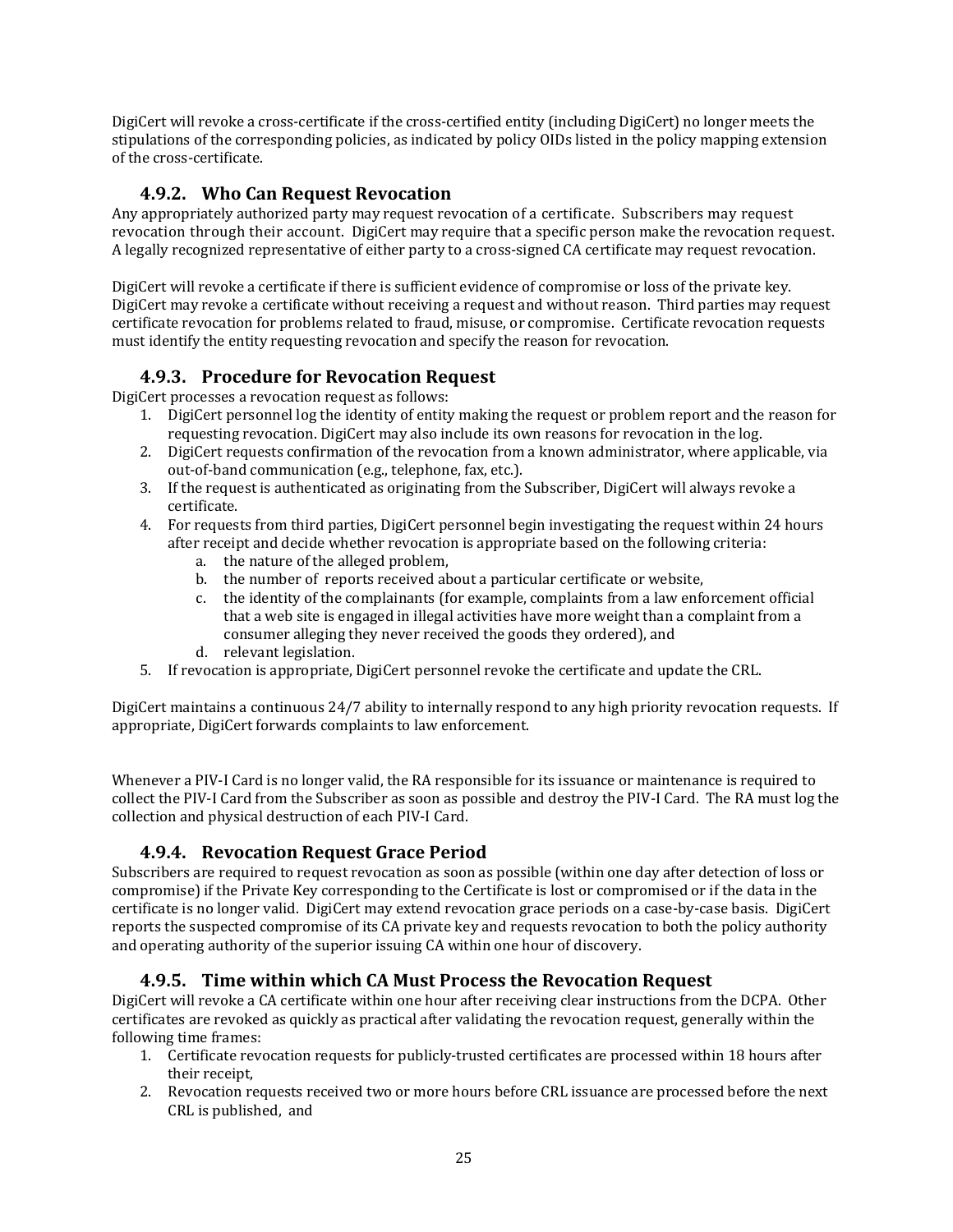3. Revocation requests received within two hours of CRL issuance are processed before the following CRL is published.

#### **4.9.6. Revocation Checking Requirement for Relying Parties**

Prior to relying on information listed in a certificate, a Relying Party must confirm the validity of each certificate in the certificate path in accordance with IETF PKIX standards, including checking for certificate validity, issuer-to-subject name chaining, policy and key use constraints, and revocation status through CRLs or OCSP responders identified in each certificate in the chain.

## **4.9.7. CRL Issuance Frequency**

DigiCert uses its offline root CAs to publish CRLs for its intermediate CAs at least every 6 months. For an offline CA that has been cross-signed by the Federal Bridge CA and only issues CA certificates, certificatestatus‐checking certificates, or internal administrative certificates, DigiCert issues a CRL at least every 31 days. All other CRLs are published at least every 24 hours. If a Certificate is revoked for reason of key compromise, an interim CRL is published as soon as feasible, but no later than 18 hours after receipt of the notice of key compromise.

## **4.9.8. Maximum Latency for CRLs**

CRLs for certificates issued to end entity subscribers are posted automatically to the online repository within a commercially reasonable time after generation, usually within minutes of generation. Irregular, interim, or emergency CRLs are posted no later than four hours after generation (and no later than 18 hours after notification of compromise). Regularly scheduled CRLs are posted prior to the nextUpdate field in the previously issued CRL of the same scope.

#### **4.9.9. Online Revocation/Status Checking Availability**

DigiCert makes certificate status information available via OCSP for SSL and PIV‐I certificates. OCSP may not be available for other kinds of certificates. Where OCSP support is required by the applicable CP, OCSP responses are provided within a commercially reasonable time and no later than six seconds after the request is received, subject to transmission latencies over the Internet.

#### **4.9.10. Online Revocation Checking Requirements**

A relying party must confirm the validity of a certificate in accordance with section 4.9.6 prior to relying on the certificate.

## **4.9.11. Other Forms of Revocation Advertisements Available**

No stipulation.

#### **4.9.12. Special Requirements Related to Key Compromise**

DigiCert uses commercially reasonable efforts to notify potential Relying Parties if it discovers or suspects the compromise of a Private Key. DigiCert will transition any revocation reason code in a CRL to "key compromise" upon discovery of such reason or as required by an applicable CP. If a certificate is revoked because of compromise, DigiCert will issue a new CRL within 18 hours after receiving notice of the compromise.

#### **4.9.13. Circumstances for Suspension**

Not applicable.

**4.9.14. Who Can Request Suspension** Not applicable.

**4.9.15. Procedure for Suspension Request** Not applicable.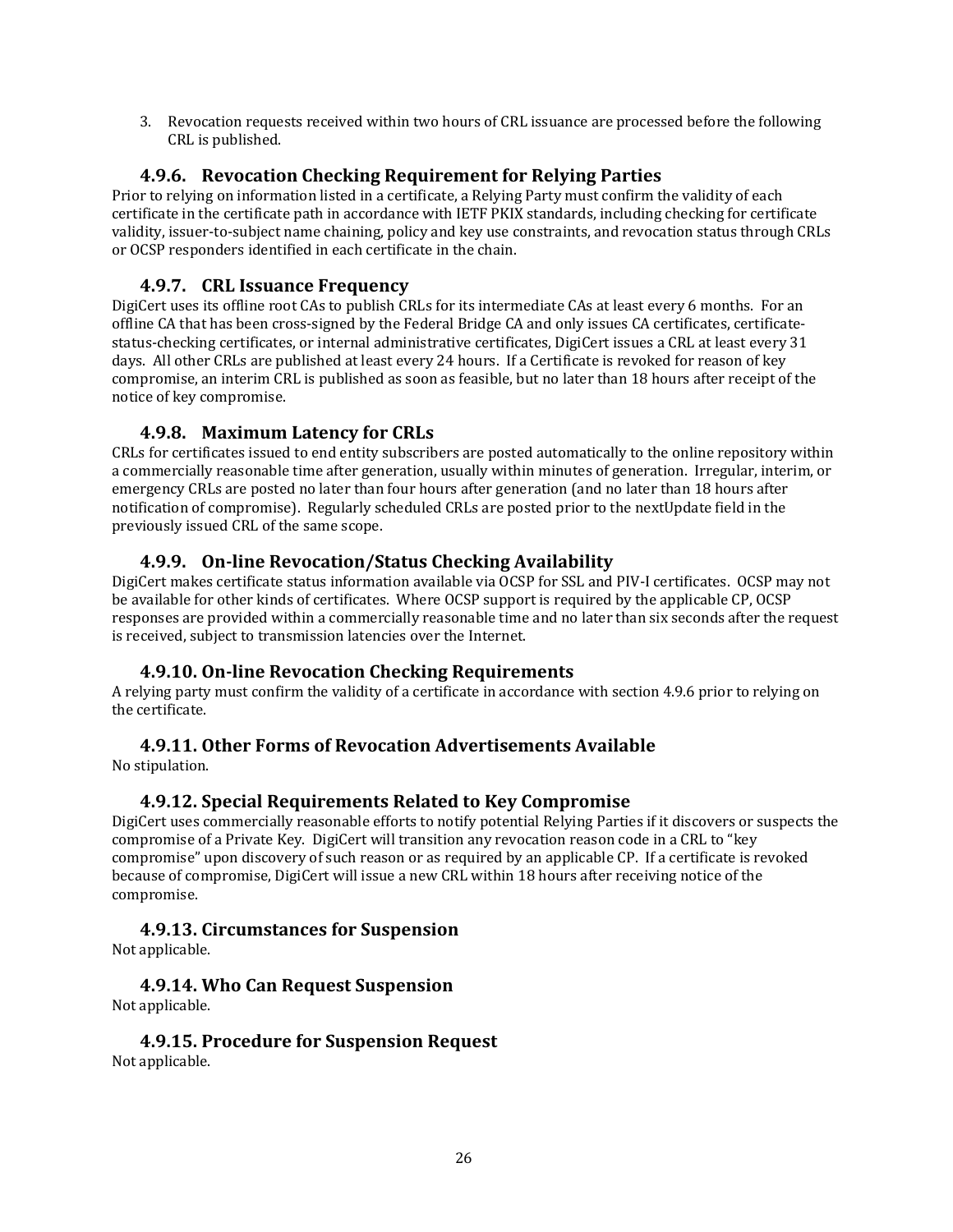#### **4.9.16. Limits on Suspension Period**

Not applicable.

#### *4.10. CERTIFICATE STATUS SERVICES*

## **4.10.1. Operational Characteristics**

Certificate status information is available via CRL and OCSP responder. The serial number of a revoked certificate remains on the CRL until one additional CRL is published after the end of the certificate's validity period, except for revoked EV Code Signing Certificates, which remain on the CRL for at least 365 days following the certificate's validity period. OCSP information for subscriber certificates is updated at least every four days. OCSP information for subordinate CA certificates is updated at least every 12 months and within 24 hours after revoking the certificate.

#### **4.10.2. Service Availability**

Certificate status services are available 24x7 without interruption.

#### **4.10.3. Optional Features**

OCSP Responders may not be available for all certificate types.

#### *4.11. END OF SUBSCRIPTION*

A Subscriber's subscription service ends if its certificate expires or is revoked or if the applicable Subscriber Agreement expires without renewal.

## *4.12. KEY ESCROW AND RECOVERY*

#### **4.12.1. Key Escrow and Recovery Policy Practices**

DigiCert never escrows CA Private Keys.

DigiCert may escrow Subscriber key management keys to provide key recovery services. DigiCert encrypts and protects escrowed Private Keys using the same or a higher level of security as used to generate and deliver the Private Key. A Subscriber's private signature keys are not escrowed.

DigiCert allows Subscribers and other authorized entities to recover escrowed (decryption) Private Keys. DigiCert uses multi‐person controls during key recovery to prevent unauthorized access to a Subscriber's escrowed Private Keys. DigiCert accepts key recovery requests:

- 1. From the Subscriber or Subscriber's organization, if the Subscriber has lost or damaged the private key token;
- 2. From the Subscriber's organization, if the Subscriber is not available or is no longer part of the organization that contracted with DigiCert for Private Key escrow;
- 3. From an authorized investigator or auditor, if the Private Key is part of a required investigation or audit;
- 4. From a requester authorized by a competent legal authority to access the communication that is encrypted using the key;
- 5. From a requester authorized by law or governmental regulation; or
- 6. From an entity contracting with DigiCert for escrow of the Private Key when key recovery is mission critical or mission essential.

Entities using DigiCert's key escrow services are required to:

- 1. Notify Subscribers that their Private Keys are escrowed;
- 2. Protect escrowed keys from unauthorized disclosure;
- 3. Protect any authentication mechanisms that could be used to recover escrowed Private Keys;
- 4. Release an escrowed key only after making or receiving (as applicable) a properly authorized request for recovery; and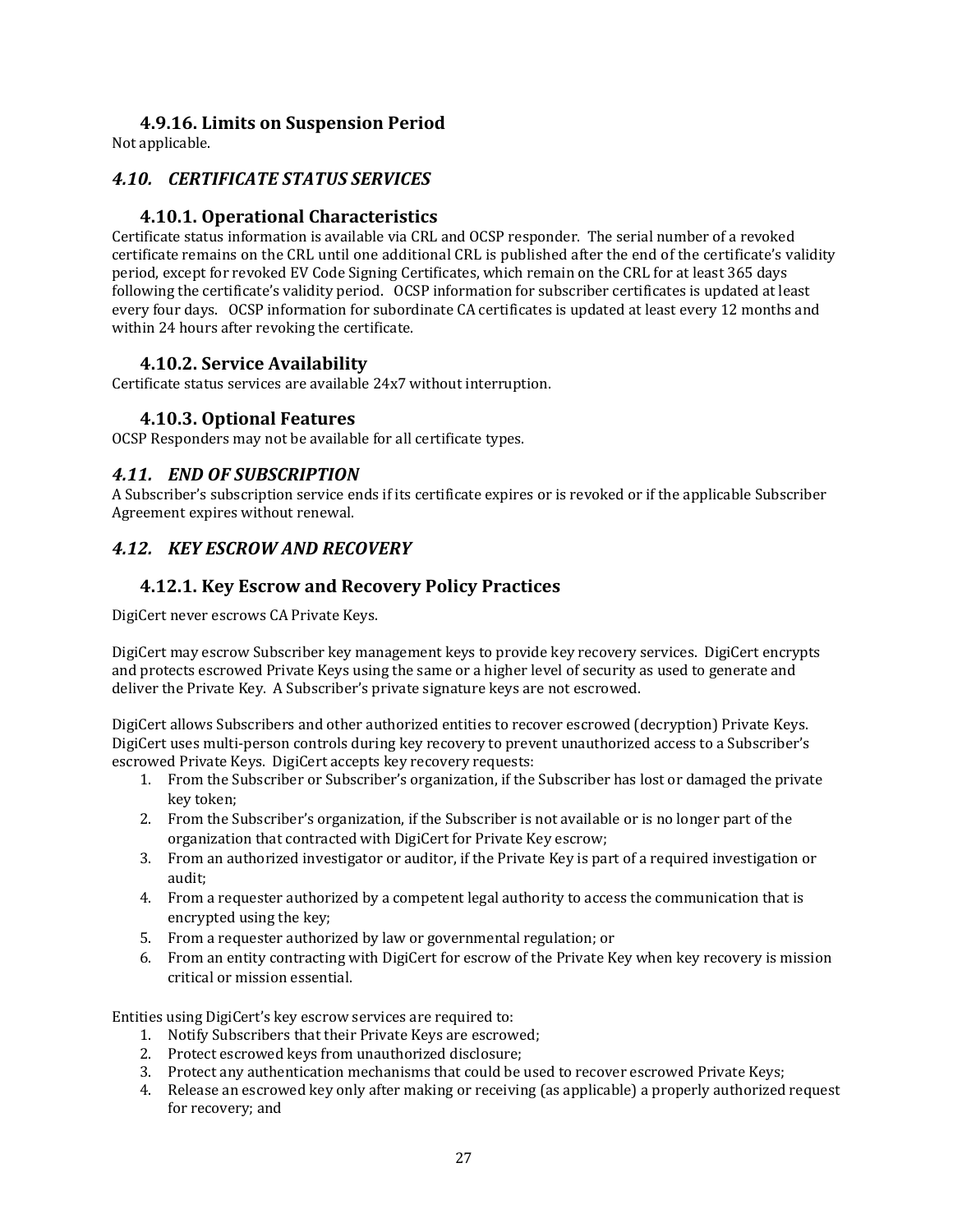5. Comply with any legal obligations to disclose or keep confidential escrowed keys, escrowed keyrelated information, or the facts concerning any key recovery request or process.

#### **4.12.2. Session Key Encapsulation and Recovery Policy and Practices**

No stipulation.

#### **5. FACILITY, MANAGEMENT, AND OPERATIONAL CONTROLS**

#### *5.1. PHYSICAL CONTROLS*

#### **5.1.1. Site Location and Construction**

DigiCert performs its CA and TSA operations from secure and geographically diverse commercial data centers. The data centers are equipped with logical and physical controls that make DigiCert's CA and TSA operations inaccessible to non‐trusted personnel. DigiCert operates under a security policy designed to detect, deter, and prevent unauthorized access to DigiCert's operations.

#### **5.1.2. Physical Access**

DigiCert protects its equipment from unauthorized access and implements physical controls to reduce the risk of equipment tampering. The secure parts of DigiCert CA hosting facilities are protected using physical access controls making them accessible only to appropriately authorized individuals.

The buildings housing DigiCert's CA and TSA systems have security personnel on duty full time (24 hours per day, 365 days per year). Access to secure areas of the buildings requires the use of an "access" or "pass" card. The buildings are equipped with motion detecting sensors, and the exterior and internal passageways of the buildings are under constant video surveillance. DigiCert stores all removable media and paper containing sensitive plain‐text information related to its CA operations in secure, locked containers.

#### *5.1.2.1. Data Center*

Access to the data centers housing the CA and TSA platforms requires two‐factor authentication—the individual must have an authorized access card and pass biometric access control authenticators. These biometric authentication access systems log each use of the access card.

DigiCert deactivates, removes, and securely stores its CA equipment when not in use. Activation data must either be memorized or recorded and stored in a manner commensurate with the security afforded the cryptographic module. Activation data is never stored with the cryptographic module or removable hardware associated with equipment used to administer DigiCert's private keys. Cryptographic hardware includes a mechanism to lock the hardware after a certain number of failed login attempts.

The DigiCert facility is continuously attended. However, if DigiCert ever becomes aware that a data center has been left unattended, DigiCert personnel will perform a security check of the data to verify that:

- 1. DigiCert's equipment is in a state appropriate to the current mode of operation,
- 2. Any security containers are properly secured,
- 3. Physical security systems (e.g., door locks, vent covers) are functioning properly, and
- 4. The area is secured against unauthorized access.

DigiCert's administrators are responsible for making these checks and must sign off that all necessary physical protection mechanisms are in place and activated. The identity of the individual making the check is logged.

#### *5.1.2.2. Support and Vetting Room*

Controlled access or keyed‐lock doors secure the support and vetting rooms where DigiCert personnel perform identity vetting and other RA functions. Access card use is logged by the building security system. The room is equipped with motion-activated video surveillance cameras.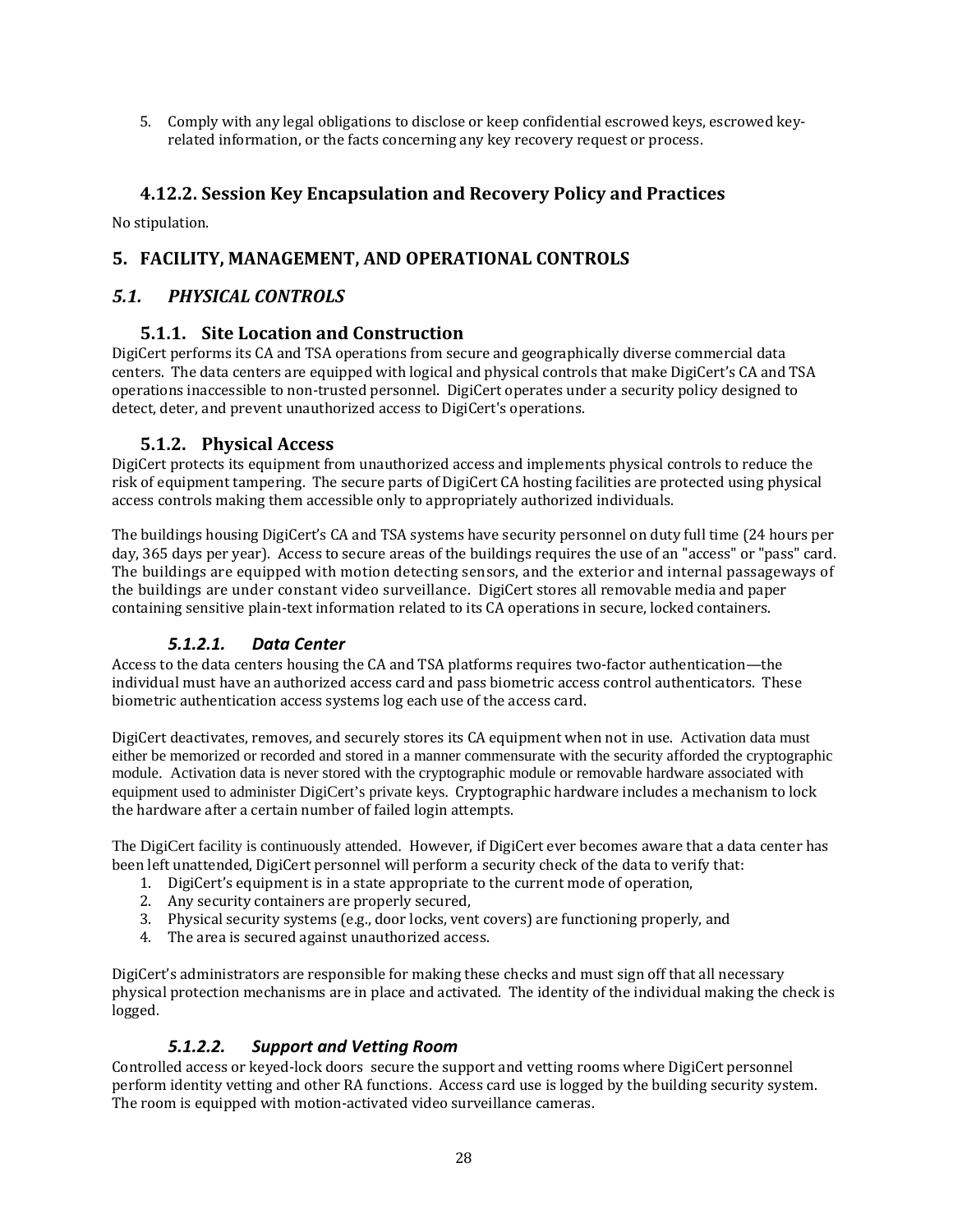## **5.1.3. Power and Air Conditioning**

Data centers have primary and secondary power supplies that ensure continuous and uninterrupted access to electric power. Uninterrupted power supplies (UPS) and diesel generators provide redundant backup power. DigiCert monitors capacity demands and makes projections about future capacity requirements to ensure that adequate processing power and storage are available.

DigiCert's data center facilities use multiple load‐balanced HVAC systems for heating, cooling, and air ventilation through perforated‐tile raised flooring to prevent overheating and to maintain a suitable humidity level for sensitive computer systems.

#### **5.1.4. Water Exposures**

The cabinets housing DigiCert's CA and TSA systems are located on raised flooring, and the data centers are equipped with monitoring systems to detect excess moisture.

#### **5.1.5. Fire Prevention and Protection**

The data centers are equipped with fire suppression mechanisms.

#### **5.1.6. Media Storage**

DigiCert protects its media from accidental damage and unauthorized physical access. Backup files are created on a daily basis and are stored in a backup location that is separate from DigiCert's primary facility.

#### **5.1.7. Waste Disposal**

All out‐dated or unnecessary copies of printed sensitive information are shredded on‐site before disposal. All electronic media are zeroized (all data is overwritten with binary zeros so as to prevent the recovery of the data) using programs meeting U.S. Department of Defense requirements.

#### **5.1.8. Offsite Backup**

DigiCert maintains at least one full backup and makes regular backup copies of any information necessary to recover from a system failure. On at least a weekly basis, DigiCert moves media designated for storage off‐ site to a safe deposit box located inside a federally insured financial institution. Backup copies of CA Private Keys and activation data are stored off‐site in locations that are accessible only by trusted personnel.

#### **5.1.9. Certificate Status Hosting, CMS and External RA Systems**

All physical control requirements under Section 5.1 apply equally to any Certificate Status Hosting, CMS, or external RA system.

## *5.2. PROCEDURAL CONTROLS*

#### **5.2.1. Trusted Roles**

Personnel acting in trusted roles include CA, TSA, and RA system administration personnel, and personnel involved with identity vetting and the issuance and revocation of certificates. The functions and duties performed by persons in trusted roles are distributed so that one person alone cannot circumvent security measures or subvert the security and trustworthiness of the PKI or TSA operations. All personnel in trusted roles must be free from conflicts of interest that might prejudice the impartiality of the DigiCert PKI's operations. Trusted roles are appointed by senior management. A list of personnel appointed to trusted roles is maintained and reviewed annually.

Persons acting in trusted roles are only allowed to access a CMS after they are authenticated using a method commensurate with issuance and control of PIV‐I Hardware.

#### *5.2.1.1. CA Administrators*

The CA Administrator installs and configures the CA software, including key generation, key backup, and key management. The CA Administrator performs and securely stores regular system backups of the CA system. Administrators do not issue certificates to Subscribers.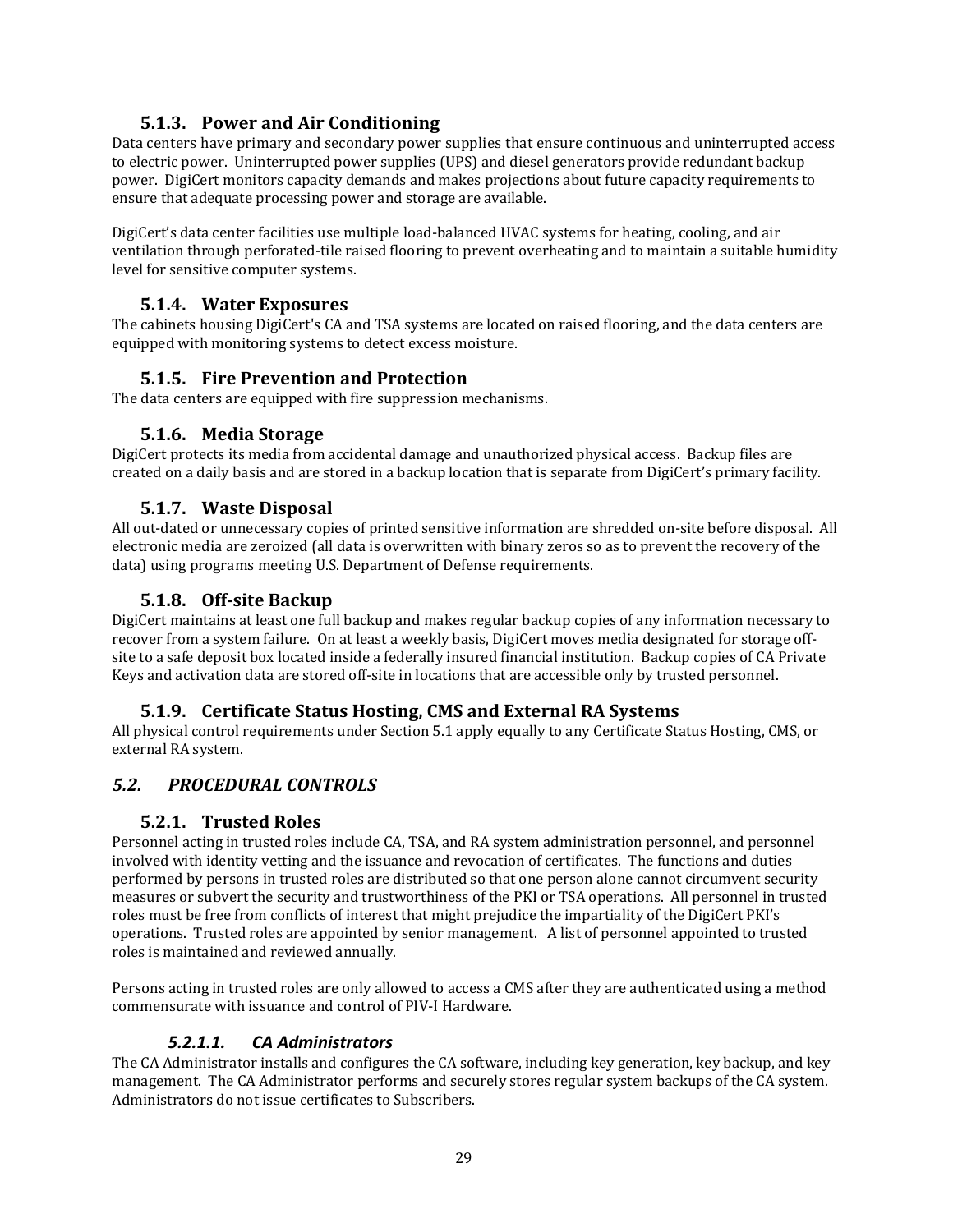#### *5.2.1.2. CA Officers – CMS, RA, Validation and Vetting Personnel*

The CA Officer role is responsible for issuing and revoking certificates, including enrollment, identity verification, and compliance with required issuance and revocation steps such as managing the certificate request queue and completing certificate approval checklists as identity vetting tasks are successfully completed.

#### *5.2.1.3. System Administrators/ System Engineers (Operator)*

The System Administrator / System Engineer installs and configures system hardware, including servers, routers, firewalls, and network configurations. The System Administrator / System Engineer also keeps CA, CMS and RA systems updated with software patches and other maintenance needed for system stability and recoverability.

#### *5.2.1.4. Internal Auditors*

Internal Auditors are responsible for reviewing, maintaining, and archiving audit logs and performing or overseeing internal compliance audits to determine if DigiCert, an Issuer CA, or RA is operating in accordance with this CPS or an RA's Registration Practices Statement.

## **5.2.2. Number of Persons Required per Task**

DigiCert requires that at least two people acting in a trusted role (one the CA Administrator and the other not an Internal Auditor) take action to activate DigiCert's Private Keys, generate a CA key pair, or backup a DigiCert private key. The Internal Auditor may serve to fulfill the requirement of multiparty control for physical access to the CA system but not logical access.

No single individual has the capability to issue a PIV‐I credential.

#### **5.2.3. Identification and Authentication for each Role**

All personnel are required to authenticate themselves to CA, TSA, and RA systems before they are allowed access to systems necessary to perform their trusted roles.

#### **5.2.4. Roles Requiring Separation of Duties**

Roles requiring a separation of duties include:

- 1. Those performing authorization functions such as the verification of information in certificate applications and approvals of certificate applications and revocation requests,
- 2. Those performing backups, recording, and record keeping functions;
- 3. Those performing audit, review, oversight, or reconciliation functions; and
- 4. Those performing duties related to CA/TSA key management or CA/TSA administration.

To accomplish this separation of duties, DigiCert specifically designates individuals to the trusted roles defined in Section 5.2.1 above. DigiCert appoints individuals to only one of the Officer, Administrator, Operator, or Auditor roles. DigiCert's systems identify and authenticate individuals acting in trusted roles, restrict an individual from assuming multiple roles, and prevent any individual from having more than one identity.

#### *5.3. PERSONNEL CONTROLS*

#### **5.3.1. Qualifications, Experience, and Clearance Requirements**

The DCPA is responsible and accountable for DigiCert's PKI operations and ensures compliance with this CPS and the CP. DigiCert's personnel and management practices provide reasonable assurance of the trustworthiness and competence of its employees and of the satisfactory performance of their duties. All trusted roles for CAs issuing Federated Device Certificates, Client Certificates at Levels 3‐US and 4‐US (which are intended for interoperability through the Federal Bridge CA at id-fpki-certpcy-mediumAssurance and idfpki‐certpcy‐mediumHardware), and for PIV‐I Certificates are held by citizens of the United States. An individual performing a trusted role for an RA may be a citizen of the country where the RA is located. There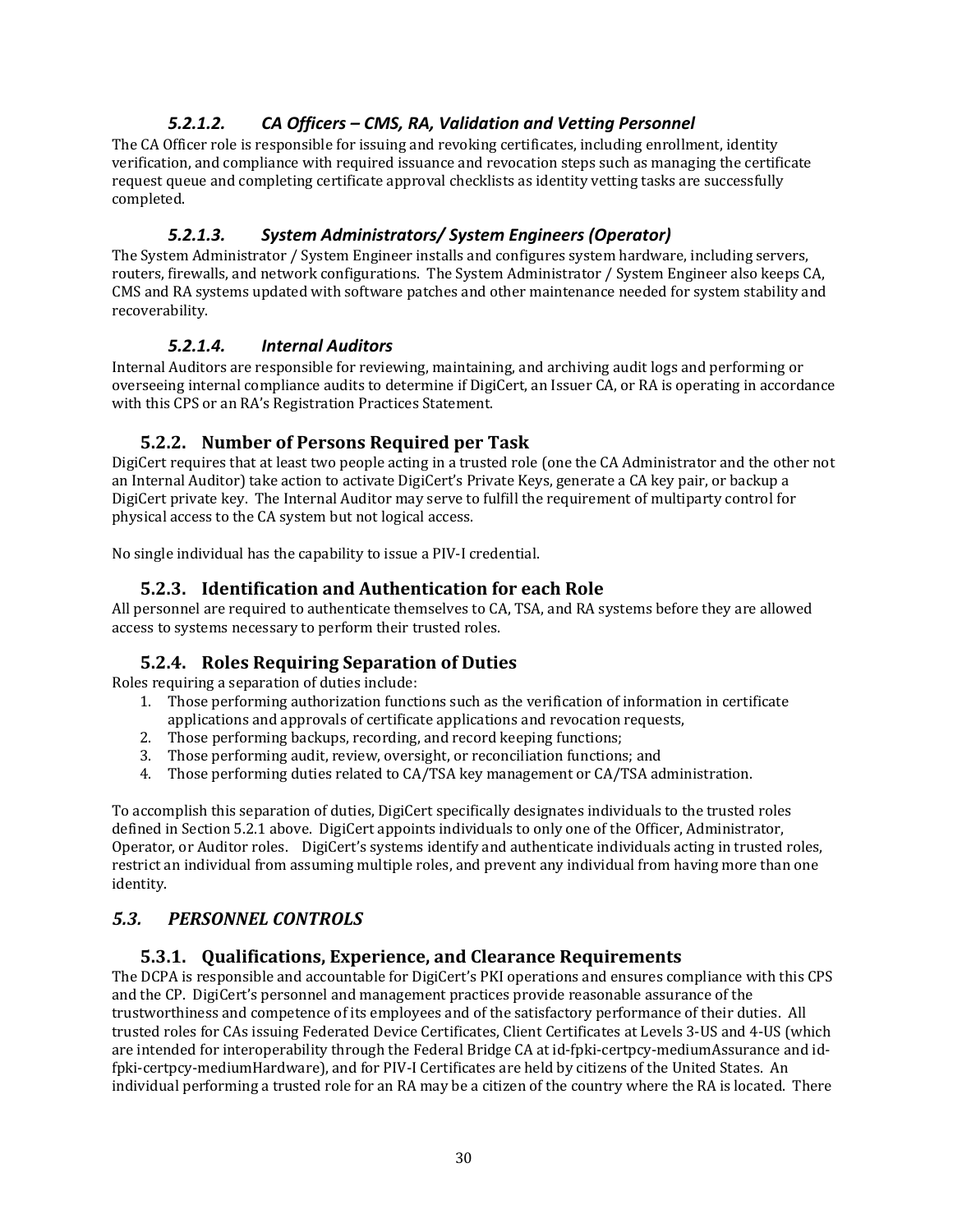is no citizenship requirement for personnel performing trusted roles associated with the issuance of other kinds of certificates.

Management and operational support personnel involved in time‐stamp operations possess experience with information security and risk assessment and knowledge of time‐stamping technology, digital signature technology, mechanisms for calibration of time stamping clocks with UTC, and security procedures. The DCPA ensures that all individuals assigned to trusted roles have the experience, qualifications, and trustworthiness required to perform their duties under this CPS.

## **5.3.2. Background Check Procedures**

DigiCert verifies the identity of each employee appointed to a trusted role and performs a background check prior to allowing such person to act in a trusted role. DigiCert requires each individual to appear in‐person before a human resources employee whose responsibility it is to verify identity. The human resources employee verifies the individual's identity using government-issued photo identification (e.g., passports and/or driver's licenses reviewed pursuant to U.S. Citizenship and Immigration Services Form I‐9, Employment Eligibility Verification, or comparable procedure for the jurisdiction in which the individual's identity is being verified). Background checks include employment history, education, character references, social security number, previous residences, driving records and criminal background. Background investigations are performed by a competent independent authority that has the authority to perform background investigations. Checks of previous residences are over the past three years. All other checks are for the previous five years. The highest education degree obtained is verified regardless of the date awarded. Background checks are refreshed at least every ten years.

#### **5.3.3. Training Requirements**

DigiCert provides skills training to all employees involved in DigiCert's PKI and TSA operations. The training relates to the person's job functions and covers:

- 1. basic Public Key Infrastructure (PKI) knowledge,
- 2. software versions used by DigiCert,
- 3. authentication and verification policies and procedures,
- 4. disaster recovery and business continuity procedures,
- 5. common threats to the validation process, including phishing and other social engineering tactics, and
- 6. applicable industry and government guidelines.

Training lasts for at least two months and is provided via a mentoring process involving senior members of the team to which the employee belongs.

DigiCert maintains records of who received training and what level of training was completed. Validation Specialists must have the minimum skills necessary to satisfactorily perform validation duties before being granted validation privileges. All Validation Specialists are required to pass an internal examination on the EV Guidelines and the Baseline Requirements prior to validating and approving the issuance of certificates.

## **5.3.4. Retraining Frequency and Requirements**

Employees must maintain skill levels that are consistent with industry‐relevant training and performance programs in order to continue acting in trusted roles. DigiCert makes all employees acting in trusted roles aware of any changes to DigiCert's operations. If DigiCert's operations change, DigiCert will provide documented training, in accordance with an executed training plan, to all employees acting in trusted roles.

## **5.3.5. Job Rotation Frequency and Sequence**

No stipulation.

#### **5.3.6. Sanctions for Unauthorized Actions**

DigiCert employees and agents failing to comply with this CPS, whether through negligence or malicious intent, are subject to administrative or disciplinary actions, including termination of employment or agency and criminal sanctions. If a person in a trusted role is cited by management for unauthorized or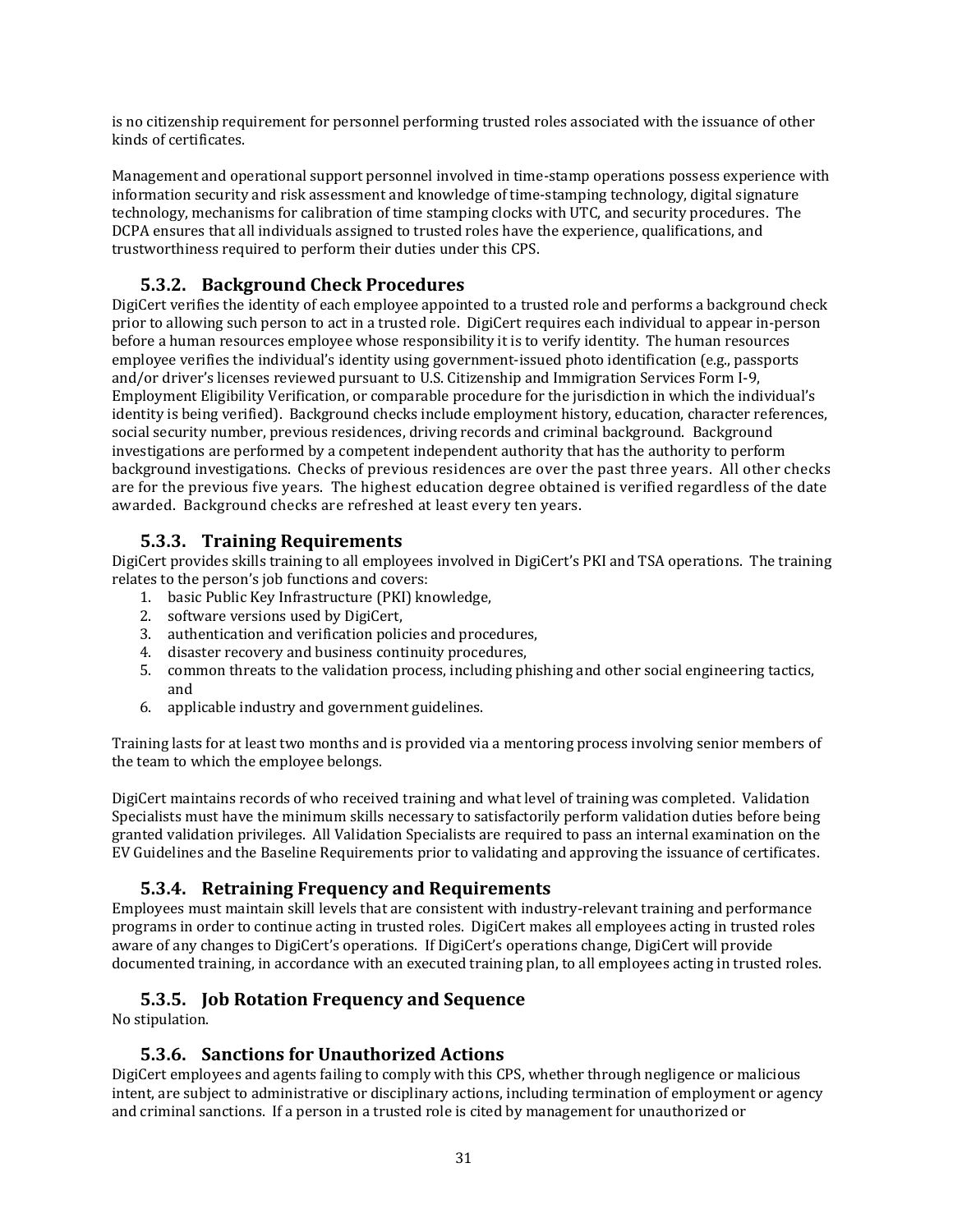inappropriate actions, the person will be immediately removed from the trusted role pending management review. After management has reviewed and discussed the incident with the employee involved, management may reassign that employee to a non-trusted role or dismiss the individual from employment as appropriate.

## **5.3.7. Independent Contractor Requirements**

Independent contractors who are assigned to perform trusted roles are subject to the duties and requirements specified for such roles in this Section 5.3 and are subject to sanctions stated above in Section 5.3.6.

## **5.3.8. Documentation Supplied to Personnel**

Personnel in trusted roles are provided with the documentation necessary to perform their duties, including a copy of the CP, this CPS, EV Guidelines, and other technical and operational documentation needed to maintain the integrity of DigiCert's CA operations. Personnel are also given access to information on internal systems and security documentation, identity vetting policies and procedures, discipline‐specific books, treatises and periodicals, and other information.

## *5.4. AUDIT LOGGING PROCEDURES*

#### **5.4.1. Types of Events Recorded**

DigiCert's systems require identification and authentication at system logon with a unique user name and password. Important system actions are logged to establish the accountability of the operators who initiate such actions.

DigiCert enables all essential event auditing capabilities of its CA and TSA applications in order to record the events listed below. If DigiCert's applications cannot automatically record an event, DigiCert implements manual procedures to satisfy the requirements. For each event, DigiCert records the relevant (i) date and time, (ii) type of event, (iii) success or failure, and (iv) user or system that caused the event or initiated the action. DigiCert records the precise time of any significant TSA events. All event records are available to auditors as proof of DigiCert's practices.

| <b>Auditable Event</b>                                                                          |
|-------------------------------------------------------------------------------------------------|
| <b>SECURITY AUDIT</b>                                                                           |
| Any changes to the audit parameters, e.g., audit frequency, type of event audited               |
| Any attempt to delete or modify the audit logs                                                  |
| <b>AUTHENTICATION TO SYSTEMS</b>                                                                |
| Successful and unsuccessful attempts to assume a role                                           |
| The value of maximum number of authentication attempts is changed                               |
| Maximum number of authentication attempts occur during user login                               |
| An administrator unlocks an account that has been locked as a result of unsuccessful            |
| authentication attempts                                                                         |
| An administrator changes the type of authenticator, e.g., from a password to a biometric        |
| <b>LOCAL DATA ENTRY</b>                                                                         |
| All security-relevant data that is entered in the system                                        |
| <b>REMOTE DATA ENTRY</b>                                                                        |
| All security-relevant messages that are received by the system                                  |
| <b>DATA EXPORT AND OUTPUT</b>                                                                   |
| All successful and unsuccessful requests for confidential and security-relevant information     |
| <b>KEY GENERATION</b>                                                                           |
| Whenever a CA generates a key (not mandatory for single session or one-time use symmetric       |
| keys)                                                                                           |
| <b>PRIVATE KEY LOAD AND STORAGE</b>                                                             |
| The loading of Component Private Keys                                                           |
| All access to certificate subject Private Keys retained within the CA for key recovery purposes |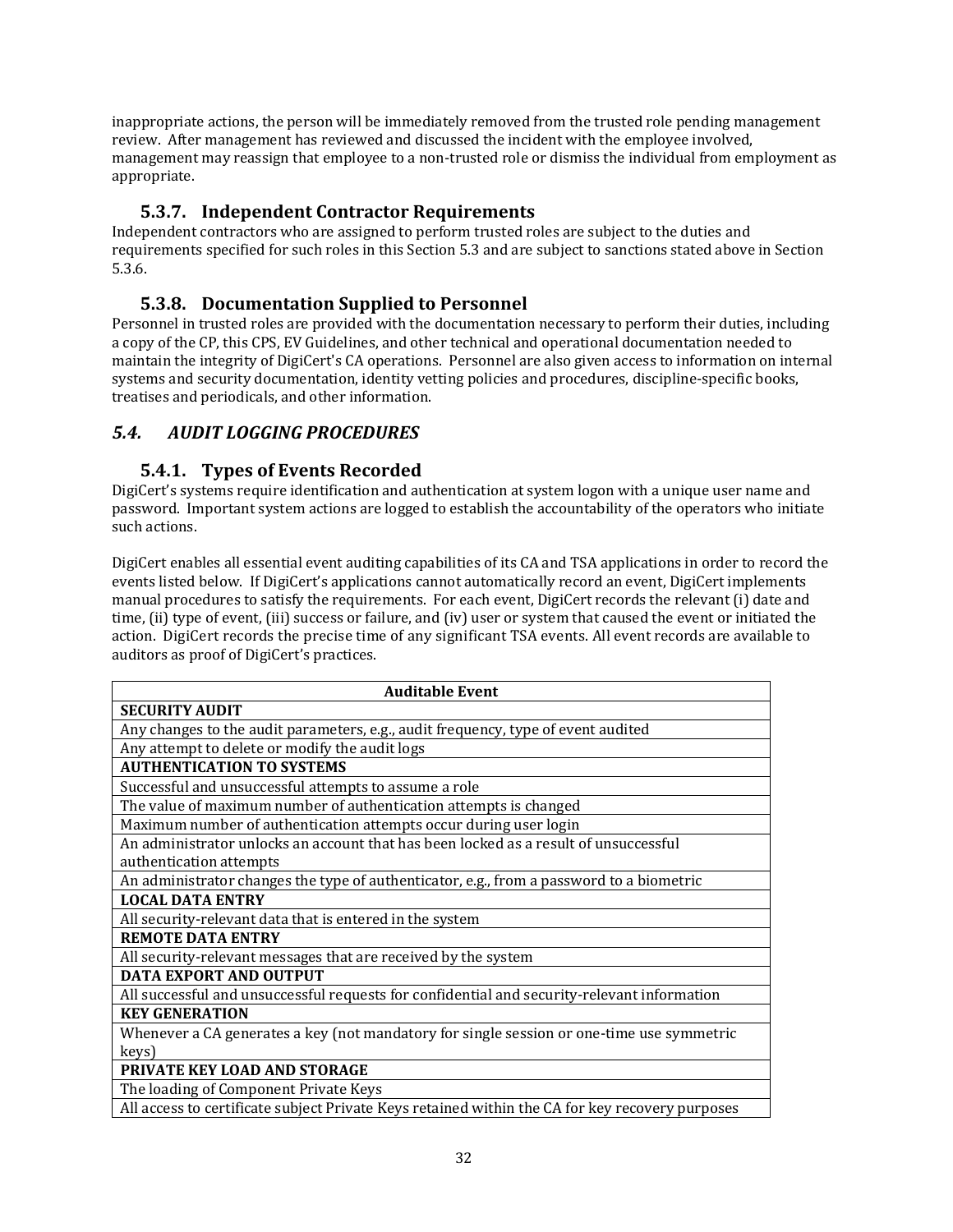| <b>SECRET KEY STORAGE</b><br>The manual entry of secret keys used for authentication<br><b>PRIVATE AND SECRET KEY EXPORT</b><br>The export of private and secret keys (keys used for a single session or message are excluded)<br><b>CERTIFICATE REGISTRATION</b><br>All certificate requests, including issuance, re-key, renewal, and revocation<br>Certificate issuance<br>Verification activities<br><b>CERTIFICATE REVOCATION</b><br>All certificate revocation requests<br><b>CERTIFICATE STATUS CHANGE APPROVAL AND REJECTION</b><br><b>CA CONFIGURATION</b><br>Any security-relevant changes to the configuration of a CA system component<br><b>ACCOUNT ADMINISTRATION</b><br>Roles and users are added or deleted<br>The access control privileges of a user account or a role are modified<br><b>CERTIFICATE PROFILE MANAGEMENT</b><br>All changes to the certificate profile<br><b>REVOCATION PROFILE MANAGEMENT</b><br>All changes to the revocation profile<br><b>CERTIFICATE REVOCATION LIST PROFILE MANAGEMENT</b><br>All changes to the certificate revocation list profile<br>Generation of CRLs and OCSP entries<br><b>TIME STAMPING</b><br>Clock synchronization<br><b>MISCELLANEOUS</b><br>Appointment of an individual to a Trusted Role<br>Designation of personnel for multiparty control<br>Installation of an Operating System, PKI Application, or Hardware Security Module<br>Removal or Destruction of HSMs<br><b>System Startup</b><br>Logon attempts to PKI Application<br>Receipt of hardware / software<br>Attempts to set or modify passwords<br>Backup or restoration of the internal CA database<br>File manipulation (e.g., creation, renaming, moving)<br>Posting of any material to a repository<br>Access to the internal CA database<br>All certificate compromise notification requests<br>Loading HSMs with Certificates<br>Shipment of HSMs<br><b>Zeroizing HSMs</b><br>Re-key of the Component<br><b>CONFIGURATION CHANGES</b><br>Hardware<br>Software<br><b>Operating System</b><br>Patches | <b>Auditable Event</b>                         |
|-------------------------------------------------------------------------------------------------------------------------------------------------------------------------------------------------------------------------------------------------------------------------------------------------------------------------------------------------------------------------------------------------------------------------------------------------------------------------------------------------------------------------------------------------------------------------------------------------------------------------------------------------------------------------------------------------------------------------------------------------------------------------------------------------------------------------------------------------------------------------------------------------------------------------------------------------------------------------------------------------------------------------------------------------------------------------------------------------------------------------------------------------------------------------------------------------------------------------------------------------------------------------------------------------------------------------------------------------------------------------------------------------------------------------------------------------------------------------------------------------------------------------------------------------------------------------------------------------------------------------------------------------------------------------------------------------------------------------------------------------------------------------------------------------------------------------------------------------------------------------------------------------------------------------------------------------------------------------------------------------------------------------------------------|------------------------------------------------|
|                                                                                                                                                                                                                                                                                                                                                                                                                                                                                                                                                                                                                                                                                                                                                                                                                                                                                                                                                                                                                                                                                                                                                                                                                                                                                                                                                                                                                                                                                                                                                                                                                                                                                                                                                                                                                                                                                                                                                                                                                                           | TRUSTED PUBLIC KEY ENTRY, DELETION AND STORAGE |
|                                                                                                                                                                                                                                                                                                                                                                                                                                                                                                                                                                                                                                                                                                                                                                                                                                                                                                                                                                                                                                                                                                                                                                                                                                                                                                                                                                                                                                                                                                                                                                                                                                                                                                                                                                                                                                                                                                                                                                                                                                           |                                                |
|                                                                                                                                                                                                                                                                                                                                                                                                                                                                                                                                                                                                                                                                                                                                                                                                                                                                                                                                                                                                                                                                                                                                                                                                                                                                                                                                                                                                                                                                                                                                                                                                                                                                                                                                                                                                                                                                                                                                                                                                                                           |                                                |
|                                                                                                                                                                                                                                                                                                                                                                                                                                                                                                                                                                                                                                                                                                                                                                                                                                                                                                                                                                                                                                                                                                                                                                                                                                                                                                                                                                                                                                                                                                                                                                                                                                                                                                                                                                                                                                                                                                                                                                                                                                           |                                                |
|                                                                                                                                                                                                                                                                                                                                                                                                                                                                                                                                                                                                                                                                                                                                                                                                                                                                                                                                                                                                                                                                                                                                                                                                                                                                                                                                                                                                                                                                                                                                                                                                                                                                                                                                                                                                                                                                                                                                                                                                                                           |                                                |
|                                                                                                                                                                                                                                                                                                                                                                                                                                                                                                                                                                                                                                                                                                                                                                                                                                                                                                                                                                                                                                                                                                                                                                                                                                                                                                                                                                                                                                                                                                                                                                                                                                                                                                                                                                                                                                                                                                                                                                                                                                           |                                                |
|                                                                                                                                                                                                                                                                                                                                                                                                                                                                                                                                                                                                                                                                                                                                                                                                                                                                                                                                                                                                                                                                                                                                                                                                                                                                                                                                                                                                                                                                                                                                                                                                                                                                                                                                                                                                                                                                                                                                                                                                                                           |                                                |
|                                                                                                                                                                                                                                                                                                                                                                                                                                                                                                                                                                                                                                                                                                                                                                                                                                                                                                                                                                                                                                                                                                                                                                                                                                                                                                                                                                                                                                                                                                                                                                                                                                                                                                                                                                                                                                                                                                                                                                                                                                           |                                                |
|                                                                                                                                                                                                                                                                                                                                                                                                                                                                                                                                                                                                                                                                                                                                                                                                                                                                                                                                                                                                                                                                                                                                                                                                                                                                                                                                                                                                                                                                                                                                                                                                                                                                                                                                                                                                                                                                                                                                                                                                                                           |                                                |
|                                                                                                                                                                                                                                                                                                                                                                                                                                                                                                                                                                                                                                                                                                                                                                                                                                                                                                                                                                                                                                                                                                                                                                                                                                                                                                                                                                                                                                                                                                                                                                                                                                                                                                                                                                                                                                                                                                                                                                                                                                           |                                                |
|                                                                                                                                                                                                                                                                                                                                                                                                                                                                                                                                                                                                                                                                                                                                                                                                                                                                                                                                                                                                                                                                                                                                                                                                                                                                                                                                                                                                                                                                                                                                                                                                                                                                                                                                                                                                                                                                                                                                                                                                                                           |                                                |
|                                                                                                                                                                                                                                                                                                                                                                                                                                                                                                                                                                                                                                                                                                                                                                                                                                                                                                                                                                                                                                                                                                                                                                                                                                                                                                                                                                                                                                                                                                                                                                                                                                                                                                                                                                                                                                                                                                                                                                                                                                           |                                                |
|                                                                                                                                                                                                                                                                                                                                                                                                                                                                                                                                                                                                                                                                                                                                                                                                                                                                                                                                                                                                                                                                                                                                                                                                                                                                                                                                                                                                                                                                                                                                                                                                                                                                                                                                                                                                                                                                                                                                                                                                                                           |                                                |
|                                                                                                                                                                                                                                                                                                                                                                                                                                                                                                                                                                                                                                                                                                                                                                                                                                                                                                                                                                                                                                                                                                                                                                                                                                                                                                                                                                                                                                                                                                                                                                                                                                                                                                                                                                                                                                                                                                                                                                                                                                           |                                                |
|                                                                                                                                                                                                                                                                                                                                                                                                                                                                                                                                                                                                                                                                                                                                                                                                                                                                                                                                                                                                                                                                                                                                                                                                                                                                                                                                                                                                                                                                                                                                                                                                                                                                                                                                                                                                                                                                                                                                                                                                                                           |                                                |
|                                                                                                                                                                                                                                                                                                                                                                                                                                                                                                                                                                                                                                                                                                                                                                                                                                                                                                                                                                                                                                                                                                                                                                                                                                                                                                                                                                                                                                                                                                                                                                                                                                                                                                                                                                                                                                                                                                                                                                                                                                           |                                                |
|                                                                                                                                                                                                                                                                                                                                                                                                                                                                                                                                                                                                                                                                                                                                                                                                                                                                                                                                                                                                                                                                                                                                                                                                                                                                                                                                                                                                                                                                                                                                                                                                                                                                                                                                                                                                                                                                                                                                                                                                                                           |                                                |
|                                                                                                                                                                                                                                                                                                                                                                                                                                                                                                                                                                                                                                                                                                                                                                                                                                                                                                                                                                                                                                                                                                                                                                                                                                                                                                                                                                                                                                                                                                                                                                                                                                                                                                                                                                                                                                                                                                                                                                                                                                           |                                                |
|                                                                                                                                                                                                                                                                                                                                                                                                                                                                                                                                                                                                                                                                                                                                                                                                                                                                                                                                                                                                                                                                                                                                                                                                                                                                                                                                                                                                                                                                                                                                                                                                                                                                                                                                                                                                                                                                                                                                                                                                                                           |                                                |
|                                                                                                                                                                                                                                                                                                                                                                                                                                                                                                                                                                                                                                                                                                                                                                                                                                                                                                                                                                                                                                                                                                                                                                                                                                                                                                                                                                                                                                                                                                                                                                                                                                                                                                                                                                                                                                                                                                                                                                                                                                           |                                                |
|                                                                                                                                                                                                                                                                                                                                                                                                                                                                                                                                                                                                                                                                                                                                                                                                                                                                                                                                                                                                                                                                                                                                                                                                                                                                                                                                                                                                                                                                                                                                                                                                                                                                                                                                                                                                                                                                                                                                                                                                                                           |                                                |
|                                                                                                                                                                                                                                                                                                                                                                                                                                                                                                                                                                                                                                                                                                                                                                                                                                                                                                                                                                                                                                                                                                                                                                                                                                                                                                                                                                                                                                                                                                                                                                                                                                                                                                                                                                                                                                                                                                                                                                                                                                           |                                                |
|                                                                                                                                                                                                                                                                                                                                                                                                                                                                                                                                                                                                                                                                                                                                                                                                                                                                                                                                                                                                                                                                                                                                                                                                                                                                                                                                                                                                                                                                                                                                                                                                                                                                                                                                                                                                                                                                                                                                                                                                                                           |                                                |
|                                                                                                                                                                                                                                                                                                                                                                                                                                                                                                                                                                                                                                                                                                                                                                                                                                                                                                                                                                                                                                                                                                                                                                                                                                                                                                                                                                                                                                                                                                                                                                                                                                                                                                                                                                                                                                                                                                                                                                                                                                           |                                                |
|                                                                                                                                                                                                                                                                                                                                                                                                                                                                                                                                                                                                                                                                                                                                                                                                                                                                                                                                                                                                                                                                                                                                                                                                                                                                                                                                                                                                                                                                                                                                                                                                                                                                                                                                                                                                                                                                                                                                                                                                                                           |                                                |
|                                                                                                                                                                                                                                                                                                                                                                                                                                                                                                                                                                                                                                                                                                                                                                                                                                                                                                                                                                                                                                                                                                                                                                                                                                                                                                                                                                                                                                                                                                                                                                                                                                                                                                                                                                                                                                                                                                                                                                                                                                           |                                                |
|                                                                                                                                                                                                                                                                                                                                                                                                                                                                                                                                                                                                                                                                                                                                                                                                                                                                                                                                                                                                                                                                                                                                                                                                                                                                                                                                                                                                                                                                                                                                                                                                                                                                                                                                                                                                                                                                                                                                                                                                                                           |                                                |
|                                                                                                                                                                                                                                                                                                                                                                                                                                                                                                                                                                                                                                                                                                                                                                                                                                                                                                                                                                                                                                                                                                                                                                                                                                                                                                                                                                                                                                                                                                                                                                                                                                                                                                                                                                                                                                                                                                                                                                                                                                           |                                                |
|                                                                                                                                                                                                                                                                                                                                                                                                                                                                                                                                                                                                                                                                                                                                                                                                                                                                                                                                                                                                                                                                                                                                                                                                                                                                                                                                                                                                                                                                                                                                                                                                                                                                                                                                                                                                                                                                                                                                                                                                                                           |                                                |
|                                                                                                                                                                                                                                                                                                                                                                                                                                                                                                                                                                                                                                                                                                                                                                                                                                                                                                                                                                                                                                                                                                                                                                                                                                                                                                                                                                                                                                                                                                                                                                                                                                                                                                                                                                                                                                                                                                                                                                                                                                           |                                                |
|                                                                                                                                                                                                                                                                                                                                                                                                                                                                                                                                                                                                                                                                                                                                                                                                                                                                                                                                                                                                                                                                                                                                                                                                                                                                                                                                                                                                                                                                                                                                                                                                                                                                                                                                                                                                                                                                                                                                                                                                                                           |                                                |
|                                                                                                                                                                                                                                                                                                                                                                                                                                                                                                                                                                                                                                                                                                                                                                                                                                                                                                                                                                                                                                                                                                                                                                                                                                                                                                                                                                                                                                                                                                                                                                                                                                                                                                                                                                                                                                                                                                                                                                                                                                           |                                                |
|                                                                                                                                                                                                                                                                                                                                                                                                                                                                                                                                                                                                                                                                                                                                                                                                                                                                                                                                                                                                                                                                                                                                                                                                                                                                                                                                                                                                                                                                                                                                                                                                                                                                                                                                                                                                                                                                                                                                                                                                                                           |                                                |
|                                                                                                                                                                                                                                                                                                                                                                                                                                                                                                                                                                                                                                                                                                                                                                                                                                                                                                                                                                                                                                                                                                                                                                                                                                                                                                                                                                                                                                                                                                                                                                                                                                                                                                                                                                                                                                                                                                                                                                                                                                           |                                                |
|                                                                                                                                                                                                                                                                                                                                                                                                                                                                                                                                                                                                                                                                                                                                                                                                                                                                                                                                                                                                                                                                                                                                                                                                                                                                                                                                                                                                                                                                                                                                                                                                                                                                                                                                                                                                                                                                                                                                                                                                                                           |                                                |
|                                                                                                                                                                                                                                                                                                                                                                                                                                                                                                                                                                                                                                                                                                                                                                                                                                                                                                                                                                                                                                                                                                                                                                                                                                                                                                                                                                                                                                                                                                                                                                                                                                                                                                                                                                                                                                                                                                                                                                                                                                           |                                                |
|                                                                                                                                                                                                                                                                                                                                                                                                                                                                                                                                                                                                                                                                                                                                                                                                                                                                                                                                                                                                                                                                                                                                                                                                                                                                                                                                                                                                                                                                                                                                                                                                                                                                                                                                                                                                                                                                                                                                                                                                                                           |                                                |
|                                                                                                                                                                                                                                                                                                                                                                                                                                                                                                                                                                                                                                                                                                                                                                                                                                                                                                                                                                                                                                                                                                                                                                                                                                                                                                                                                                                                                                                                                                                                                                                                                                                                                                                                                                                                                                                                                                                                                                                                                                           |                                                |
|                                                                                                                                                                                                                                                                                                                                                                                                                                                                                                                                                                                                                                                                                                                                                                                                                                                                                                                                                                                                                                                                                                                                                                                                                                                                                                                                                                                                                                                                                                                                                                                                                                                                                                                                                                                                                                                                                                                                                                                                                                           |                                                |
|                                                                                                                                                                                                                                                                                                                                                                                                                                                                                                                                                                                                                                                                                                                                                                                                                                                                                                                                                                                                                                                                                                                                                                                                                                                                                                                                                                                                                                                                                                                                                                                                                                                                                                                                                                                                                                                                                                                                                                                                                                           |                                                |
|                                                                                                                                                                                                                                                                                                                                                                                                                                                                                                                                                                                                                                                                                                                                                                                                                                                                                                                                                                                                                                                                                                                                                                                                                                                                                                                                                                                                                                                                                                                                                                                                                                                                                                                                                                                                                                                                                                                                                                                                                                           |                                                |
|                                                                                                                                                                                                                                                                                                                                                                                                                                                                                                                                                                                                                                                                                                                                                                                                                                                                                                                                                                                                                                                                                                                                                                                                                                                                                                                                                                                                                                                                                                                                                                                                                                                                                                                                                                                                                                                                                                                                                                                                                                           |                                                |
|                                                                                                                                                                                                                                                                                                                                                                                                                                                                                                                                                                                                                                                                                                                                                                                                                                                                                                                                                                                                                                                                                                                                                                                                                                                                                                                                                                                                                                                                                                                                                                                                                                                                                                                                                                                                                                                                                                                                                                                                                                           |                                                |
|                                                                                                                                                                                                                                                                                                                                                                                                                                                                                                                                                                                                                                                                                                                                                                                                                                                                                                                                                                                                                                                                                                                                                                                                                                                                                                                                                                                                                                                                                                                                                                                                                                                                                                                                                                                                                                                                                                                                                                                                                                           |                                                |
|                                                                                                                                                                                                                                                                                                                                                                                                                                                                                                                                                                                                                                                                                                                                                                                                                                                                                                                                                                                                                                                                                                                                                                                                                                                                                                                                                                                                                                                                                                                                                                                                                                                                                                                                                                                                                                                                                                                                                                                                                                           |                                                |
|                                                                                                                                                                                                                                                                                                                                                                                                                                                                                                                                                                                                                                                                                                                                                                                                                                                                                                                                                                                                                                                                                                                                                                                                                                                                                                                                                                                                                                                                                                                                                                                                                                                                                                                                                                                                                                                                                                                                                                                                                                           |                                                |
|                                                                                                                                                                                                                                                                                                                                                                                                                                                                                                                                                                                                                                                                                                                                                                                                                                                                                                                                                                                                                                                                                                                                                                                                                                                                                                                                                                                                                                                                                                                                                                                                                                                                                                                                                                                                                                                                                                                                                                                                                                           |                                                |
|                                                                                                                                                                                                                                                                                                                                                                                                                                                                                                                                                                                                                                                                                                                                                                                                                                                                                                                                                                                                                                                                                                                                                                                                                                                                                                                                                                                                                                                                                                                                                                                                                                                                                                                                                                                                                                                                                                                                                                                                                                           |                                                |
|                                                                                                                                                                                                                                                                                                                                                                                                                                                                                                                                                                                                                                                                                                                                                                                                                                                                                                                                                                                                                                                                                                                                                                                                                                                                                                                                                                                                                                                                                                                                                                                                                                                                                                                                                                                                                                                                                                                                                                                                                                           |                                                |
|                                                                                                                                                                                                                                                                                                                                                                                                                                                                                                                                                                                                                                                                                                                                                                                                                                                                                                                                                                                                                                                                                                                                                                                                                                                                                                                                                                                                                                                                                                                                                                                                                                                                                                                                                                                                                                                                                                                                                                                                                                           | <b>Security Profiles</b>                       |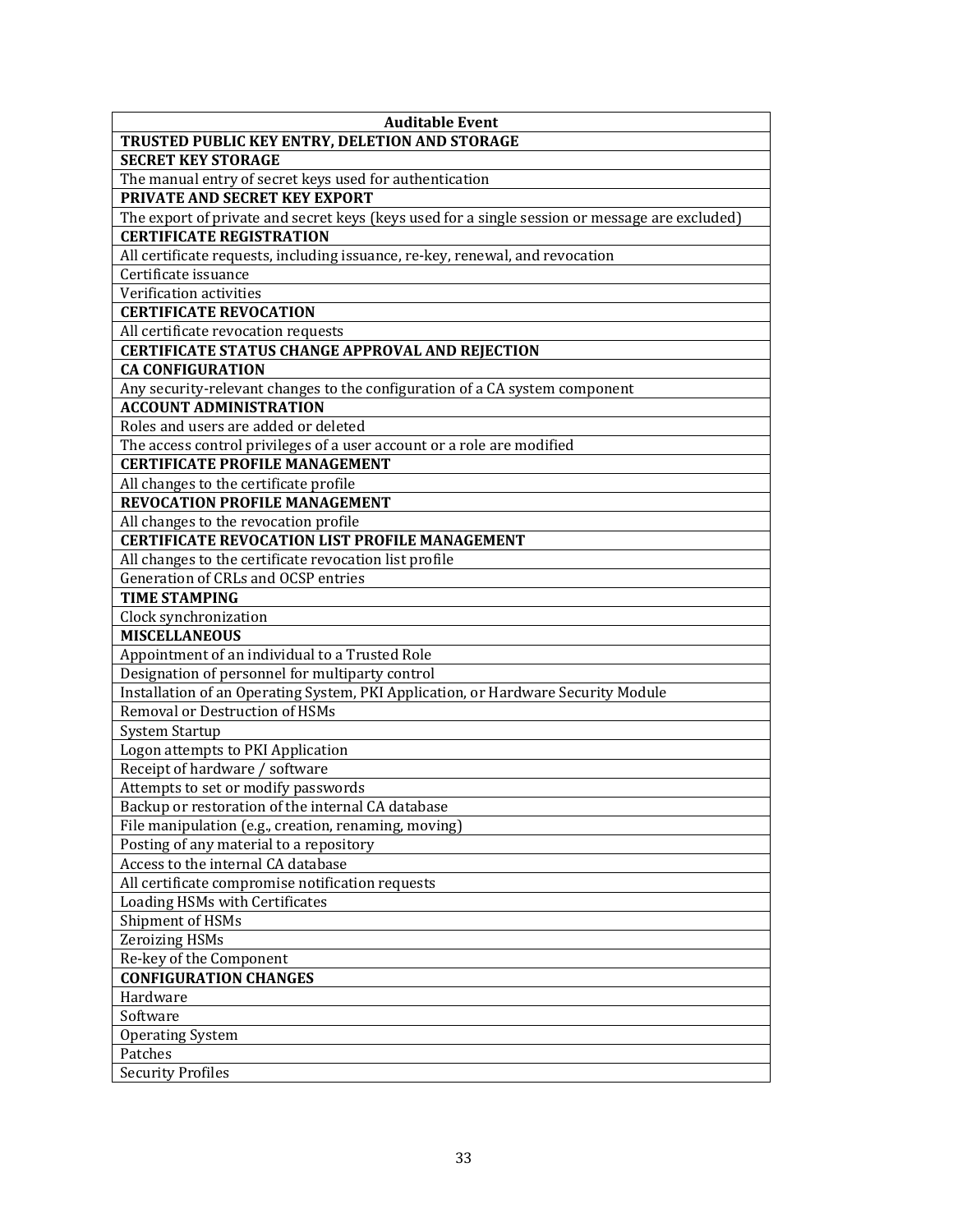| <b>Auditable Event</b>                                      |  |  |
|-------------------------------------------------------------|--|--|
| PHYSICAL ACCESS / SITE SECURITY                             |  |  |
| Personnel access to secure area housing CA or TSA component |  |  |
| Access to a CA or TSA component                             |  |  |
| Known or suspected violations of physical security          |  |  |
| Firewall and router activities                              |  |  |
| <b>ANOMALIES</b>                                            |  |  |
| System crashes and hardware failures                        |  |  |
| Software error conditions                                   |  |  |
| Software check integrity failures                           |  |  |
| Receipt of improper messages and misrouted messages         |  |  |
| Network attacks (suspected or confirmed)                    |  |  |
| Equipment failure                                           |  |  |
| Electrical power outages                                    |  |  |
| Uninterruptible Power Supply (UPS) failure                  |  |  |
| Obvious and significant network service or access failures  |  |  |
| Violations of a CPS                                         |  |  |
| <b>Resetting Operating System clock</b>                     |  |  |

## **5.4.2. Frequency of Processing Log**

At least once every two months, a DigiCert administrator reviews the logs generated by DigiCert's systems, makes system and file integrity checks, and conducts a vulnerability assessment. The administrator may perform the checks using automated tools. During these checks, the administrator (1) checks whether anyone has tampered with the log, (2) scans for anomalies or specific conditions, including any evidence of malicious activity, and (3) prepares a written summary of the review. Any anomalies or irregularities found in the logs are investigated. The summaries include recommendations to DigiCert's operations management committee and are made available to DigiCert's auditors upon request. DigiCert documents any actions taken as a result of a review.

## **5.4.3. Retention Period for Audit Log**

DigiCert retains audit logs on‐site until after they are reviewed. The individuals who remove audit logs from DigiCert's CA systems are different than the individuals who control DigiCert's signature keys.

## **5.4.4. Protection of Audit Log**

CA audit log information is retained on equipment until after it is copied by a system administrator. DigiCert's CA and TSA systems are configured to ensure that (i) only authorized people have read access to logs, (ii) only authorized people may archive audit logs, and (iii) audit logs are not modified. Audit logs are protected from destruction prior to the end of the audit log retention period and are retained securely on‐site until transferred to a backup site. DigiCert's off‐site storage location is a safe and secure location that is separate from the location where the data was generated.

DigiCert makes time‐stamping records available when required to prove in a legal proceeding that DigiCert's time-stamping services are operating correctly. Audit logs are made available to auditors upon request.

## **5.4.5. Audit Log Backup Procedures**

DigiCert makes regular backup copies of audit logs and audit log summaries and sends a copy of the audit log off‐site on a monthly basis.

## **5.4.6. Audit Collection System (internal vs. external)**

Automatic audit processes begin on system startup and end at system shutdown. If an automated audit system fails and the integrity of the system or confidentiality of the information protected by the system is at risk, DigiCert's Administrators will consider suspending its operation until the problem is remedied.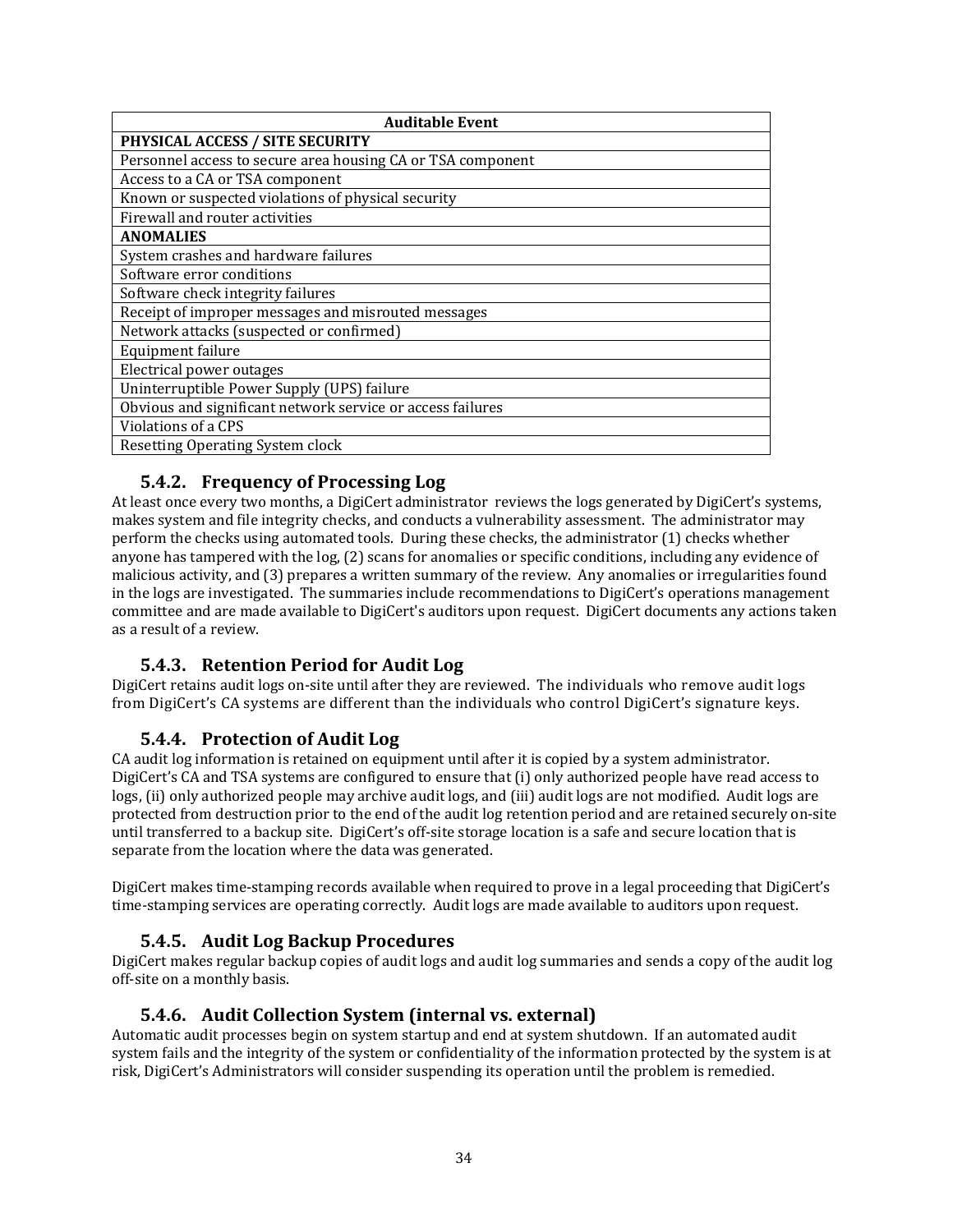## **5.4.7. Notification to Eventcausing Subject**

No stipulation.

#### **5.4.8. Vulnerability Assessments**

DigiCert performs annual risk assessments that identify and assess reasonably foreseeable internal and external threats that could result in unauthorized access, disclosure, misuse, alteration, or destruction of any certificate data or certificate issuance process. DigiCert also routinely assesses the sufficiency of the policies, procedures, information systems, technology, and other arrangements that DigiCert has in place to control such risks. DigiCert's Internal Auditors review the security audit data checks for continuity and will alert the appropriate personnel of any events, such as repeated failed actions, requests for privileged information, attempted access of system files, and unauthenticated responses.

## *5.5. RECORDS ARCHIVAL*

DigiCert complies with all record retention policies that apply by law. DigiCert includes sufficient detail in all archived records to show that a certificate or time-stamp token was issued in accordance with this CPS.

## **5.5.1. Types of Records Archived**

DigiCert retains the following information in its archives (as such information pertains to DigiCert's CA / TSA operations):

- 1. Accreditations of DigiCert,
- 2. CP and CPS versions,
- 3. Contractual obligations and other agreements concerning the operation of the CA / TSA,
- 4. System and equipment configurations, modifications, and updates,
- 5. Certificate issuance, rekey, renewal, and revocation requests,
- 6. Sufficient identity authentication data to satisfy the identification requirements of Section 3.2,
- 7. Any documentation related to the receipt or acceptance of a certificate or token,
- 8. Subscriber Agreements,
- 9. Issued certificates,
- 10. A record of certificate re-keys.
- 11. CRL and OCSP entries,
- 12. Data or applications necessary to verify an archive's contents,
- 13. Compliance auditor reports,
- 14. Changes to DigiCert's audit parameters,
- 15. Any attempt to delete or modify audit logs,
- 16. Key generation,
- 17. Access to Private Keys for key recovery purposes,
- 18. Changes to trusted Public Keys,
- 19. Export of Private Keys,
- 20. Approval or rejection of a certificate status change request,
- 21. Appointment of an individual to a trusted role,
- 22. Destruction of a cryptographic module,
- 23. Certificate compromise notifications,
- 24. Remedial action taken as a result of violations of physical security, and
- 25. Violations of the CP or CPS.

## **5.5.2. Retention Period for Archive**

DigiCert retains archived data for at least 10.5 years. RAs supporting certificates that are not cross‐certified with the FBCA may retain archived data in accordance with an applicable RPS or document retention policy.

#### **5.5.3. Protection of Archive**

Archive records are stored at a secure off‐site location and are maintained in a manner that prevents unauthorized modification, substitution, or destruction. Archives are not released except as allowed by the DCPA or as required by law. DigiCert maintains any software application required to process the archive data until the data is either destroyed or transferred to a newer medium.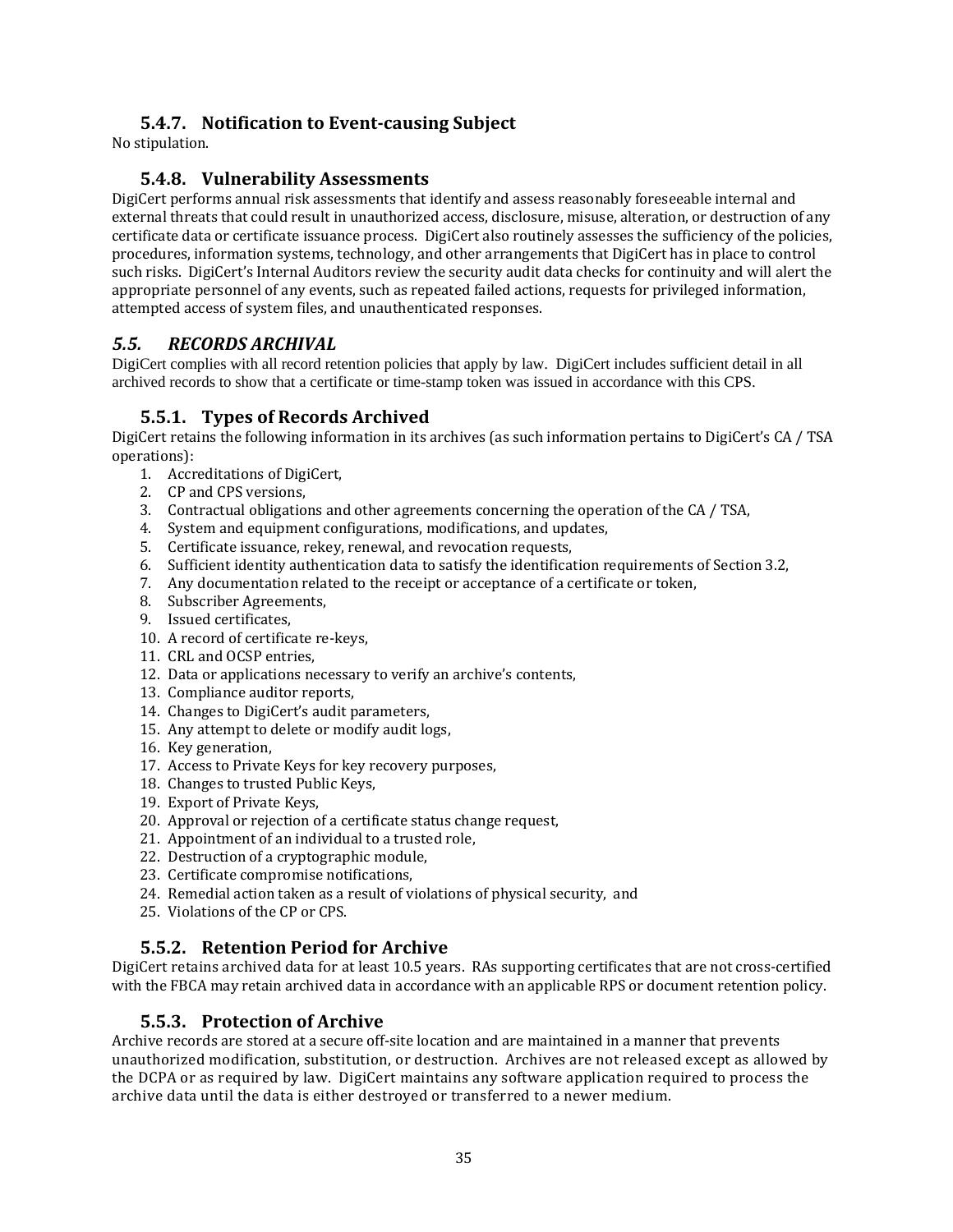If DigiCert needs to transfer any media to a different archive site or equipment, DigiCert will maintain both archived locations and/or pieces of equipment until the transfer are complete. All transfers to new archives will occur in a secure manner.

## **5.5.4. Archive Backup Procedures**

On a semi-annual basis, DigiCert creates an archive disk of the data listed in section 5.5.1 and stores it in a secure off-site location for the duration of the 10.5-year retention period. DigiCert maintains an archive backup and restoration procedures document. RAs create and store archived records in accordance with the applicable RPS or documentation retention policy.

## **5.5.5. Requirements for Timestamping of Records**

DigiCert automatically time‐stamps archived records with system time (non‐cryptographic method) as they are created. DigiCert synchronizes its system time at least every eight hours using a real time value distributed by a recognized UTC(k) laboratory or National Measurement Institute.

Certificate issuance is time‐stamped as a function of the "Valid From" field in accordance with the X.509 Certificate Profile.

Certificate revocation is time‐stamped as a function of the "Revocation Date" field in accordance with the X.509 Certificate Revocation List Profile.

## **5.5.6. Archive Collection System (internal or external)**

Archive information is collected internally by DigiCert.

## **5.5.7. Procedures to Obtain and Verify Archive Information**

Upon a proper request made for a proper purpose by a Customer, its agent, or a party involved in a dispute over a transaction involving the DigiCert PKI, and payment of all associated research, retrieval, verification, and redaction costs, DigiCert will create, verify, package, and send that discrete portion of the archived information that is relevant to the dispute or question involving the DigiCert PKI. The integrity of archived information is verified when it is restored by, among other things, reference to the time stamps associated with such records as described in Section 5.5.5. Access and use of archive data is restricted in accordance with DigiCert's internal security policies and procedures which govern the creation, verification, packaging, transmission, and storage of archive information.

## *5.6. KEY CHANGEOVER*

Key changeover procedures enable the smooth transition from expiring CA certificates to new CA certificates. Towards the end of a CA Private Key' s lifetime, DigiCert ceases using the expiring CA Private Key to sign certificates (well in advance of expiration) and uses the old Private Key only to sign CRLs and OCSP responder certificates. A new CA signing key pair is commissioned and all subsequently issued certificates and CRLs are signed with the new private signing key. Both the old and the new key pairs may be concurrently active. This key changeover process helps minimize any adverse effects from CA certificate expiration. The corresponding new CA Public Key certificate is provided to subscribers and relying parties through the delivery methods detailed in Section 6.1.4.

## *5.7. COMPROMISE AND DISASTER RECOVERY*

## **5.7.1. Incident and Compromise Handling Procedures**

 DigiCert maintains incident response procedures to guide personnel in response to security incidents, natural disasters, and similar events that may give rise to system compromise. DigiCert reviews, tests, and updates its incident response plans and procedures on at least an annual basis.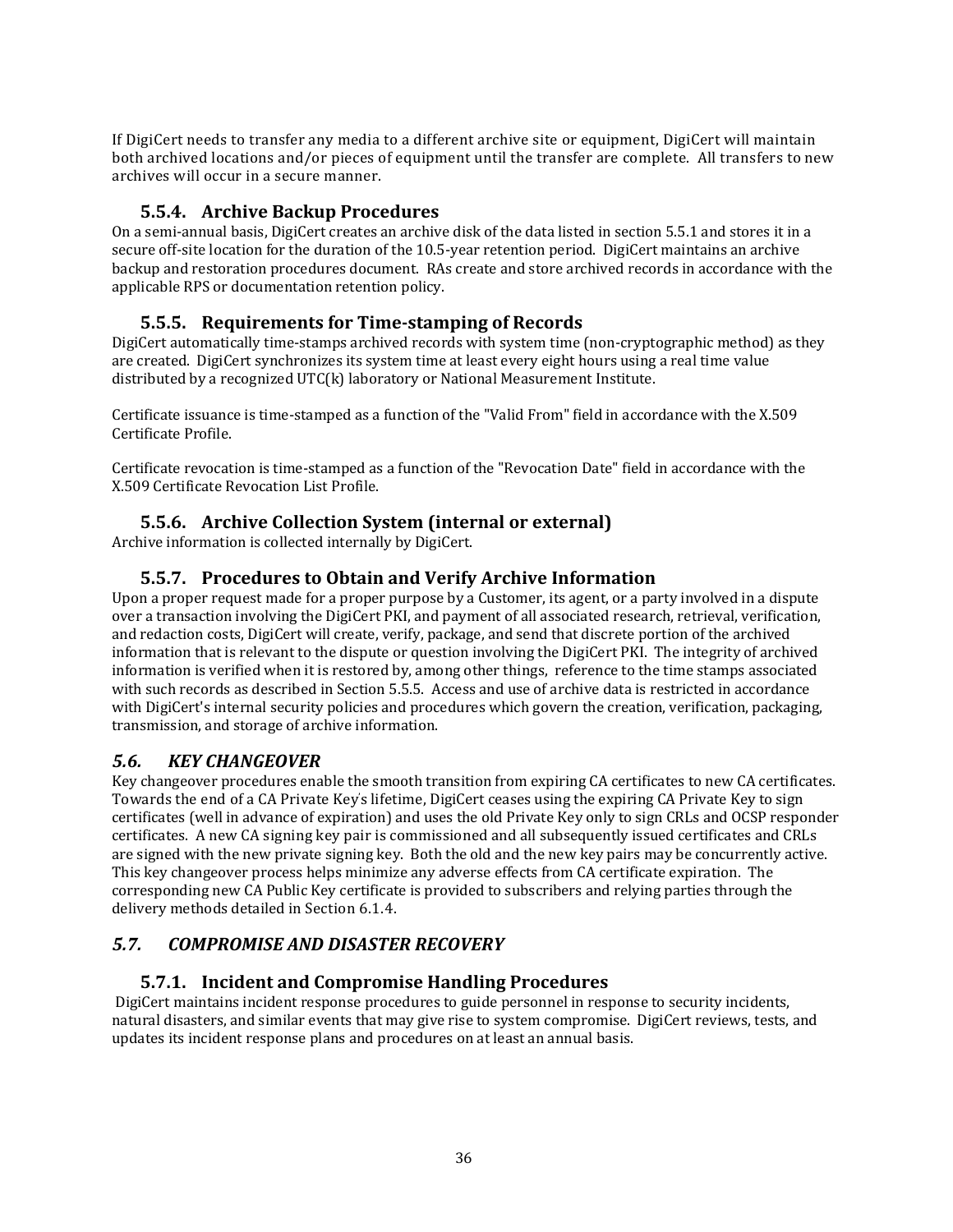## **5.7.2. Computing Resources, Software, and/or Data Are Corrupted**

DigiCert makes daily system backups and maintains backup copies of its Private Keys, which are stored in a secure, off-site location. If DigiCert discovers that any of its computing resources, software, or data operations have been compromised, DigiCert suspends the affected operations until it has fully investigated the cause and reinitiates those operations only after ensuring the integrity and security of its operations.

## **5.7.3. Entity Private Key Compromise Procedures**

If DigiCert suspects that one of its Private Keys has been comprised or lost then an emergency response team will convene and assess the situation to determine the degree and scope of the incident and take appropriate action. Specifically, DigiCert will:

- 1. Collect information related to the incident;
- 2. Begin investigating the incident and determine the degree and scope of the compromise;
- 3. Have its incident response team determine and report on the course of action or strategy that should be taken to correct the problem and prevent reoccurrence;
- 4. If appropriate, contact government agencies, law enforcement, and other interested parties and activate any other appropriate additional security measures;
- 5. If the compromise involves a Private Key used to sign time‐stamp tokens, provide a description of the compromise to Subscribers and Relying Parties;
- 6. Notify any cross‐certified entities of the compromise so that they can revoke their cross‐certificates;
- 7. Make information available that can be used to identify which certificates and time‐stamp tokens are affected, unless doing so would breach the privacy of a DigiCert user or the security of DigiCert's services;
- 8. Monitor its system, continue its investigation, ensure that data is still being recorded as evidence, and make a forensic copy of data collected;
- 9. Isolate, contain, and stabilize its systems, applying any short-term fixes needed to return the system to a normal operating state;
- 10. Prepare and circulate an incident report that analyzes the cause of the incident and documents the lessons learned; and
- 11. Incorporate lessons learned into the implementation of long term solutions and the Incident Response Plan.

Following revocation of the corresponding certificate and implementation of the Incident Response Plan, DigiCert may generate a new key pair and sign a new certificate. DigiCert will distribute the new certificate in accordance with Section 6.1.4. DigiCert will cease related operations until appropriate steps have been taken to recover from the compromise and restore security. If a disaster physically damages DigiCert's equipment and destroys all copies of DigiCert's signature keys then DigiCert will provide notice to all interested parties at the earliest feasible time.

## **5.7.4. Business Continuity Capabilities after a Disaster**

To maintain the integrity of its services, DigiCert implements data backup and recovery procedures. DigiCert has developed a Business Continuity Management Program (BCMP). Stated goals of the BCMP are to ensure that certificate status services be only minimally affected by any disaster involving DigiCert's primary facility and that DigiCert be capable of maintaining other services or resuming them as quickly as possible following a disaster. DigiCert reviews, tests, and updates the BCMP and supporting procedures at least annually.

DigiCert's systems are redundantly configured at its primary facility and are mirrored at a separate, geographically diverse location for failover in the event of a disaster. If a disaster causes DigiCert's primary CA or TSA operations to become inoperative, DigiCert will re-initiate its operations at its secondary location giving priority to the provision of certificate status information and time stamping capabilities, if affected, followed by online support, and then other services such as certificate issuance.

## *5.8. CA OR RA TERMINATION*

Before terminating its CA or TSA activities, DigiCert will: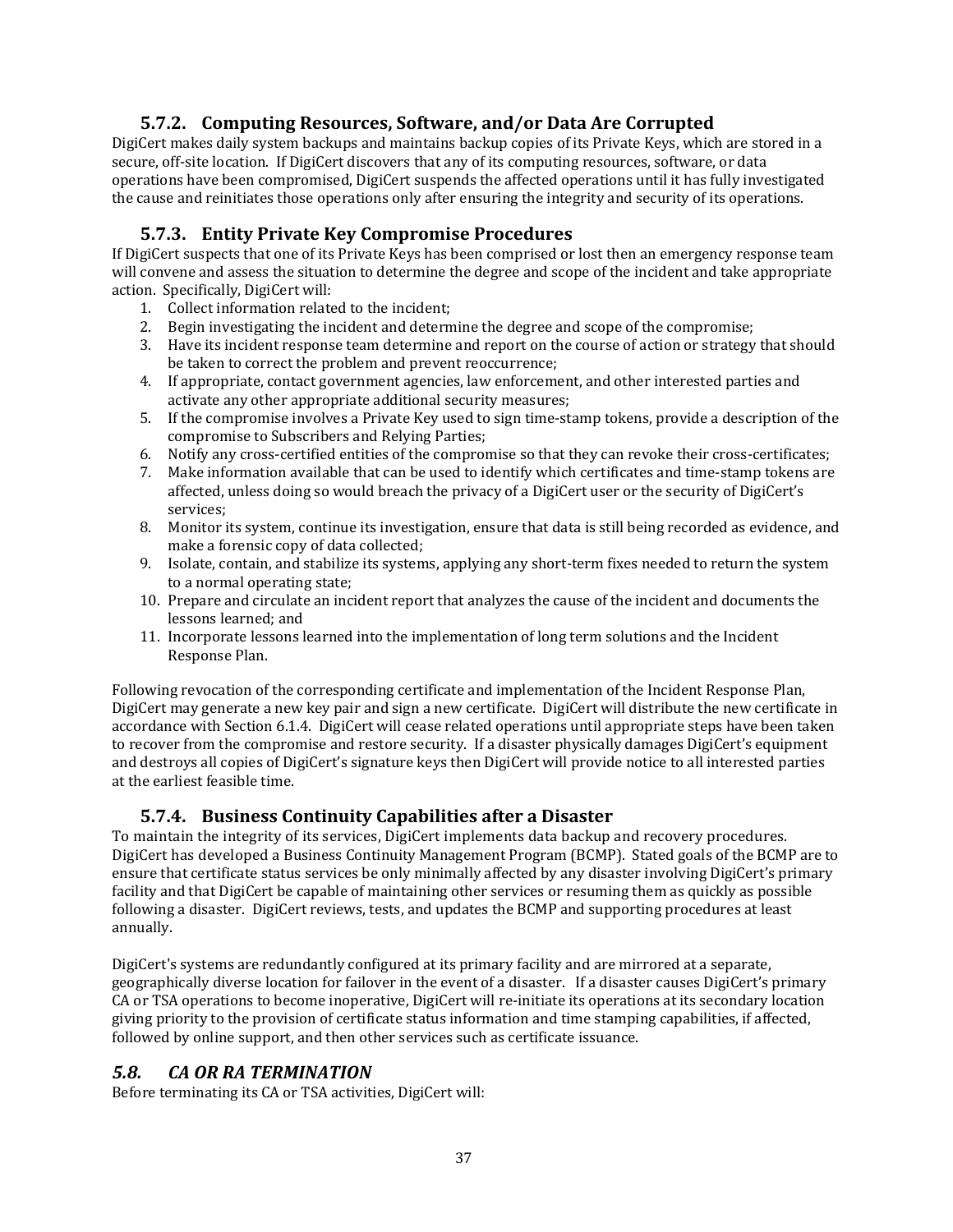- 1. Provide notice and information about the termination by sending notice by email to its customers, Application Software Vendors, and cross‐certifying entities and by posting such information on DigiCert's web site; and
- 2. Transfer all responsibilities to a qualified successor entity.

If a qualified successor entity does not exist, DigiCert will:

- 1. transfer those functions capable of being transferred to a reliable third party and arrange to preserve all relevant records with a reliable third party or a government, regulatory, or legal body with appropriate authority;
- 2. revoke all certificates that are still un‐revoked or un‐expired on a date as specified in the notice and publish final CRLs;
- 3. destroy all Private Keys; and
- 4. make other necessary arrangements that are in accordance with this CPS.

DigiCert has made arrangements to cover the costs associated with fulfilling these requirements in case DigiCert becomes bankrupt or is unable to cover the costs. Any requirements of this section that are varied by contract apply only the contracting parties.

## **6. TECHNICAL SECURITY CONTROLS**

## *6.1. KEY PAIR GENERATION AND INSTALLATION*

#### **6.1.1. Key Pair Generation**

All keys must be generated using a FIPS‐approved method or equivalent international standard.

DigiCert's CA key pairs are generated by multiple trusted individuals acting in trusted roles and using a cryptographic hardware device as part of scripted key generation ceremony. The cryptographic hardware is evaluated to FIPS 140‐1 Level 3 and EAL 4+. Activation of the hardware requires the use two‐factor authentication tokens. DigiCert creates auditable evidence during the key generation process to prove that the CPS was followed and role separation was enforced during the key generation process. An independent auditor validates that each CA key associated with a certificate that is cross‐certified with the FBCA and each Root CA Key is generated in accordance with this CPS by having the auditor either witness the key generation or examine a signed and documented record of the key generation. DigiCert requires that an auditor witness the generation of any CA keys used to sign CDS Certificates or EV Certificates.

Subscribers must generate their keys in a secure manner that is appropriate for the certificate type. Keys for Level 3 Hardware or Level 4 Biometric certificates must be generated on validated hardware cryptographic modules using a FIPS‐approved method. Subscribers who generate their own keys for a Qualified Certificate on an SSCD shall ensure that the SSCD meets the requirements of CWA 14169 and that the Public Key to be certified is from the key pair generated by the SSCD. For CDS Certificates, Subscribers must generate their key pairs in a medium that prevents exportation or duplication and that meets or exceeds FIPS 140-1 Level 2 certification standards.

## **6.1.2. Private Key Delivery to Subscriber**

If DigiCert, a CMS, or an RA generates a key for a Subscriber, then it must deliver the Private Key securely to the Subscriber. Keys may be delivered electronically or on a hardware cryptographic module / SSCD. In all cases:

- 1. The key generator must not retain a copy of the Subscriber's Private Key after delivery,
- 2. The key generator must protect the private key from activation, compromise, or modification during the delivery process,
- 3. The Subscriber must acknowledge receipt of the private key(s), and
- 4. The key generator must deliver the Private Key in a way that ensures that the correct tokens and activation data are provided to the correct Subscribers, including:
	- a. For hardware modules, the key generator maintaining accountability for the location and state of the module until the Subscriber accepts possession of it and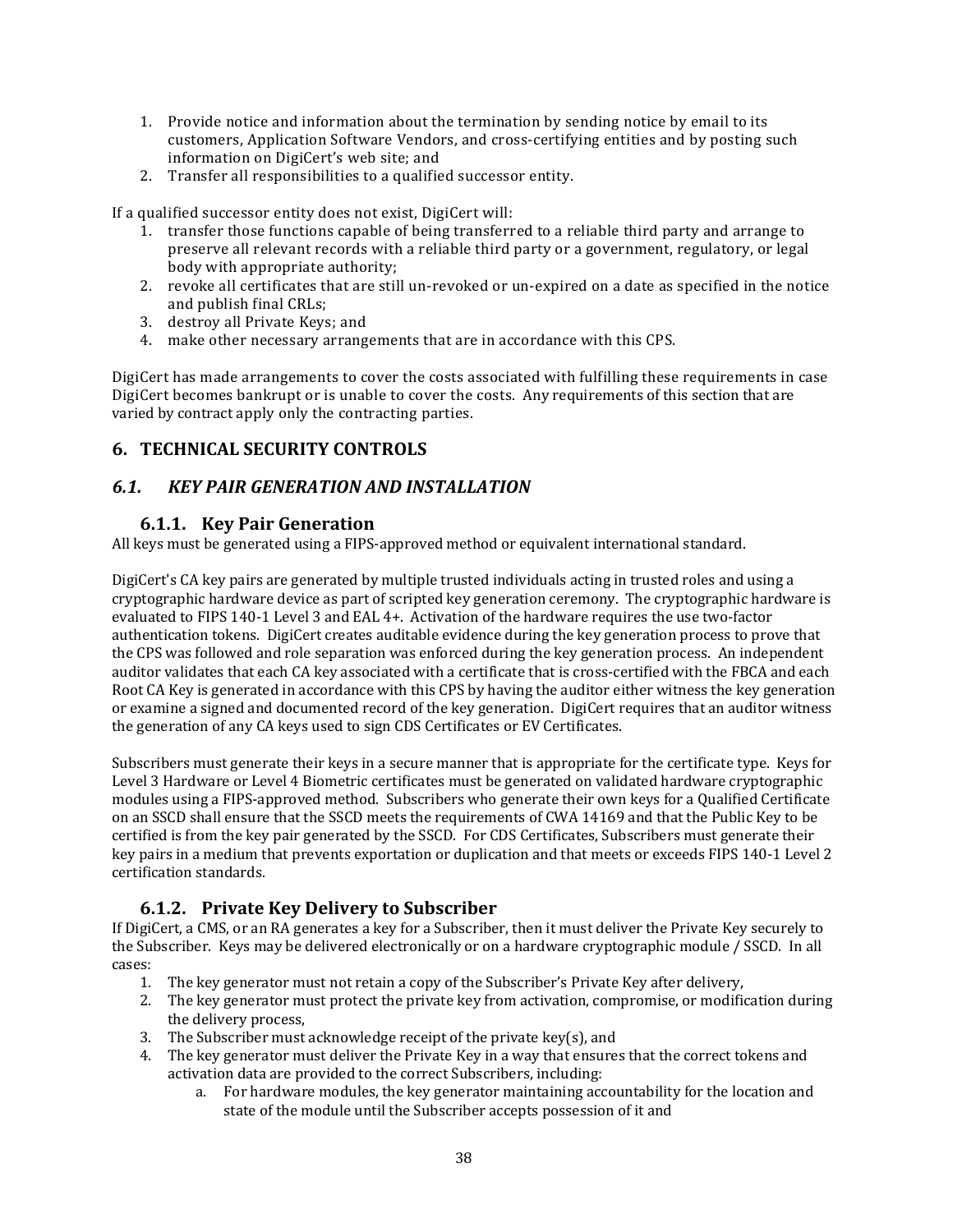b. For electronic delivery of private keys, the key generator encrypting key material using a cryptographic algorithm and key size at least as strong as the private key. The key generator shall deliver activation data using a separate secure channel.

The entity assisting the Subscriber with key generation shall maintain a record of the Subscriber's acknowledgement of receipt of the device containing the Subscriber's Key Pair. A CMS or RA providing key delivery services is required to provide a copy of this record to DigiCert.

## **6.1.3. Public Key Delivery to Certificate Issuer**

Subscribers generate key pairs and submit the Public Key to DigiCert in a CSR as part of the certificate request process. The Subscriber's signature on the request is authenticated prior to issuing the certificate.

## **6.1.4. CA Public Key Delivery to Relying Parties**

DigiCert's Public Keys are provided to Relying Parties as specified in a certificate validation or path discovery policy file, as trust anchors in commercial browsers and operating system root store, and/or as roots signed by other CAs. All accreditation authorities supporting DigiCert certificates and all application software providers are permitted to redistribute DigiCert's root anchors.

DigiCert may also distribute Public Keys that are part of an updated signature key pair as a self‐signed certificate, as a new CA certificate, or in a key roll‐over certificate. Relying Parties may obtain DigiCert's self‐ signed CA certificates from DigiCert's web site or by email.

## **6.1.5. Key Sizes**

DigiCert follows the NIST timelines in using and retiring signature algorithms and key sizes. Currently, DigiCert generates and uses the following keys, signature algorithms, and hash algorithms for signing certificates, CRLs, and certificate status server responses:

2048‐bit RSA Key with Secure Hash Algorithm version 1 (SHA‐1)

2048‐bit RSA Key with Secure Hash Algorithm version 2 (SHA‐256)

384‐bit ECDSA Key with Secure Hash Algorithm version 2 (SHA‐256)

DigiCert requires end-entity certificates to contain a key size that is at least 2048 bits for RSA, DSA, or Diffie-Hellman and 224 bits for elliptic curve algorithms, except for certificates issued to smart cards or other hardware devices that are incapable of accepting 2048-bit RSA certificates, then DigiCert requires that the key length be at least 1024 bits for RSA and that the certificate expire on or before December 31, 2013.

DigiCert may require higher bit keys in its sole discretion. PIV‐I Certificates contain public keys and algorithms that conform to [NIST SP 800‐78].

Any certificates (whether CA or end‐entity) expiring after 12/31/2030 must be at least 3072‐bit for RSA and 256‐bit for ECDSA.

Signatures on all certificates are generated using at least SHA-1. Signatures on CRLs, OCSP responses, and OCSP responder certificates that provide status information for certificates that were generated using SHA-1 are also generated using the SHA-1 algorithm. The following certificate types require the use of the SHA-256 algorithm: Federated Device Certificates, Levels 3 and 4 (US and CBP), and PIV-I. Signatures on CRLs, OCSP responses, and OCSP responder certificates that provide status information for such certificates are generated using the SHA-256 algorithm.

DigiCert and Subscribers may fulfill their requirements under the CP and this CPS using TLS or another protocol that provides similar security, provided the protocol requires at least:

- 1. AES (128 bits) or equivalent for the symmetric key and at least 2048 bit RSA or equivalent for the asymmetric keys after 12/31/2010, and
- 2. AES (128 bits) or equivalent for the symmetric key and at least 3072 bit RSA or equivalent for the asymmetric keys after 12/31/2030.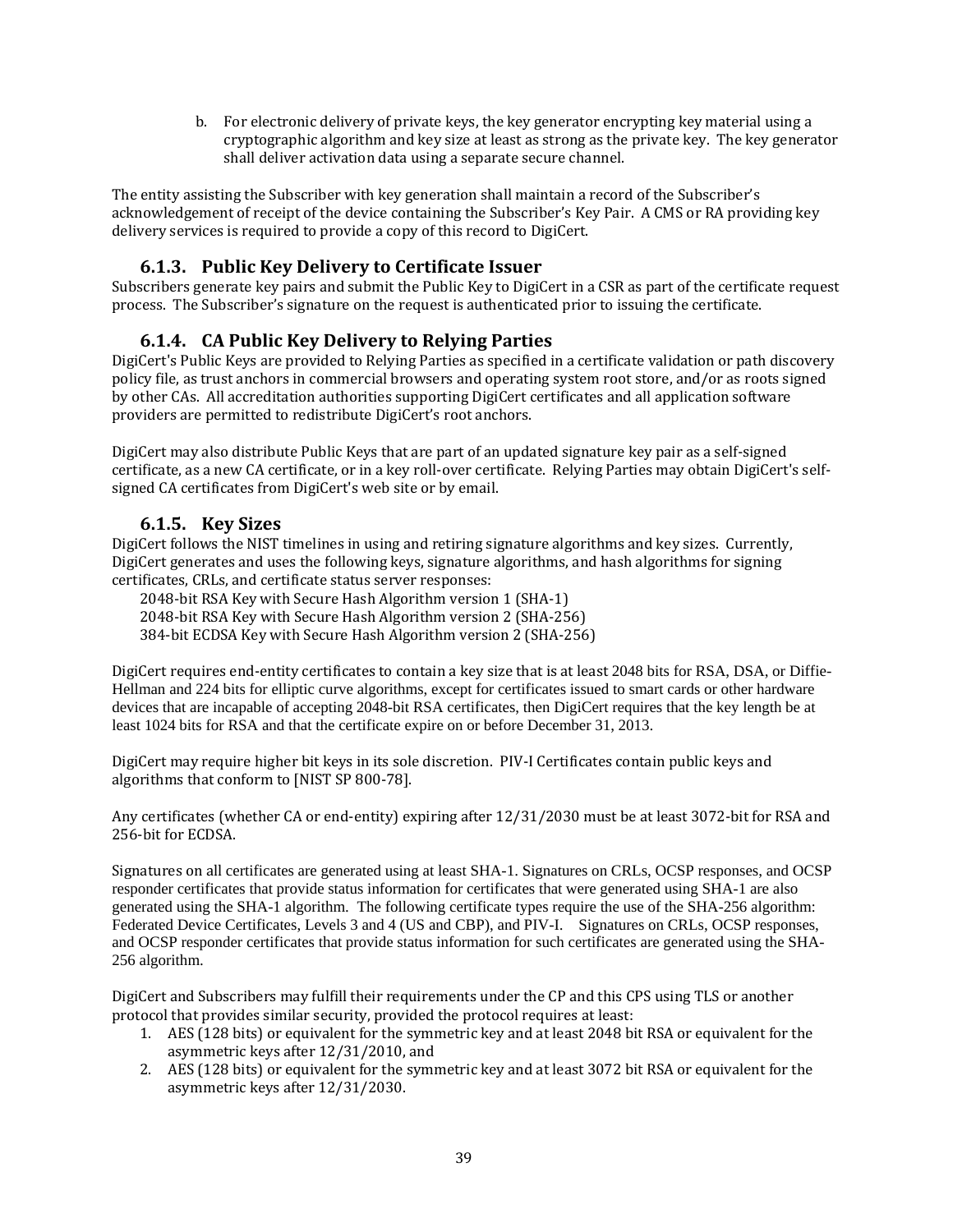## **6.1.6. Public Key Parameters Generation and Quality Checking**

DigiCert uses a cryptomodule that conforms to FIPS 186‐2 and provides random number generation and on‐ board generation of up to 4096‐bit RSA Public Keys and a wide range of ECC curves.

## **6.1.7. Key Usage Purposes (as per X.509 v3 key usage field)**

DigiCert's certificates include key usage extension fields that specify the intended use of the certificate and technically limit the certificate's functionality in X.509v3 compliant software. Key usage bits and extended key usages are specified in the certificate profile for each type of certificate as set forth in DigiCert's Certificate Profiles document.

DigiCert does not issue Level 3 and Level 4 certificates that are certified for both signing and encryption. DigiCert may issue Level 1 and Level 2 certificates that can be used for both encryption and signature. Such dual‐use certificates must:

- 1. be generated and managed in accordance with their respective signature certificate requirements, except where otherwise noted in this CPS,
- 2. never assert the non-repudiation key usage bit, and
- 3. not be used for authenticating data that will be verified on the basis of the dual‐use certificate at a future time.

## *6.2. PRIVATE KEY PROTECTION AND CRYPTOGRAPHIC MODULE ENGINEERING CONTROLS*

## **6.2.1. Cryptographic Module Standards and Controls**

DigiCert's cryptographic modules for all of its CA and OCSP responder key pairs are validated to the FIPS 140 Level 3 and International Common Criteria (CC) Information Technology Security Evaluation Assurance Level (EAL) 14169 EAL 4+ Type 3 (EAL 4 Augmented by AVA\_VLA.4 and AVA\_MSU.3) in the European Union (EU). IGTF Certificate Subscribers must protect their Private Keys in accordance with the applicable Guidelines on Private Key Protection, including the use of strong pass phrases to protect private keys.

Cryptographic module requirements for subscribers and registration authorities are shown in the table below.

| <b>Assurance Level</b>                                                      | <b>Subscriber</b>                          | <b>Registration Authority</b>              |
|-----------------------------------------------------------------------------|--------------------------------------------|--------------------------------------------|
| <b>EV Code Signing</b>                                                      | FIPS 140 Level 2<br>(Hardware)             | FIPS 140 Level 2<br>(Hardware)             |
| <b>CDS</b>                                                                  | FIPS 140 Level 2<br>(Hardware)             | FIPS 140 Level 3<br>(Hardware)             |
| Level 1                                                                     | N/A                                        | FIPS 140 Level 1<br>(Hardware or Software) |
| Level 2 and IGTF                                                            | FIPS 140 Level 1<br>(Hardware or Software) | FIPS 140 Level 1<br>(Hardware or Software) |
| FIPS 140 Level 1<br>(Software)<br>Level 3<br>FIPS 140 Level 2<br>(Hardware) |                                            | FIPS 140 Level 2<br>(Hardware)             |
| Level 4 & PIV-I Card<br>Authentication                                      | FIPS 140 Level 2<br>(Hardware)             | FIPS 140 Level 2<br>(Hardware)             |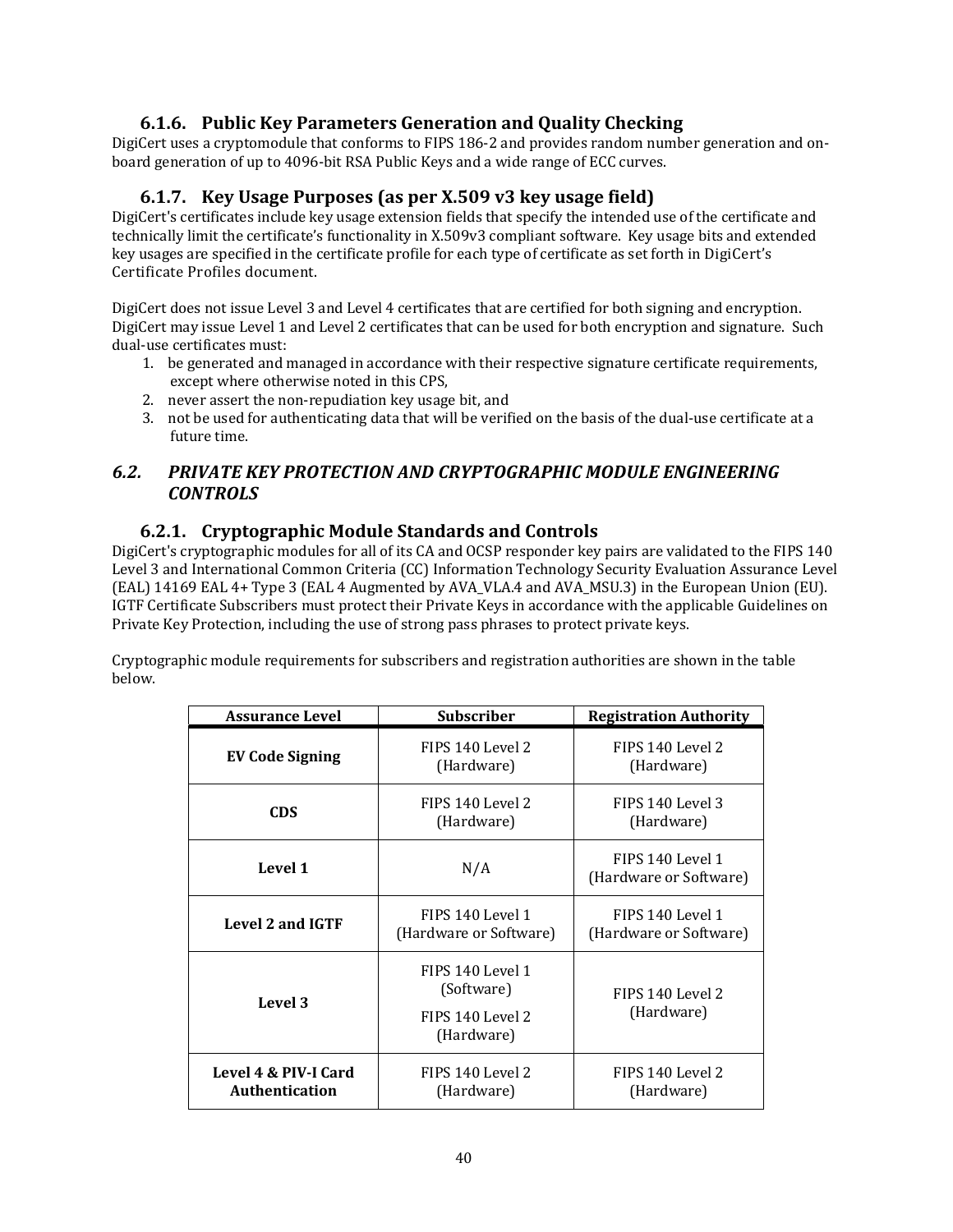| EU QC on SSCD<br>(Hardware)<br>(Hardware) |
|-------------------------------------------|
|-------------------------------------------|

DigiCert ensures that the Private Key of an EV Code Signing Certificate is properly generated, used, and stored in a cryptomodule that meets or exceeds the requirements of FIPS 140 level 2 by (i) shipping conforming cryptomodules with preinstalled key pairs, (ii) communicating via PKCS#11 crypto APIs of cryptomodules that DigiCert has verified meet or exceed requirements, or (iii) obtaining an IT audit from the Subscriber that indicates compliance with FIPS 140‐2 level 2 or the equivalent.

## **6.2.2. Private Key (n out of m) Multiperson Control**

DigiCert's authentication mechanisms are protected securely when not in use and may only be accessed by actions of multiple trusted persons.

Backups of CA Private Keys are securely stored off-site and require two-person access. Re-activation of a backed-up CA Private Key (unwrapping) requires the same security and multi-person control as when performing other sensitive CA Private Key operations.

#### **6.2.3. Private Key Escrow**

DigiCert does not escrow its signature keys. Subscribers may not escrow their private signature keys or dual use keys. DigiCert may provide escrow services for Subscriber Private Keys used for encryption in order to provide key recovery as described in section 4.12.1.

## **6.2.4. Private Key Backup**

DigiCert's Private Keys are generated and stored inside DigiCert's cryptographic module, which has been evaluated to at least FIPS 140 Level 3 and EAL 4+. When keys are transferred to other media for backup and disaster recovery purposes, the keys are transferred and stored in an encrypted form. DigiCert's CA key pairs are backed up by multiple trusted individuals using a cryptographic hardware device as part of scripted and videotaped key backup process.

DigiCert may provide backup services for (1) Level 1, Level 2, and Level 3 subscriber private signature keys, provided that the backup copies are held in the Subscriber's control and (2) subscriber key management keys. DigiCert may require backup of PIV‐I Content Signing private signature keys to facilitate disaster recovery, provided that all backup is performed under multi‐person control.

DigiCert never backs up Level 4 subscriber private signature keys. Backup keys are stored with security controls that are consistent with the protection provided by the Subscriber's cryptographic module. Backed up keys are never stored in a plain text form outside of the cryptographic module.

## **6.2.5. Private Key Archival**

DigiCert does not archive Private Keys.

## **6.2.6. Private Key Transfer into or from a Cryptographic Module**

All keys must be generated by and in a cryptographic module. Private Keys are exported from the cryptographic module only for backup purposes. The Private Keys are encrypted when transferred out of the module and never exist in plaintext form. When transported between cryptographic modules, DigiCert encrypts the private key and protects the keys used for encryption from disclosure. Private Keys used to encrypt backups are securely stored and require two-person access.

#### **6.2.7. Private Key Storage on Cryptographic Module**

DigiCert's Private Keys are generated and stored inside DigiCert's cryptographic module, which has been evaluated to at least FIPS 140 Level 3 and EAL 4+.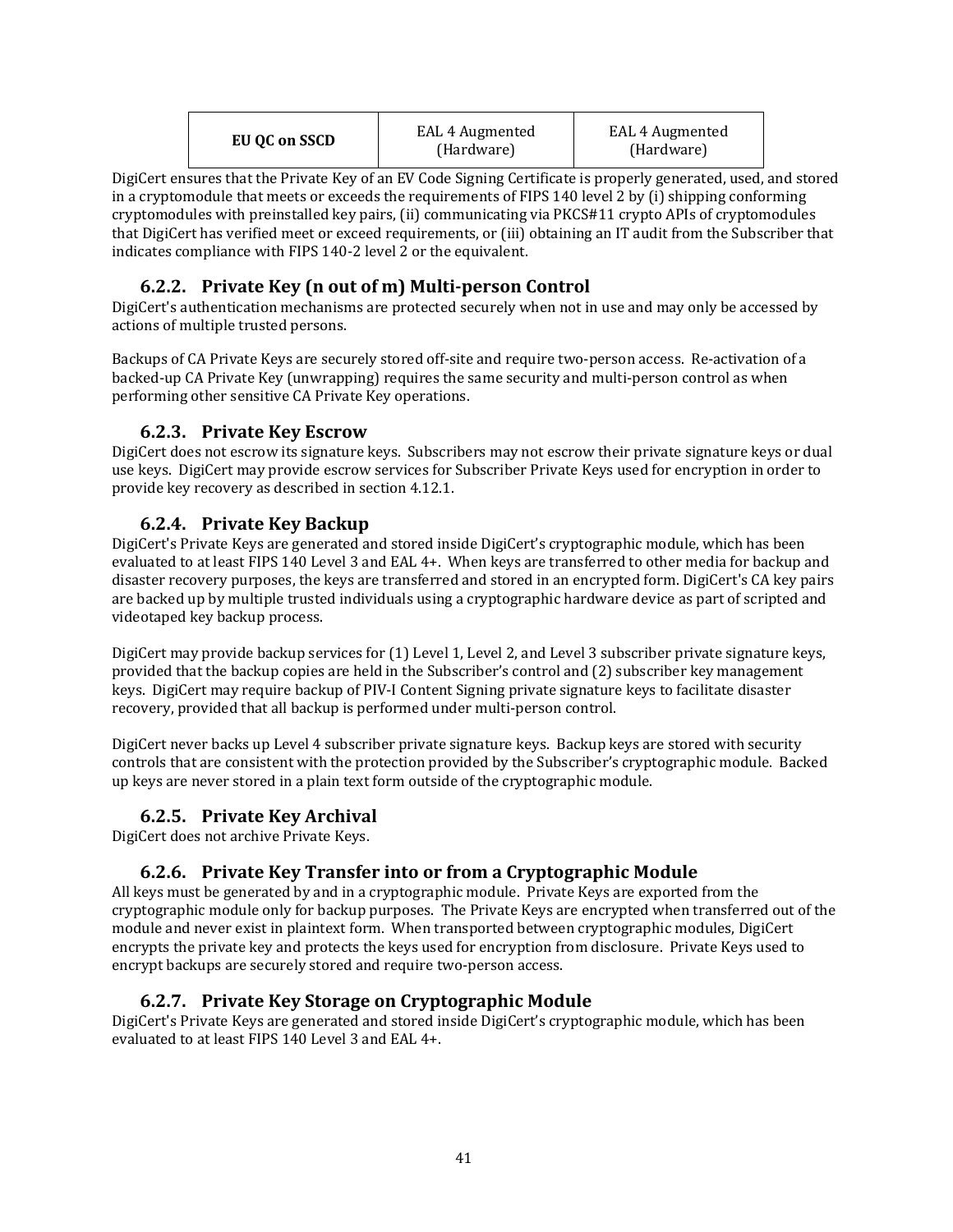#### **6.2.8. Method of Activating Private Keys**

DigiCert's Private Keys are activated according to the specifications of the cryptographic module manufacturer during a scripted, videotaped, and witnessed key generation or certificate signing ceremony. Activation data entry is protected from disclosure.

Subscribers are solely responsible for protecting their Private Keys. Subscribers should use a strong password or equivalent authentication method to prevent unauthorized access or use of the Subscriber's Private Key. At a minimum, Subscribers are required to authenticate themselves to the cryptographic module before activating their private keys. *See also* Section 6.4.

#### **6.2.9. Method of Deactivating Private Keys**

DigiCert's Private Keys are deactivated via logout procedures on the applicable HSM device when not in use. Root Private Keys are further deactivated by removing them entirely from the storage partition on the HSM device. DigiCert never leaves its HSM devices in an active unlocked or unattended state.

Subscribers should deactivate their Private Keys via logout and removal procedures when not in use.

#### **6.2.10. Method of Destroying Private Keys**

DigiCert personnel acting in trusted roles destroy CA, RA, and status server Private Keys when they are no longer needed. Subscribers shall destroy their Private Keys when the corresponding certificate is revoked or expired or if the Private Key is no longer needed.

DigiCert may destroy a Private Key by deleting it from all known storage partitions. DigiCert also zeroizes the HSM device and associated backup tokens according to the specifications of the hardware manufacturer. This reinitializes the device and overwrites the data with binary zeros. If the zeroization or re-initialization procedure fails, DigiCert will crush, shred, and/or incinerate the device in a manner that destroys the ability to extract any Private Key.

## **6.2.11. Cryptographic Module Rating**

See Section 6.2.1.

#### *6.3. OTHER ASPECTS OF KEY PAIR MANAGEMENT*

#### **6.3.1. Public Key Archival**

DigiCert archives copies of Public Keys in accordance with Section 5.5.

#### **6.3.2. Certificate Operational Periods and Key Pair Usage Periods**

DigiCert certificates have maximum validity periods of:

| <b>Type</b>                                                                             | <b>Private Key Use</b> | <b>Certificate Term</b> |
|-----------------------------------------------------------------------------------------|------------------------|-------------------------|
| Root CA                                                                                 | 20 years               | 25 years                |
| Sub CA*                                                                                 | 12 years               | 15 years                |
| Cross-certified Sub CA*                                                                 | 6 years                | 15 years                |
| CRL and OCSP responder signing                                                          | 3 years                | 31 days <sup>t</sup>    |
| OV SSL                                                                                  | No stipulation         | 42 months               |
| EV SSL                                                                                  | No stipulation         | 27 months               |
| <b>Time Stamping Authority</b>                                                          | No stipulation         | 123 months              |
| <b>Code Signing Certificate</b>                                                         | No stipulation         | 123 months              |
| EV Code Signing Certificate issued to<br>Subscriber                                     | No stipulation         | 39 months               |
| EV Code Signing Certificate issued to Signing<br>Authority                              | 123 months             | 123 months              |
| <b>CDS</b> Certificate                                                                  | 39 months              | 5 years                 |
| End Entity Client used for signatures,<br>including EU Qualified Certificates, code and | 36 months              | 36 months               |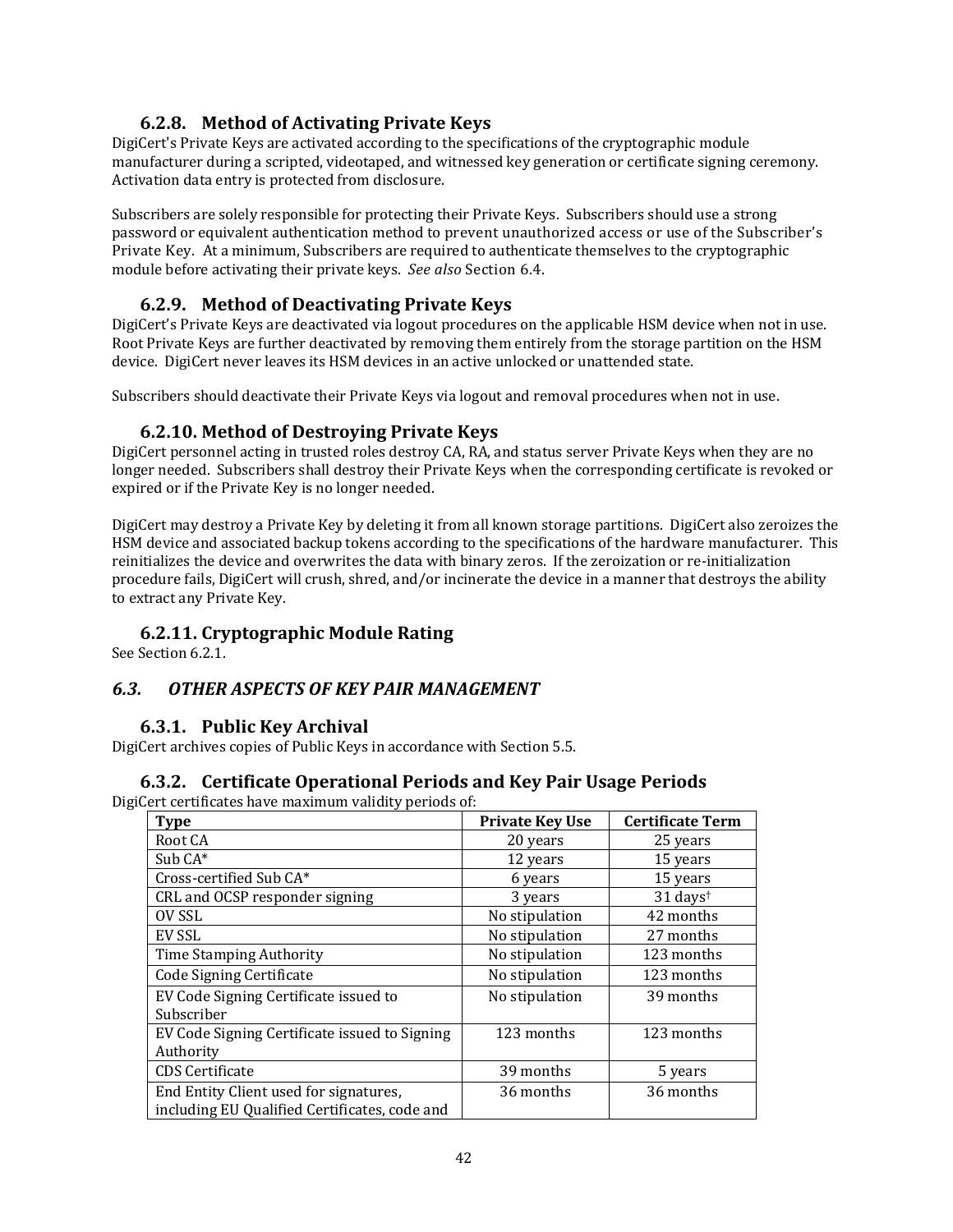| <b>Type</b>                               | <b>Private Key Use</b> | <b>Certificate Term</b> |
|-------------------------------------------|------------------------|-------------------------|
| content signatures                        |                        |                         |
| End Entity Client used for key management | 36 months              | 36 months               |
| End Entity Client for all other purposes  | 42 months              | 42 months               |
| PIV-I Cards                               | 60 months              | 60 months               |
| IGTF (2048-bit RSA keys) on hardware      | 60 months              | 13 months               |
| IGTF (1024-bit RSA keys) on hardware      | 36 months              | 13 months               |
| IGTF not on hardware                      | 13 months              | 13 months               |

\* IGTF signing certificates have a lifetime that is at least twice the maximum lifetime of an end entity certificate.

† OCSP responder and CRL signing certificates associated with a PIV‐I certificate only have a maximum certificate validity period of 31 days.

Relying parties may still validate signatures generated with these keys after expiration of the certificate. Private keys associated with self‐signed root certificates that are distributed as trust anchors are used for a maximum of 20 years. DigiCert does not issue PIV‐I subscriber certificates that expire later than the expiration date of the PIV‐I hardware token on which the certificates reside.

DigiCert may voluntarily retire its CA Private Keys before the periods listed above to accommodate key changeover processes. DigiCert does not issue Subscriber certificates with an expiration date that is past the signing root's expiration date or that exceeds the routine re-key identification requirements specified in Section 3.1.1.

## *6.4. ACTIVATION DATA*

#### **6.4.1. Activation Data Generation and Installation**

DigiCert activates the cryptographic module containing its CA Private Keys according to the specifications of the hardware manufacturer. This method has been evaluated as meeting the requirements of FIPS 140‐2 Level 3. The cryptographic hardware is held under two-person control as explained in Section 5.2.2 and elsewhere in this CPS. DigiCert will only transmit activation data via an appropriately protected channel and at a time and place that is distinct from the delivery of the associated cryptographic module.

All DigiCert personnel and Subscribers are instructed to use strong passwords and to protect PINs and passwords. DigiCert employees are required to create non‐dictionary, alphanumeric passwords with a minimum length and to change their passwords on a regular basis. If DigiCert uses passwords as activation data for a signing key, DigiCert will change the activation data change upon rekey of the CA certificate.

#### **6.4.2. Activation Data Protection**

DigiCert protects data used to unlock private keys from disclosure using a combination of cryptographic and physical access control mechanisms. Protection mechanisms include keeping activation mechanisms secure using role‐based physical control. All DigiCert personnel are instructed to memorize and not to write down their password or share it with another individual. DigiCert locks accounts used to access secure CA processes if a certain number of failed password attempts occur.

#### **6.4.3. Other Aspects of Activation Data**

If DigiCert must reset activation data associated with a PIV‐I certificate then DigiCert or an RA performs a successful biometric 1:1 match of the applicant against the biometrics collected in Section 3.2.3.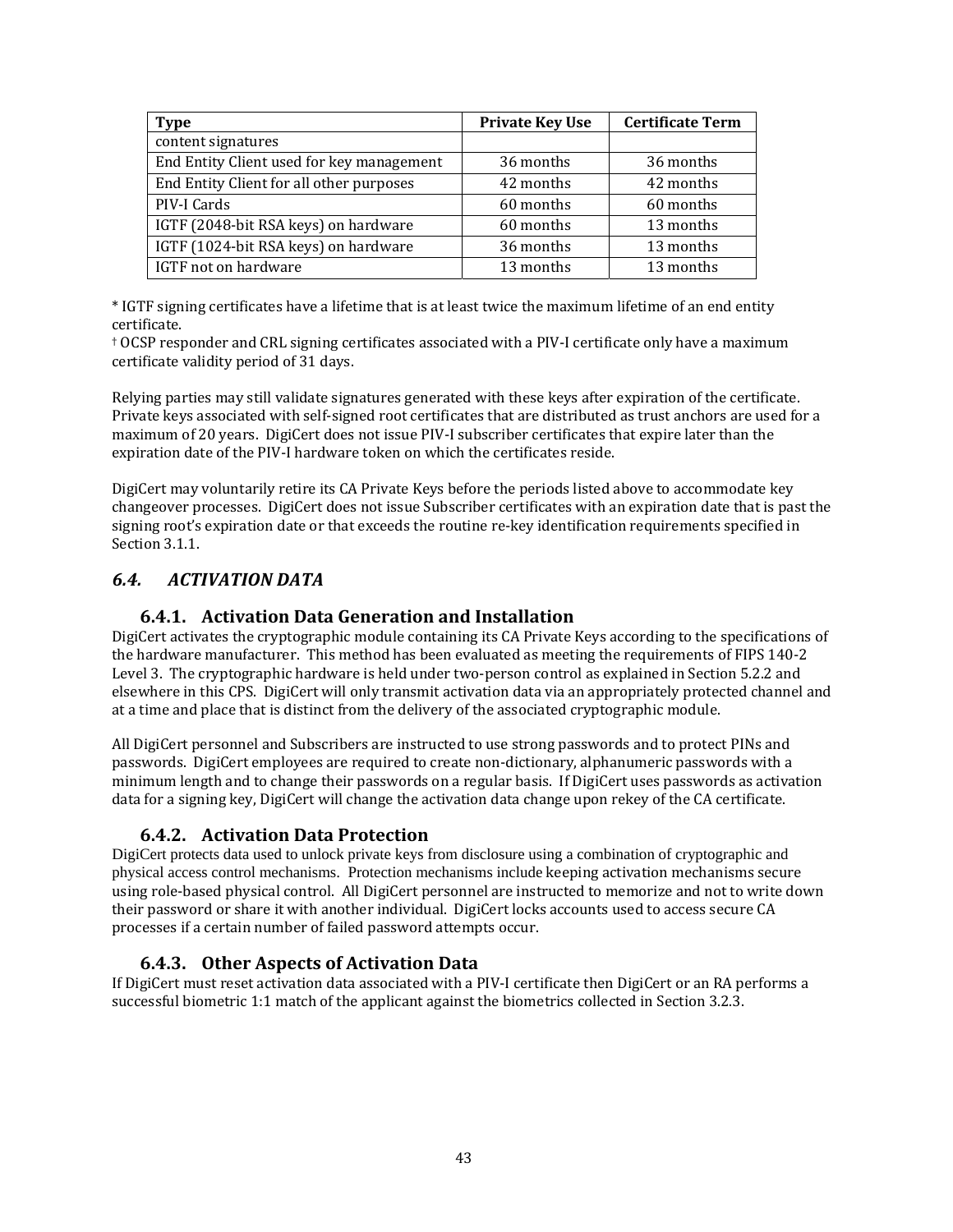## *6.5. COMPUTER SECURITY CONTROLS*

#### **6.5.1. Specific Computer Security Technical Requirements**

DigiCert secures its CA systems and authenticates and protects communications between its systems and trusted roles. DigiCert's CA servers and support‐and‐vetting workstations run on trustworthy systems that are configured and hardened using industry best practices. All systems are scanned for malicious code and protected against spyware and viruses.

DigiCert's systems, including any remote workstations, are configured to:

- 1. authenticate the identity of users before permitting access to the system or applications,
- 2. manage the privileges of users and limit users to their assigned roles,
- 3. generate and archive audit records for all transactions,
- 4. enforce domain integrity boundaries for security critical processes, and
- 5. support recovery from key or system failure.

All Certificate Status Servers:

- 1. authenticate the identity of users before permitting access to the system or applications,
- 2. manage privileges to limit users to their assigned roles,
- 3. enforce domain integrity boundaries for security critical processes, and
- 4. support recovery from key or system failure.

#### **6.5.2. Computer Security Rating**

No stipulation.

#### *6.6. LIFE CYCLE TECHNICAL CONTROLS*

#### **6.6.1. System Development Controls**

DigiCert has mechanisms in place to control and monitor the acquisition and development of its CA systems. Change requests require the approval of at least one administrator who is different from the person submitting the request. DigiCert only installs software on CA systems if the software is part of the CA's operation. CA hardware and software are dedicated to performing operations of the CA.

Vendors are selected based on their reputation in the market, ability to deliver quality product, and likelihood of remaining viable in the future. Management is involved in the vendor selection and purchase decision process. Non‐PKI hardware and software is purchased without identifying the purpose for which the component will be used. All hardware and software are shipped under standard conditions to ensure delivery of the component directly to a trusted employee who ensures that the equipment is installed without opportunity for tampering.

Some of the PKI software components used by DigiCert are developed in-house or by consultants using standard software development methodologies. All such software is designed and developed under a formal, documented, development methodology in a controlled environment. Other software is purchased commercial off-the-shelf (COTS). Quality assurance is maintained throughout the process through testing and documentation or by purchasing from trusted vendors as discussed above.

Updates of equipment and software are purchased or developed in the same manner as the original equipment or software and are installed and tested by trusted and trained personnel. All hardware and software essential to DigiCert's operations is scanned for malicious code on first use and periodically thereafter.

#### **6.6.2. Security Management Controls**

DigiCert has mechanisms in place to control and monitor the security-related configurations of its CA systems. When loading software onto a CA system, DigiCert verifies that the software is the correct version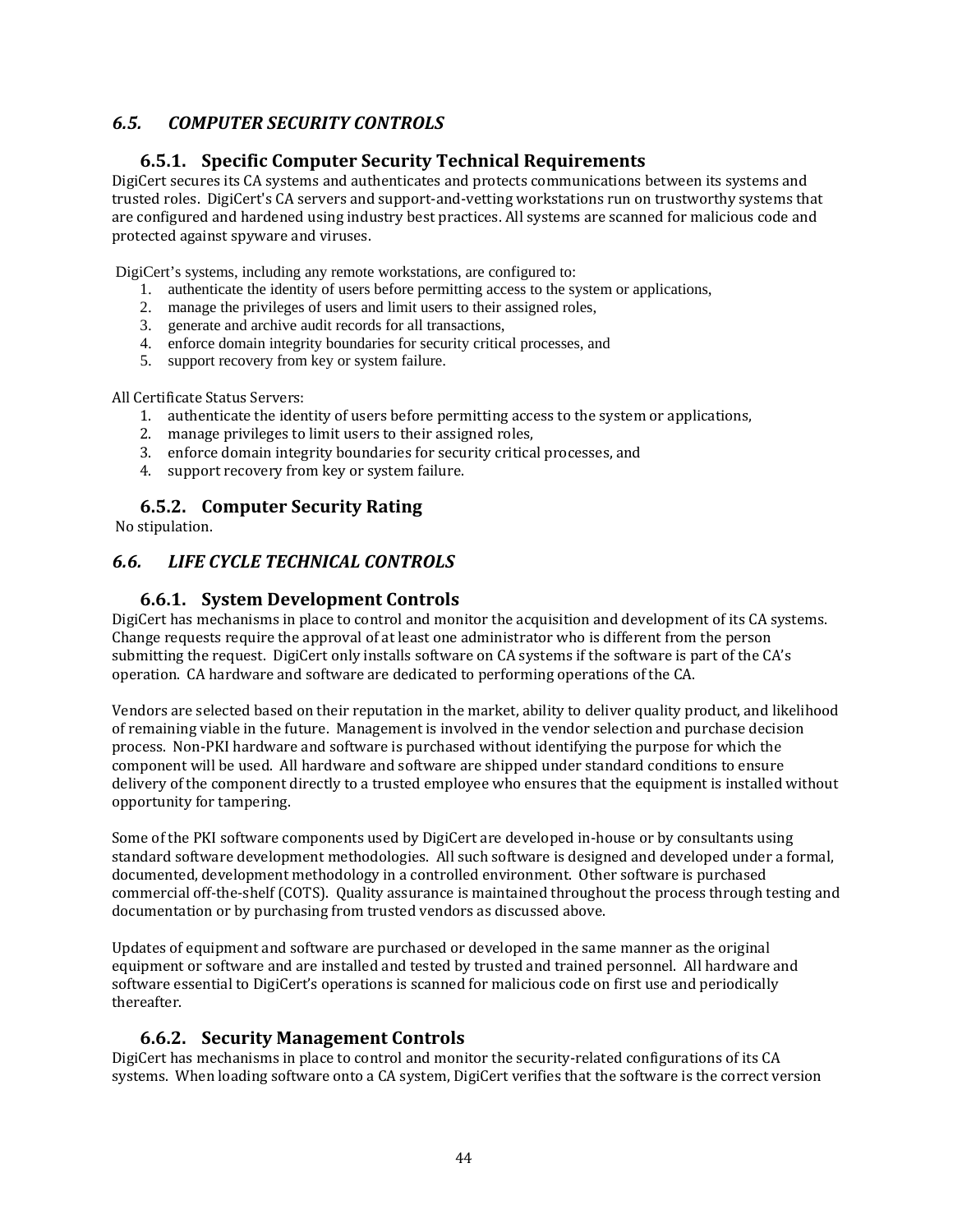and is supplied by the vendor free of any modifications. DigiCert verifies the integrity of software used with its CA processes at least once a week.

## **6.6.3. Life Cycle Security Controls**

No stipulation.

## *6.7. NETWORK SECURITY CONTROLS*

DigiCert documents and controls the configuration of its systems, including any upgrades or modifications made. DigiCert's CA system is connected to one internal network and is protected by firewalls and Network Address Translation for all internal IP addresses (e.g., 192.168.x.x). DigiCert's customer support and vetting workstations are also protected by firewall(s) and only use internal IP addresses. Root Keys are kept offline and brought online only when necessary to sign certificate‐issuing subordinate CAs, OCSP Responder Certificates, or periodic CRLs. Firewalls and boundary control devices are configured to allow access only by the addresses, ports, protocols and commands required for the trustworthy provision of PKI services by such systems.

DigiCert's security policy is to block all ports and protocols and open only ports necessary to enable CA functions. All CA equipment is configured with a minimum number of services and all unused network ports and services are disabled. DigiCert's network configuration is available for review on‐site by its auditors and consultants under an appropriate non‐disclosure agreement.

## *6.8. TIMESTAMPING*

The system time on DigiCert's computers is updated using the Network Time Protocol (NTP) to synchronize system clocks at least once every eight hours (Windows default). All times are traceable to a real time value distributed by a UTC(k) laboratory or National Measurement Institute and are updated when a leap second occurs as notified by the appropriate body. DigiCert maintains an internal NTP server that synchronizes with cellular telephone networks and maintains the accuracy of its clock within one second or less. For each timestamp request the internal NTP server is queried for the current time. However, Relying Parties should be aware that all times included in a time-stamp token are synchronized with UTC within the accuracy defined in the time‐stamp token itself, if present.

DigiCert will not issue a time‐stamp token using any clock that is detected as inaccurate. All clocks used for time‐stamping are housed in the DigiCert's secure facilities and are protected against threats that could result in an unexpected change to the clock's time. DigiCert's facilities automatically detect and report any clock that drifts or jumps out of synchronization with UTC. Clock adjustments are auditable events.

Some aspects of RFC 3161 time stamps differ from Microsoft Authenticode time stamps. For RFC 3161‐ compliant timestamps, DigiCert includes a unique integer for each newly generated time-stamp token. DigiCert only time‐stamps hash representations of data, not the data itself. Information can be hashed for time‐stamping using SHA‐1 or SHA‐256 with RSA encryption and either 1024 or 2048 bit key size for signature creation. (SHA‐1, SHA‐256, SHA‐384, SHA‐512, MD5, MD4, and MD2 are supported for RFC 3161‐ based requests.) DigiCert does not examine the imprint being time‐stamped other than to check the imprint's length. DigiCert also does not include any identification of the Time Stamp Token Requester (TST Requester) in the time‐stamp token. All time‐stamp tokens are signed using a key generated exclusively for that purposes and have the property of the key indicated in the certificate.

TST Requesters request time‐stamp tokens by sending a request to DigiCert. After the TST Requester receives a response from DigiCert, it must verify the status error returned in the response. If an error was not returned, the TST Requester must then verify the fields contained in the time‐stamp token and the validity of the time‐stamp token's digital signature. In particular, the TST Requester must verify that the time‐stamped data corresponds to what was requested and that the time‐stamp token contains the correct certificate identifier, the correct data imprint, and the correct hash algorithm OID. The TST Requester must also verify the timeliness of the response by verifying the response against a local trusted time reference. The TST Requester is required to notify DigiCert immediately if any information cannot be verified.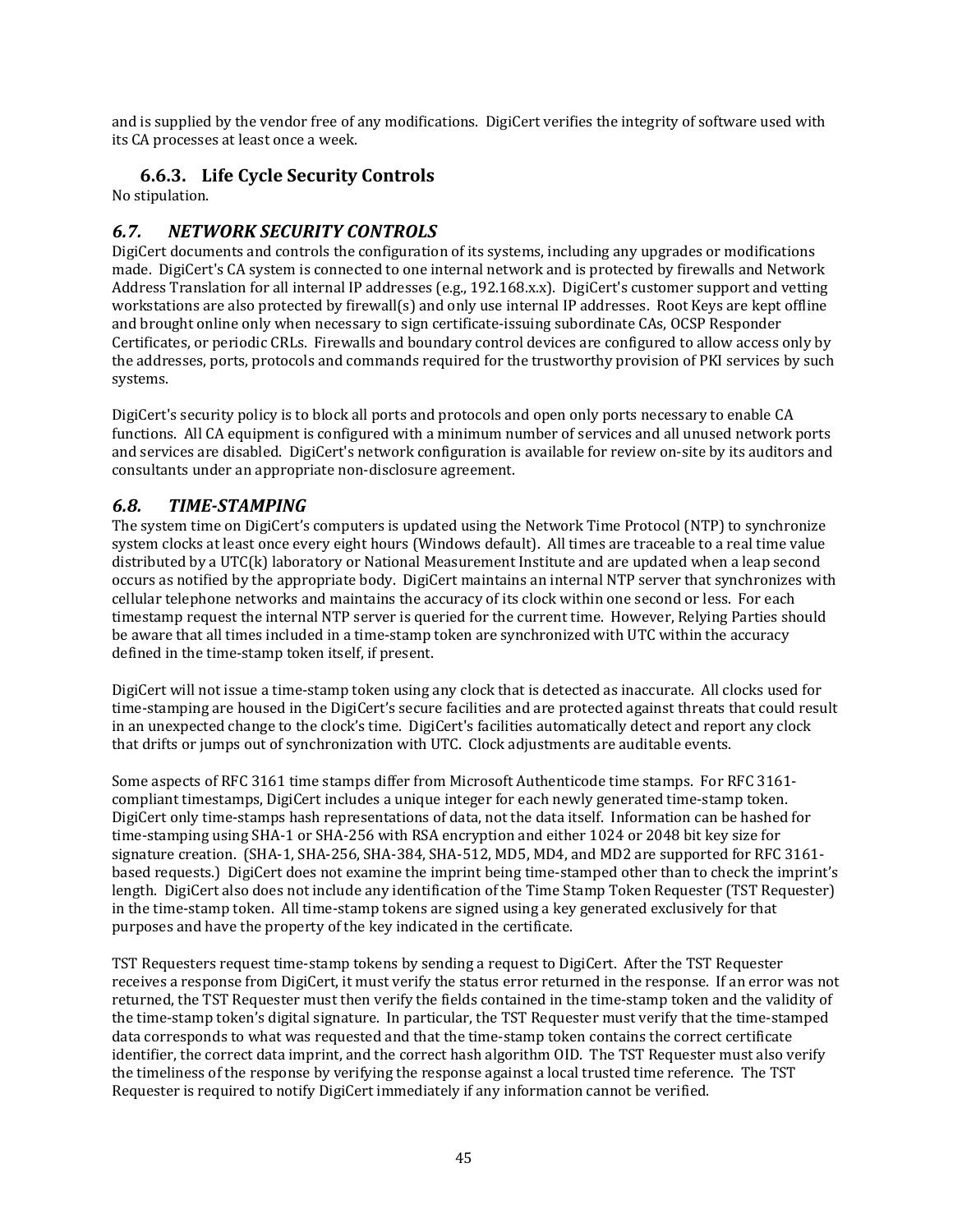Time Stamp Verifiers shall verify the digital signature on the time‐stamp token and confirm that the data corresponds to the hash value in the time‐stamp token.

## *6.9. PIVI CARDS*

The following requirements apply to PIV‐I Cards:

- 1. To ensure interoperability with Federal systems, PIV‐I Cards use a smart card platform that is on GSA's FIPS 201 Evaluation Program Approved Product List (APL) and use the PIV application identifier (AID).
- 2. All PIV-I Cards conform to [NIST SP 800-731].
- 3. The mandatory X.509 Certificate for Authentication is only issued under a policy that is cross certified with the FBCA PIV‐I Hardware policy OID.
- 4. PIV‐I certificates conform to the PIV‐I Profile.
- 5. An asymmetric X.509 Certificate for Card Authentication is included in each PIV-I card. The Certificate:
	- a. conforms to PIV‐I Profile,
	- b. conforms to [NIST SP 800‐73], and
	- c. is issued under the PIV‐I Card Authentication policy.
- 6. The CMS includes an electronic representation (as specified in SP 800‐73 and SP 800‐76) of the cardholder's facial image in each PIV‐I card.
- 7. The X.509 Certificates for Digital Signature and Key Management described in [NIST SP 800‐73] are optional for PIV‐I Cards.
- 8. The CMS makes its PIV-I Cards visually distinct from a Federal PIV Card to prevent creation of a fraudulent Federal PIV Card. At a minimum, the CMS does not allowed images or logos on a PIV‐I Card to be placed within Zone 11, *Agency Seal*, as defined by [FIPS 201].
- 9. The CMS requires the following items on the front of a card:
	- a. Cardholder facial image,
	- b. Cardholder full name,
	- c. Organizational Affiliation, if exists; otherwise the issuer of the card, and
	- d. Card expiration date.
- 10. PIV‐I cards are issued with an expiration date that is five years or less.
- 11. All PIV‐I Cards expire later than the PIV‐I Content Signing certificate on the card.
- 12. A policy OID that has been mapped to the FBCA PIV‐I Content Signing policy OID is included in the digital signature certificate used to sign objects on the PIV‐I Card. The PIV‐I Content Signing certificate conforms to the PIV‐I Profile.
- 13. The PIV‐I Content Signing certificate and corresponding private key are managed within a trusted Card Management System.
- 14. At issuance, the PIV‐I Card is activated and released to the subscriber only after a successful 1:1 biometric match of the applicant against the biometrics collected in Section 3.2.3.
- 15. PIV‐I Cards may support card activation by the card management system to support card personalization and post‐issuance card update. To activate the card for personalization or update, the card management system performs a challenge response protocol using cryptographic keys stored on the card in accordance with [SP800-73]. When cards are personalized, card management keys are set to be specific to each PIV‐I Card. That is, each PIV‐I Card contains a unique card management key. Card management keys meet the algorithm and key size requirements stated in Special Publication 800‐78, Cryptographic Algorithms and Key Sizes for Personal Identity Verification. [SP800‐78].

## **7. CERTIFICATE, CRL, AND OCSP PROFILES**

Information regarding the interpretation of the following Certificate Profiles and CRL Profiles is available in IETF's RFC 2459 (http://www.ietf.org/rfc/rfc2459.txt). DigiCert uses the ITU X.509, version 3 standard to construct digital certificates for use within the DigiCert PKI. DigiCert adds certain certificate extensions to the basic certificate structure for the purposes intended by X.509v3 as per Amendment 1 to ISO/IEC 9594‐8, 1995. For PIV‐I Certificates, DigiCert follows the FPKIPA's X.509 Certificate and Certificate Revocation List (CRL) Extensions Profile for Personal Identity Verification Interoperable (PIV‐I) Cards. For Qualified Certificates, DigiCert follows ETSI TS 101 862.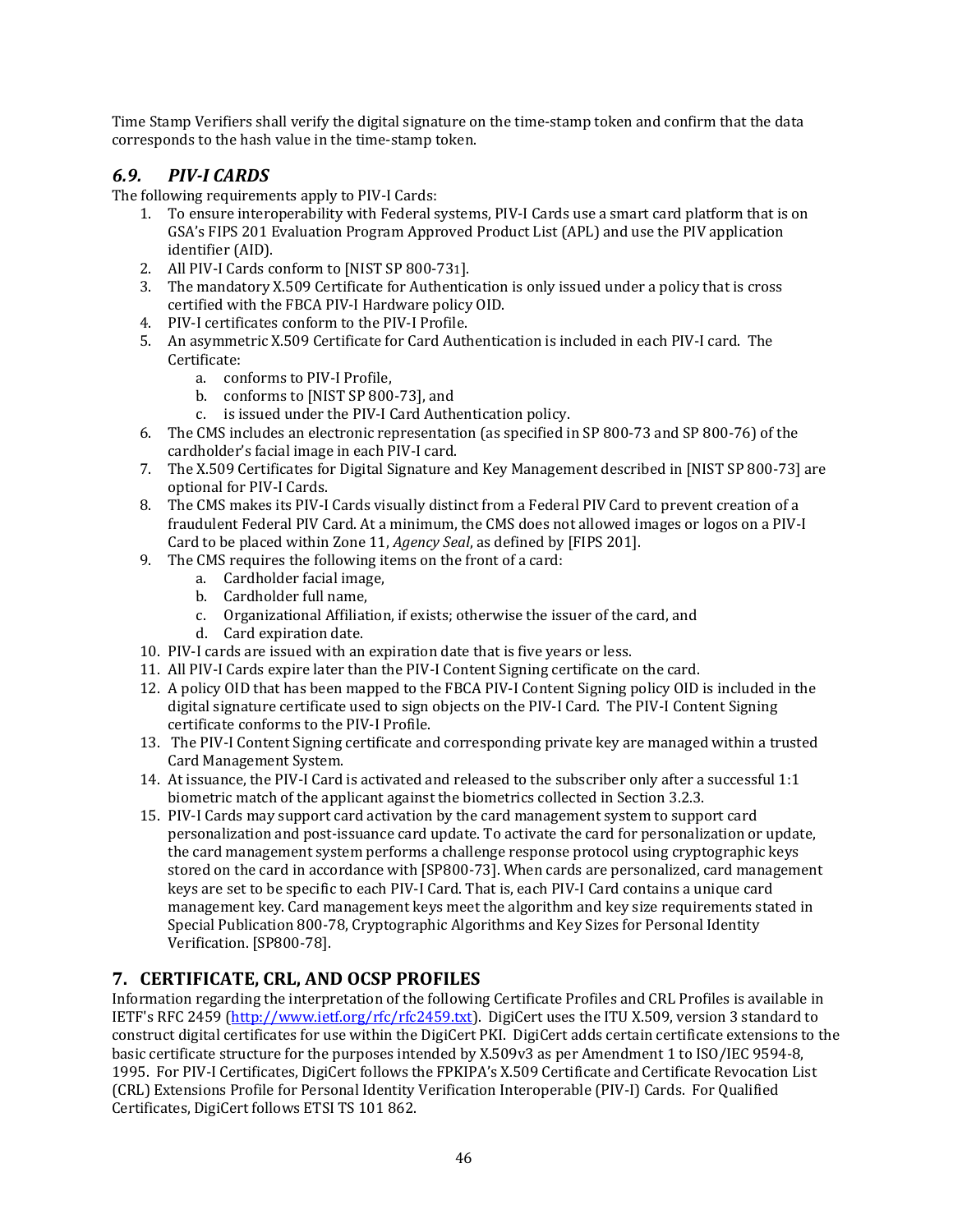## *7.1. CERTIFICATE PROFILE*

#### **7.1.1. Version Number(s)**

All certificates are X.509 version 3 certificates.

#### **7.1.2. Certificate Extensions**

*See* DigiCert's Certificate Profiles document. IGTF certificates comply with the Grid Certificate Profile as defined by the Open Grid Forum GFD.125.

PIV‐I Certificates comply with the X.509 Certificate and Certificate Revocation List (CRL) Extensions Profile for Personal Identity Verification Interoperable (PIV‐I) Cards, Date: April 23 2010, as set forth at: http://www.idmanagement.gov/fpkipa/documents/pivi\_certificate\_crl\_profile.pdf.

#### **7.1.3. Algorithm Object Identifiers**

DigiCert certificates are signed using one of the following algorithms:

| sha-1WithRSAEncryption  | $[iso(1)$ member-body(2) us(840) rsadsi(113549) pkcs(1) pkcs-1(1) 5]         |
|-------------------------|------------------------------------------------------------------------------|
| sha256WithRSAEncryption | $[iso(1)$ member-body(2) us(840) rsadsi(113549) pkcs(1) pkcs-1(1)            |
|                         | 111                                                                          |
| ecdsa-with-sha384       | $[iso(1)$ member-body $(2)$ us $(840)$ ansi-X9-62 $(10045)$ signatures $(4)$ |
|                         | ecdsa-with-SHA2 (3) 3]                                                       |

DigiCert does not currently sign certificates using RSA with PSS padding.

| DigiCert and Subscribers may generate Key Pairs using the following: |
|----------------------------------------------------------------------|
|                                                                      |

|                         | present and papper locks may generate hey I allo ability the following.                                           |
|-------------------------|-------------------------------------------------------------------------------------------------------------------|
| id-dsa                  | $[iso(1)$ member-body(2) us(840) x9-57(10040) x9cm(4) 1]                                                          |
| RsaEncryption           | $[iso(1)$ member-body(2) us(840) rsadsi(113549) pkcs(1) pkcs-1(1) 1]                                              |
| Dhpublicnumber          | $[iso(1)$ member-body(2) us(840) ansi-x942(10046) number-type(2) 1]                                               |
| id-keyExchangeAlgorithm | [joint-iso-ccitt(2) country(16) $us(840)$ organization(1) gov(101)<br>$dod(2)$ infosec $(1)$ algorithms $(1)$ 22] |
| id-ecPublicKey          | $[iso(1)$ member-body $(2)$ us $(840)$ ansi-X9-62 $(10045)$ id-<br>publicKeyType(2) 1 ]                           |

If DigiCert issues a non‐CA certificate for a federal agency and the certificate contains an elliptic curve public key, DigiCert specifies one of the following named curves:

| ansip192r1             | iso(1) member-body(2) us(840) 10045 curves(3) prime(1) 1 ]    |
|------------------------|---------------------------------------------------------------|
| ansit163k1             | iso(1) identified-organization(3) certicom(132) curve(0) 1]   |
| ansit163r2             | iso(1) identified-organization(3) certicom(132) curve(0) 15 ] |
| ansip224r1             | iso(1) identified-organization(3) certicom(132) curve(0) 33 ] |
| ansit233k1             | iso(1) identified-organization(3) certicom(132) curve(0) 26]  |
| ansit233r1             | iso(1) identified-organization(3) certicom(132) curve(0) 27 ] |
| ansip256r1             | iso(1) member-body(2) us(840) 10045 curves(3) prime(1) 7 ]    |
| ansit283k1             | iso(1) identified-organization(3) certicom(132) curve(0) 16 ] |
| ansit283r1             | iso(1) identified-organization(3) certicom(132) curve(0) 17 ] |
| ansip384r1             | iso(1) identified-organization(3) certicom(132) curve(0) 34 ] |
| ansit409k1             | iso(1) identified-organization(3) certicom(132) curve(0) 36 ] |
| ansit409r1             | iso(1) identified-organization(3) certicom(132) curve(0) 37 ] |
| ansip521r1             | iso(1) identified-organization(3) certicom(132) curve(0) 35 ] |
| ansit <sub>571k1</sub> | iso(1) identified-organization(3) certicom(132) curve(0) 38]  |
| ansit571r1             | iso(1) identified-organization(3) certicom(132) curve(0) 39]  |

Signature algorithms for PIV‐I certificates are limited to those identified by NIST SP 800‐78.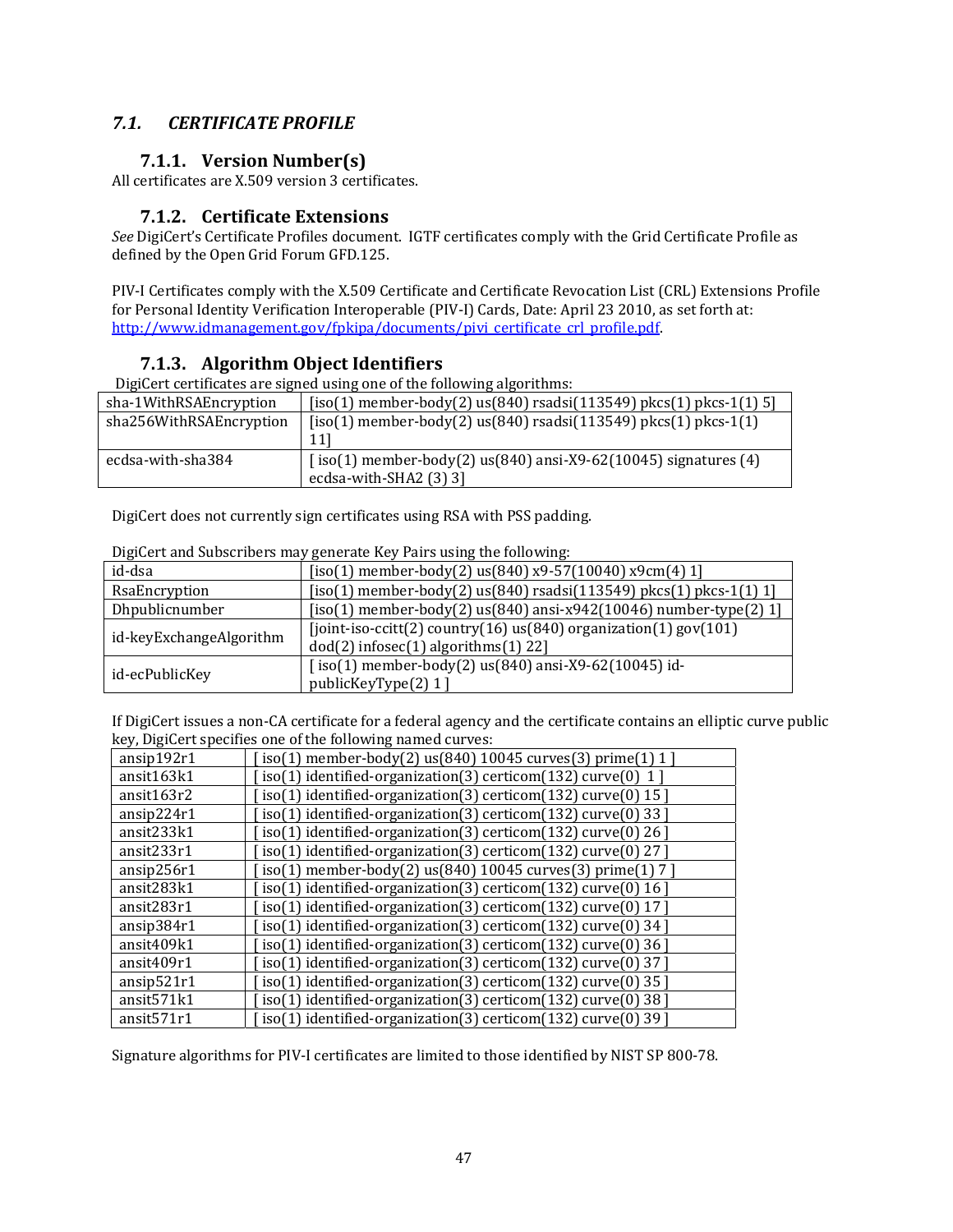#### **7.1.4. Name Forms**

Each certificate includes a unique serial number that is never reused. Optional subfields in the subject of an EV Certificate must either contain information verified by DigiCert or be left empty. EV Certificates cannot contain metadata such as '.', '-' and ' ' characters or any other indication that the field is not applicable. DigiCert logically restricts OU fields from containing Subscriber information that has not been verified in accordance with Section 3.

 The Distinguished Name for each Certificate type is set forth in DigiCert's certificate profiles document. The contents of the fields in EV Certificates must meet the requirements in Section 8.1 of the EV Guidelines.

#### **7.1.5. Name Constraints**

No stipulation.

#### **7.1.6. Certificate Policy Object Identifier**

An object identifier (OID) is a unique number that identifies an object or policy. The OIDs used by DigiCert are listed in Section 1.2 and in DigiCert's Certificate Profiles document.

#### **7.1.7. Usage of Policy Constraints Extension**

Not applicable.

#### **7.1.8. Policy Qualifiers Syntax and Semantics**

DigiCert includes brief statements in certificates about the limitations of liability and other terms associated with the use of a certificate in the Policy Qualifier field of the Certificates Policy extension.

## **7.1.9. Processing Semantics for the Critical Certificate Policies Extension**

No stipulation.

#### *7.2. CRL PROFILE*

For PIV‐I Certificates, DigiCert follows the FPKIPA's X.509 Certificate and Certificate Revocation List (CRL) Extensions Profile for Personal Identity Verification Interoperable (PIV‐I) Cards.

#### **7.2.1. Version number(s)**

DigiCert issues version 2 CRLs that conform to RFC 3290/5280. CRLs contain the following fields:

| <b>Field</b>                      | <b>Value</b>                                                  |
|-----------------------------------|---------------------------------------------------------------|
| <b>Issuer Signature Algorithm</b> | sha-1WithRSAEncryption [1 2 840 113549 1 1 5] OR              |
|                                   | sha-256WithRSAEncryption [1 2 840 113549 1 1 11] OR           |
|                                   | ecdsa-with-sha284 [1 2 840 10045 4 3]                         |
| <b>Issuer Distinguished Name</b>  | DigiCert                                                      |
| thisUpdate                        | CRL issue date in UTC format                                  |
| nextUpdate                        | Date when the next CRL will issue in UTC format.              |
| Revoked Certificates List         | List of revoked certificates, including the serial number and |
|                                   | revocation date                                               |
| Issuer's Signature                | [Signature]                                                   |

#### **7.2.2. CRL and CRL Entry Extensions**

CRLs have the following extensions:

| <b>Extension</b>         | Value                                                          |
|--------------------------|----------------------------------------------------------------|
| CRL Number               | Never repeated monotonically increasing integer                |
| Authority Key Identifier | Same as the Authority Key Identifier listed in the certificate |
| <b>Invalidity Date</b>   | Optional date in UTC format                                    |
| Reason Code              | Optionally included reason for the revocation                  |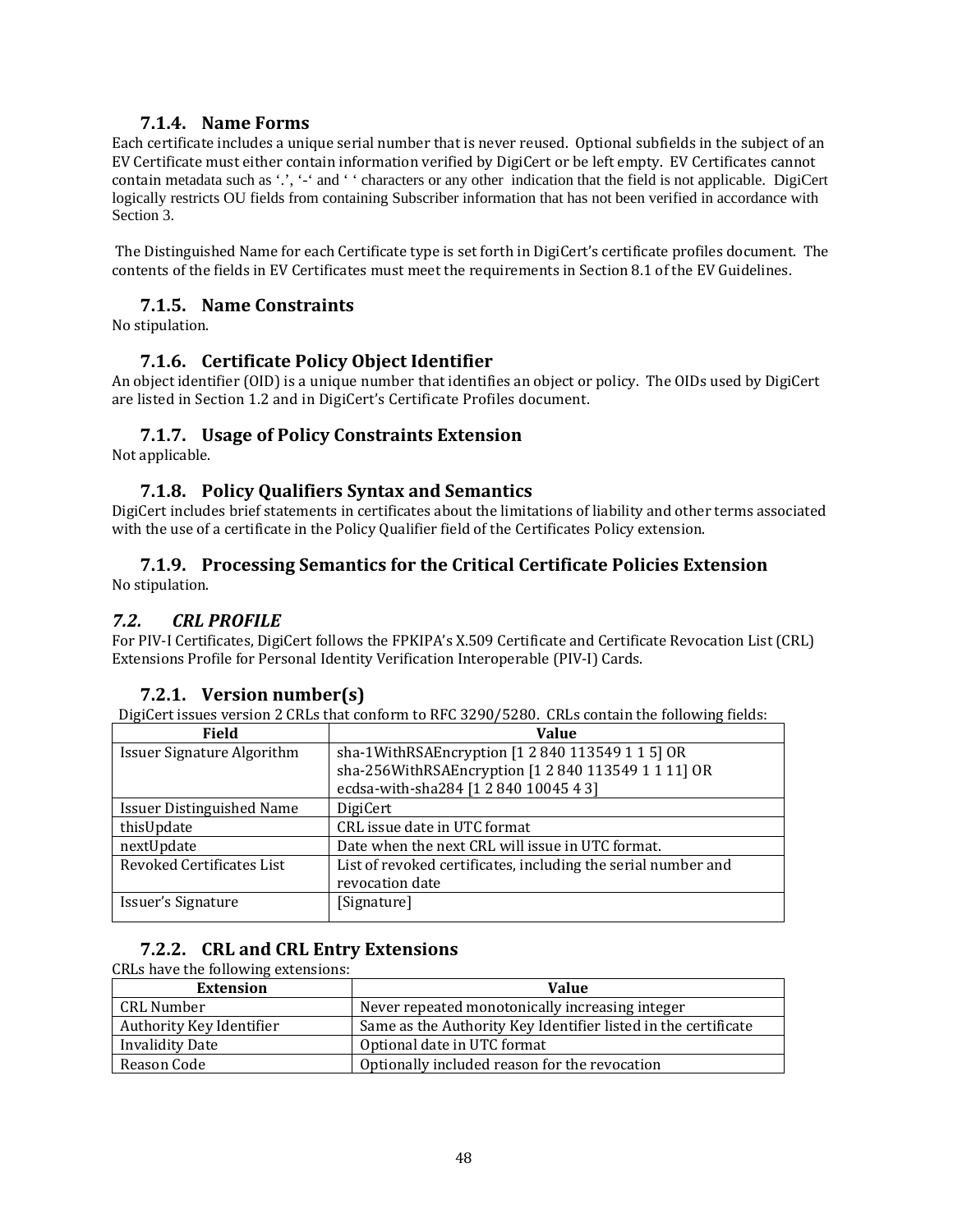## *7.3. OCSP PROFILE*

For PIV‐I Certificates, DigiCert follows the FPKIPA's X.509 Certificate and Certificate Revocation List (CRL) Extensions Profile for Personal Identity Verification Interoperable (PIV‐I) Cards.

## **7.3.1. Version Number(s)**

DigiCert's OCSP responders conform to version 1 of RFC 2560.

## **7.3.2. OCSP Extensions**

No stipulation.

## **8. COMPLIANCE AUDIT AND OTHER ASSESSMENTS**

The practices in this CPS are designed to meet or exceed the requirements of generally accepted industry standards, including the latest version of the EV Guidelines and the AICPA/CICA WebTrust Program for Certification Authorities, ANS X9.79/ISO 21188 PKI Practices and Policy Framework ("CA WebTrust/ISO 21188"). For purposes of interoperation with the U.S. Government, compliance can be determined by reference to any current auditor letter of compliance meeting the FPKIPA's Auditor Letter of Compliance Requirements, dated October 28, 2009 (FPKIPA Audit Requirements).

## *8.1. FREQUENCY OR CIRCUMSTANCES OF ASSESSMENT*

DigiCert receives an annual audit by an independent external auditor to assess DigiCert's compliance with this CPS, any applicable CPs, and the CA WebTrust/ISO 21188 and WebTrust EV Program criteria. The audit covers DigiCert's RA systems, Sub CAs, and OCSP Responders.

## *8.2. IDENTITY/QUALIFICATIONS OF ASSESSOR*

Auditors must meet the requirements of Section 14.1.14 of the EV Guidelines. Specifically:

- (1) *Qualifications and experience*: Auditing must be the auditor's primary business function. The individual or at least one member of the audit group must be qualified as a Certified Information Systems Auditor (CISA), an AICPA Certified Information Technology Professional (CPA.CITP), a Certified Internal Auditor (CIA), or have another recognized information security auditing credential. Auditors must be subject to disciplinary action by its licensing body.
- (2) *Expertise*: The individual or group must be trained and skilled in the auditing of secure information systems and be familiar with Public Key infrastructures, certification systems, and Internet security issues.
- (3) *Rules and standards*: The auditor must conform to applicable standards, rules, and best practices promulgated by the American Institute of Certified Public Accountants (AICPA), the Canadian Institute of Chartered Accountants (CICA), the Institute of Chartered Accountants of England & Wales (ICAEW), the International Accounting Standards adopted by the European Commission (IAS), Information Systems Audit and Control Association (ISACA), the Institute of Internal Auditors (IIA), or another qualified auditing standards body.
- (4) *Reputation*: The firm must have a reputation for conducting its auditing business competently and correctly.
- (5) *Insurance*: EV auditors must maintain Professional Liability/Errors and Omissions Insurance, with policy limits of at least \$1 million in coverage.

## *8.3. ASSESSOR'S RELATIONSHIP TO ASSESSED ENTITY*

DigiCert uses an independent auditor that does not have a financial interest, business relationship, or course of dealing that could foreseeably create a significant bias for or against DigiCert.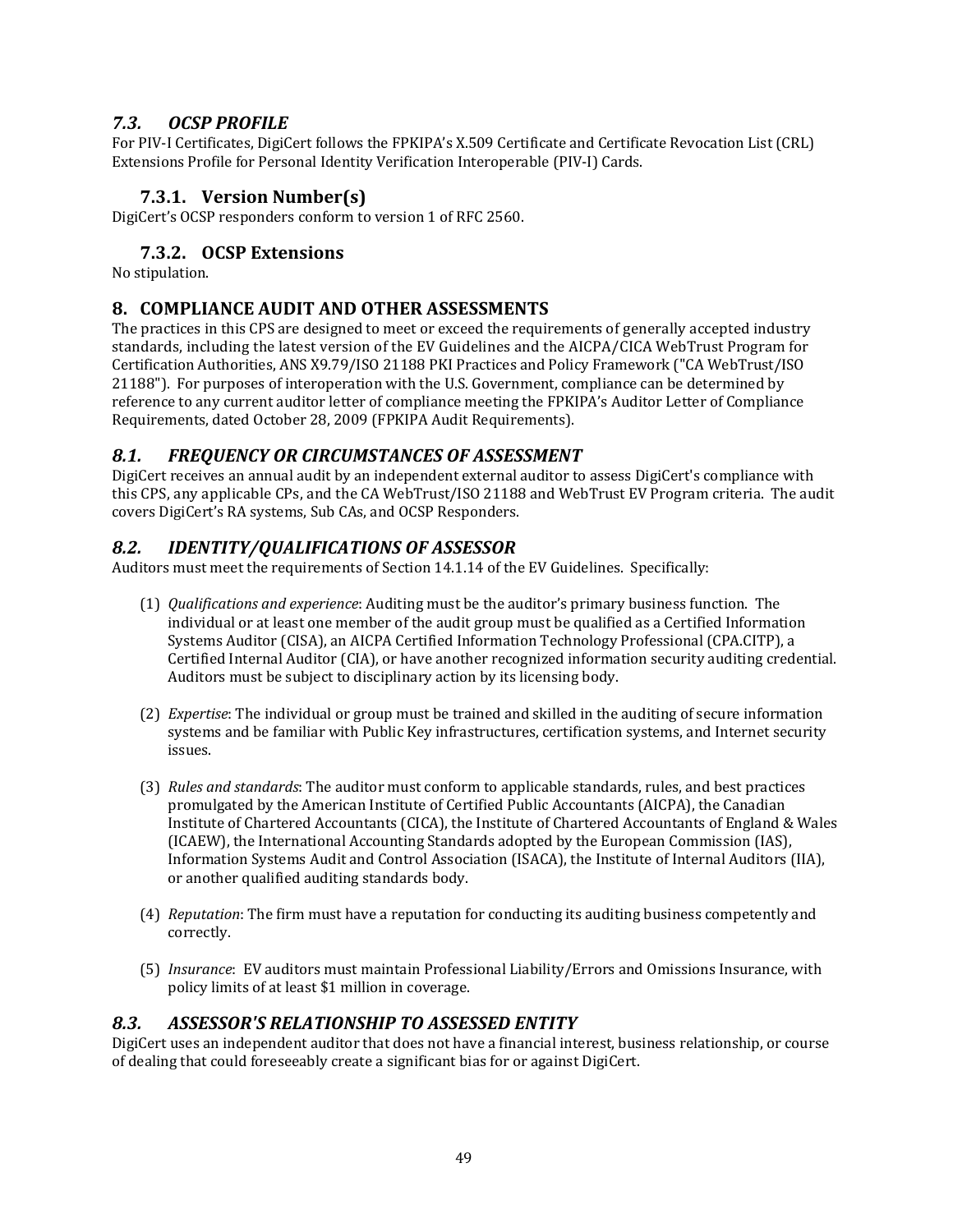## *8.4. TOPICS COVERED BY ASSESSMENT*

The audit conforms to the FPKIPA Audit Requirements and the annual CA WebTrust/ISO 21188 and WebTrust EV Program audit programs. The audit covers DigiCert's business practices disclosure, the integrity of DigiCert's PKI operations, and DigiCert's compliance with the EV Guidelines.

## *8.5. ACTIONS TAKEN AS A RESULT OF DEFICIENCY*

If an audit reports a material noncompliance with applicable law, this CPS, the CP, or any other contractual obligations related to DigiCert's services, then (1) the auditor will document the discrepancy, (2) the auditor will promptly notify DigiCert, and (3) DigiCert will develop a plan to cure the noncompliance. DigiCert will submit the plan to the DCPA for approval and to any third party that DigiCert is legally obligated to satisfy. The DCPA may require additional action if necessary to rectify any significant issues created by the noncompliance, including requiring revocation of affected certificates.

## *8.6. COMMUNICATION OF RESULTS*

The results of each audit are reported to the DCPA and to any third party entities which are entitled by law, regulation, or agreement to receive a copy of the audit results.

## *8.7. SELFAUDITS*

On at least a quarterly basis, DigiCert performs regular internal audits against a randomly selected sample of at least three percent of the certificates issued since the last internal audit. Internal audits on EV Certificates are performed in accordance with section 14.1.2 of the EV Guidelines.

## **9. OTHER BUSINESS AND LEGAL MATTERS**

#### *9.1. FEES*

## **9.1.1. Certificate Issuance or Renewal Fees**

DigiCert charges the fees posted on its website for certificate issuance and renewal. DigiCert may change its fees at any time, without notice, by posting the updated fees on its website.

## **9.1.2. Certificate Access Fees**

DigiCert may charge a reasonable fee for access to its certificate databases.

#### **9.1.3. Revocation or Status Information Access Fees**

DigiCert does not charge a certificate revocation fee or a fee for checking the validity status of an issued certificate using a CRL. DigiCert may charge a fee for providing certificate status information via OCSP.

#### **9.1.4. Fees for Other Services**

No stipulation.

## **9.1.5. Refund Policy**

Subscribers must request refunds, in writing, within 30 days after a certificate issues. After receiving the refund request, DigiCert will revoke the certificate and refund the amount paid by the Applicant, minus any applicable application processing fees.

## *9.2. FINANCIAL RESPONSIBILITY*

#### **9.2.1. Insurance Coverage**

DigiCert maintains Commercial General Liability insurance with a policy limit of at least \$2 million in coverage and Professional Liability/Errors & Omissions insurance with a policy limit of at least \$5 million in coverage. Insurance is carried through companies rated no less than A‐ as to Policy Holder's Rating in the current edition of Best's Insurance Guide (or with an association of companies, each of the members of which are so rated).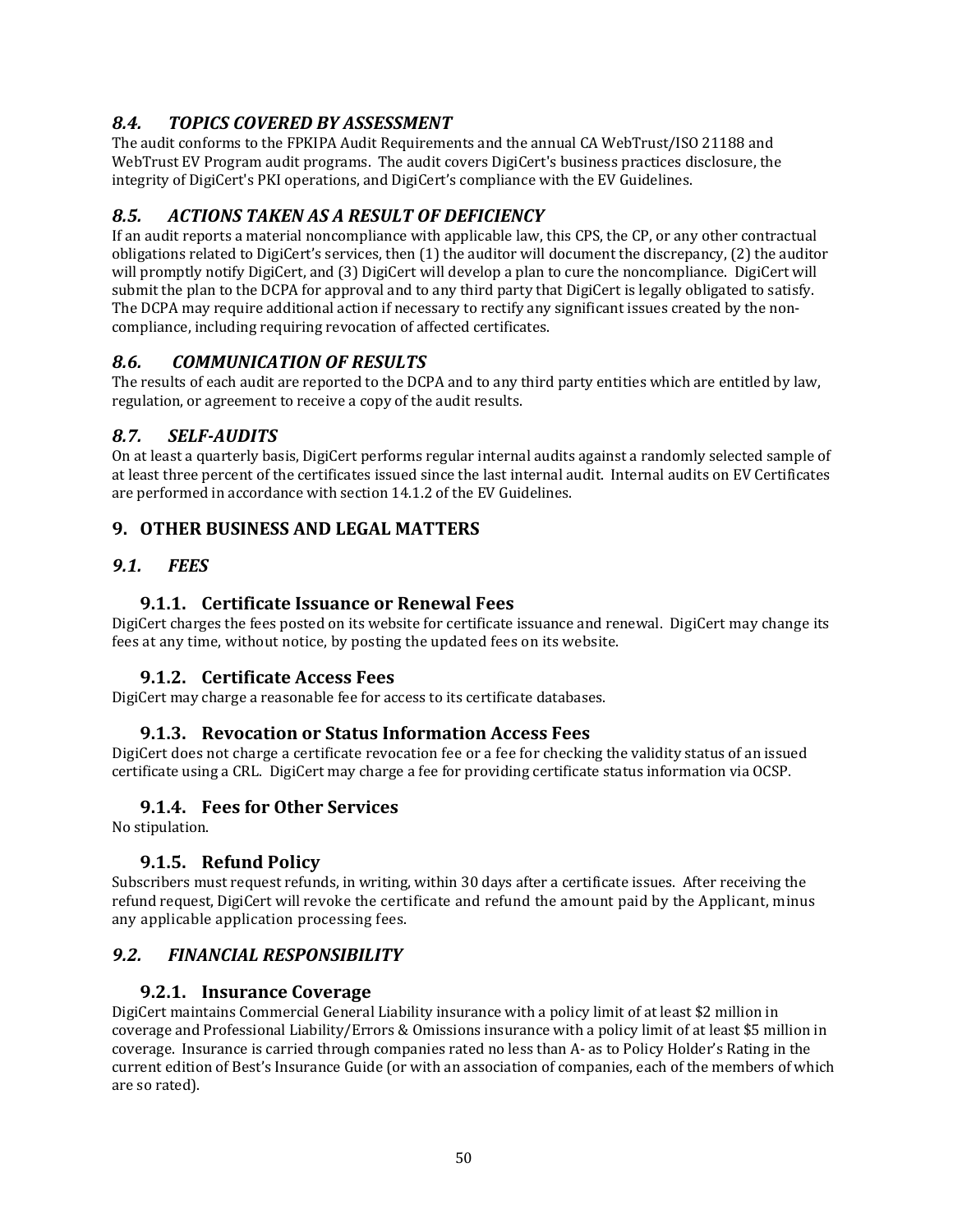#### **9.2.2. Other Assets**

No stipulation.

#### **9.2.3. Insurance or Warranty Coverage for EndEntities**

Insurance coverage for end‐entities is specified in DigiCert's Relying Party Agreement.

## *9.3. CONFIDENTIALITY OF BUSINESS INFORMATION*

#### **9.3.1. Scope of Confidential Information**

The following information is considered confidential and protected against disclosure using a reasonable degree of care:

- 1. Private Keys;
- 2. Activation data used to access Private Keys or to gain access to the CA system;
- 3. Business continuity, incident response, contingency, and disaster recovery plans;
- 4. Other security practices used to protect the confidentiality, integrity, or availability of information;
- 5. Information held by DigiCert as private information in accordance with Section 9.4;
- 6. Audit logs and archive records; and
- 7. Transaction records, financial audit records, and external or internal audit trail records and any audit reports (with the exception of an auditor's letter confirming the effectiveness of the controls set forth in this CPS).

#### **9.3.2. Information Not Within the Scope of Confidential Information**

Any information not listed as confidential is considered public information. Published certificate and revocation data is considered public information.

#### **9.3.3. Responsibility to Protect Confidential Information**

DigiCert's employees, agents, and contractors are responsible for protecting confidential information and are contractually obligated to do so. Employees receive training on how to handle confidential information.

## *9.4. PRIVACY OF PERSONAL INFORMATION*

#### **9.4.1. Privacy Plan**

DigiCert follows the privacy policy posted on its website when handling personal information. Personal information is only disclosed when the disclosure is required by law or when requested by the subject of the personal information.

#### **9.4.2. Information Treated as Private**

DigiCert treats all personal information about an individual that is not publicly available in the contents of a certificate or CRL as private information. DigiCert protects private information using appropriate safeguards and a reasonable degree of care.

## **9.4.3. Information Not Deemed Private**

Private information does not include certificates, CRLs, or their contents.

## **9.4.4. Responsibility to Protect Private Information**

DigiCert employees and contractors are expected to handle personal information in strict confidence and meet the requirements of US and European law concerning the protection of personal data. All sensitive information is securely stored and protected against accidental disclosure.

#### **9.4.5. Notice and Consent to Use Private Information**

Personal information provided during the application or identity verification process is considered private information provided that the information is not included in a Certificate. DigiCert will only use private information after obtaining the subject's express written consent or as required by applicable law or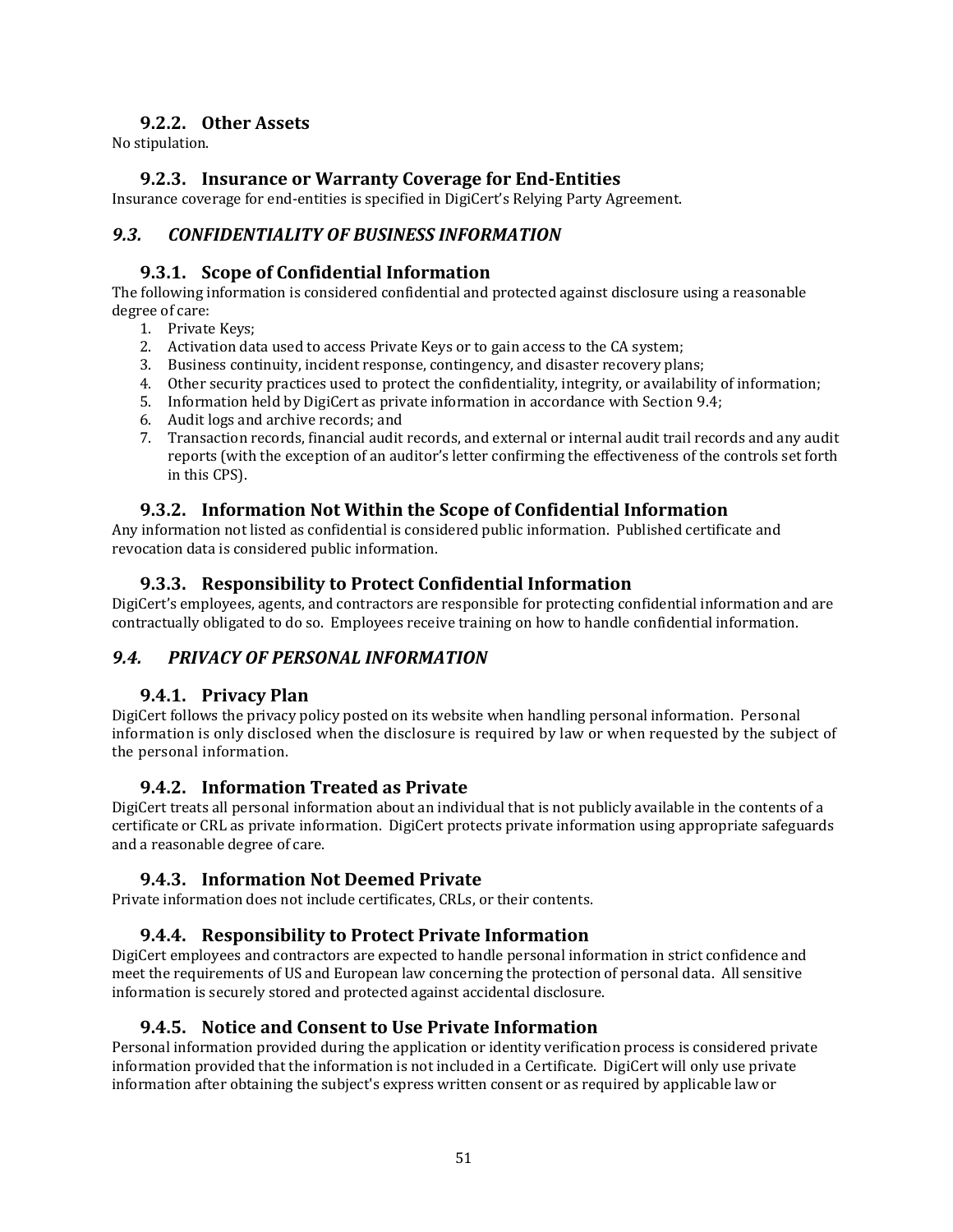regulation. All Subscribers consent to the global transfer and publication of any personal data contained in a Certificate.

## **9.4.6. Disclosure Pursuant to Judicial or Administrative Process**

DigiCert may disclose private information, without notice, when required to do so by law or regulation.

## **9.4.7. Other Information Disclosure Circumstances**

No stipulation.

## *9.5. INTELLECTUAL PROPERTY RIGHTS*

DigiCert and/or its business partners own the intellectual property rights in DigiCert's services, including the certificates, trademarks used in providing the services, and this CPS. "DigiCert" is a registered trademark of DigiCert, Inc.

Certificate and revocation information are the exclusive property of DigiCert. DigiCert grants permission to reproduce and distribute certificates on a non-exclusive and royalty-free basis, provided that they are reproduced and distributed in full. DigiCert does not allow derivative works of its certificates or products without prior written permission. Private and Public Keys remain the property of the Subscribers who rightfully hold them. All secret shares (distributed elements) of the DigiCert Private Keys are the property of DigiCert.

## *9.6. REPRESENTATIONS AND WARRANTIES*

## **9.6.1. CA Representations and Warranties**

Except as expressly stated in this CPS or in a separate agreement with a Subscriber, DigiCert does not make any representations regarding its products or services. DigiCert represents, to the extent specified in this CPS, that:

- 1. DigiCert complies, in all material aspects, with the CP, this CPS, DigiCert's internal and published policies and procedures, and all applicable laws and regulations,
- 2. DigiCert publishes and updates CRLs and OCSP responses on a regular basis,
- 3. All certificates issued under this CPS will be verified in accordance with this CPS and meet the minimum requirements found herein and in the Baseline Requirements,
- 4. DigiCert will maintain a repository of public information on its website,
- 5. That the Subscriber has accepted the Certificate in accordance with the provisions of this CPS,
- 6. The certificate applicant held the Private Key when the certificate issued, and
- 7. Information published on a qualified certificate meets the requirements specified in EU Directive 99/93.

To the extent allowed under EU Directive 99/93, DigiCert:

- 1. Does not warrant the accuracy, authenticity, completeness, or fitness of any unverified information, including name verification for (1) certificates intended for email and intranet use, (2) Unified Communications Certificates, and (3) other certificates issued to individuals and intranets.
- 2. Is not responsible for information contained in a certificate except as stated in this CPS,
- 3. Does not warrant the quality, function, or performance of any software or hardware device, and
- 4. Is not responsible for failing to comply with this CPS because of circumstances outside of DigiCert's control.

For EV Certificates, DigiCert represents to Subscribers, Subjects, Application Software Vendors that distribute DigiCert's root certificates, and Relying Parties that use a DigiCert certificate while the certificate is valid that DigiCert followed the EV Guidelines when verifying information and issuing EV Certificates. This representation is limited solely to DigiCert's compliance with the EV Guidelines (e.g., DigiCert may rely on erroneous information provided in an attorney's opinion or accountant's letter that is checked in accordance with the Guidelines).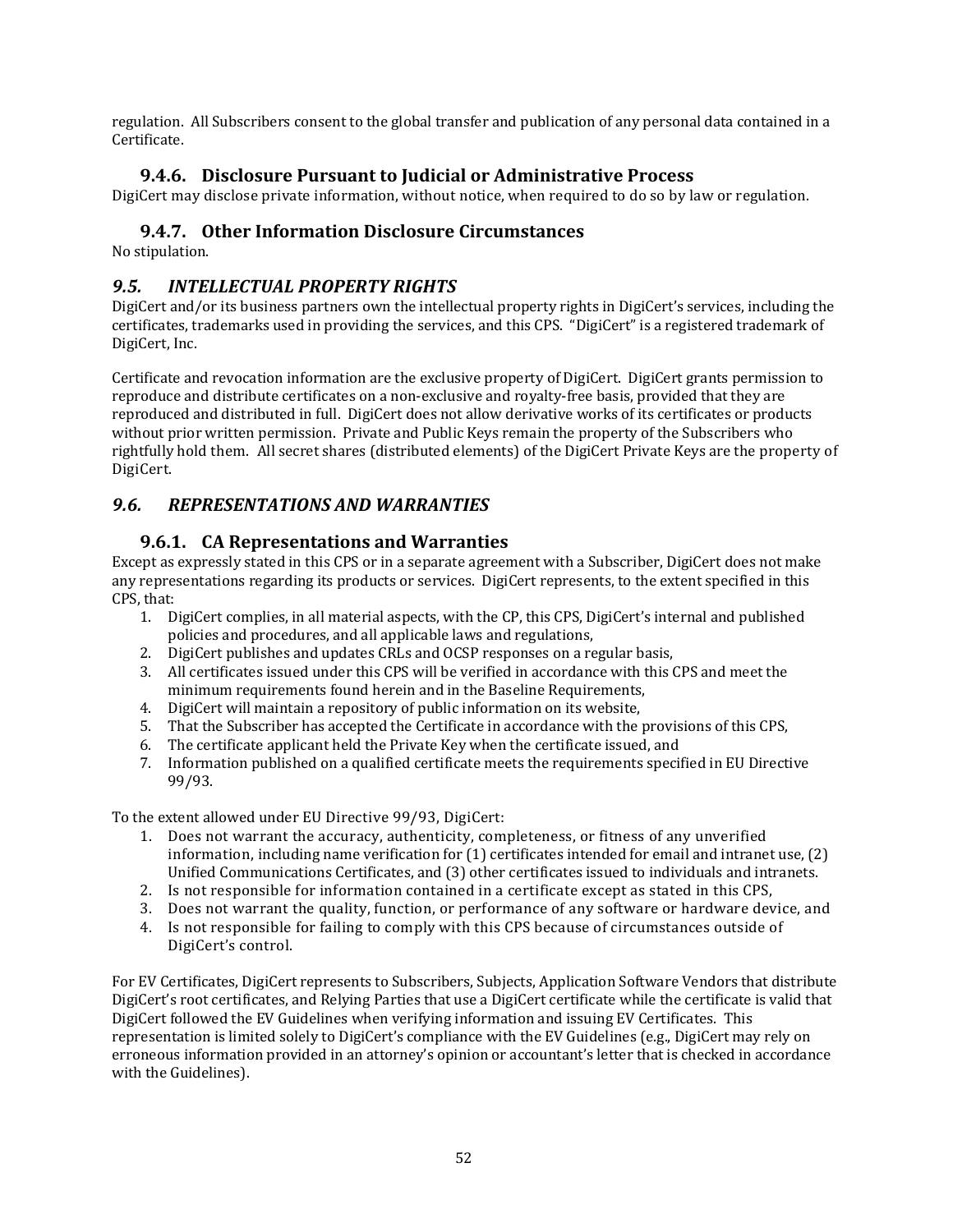For PIV Certificates, DigiCert maintains an agreement with Affiliated Organizations that includes obligations related to authorizing affiliation with Subscribers of PIV‐I certificates.

#### **9.6.2. RA Representations and Warranties**

RAs represent that:

- 1. The RA's certificate issuance and management services conform to the DigiCert CP and this CPS,
- 2. Information provided by the RA does not contain any false or misleading information,
- 3. Translations performed by the RA are an accurate translation of the original information, and
- 4. All certificates requested by the RA meet the requirements of this CPS.

DigiCert's agreement with the RA may contain additional representations.

#### **9.6.3. Subscriber Representations and Warranties**

Subscribers are solely responsible for any misrepresentations they make to third parties and for all transactions that use Subscriber's Private Key, regardless of whether such use was authorized. Subscribers are required to notify DigiCert and any applicable RA if any change occurs that could affect the status of the Certificate. Subscribers represent to DigiCert, Application Software Vendors, and Relying Parties that, for each certificate, the Subscriber will:

- 1. Securely generate its Private Keys and protect its Private Keys from compromise,
- 2. Provide accurate and complete information when communicating with DigiCert,
- 3. Confirm the accuracy of the certificate data prior to using the certificate,
- 4. Promptly cease using a certificate and notify DigiCert if (i) any information that was submitted to DigiCert or is included in a certificate changes or becomes misleading or (ii) there is any actual or suspected misuse or compromise of the Private Key associated with the certificate,
- 5. Ensure that individuals using certificates on behalf of an organization have received security training appropriate to the certificate,
- 6. Use the certificate only for authorized and legal purposes, consistent with the certificate purpose, this CPS, any applicable CP, and the relevant Subscriber Agreement, including only installing SSL certificates on servers accessible at the domain listed in the certificate and not using code signing certificates to sign malicious code or any code that is downloaded without a user's consent,
- 7. Abide by the Subscriber Agreement and this CPS when requesting or using a Certificate, and
- 8. Promptly cease using the certificate and related Private Key after the certificate's expiration.

In addition, organizations that apply for a CDS certificate for an individual Subscriber are required to (i) implement processes that prevent anyone from using the associated Private Key without the knowledge and explicit action of the Subscriber and (ii) maintain information that permits a determination of who signed a particular document. Organizations that apply for a CDS certificate on behalf of the organization are required to (i) maintain processes that assure that Private Keys can be used only with the knowledge and explicit action of one human being within the organization, (ii) maintain information that permits a determination of who signed a particular document, and (iii) prevent sharing of organizational certificates amongst members of the organization.

#### **9.6.4. Relying Party Representations and Warranties**

Each Relying Party represents that, prior to relying on a DigiCert certificate, it:

- 1. Obtained sufficient knowledge on the use of digital certificates and PKI,
- 2. Studied the applicable limitations on the usage of certificates and agrees to DigiCert's limitations on liability related to the use of certificates,
- 3. Has read, understands, and agrees to the DigiCert Relying Party Agreement and this CPS,
- 4. Verified both the DigiCert certificate and the certificates in the certificate chain using the relevant CRL or OCSP,
- 5. Will not use a DigiCert certificate if the certificate has expired or been revoked, and
- 6. Will take all reasonable steps to minimize the risk associated with relying on a digital signature, including only relying on a DigiCert certificate after considering:
	- a) applicable law and the legal requirements for identification of a party, protection of the confidentiality or privacy of information, and enforceability of the transaction;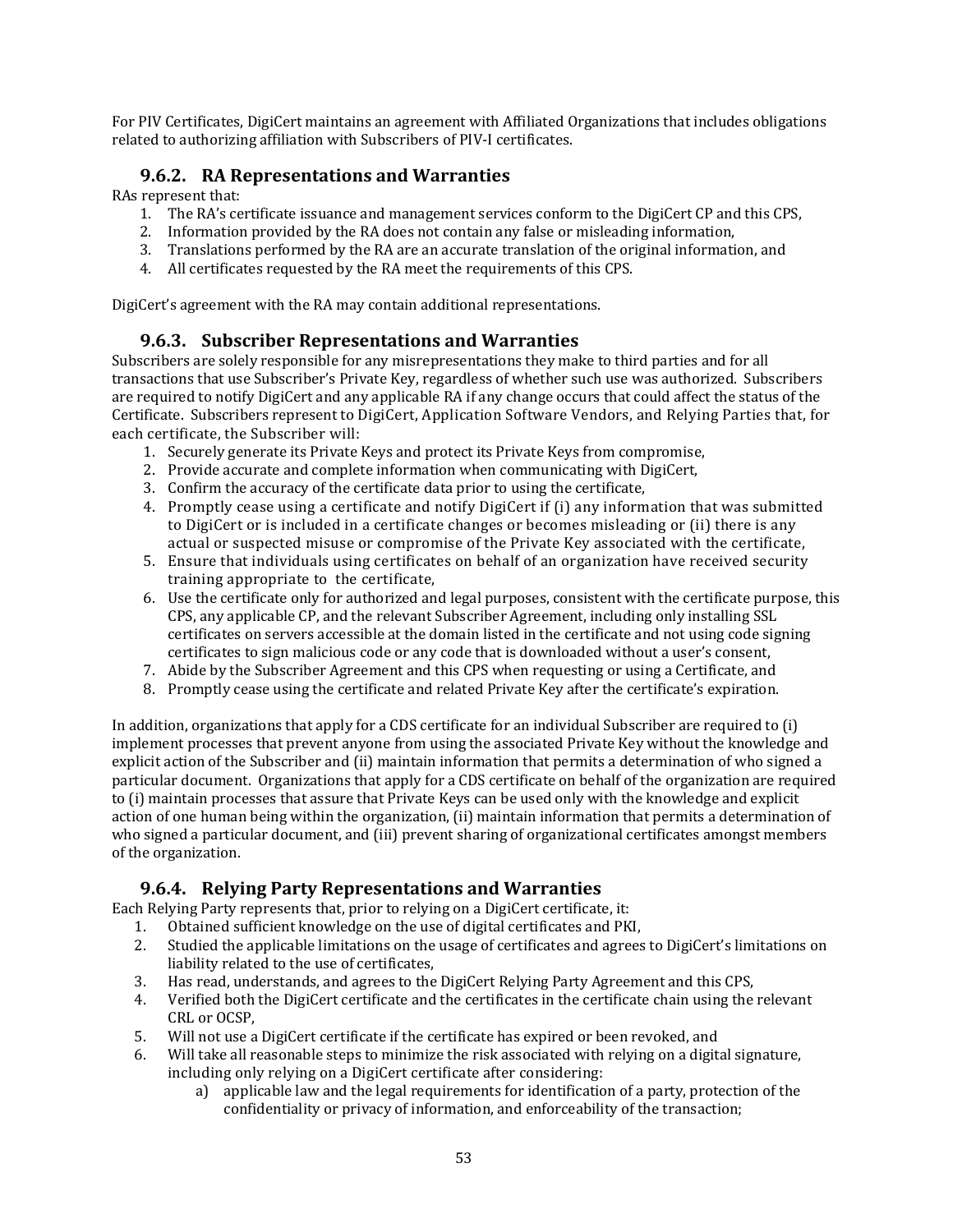- b) the intended use of the certificate as listed in the certificate or this CPS,
- c) the data listed in the certificate,
- d) the economic value of the transaction or communication,
- e) the potential loss or damage that would be caused by an erroneous identification or a loss of confidentiality or privacy of information in the application, transaction, or communication,
- f) the Relying Party's previous course of dealing with the Subscriber,
- g) the Relying Party's understanding of trade, including experience with computer‐based methods of trade, and
- h) any other indicia of reliability or unreliability pertaining to the Subscriber and/or the application, communication, or transaction.

CDS Relying Parties have the obligations set forth in the Acrobat End User License Agreement. Reliance on a CDS‐signed document is only permitted if verified on a supported platform as specified on Adobe's website.

Any unauthorized reliance on a certificate is at a party's own risk.

#### **9.6.5. Representations and Warranties of Other Participants**

No stipulation.

#### *9.7. DISCLAIMERS OF WARRANTIES*

EXCEPT AS EXPRESSLY STATED IN SECTION 9.6.1, ALL CERTIFICATES AND ANY RELATED SOFTWARE AND SERVICES ARE PROVIDED "AS IS" AND "AS AVAILABLE". TO THE MAXIMUM EXTENT PERMITTED BY LAW, DIGICERT DISCLAIMS ALL EXPRESS AND IMPLIED WARRANTIES, INCLUDING ALL WARRANTIES OF MERCHANTABILITY, FITNESS FOR A PARTICULAR PURPOSE, AND NON‐INFRINGEMENT. DIGICERT DOES NOT WARRANT THAT ANY SERVICE OR PRODUCT WILL MEET ANY EXPECTATIONS OR THAT ACCESS TO CERTIFICIATES WILL BE TIMELY OR ERROR‐FREE. DigiCert does not guarantee the availability of any products or services and may modify or discontinue any product or service offering at any time. A fiduciary duty is not created simply because an entity uses DigiCert's services.

#### *9.8. LIMITATIONS OF LIABILITY*

NOTHING HEREIN LIMITS LIABILTY RELATED TO (I) DEATH OR PERSONAL INJURY RESULTING FROM DIGICERT'S NEGLIGENCE OR (II) FRAUD COMMITTED BY DIGICERT. EXCEPT AS STATED ABOVE, ANY ENTITY USING A DIGICERT CERTIFICATE OR SERVICE WAIVES ALL LIABILITY OF DIGICERT RELATED TO SUCH USE, PROVIDED THAT DIGICERT HAS MATERIALLY COMPLIED WITH THIS CPS IN PROVIDING THE CERTIFICATE OR SERVICE. DIGICERT'S LIABILITY FOR CERTIFICATES AND SERVICES THAT DO NOT MATERIALLY COMPLY WITH THIS CPS IS LIMITED AS FOLLOWS:

- 1. NO LIABILITY IF THE DAMAGE OR LOSS RELATES TO A CERTIFICATE OTHER THAN A SSL CERTIFICATE OR CODE SIGNING CERTIFICATE,
- 2. A MAXIMUM LIABILITY OF \$1,000 PER TRANSACTION FOR SSL CERTIFICATES,
- 3. AN AGGREGATE MAXIMUM LIABILITY OF \$10,000 FOR ALL CLAIMS RELATED TO A SINGLE CERTIFICATE OR SERVICE,
- 4. AND AN AGGREGATE MAXIMUM LIABILITY OF \$1 MILLION FOR ALL CLAIMS, REGARDLESS OF THE NUMBER OR SOURCE OF THE CLAIMS.

DIGICERT APPORTIONS PAYMENTS RELATED TO AN AGGREGATE MAXIMUM LIMITATION ON LIABILITY UNDER THIS SECTION TO THE FIRST CLAIMS THAT ACHIEVE FINAL RESOLUTION.

All liability is limited to actual and legally provable damages. DigiCert is not liable for:

- 1. Any indirect, consequential, special, or punitive damages or any loss of profit, revenue, data, or opportunity, even if DigiCert is aware of the possibility of such damages;
- 2. Liability related to fraud or willful misconduct of the Applicant;
- 3. Liability related to use of a certificate that exceeds the limitations on use, value, or transactions as stated either in the certificate or this CPS;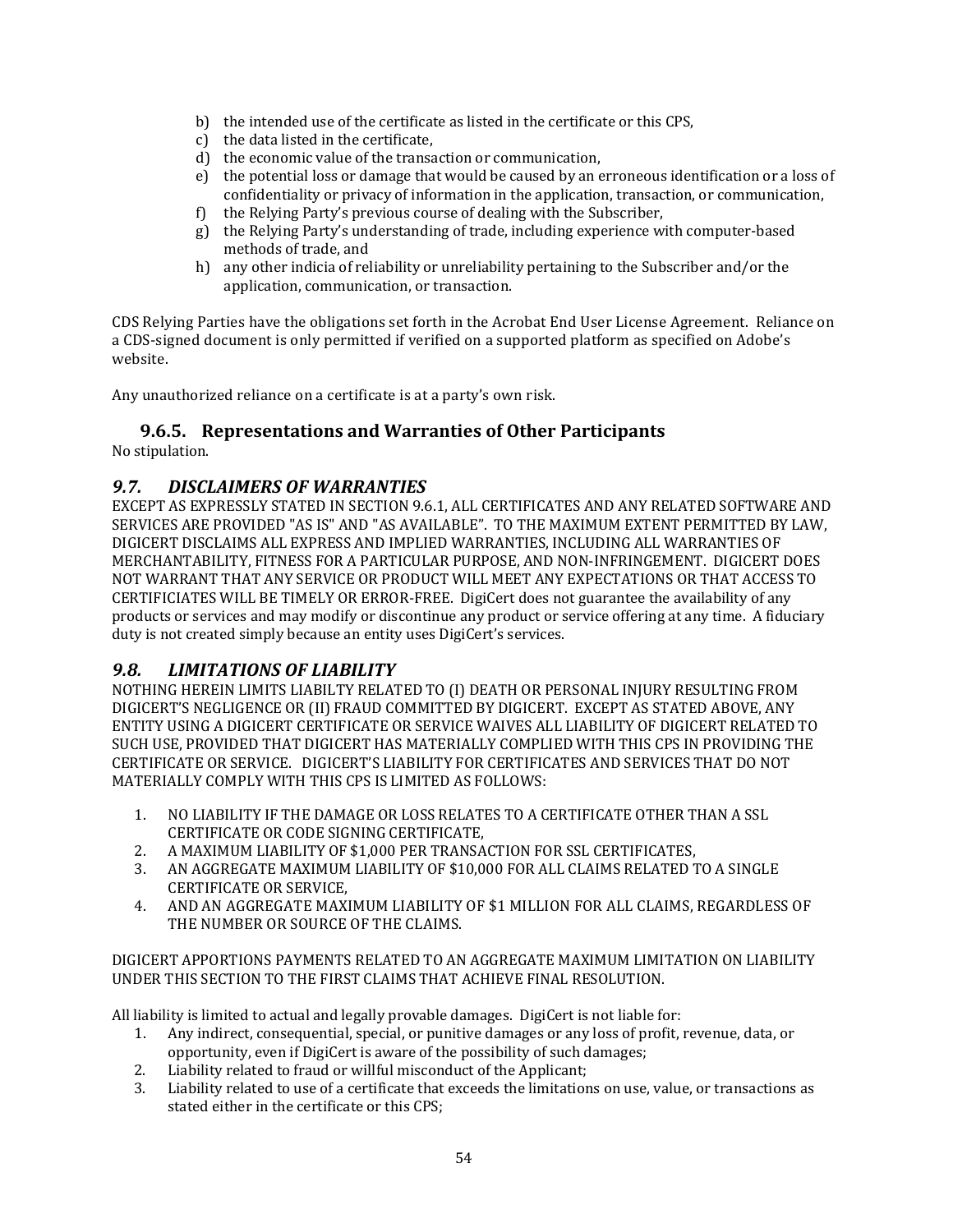- 4. Liability related to the security, usability, or integrity of products not supplied by DigiCert, including the Subscriber's and Relying Party's hardware; or
- 5. Liability related to the compromise of a Subscriber's Private Key.

The limitations in this section apply to the maximum extent permitted by law and apply regardless of (i) the reason for or nature of the liability, including tort claims, (ii) the number of claims of liability, (iii) the extent or nature of the damages, (iv) whether DigiCert failed to follow any provision of this CPS, or (v) whether any provision of this CPS was proven ineffective.

The disclaimers and limitations on liabilities in this CPS are fundamental terms to the use of DigiCert's certificates and services.

#### *9.9. INDEMNITIES*

#### **9.9.1. Indemnification by DigiCert**

DigiCert shall indemnify each Application Software Vendor against any claim, damage, or loss suffered by the Application Software Vendor related to an EV Certificate issued by DigiCert, regardless of the cause of action or legal theory involved, except where the claim, damage, or loss suffered by the Application Software Vendor was directly caused by the Application Software Vendor's software displaying either (1) a valid and trustworthy EV Certificate as not valid or trustworthy or (2) displaying as trustworthy (i) an EV Certificate that has expired or (ii) a revoked EV Certificate where the revocation status is available online but the Application Software Vendor's software failed to check or ignored the status.

#### **9.9.2. Indemnification by Subscribers**

To the extent permitted by law, each Subscriber shall indemnify DigiCert, its partners, and any cross‐signed entities, and their respective directors, officers, employees, agents, and contractors against any loss, damage, or expense, including reasonable attorney's fees, related to (i) any misrepresentation or omission of material fact by Subscriber, regardless of whether the misrepresentation or omission was intentional or unintentional; (ii) Subscriber's breach of the Subscriber Agreement, this CPS, or applicable law; (iii) the compromise or unauthorized use of a certificate or Private Key caused by the Subscriber's negligence or intentional acts; or (iv) Subscriber's misuse of the certificate or Private Key.

#### **9.9.3. Indemnification by Relying Parties**

To the extent permitted by law, each Relying Party shall indemnify DigiCert, its partners, and any cross‐ signed entities, and their respective directors, officers, employees, agents, and contractors against any loss, damage, or expense, including reasonable attorney's fees, related to the Relying Party's (i) breach of the Relying Party Agreement, an End‐User License Agreement, this CPS, or applicable law; (ii) unreasonable reliance on a certificate; or (iii) failure to check the certificate's status prior to use.

#### *9.10. TERM AND TERMINATION*

#### **9.10.1. Term**

This CPS and any amendments to the CPS are effective when published to DigiCert's online repository and remain in effect until replaced with a newer version.

#### **9.10.2. Termination**

This CPS and any amendments remain in effect until replaced by a newer version.

#### **9.10.3. Effect of Termination and Survival**

DigiCert will communicate the conditions and effect of this CPS's termination via the DigiCert Repository. The communication will specify which provisions survive termination. At a minimum, all responsibilities related to protecting confidential information will survive termination. All Subscriber Agreements remain effective until the certificate is revoked or expired, even if this CPS terminates.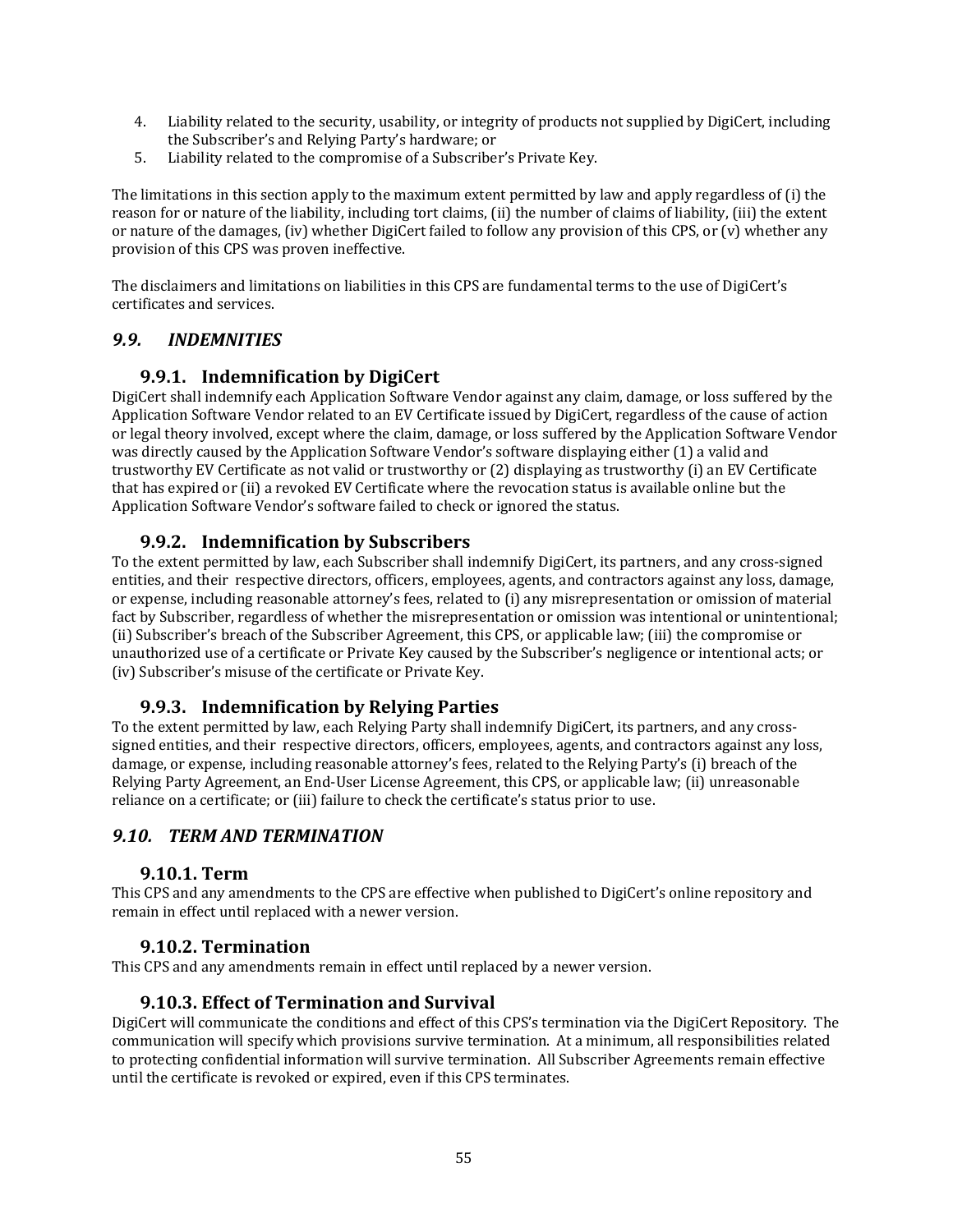## *9.11. INDIVIDUAL NOTICES AND COMMUNICATIONS WITH PARTICIPANTS*

DigiCert accepts notices related to this CPS at the locations specified in Section 2.2. Notices are deemed effective after the sender receives a valid and digitally signed acknowledgment of receipt from DigiCert. If an acknowledgement of receipt is not received within five days, the sender must resend the notice in paper form to the street address specified in Section 2.2 using either a courier service that confirms delivery or via certified or registered mail with postage prepaid and return receipt requested. DigiCert may allow other forms of notice in its Subscriber Agreements.

## *9.12. AMENDMENTS*

#### **9.12.1. Procedure for Amendment**

This CPS is reviewed annually. Amendments are made by posting an updated version of the CPS to the online repository. Controls are in place to reasonably ensure that this CPS is not amended and published without the prior authorization of the DCPA.

## **9.12.2. Notification Mechanism and Period**

DigiCert will post notice on its website of any proposed revisions that significantly alter this CPS. DigiCert does not guarantee or set a notice‐and‐comment period. Major changes affecting accredited certificates are announced and approved by the accrediting agency prior to becoming effective. Except to the extent specifically stated otherwise herein or in an agreement with a party, DigiCert may make changes to this CPS without notice and without changing the version number. DigiCert is responsible for determining what constitutes a material change of the CPS.

## **9.12.3. Circumstances under which OID Must Be Changed**

The DCPA is solely responsible for determining whether an amendment to the CPS requires an OID change.

## *9.13. DISPUTE RESOLUTION PROVISIONS*

Parties are required to notify DigiCert and attempt to resolve disputes directly with DigiCert before resorting to any dispute resolution mechanism, including adjudication or any type of alternative dispute resolution.

## *9.14. GOVERNING LAW*

The national law of the relevant member state governs any dispute involving Qualified Certificates. Except for disputes involving Qualified Certificates, the laws of the state of Utah govern the interpretation, construction, and enforcement of this CPS and all proceedings related to DigiCert's products and services, including tort claims, without regard to any conflicts of law principles. The state of Utah has non‐exclusive venue and jurisdiction over any proceedings related to the CPS or any DigiCert product or service.

## *9.15. COMPLIANCE WITH APPLICABLE LAW*

This CPS is subject to all applicable laws and regulations, including United States restrictions on the export of software and cryptography products. Subject to section 9.4.5's Notice and Consent to Use Private Information contained in Certificates, DigiCert meets the requirements of the European data protection directive 95/46/EC and has established appropriate technical and organization measures against unauthorized or unlawful processing of personal data and against the loss, damage, or destruction of personal data.

## *9.16. MISCELLANEOUS PROVISIONS*

## **9.16.1. Entire Agreement**

DigiCert contractually obligates each RA to comply with this CPS and applicable industry guidelines. DigiCert also requires each party using its products and services, such as Subscribers and Relying Parties, to enter into an agreement that delineates the terms associated with the product or service. If an agreement has provisions that differ from this CPS, then the agreement with that party controls, but solely with respect to that party. Third parties may not rely on or bring action to enforce such agreement.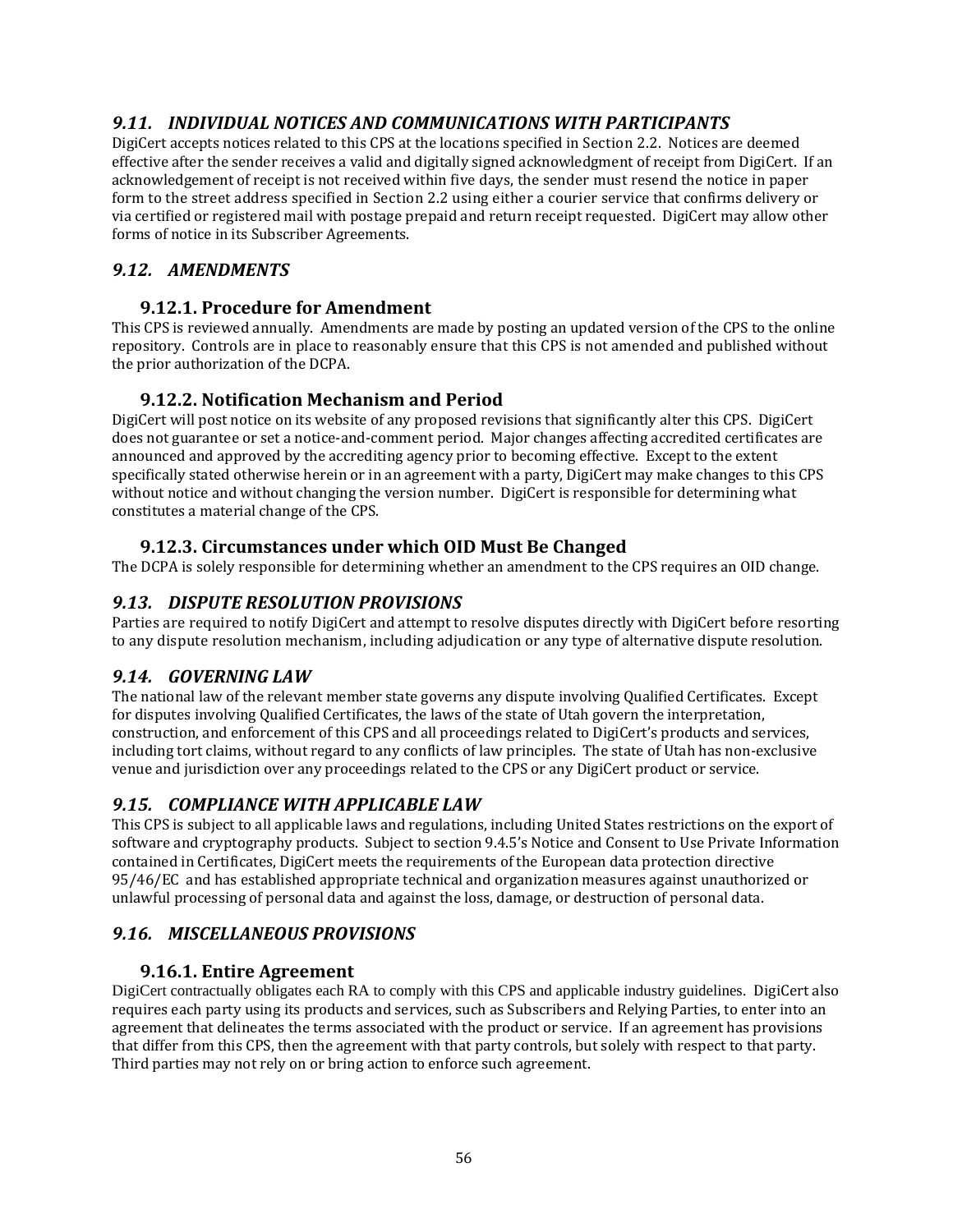#### **9.16.2. Assignment**

Entities operating under this CPS may not assign their rights or obligations without the prior written consent of DigiCert.

#### **9.16.3. Severability**

If any provision of this CPS is held invalid or unenforceable by a competent court or tribunal, the remainder of the CPS will remain valid and enforceable. Each provision of this CPS that provides for a limitation of liability, disclaimer of a warranty, or an exclusion of damages is severable and independent of any other provision.

#### **9.16.4. Enforcement (attorneys' fees and waiver of rights)**

DigiCert may seek indemnification and attorneys' fees from a party for damages, losses, and expenses related to that party's conduct. DigiCert's failure to enforce a provision of this CPS does not waive DigiCert's right to enforce the same provision later or right to enforce any other provision of this CPS. To be effective, waivers must be in writing and signed by DigiCert.

#### **9.16.5. Force Majeure**

DigiCert is not liable for any delay or failure to perform an obligation under this CPS to the extent that the delay or failure is caused by an occurrence beyond DigiCert's reasonable control. The operation of the Internet is beyond DigiCert's reasonable control.

#### *9.17. OTHER PROVISIONS*

No stipulation.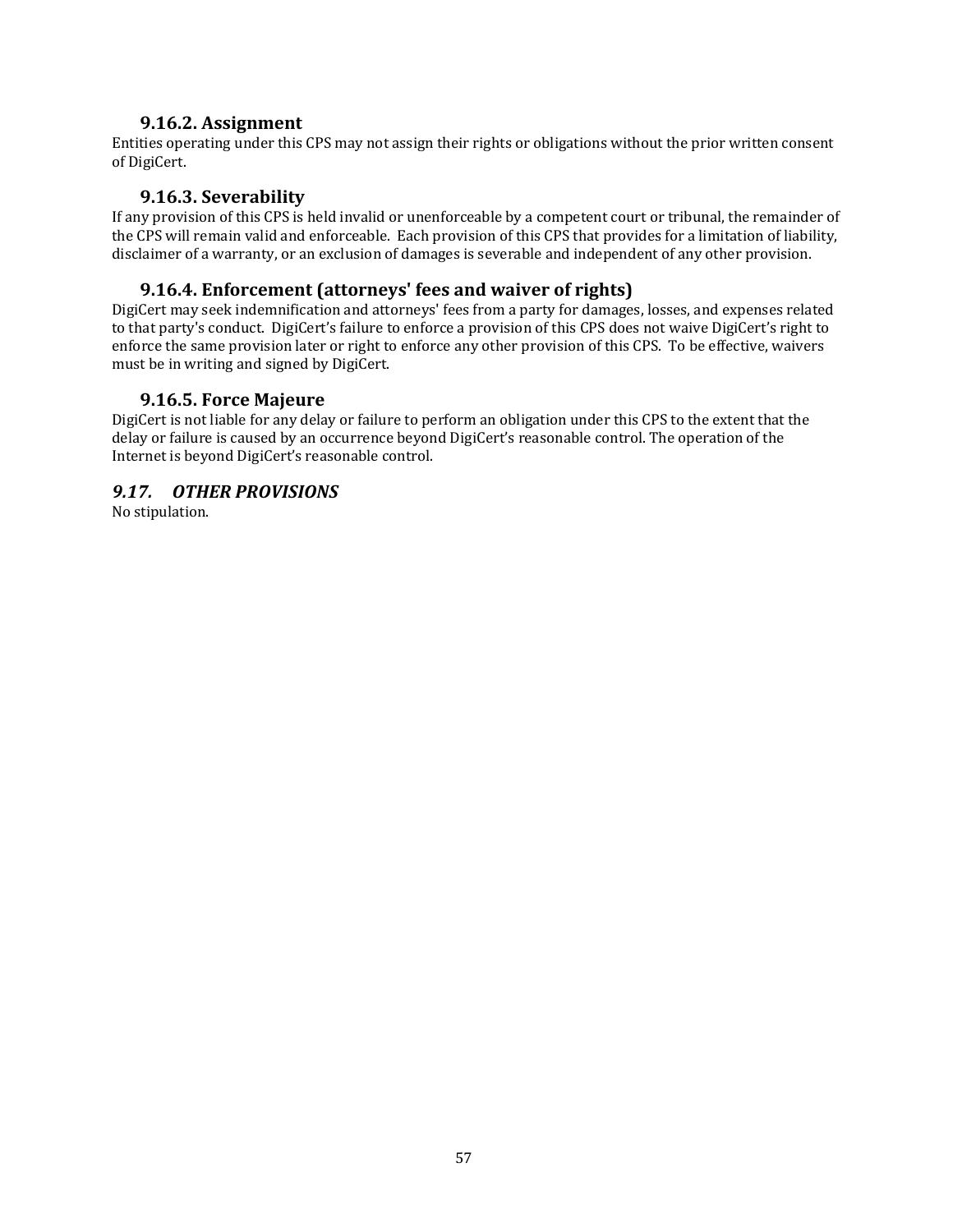#### **APPENDIX A: SAMPLE OPINION LETTER**

**[***Date***]**

To: DigiCert, Inc. 355 South 520 West Canopy Building II – Suite 200 Lindon, UT 84042 Email: support@digicert.com Fax: 801‐705‐0481

Re: EV Certificate for *[Exact company name of client – see footnote 1]* ("**Client**")

This firm represents Client, who asked that I, as its [*accountant ,lawyer, solicitors, barrister, advocate, etc.*], attest to the following information solely as related to the Client's application for an EV Certificate.

After reviewing the Client's records and based on my investigation, my professional opinion is that:

- 1. Client is a duly formed [*corporation, LLC, etc.*] under the laws of the [*state/province*] of [*name of governing jurisdiction where Client is incorporated or registered*]; is "active," "valid," "current," or the equivalent; and is not under any known legal disability.
- 2. [*If applicable*] The Romanized transliteration of Client's formal legal name is: [*Romanized name]*.
- 3. [*If applicable*] Client conducts business under the [*assumed/DBA/trade*] name of *[assumed name of Client].* Client has a currently valid registration of the name with the government agency that has jurisdiction over the place of business listed below.
- 4. The address where [*Client, Client's parent, or Client's subsidiary – select one*] conducts business operations is: *[Insert place of business – this should match the address on the certificate application]*
- 5. A main telephone number at Client's place of business is: *[Insert primary telephone number of business]*
- 6. *[Name of Client's Representative – see footnote 2]* is an individual (or are individuals) with the authority to act on behalf of Client to:
	- a) Provide information about the Client contained in the referenced application,
	- b) Request one or more EV Certificates and designate other persons to request EV Certificates, and
	- c) Agree to the contractual obligations contained in DigiCert's Subscriber Agreements.
- 7. *[Name and title of Client's Representative],* who is Client's *[Title of Client Representative]*, can be contacted at: Email: *[Email address of Client Representative]* Phone: *[Phone number of Client Representative]*
- 8. Client has either operated as a business for three or more years or has an active deposit account held at a bank or other financial institution where funds deposited are payable on demand.
- 9. Client has the exclusive right to use the following domain name(s) in identifying itself on the Internet and is aware that it has such control: *[Insert domain names]*